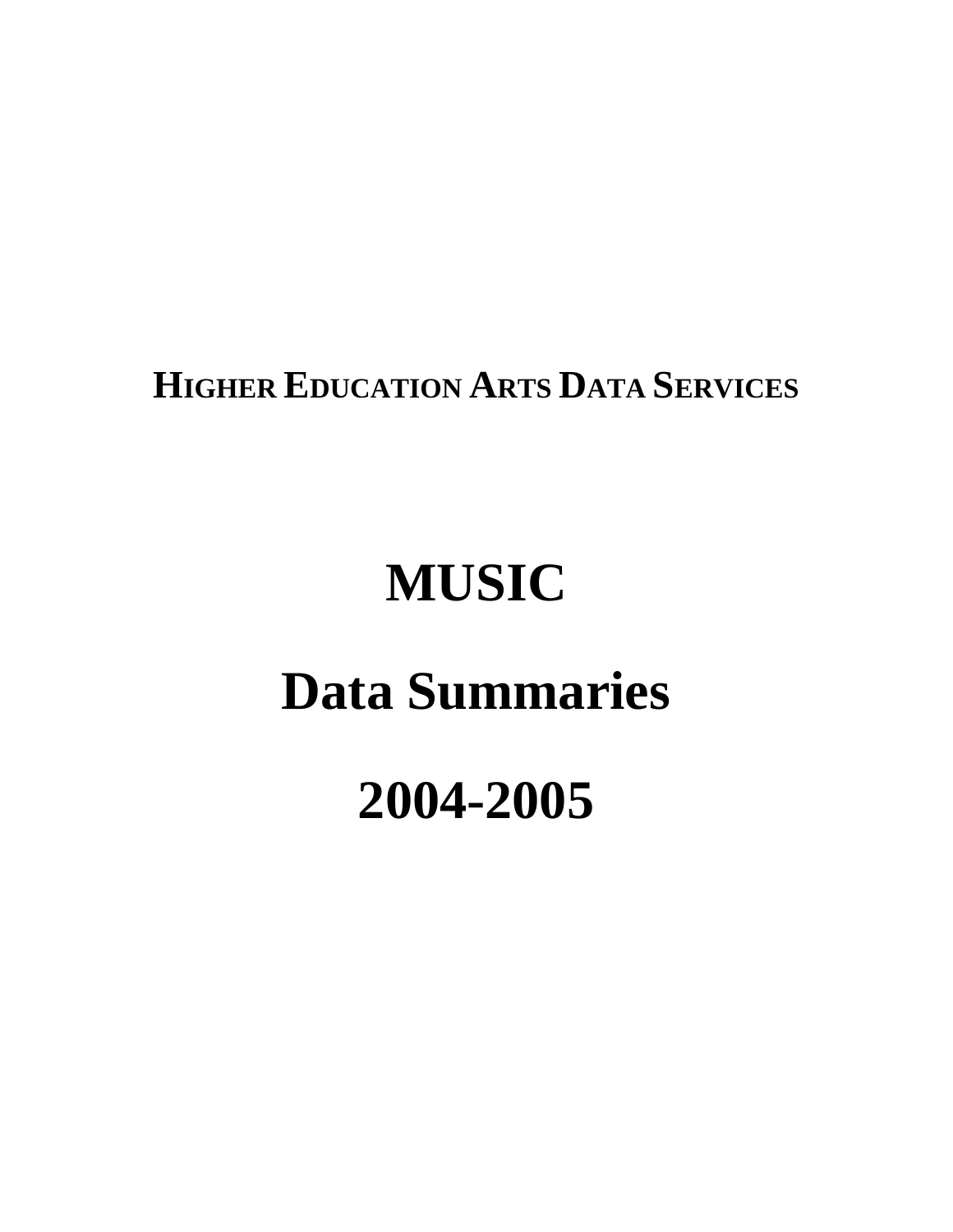**Copyright © 2005 by HEADS**

**Higher Education Arts Data Services 11250 Roger Bacon Drive, Suite 21 Reston, Virginia 20190**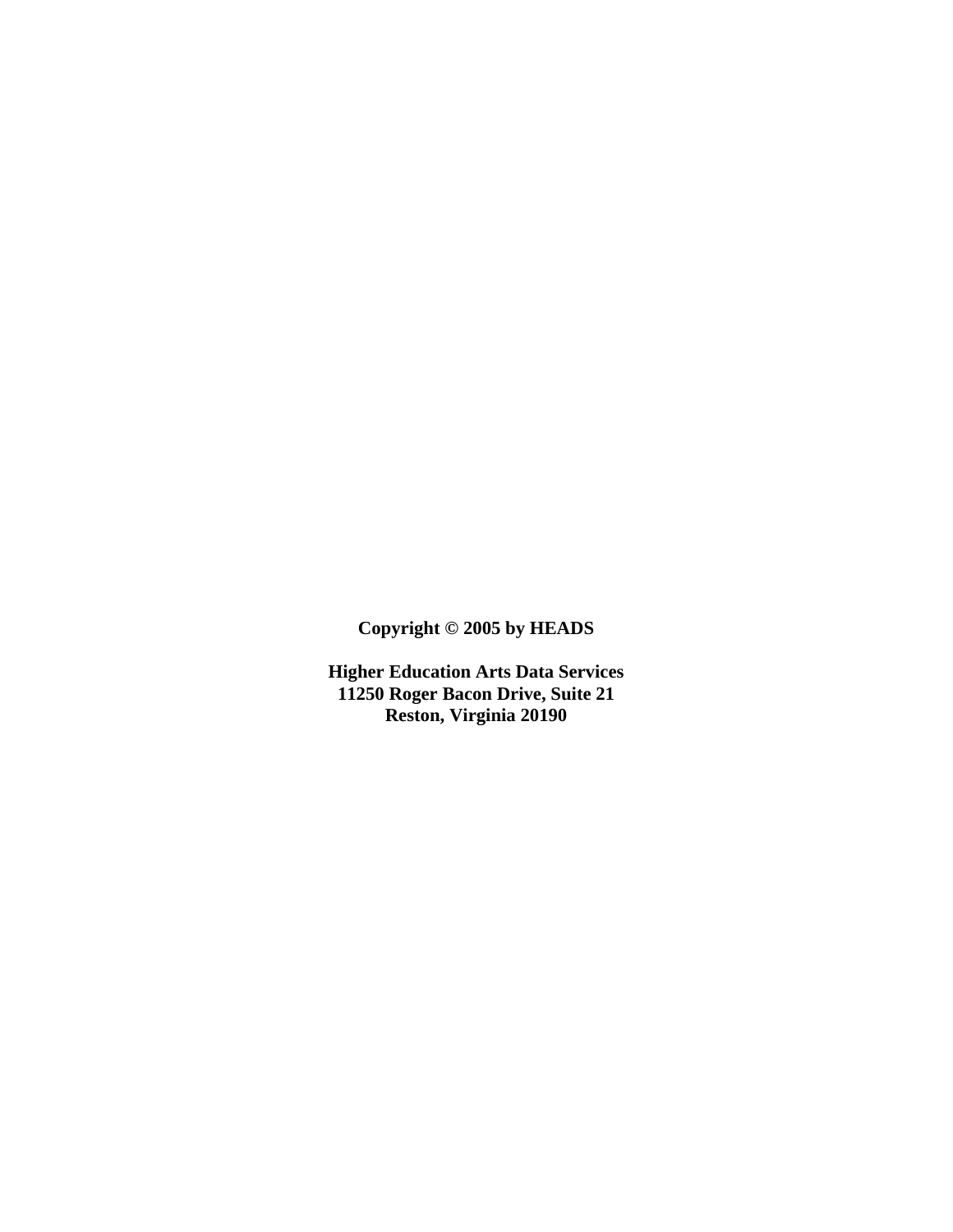## Higher Education Arts Data Services

## **DATA SUMMARIES**

## **2004-2005**

## **MUSIC**

HEADS Data Summaries in Music for 2004-2005 are compilations of data generated from the 2004-2005 Annual Reports required of all member institutions of the National Association of Schools of Music. Also included is information from a group of non-member institutions who volunteered to participate in the HEADS survey.

The data are generally separated by type of institution (public or private). There are also Data Summaries divided by the highest degree granted in music; several Data Summaries combine all data into a single category.

If you have any questions or comments about the HEADS data system, please call or write:

### **HIGHER EDUCATION ARTS DATA SERVICES**

11250 Roger Bacon Drive, Suite 21

Reston, Virginia 20190

Telephone: 703-437-0700 Ext. 22 Facsimile: 703-437-6312

E-mail: info@arts-accredit.org Web Address: www.arts-accredit.org

The Higher Education Arts Data Services (HEADS) project is a joint activity of the National Association of Schools of Music, the National Association of Schools of Art and Design, the National Association of Schools of Dance, and the National Association of Schools of Theatre.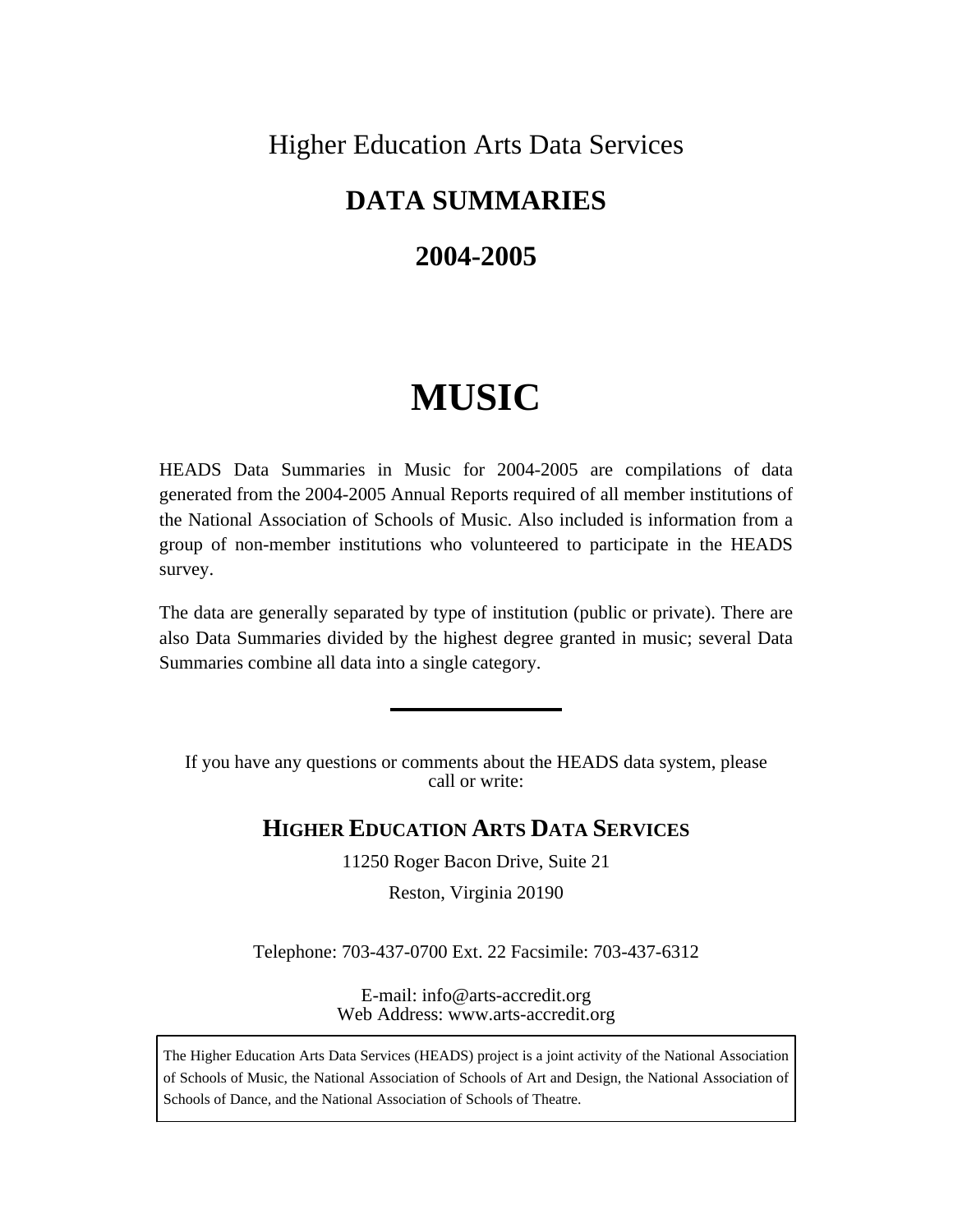## **Higher Education Arts Data Services MUSIC DATA SUMMARIES 2004-2005**

## **Table of Contents**

| Music Faculty by Rank and Highest Degree Earned: Institutions Categorized by Highest Degree Granted                |  |
|--------------------------------------------------------------------------------------------------------------------|--|
|                                                                                                                    |  |
|                                                                                                                    |  |
|                                                                                                                    |  |
| Music Faculty by Gender and Highest Degree Earned: Institutions Categorized by Highest Degree                      |  |
|                                                                                                                    |  |
|                                                                                                                    |  |
| Music Faculty by Rank and Length of Service: Institutions Categorized by Highest Degree Granted in Music  Chart 11 |  |
|                                                                                                                    |  |
| Music Faculty by Gender and Tenure Status: Institutions Categorized by Highest Degree Granted in Music  Chart 13   |  |
|                                                                                                                    |  |
|                                                                                                                    |  |
|                                                                                                                    |  |
|                                                                                                                    |  |
|                                                                                                                    |  |
|                                                                                                                    |  |
|                                                                                                                    |  |
|                                                                                                                    |  |
|                                                                                                                    |  |
|                                                                                                                    |  |
|                                                                                                                    |  |
|                                                                                                                    |  |
|                                                                                                                    |  |
|                                                                                                                    |  |
|                                                                                                                    |  |
| Demographic Survey of Doctoral Degree Students Who Were Enrolled But Did Not Graduate in 2003-2004  Chart 28       |  |
|                                                                                                                    |  |
|                                                                                                                    |  |
|                                                                                                                    |  |
|                                                                                                                    |  |
|                                                                                                                    |  |
|                                                                                                                    |  |
|                                                                                                                    |  |
|                                                                                                                    |  |
|                                                                                                                    |  |
|                                                                                                                    |  |

The 2004-2005 HEADS Data Summaries do not contain charts numbered 3, 29-34, 41-42, or 44-59.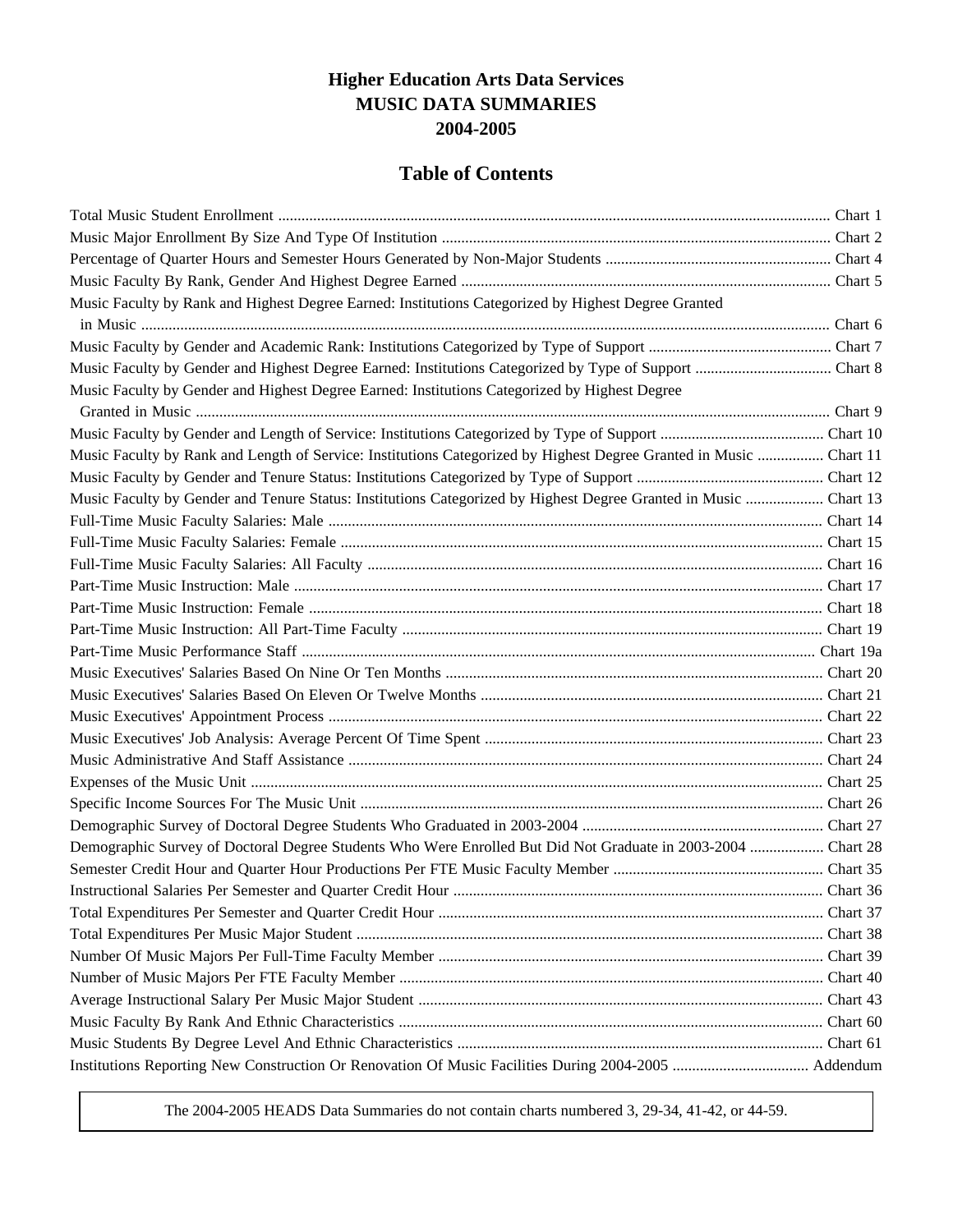#### ALABAMA

 Alabama State University Auburn University Birmingham-Southern College Huntingdon College Jacksonville State University Judson College Samford University Stillman College Troy State University University of Alabama University of Alabama, Birmingham University of Alabama, Huntsville University of Mobile University of Montevallo University of North Alabama University of South Alabama

#### ALASKA

 University of Alaska Anchorage University of Alaska Fairbanks

#### ARIZONA

 Arizona State University Northern Arizona University University of Arizona

#### ARKANSAS

 Arkansas State University Arkansas Tech University Harding University Henderson State University Hendrix College John Brown University Ouachita Baptist University Southern Arkansas University University of Arkansas University of Arkansas, Little Rock University of Arkansas, Monticello University of Arkansas, Pine Bluff University of Central Arkansas

#### CALIFORNIA

 Biola University California Baptist University California Institute of the Arts California Polytechnic State University California State University, Chico California State University, Dominguez Hills California State University, Fresno California State University, Fullerton California State University, Long Beach California State University, Los Angeles California State University, Northridge California State University, Sacramento California State University, San Bernardino California State University, Stanislaus Chapman University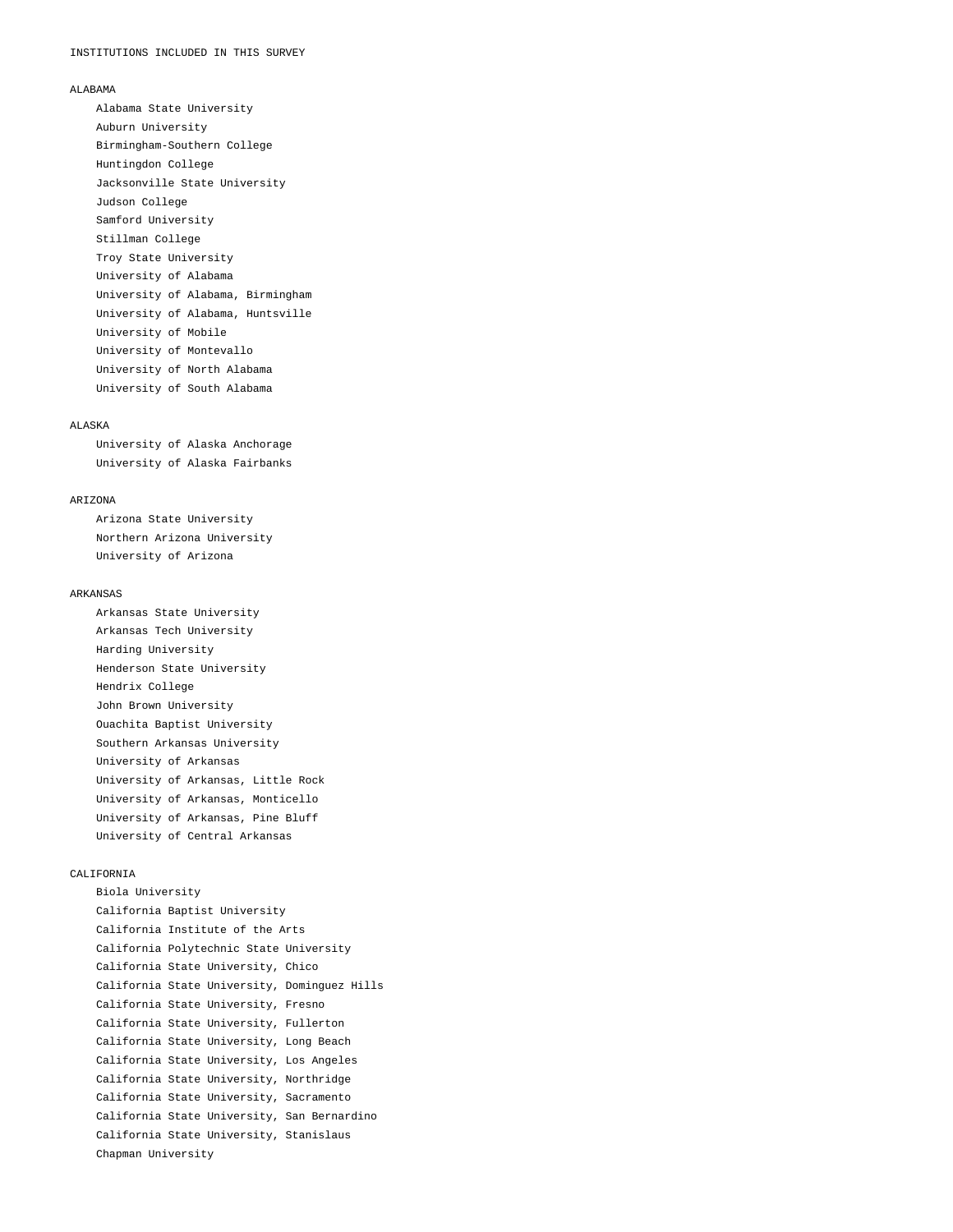CALIFORNIA (Continued) Colburn School of Performing Arts Golden Gate Baptist Theological Seminary Humboldt State University La Sierra University Loyola Marymount University Musicians Institute Notre Dame De Namur University Pacific Union College Pepperdine University Point Loma Nazarene University San Francisco Conservatory of Music San Francisco State University San Jose State University Sonoma State University The Masters College University of Redlands University of Southern California University of the Pacific

#### COLORADO

 Adams State College Colorado Christian University Colorado State University Colorado State University - Pueblo Fort Lewis College Mesa State College Metropolitan State College of Denver University of Colorado, Boulder University of Colorado, Denver University of Denver University of Northern Colorado Western State College of Colorado

#### CONNECTICUT

 Central Connecticut State University The Hartt School University of Connecticut Western Connecticut State University Yale University

#### DELAWARE

University of Delaware

#### DISTRICT OF COLUMBIA

 American University George Washington University Howard University The Catholic University of America

#### FLORIDA

 Baptist College of Florida Broward Community College Florida Atlantic University Florida State University Hillsborough Community College Jacksonville University New World School of the Arts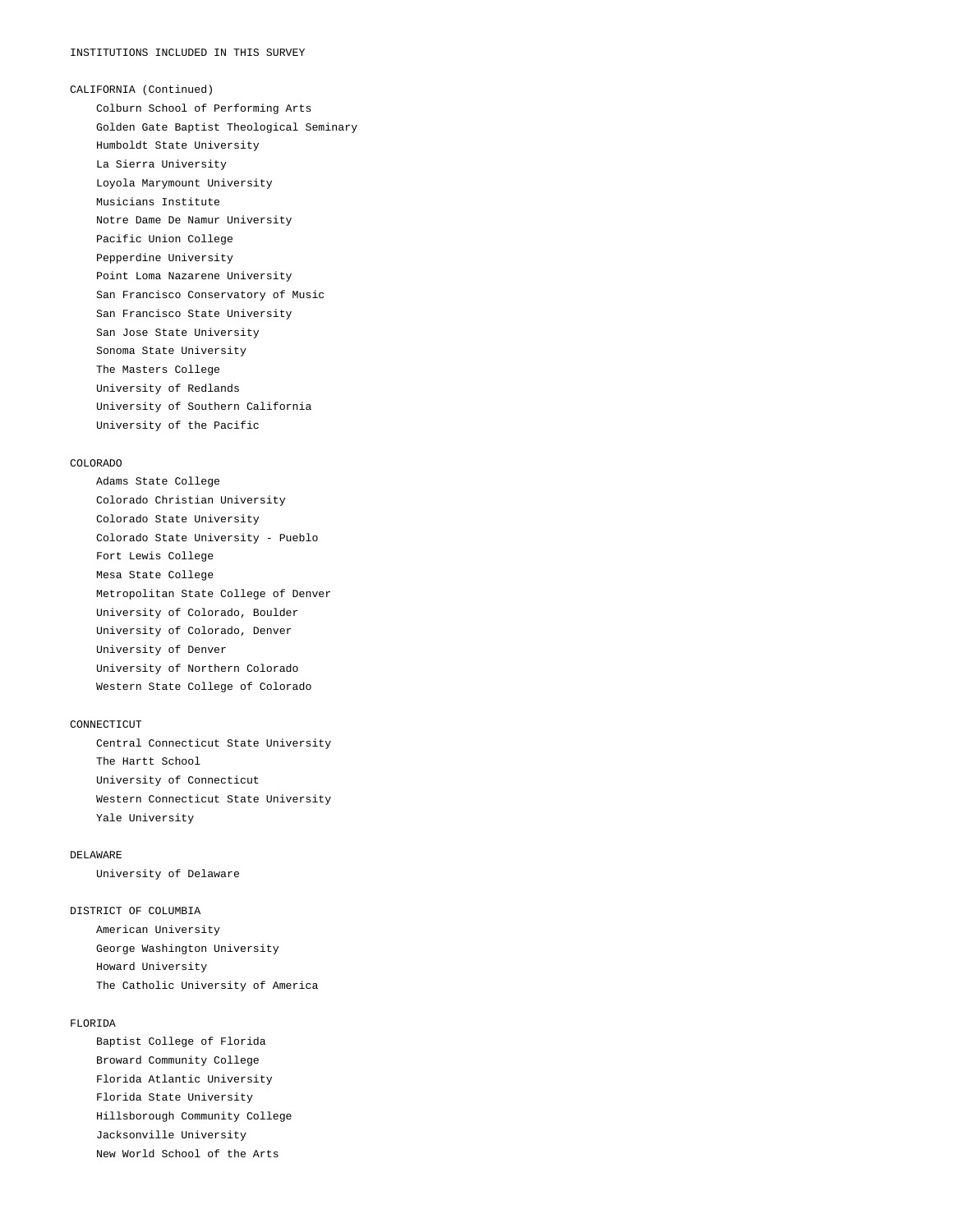FLORIDA (Continued) Palm Beach Atlantic University Rollins College Stetson University The Conservatory of Music at Lynn University University of Central Florida University of Florida University of Miami University of North Florida University of South Florida University of Tampa University of West Florida

#### GEORGIA

 Armstrong Atlantic State University Augusta State University Berry College Brewton-Parker College Clayton College and State University Columbus State University Emory University Georgia College and State University Georgia Southern University Georgia State University Kennesaw State University Mercer University Morehouse College Reinhardt College Shorter College Spelman College Toccoa Falls College University of Georgia University of West Georgia Valdosta State University Wesleyan College Young Harris College

#### HAWAII

University of Hawaii at Manoa

#### IDAHO

 Boise State University Brigham Young University - Idaho Idaho State University Northwest Nazarene University University of Idaho

#### ILLINOIS

 Augustana College, Rock Island Bradley University Chicago College of Performing Arts, Roosevelt University Chicago State University Concordia University DePaul University Eastern Illinois University Illinois Central College Illinois State University Illinois Wesleyan University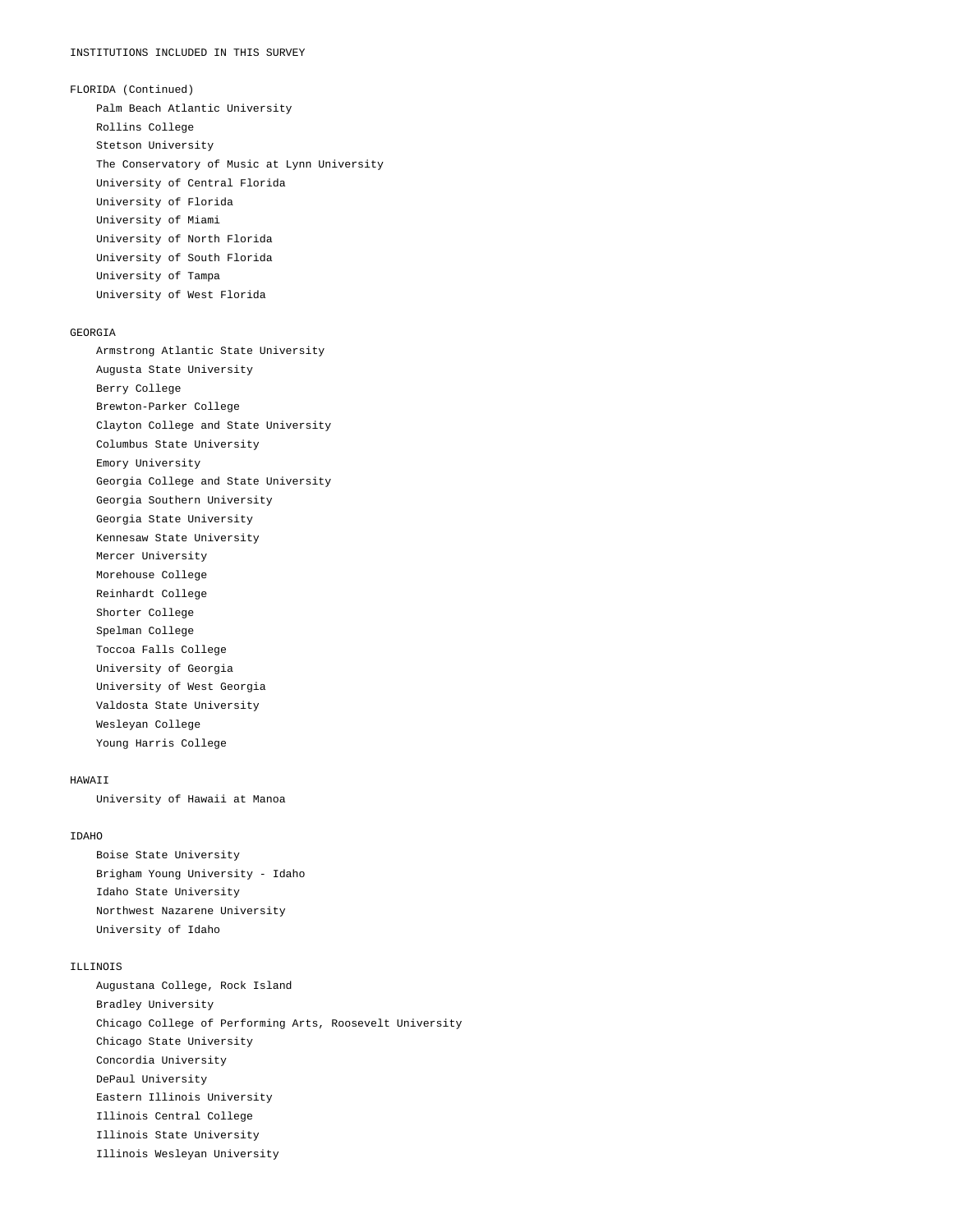ILLINOIS (Continued) Joliet Junior College Millikin University Moody Bible Institute North Park University Northern Illinois University Northwestern University Quincy University Saint Xavier University South Suburban College Southern Illinois University Carbondale Southern Illinois University Edwardsville Trinity College University of Illinois VanderCook College of Music Western Illinois University Wheaton College

#### INDIANA

 Anderson University Ball State University Butler University DePauw University Grace College Huntington College Indiana State University Indiana University Indiana University-Purdue University, Fort Wayne Indiana Wesleyan University Saint Mary's College Saint Mary-of-the-Woods College Taylor University University of Evansville University of Indianapolis Valparaiso University

#### IOWA

 Central College Clarke College Coe College Drake University Iowa State University Luther College Morningside College Simpson College University of Iowa University of Northern Iowa Wartburg College

#### KANSAS

 Baker University Benedictine College Bethany College Emporia State University Fort Hays State University Friends University Kansas State University MidAmerica Nazarene University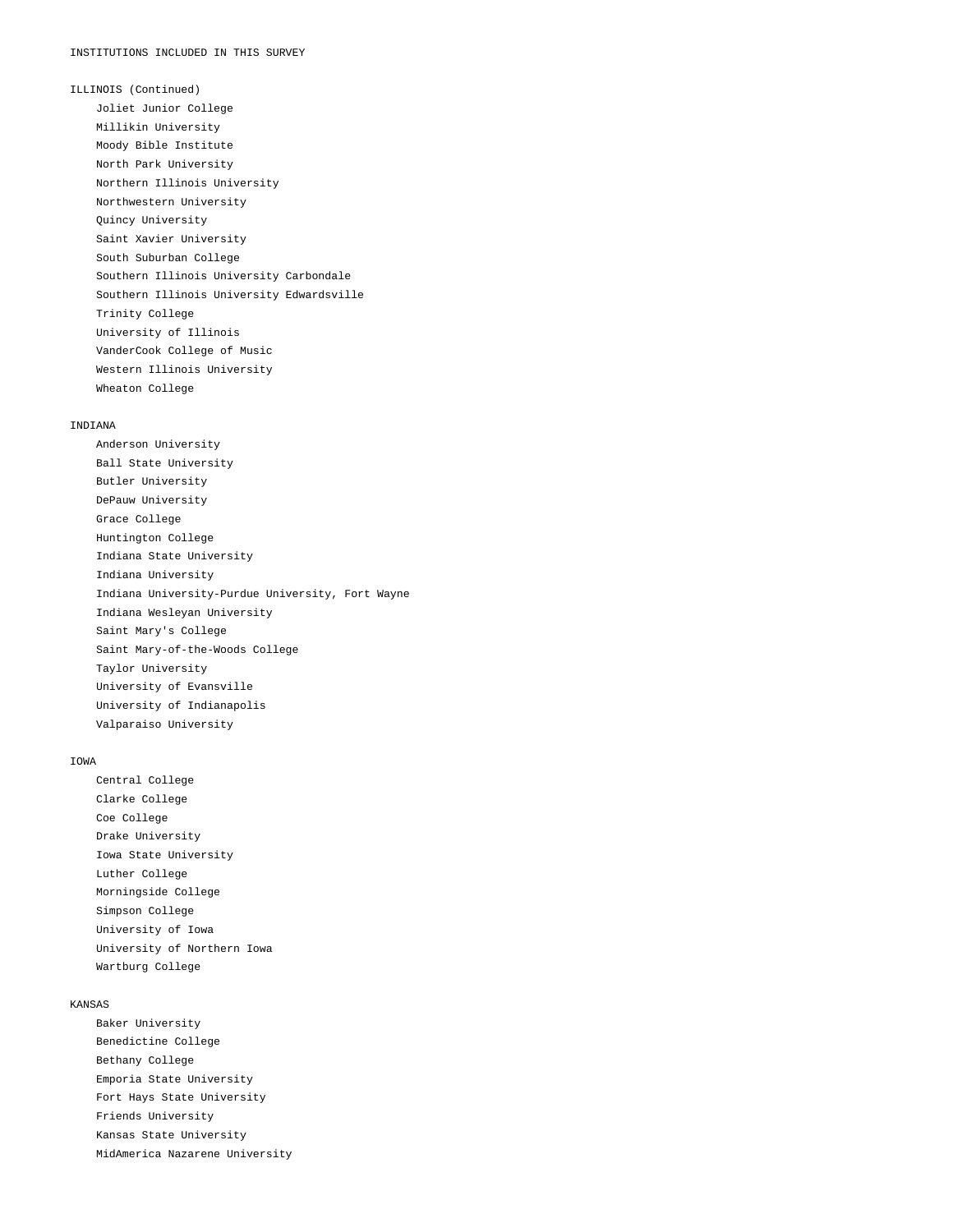KANSAS (Continued)

 Pittsburg State University Southwestern College University of Kansas Washburn University Wichita State University

#### **KENTUCKY**

 Asbury College Campbellsville University Eastern Kentucky University Kentucky State University Morehead State University Murray State University Southern Baptist Theological Seminary University of Kentucky University of Louisville Western Kentucky University

#### LOUISIANA

 Centenary College of Louisiana Grambling State University Louisiana State University Louisiana Tech University Loyola University McNeese State University New Orleans Baptist Theological Seminary Nicholls State University Northwestern State University Southeastern Louisiana University Southern University and A&M College University of Louisiana at Lafayette University of Louisiana at Monroe University of New Orleans Xavier University of Louisiana

#### MATNE

 University of Maine University of Southern Maine

#### MARYLAND

 Morgan State University Salisbury University The Community College of Baltimore County The Peabody Institute of the Johns Hopkins University Towson University University of Maryland

#### MASSACHUSETTS

 Anna Maria College Atlantic Union College Boston Conservatory Boston University Gordon College Holyoke Community College Longy School of Music New England Conservatory of Music University of Massachusetts Amherst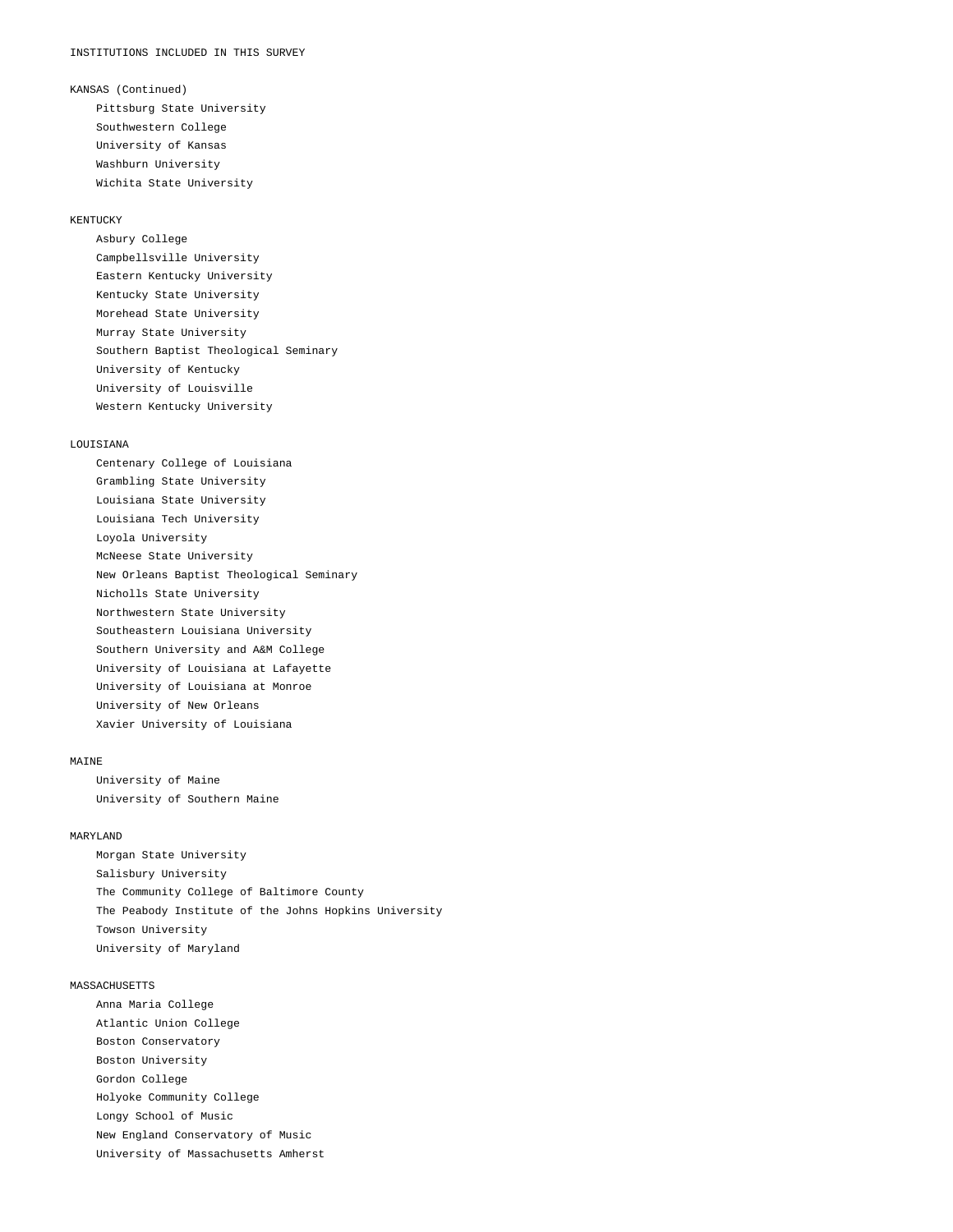#### MASSACHUSETTS (Continued)

University of Massachusetts Lowell

#### MICHIGAN

 Albion College Alma College Andrews University Calvin College Central Michigan University Cornerstone University Eastern Michigan University Grand Rapids Community College Grand Valley State University Hope College Michigan State University Northern Michigan University Oakland University University of Michigan University of Michigan, Flint Wayne State University

Western Michigan University

#### MINNESOTA

 Augsburg College Bemidji State University Bethel University College of Saint Benedict/Saint John's University College of Saint Catherine Concordia College Gustavus Adolphus College Hamline University Mcnally Smith Minnesota State University Mankato Minnesota State University Moorhead Normandale Community College Northwestern College Saint Cloud State University Saint Olaf College Southwest Minnesota State University University of Minnesota, Duluth University of Minnesota, Twin Cities University of Saint Thomas Winona State University

#### MISSISSIPPI

 Alcorn State University Belhaven College Delta State University Jackson State University Mississippi College Mississippi State University Mississippi University for Women Mississippi Valley State University University of Mississippi University of Southern Mississippi William Carey College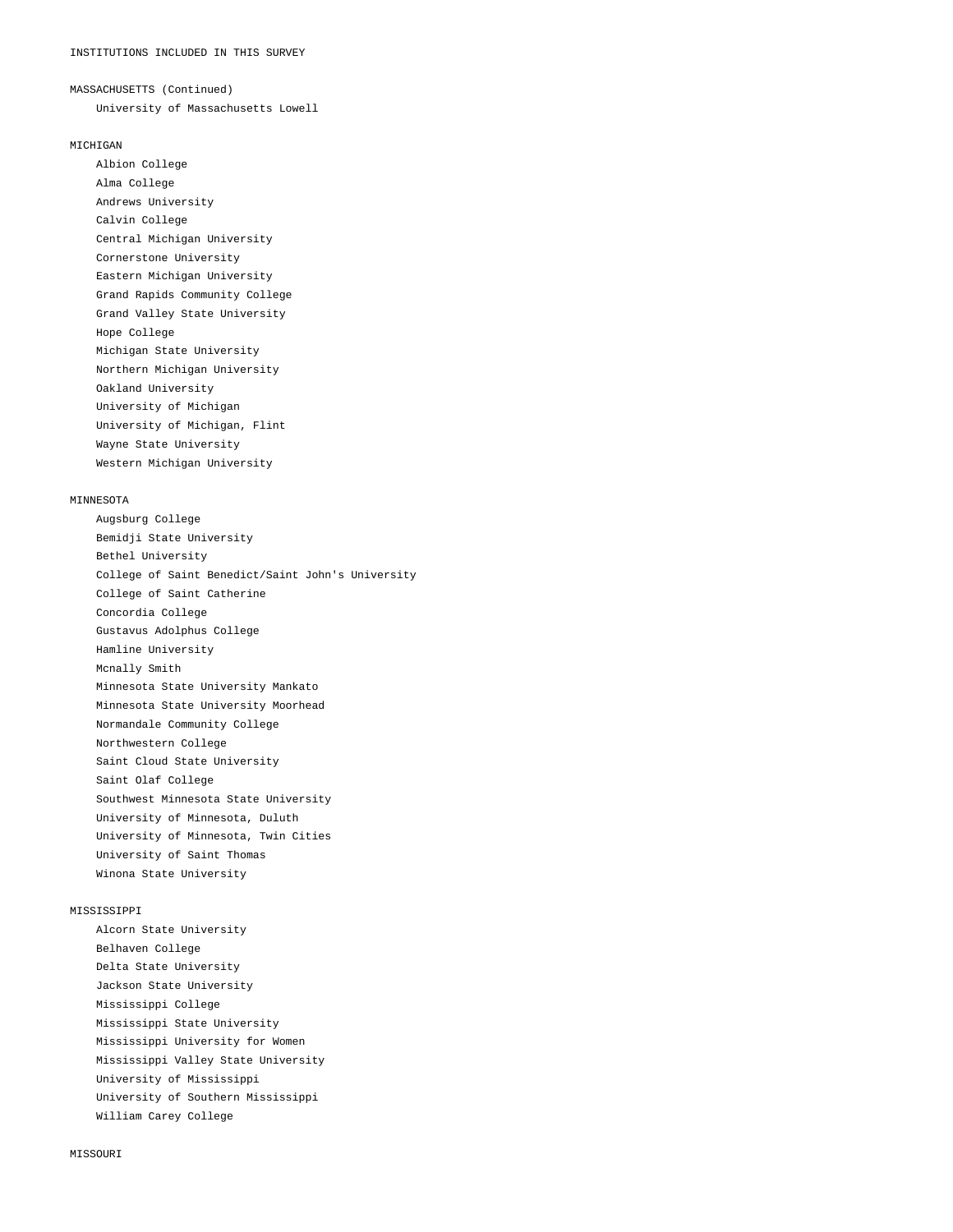MISSOURI (Continued) Central Methodist University Central Missouri State University Cottey College Culver-Stockton College Drury University Evangel University Lincoln University Maryville University, Saint Louis Missouri Baptist University Missouri Western State College Northwest Missouri State University Southeast Missouri State University Southwest Baptist University Southwest Missouri State University Truman State University University of Missouri, Columbia University of Missouri, Kansas City University of Missouri, St. Louis William Jewell College

#### MONTANA

 Montana State University, Billings Montana State University, Bozeman University of Montana, Missoula

#### NEBRASKA

 Concordia University - Nebraska Hastings College Nebraska Wesleyan University University of Nebraska, Kearney University of Nebraska, Lincoln University of Nebraska, Omaha

#### NEVADA

 University of Nevada, Las Vegas University of Nevada, Reno

#### NEW HAMPSHIRE

 Keene State College University of New Hampshire

#### NEW JERSEY

 College of New Jersey Kean University New Jersey City University Rowan University Rutgers, The State University of New Jersey Westminster Choir College of Rider University William Paterson University of New Jersey

#### NEW MEXICO

 Eastern New Mexico University New Mexico State University University of New Mexico

#### NEW YORK

Binghamton University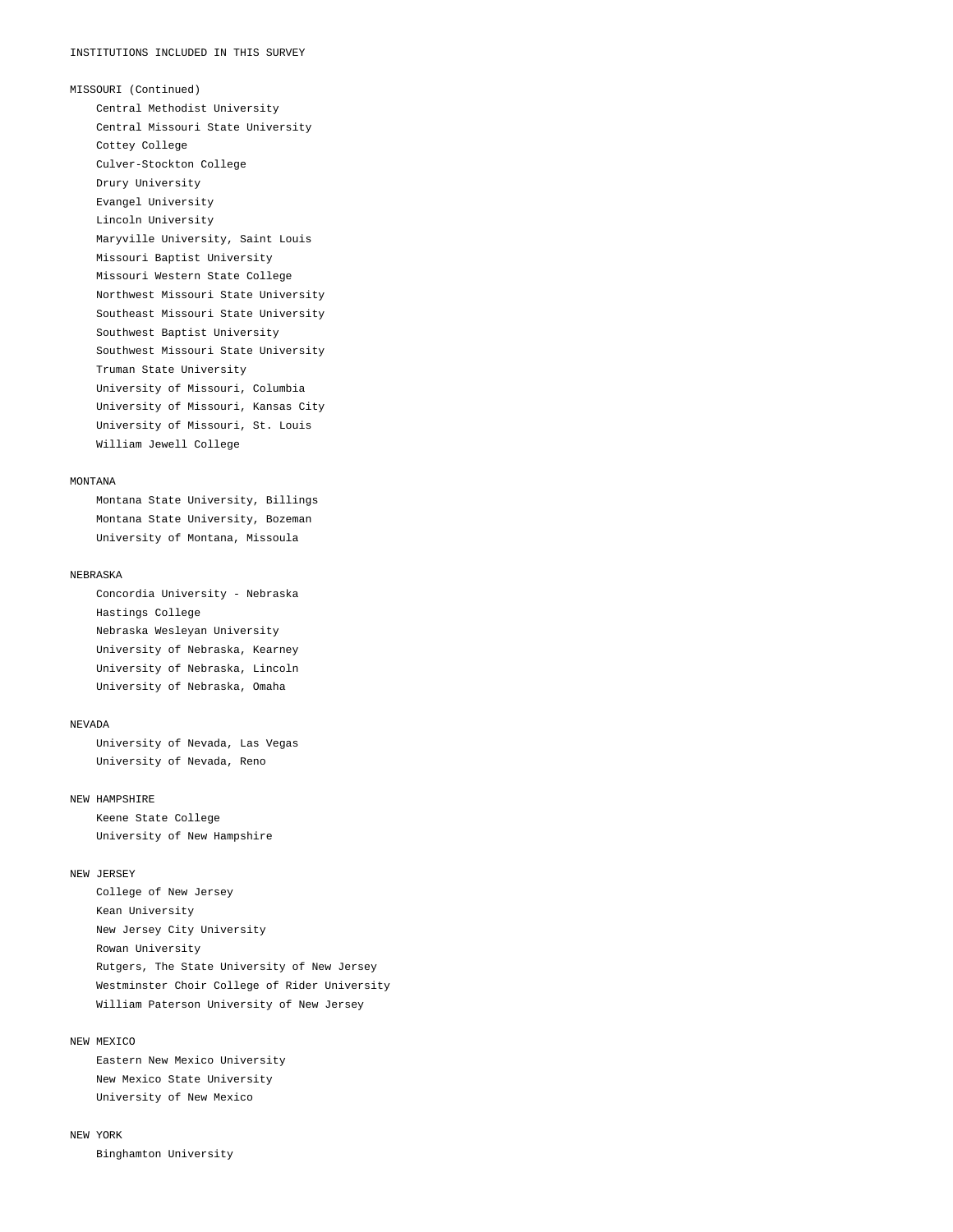NEW YORK (Continued) Buffalo State College College of Saint Rose Crane School of Music Eastman School of Music Hartwick College Houghton College Ithaca College Nassau Community College Nazareth College of Rochester Nyack College Roberts Wesleyan College Schenectady County Community College State University of New York, Fredonia State University of New York, New Paltz State University of New York, Oswego Syracuse University NORTH CAROLINA Appalachian State University Brevard College Chowan College East Carolina University Elizabeth City State University Gardner-Webb University Greensboro College Mars Hill College Meredith College North Carolina Agricultural and Technical State University North Carolina School of the Arts Pfeiffer University

 Queens University of Charlotte Salem College University of North Carolina at Greensboro University of North Carolina at Pembroke University of North Carolina at Wilmington Western Carolina University Wingate University Winston-Salem State University

#### NORTH DAKOTA

 Dickinson State University Minot State University North Dakota State University University of North Dakota Valley City State University

#### OHIO

 Ashland University Baldwin-Wallace College Bluffton University Bowling Green State University Capital University Case Western Reserve University Cedarville University Central State University Cleveland Institute of Music Cleveland State University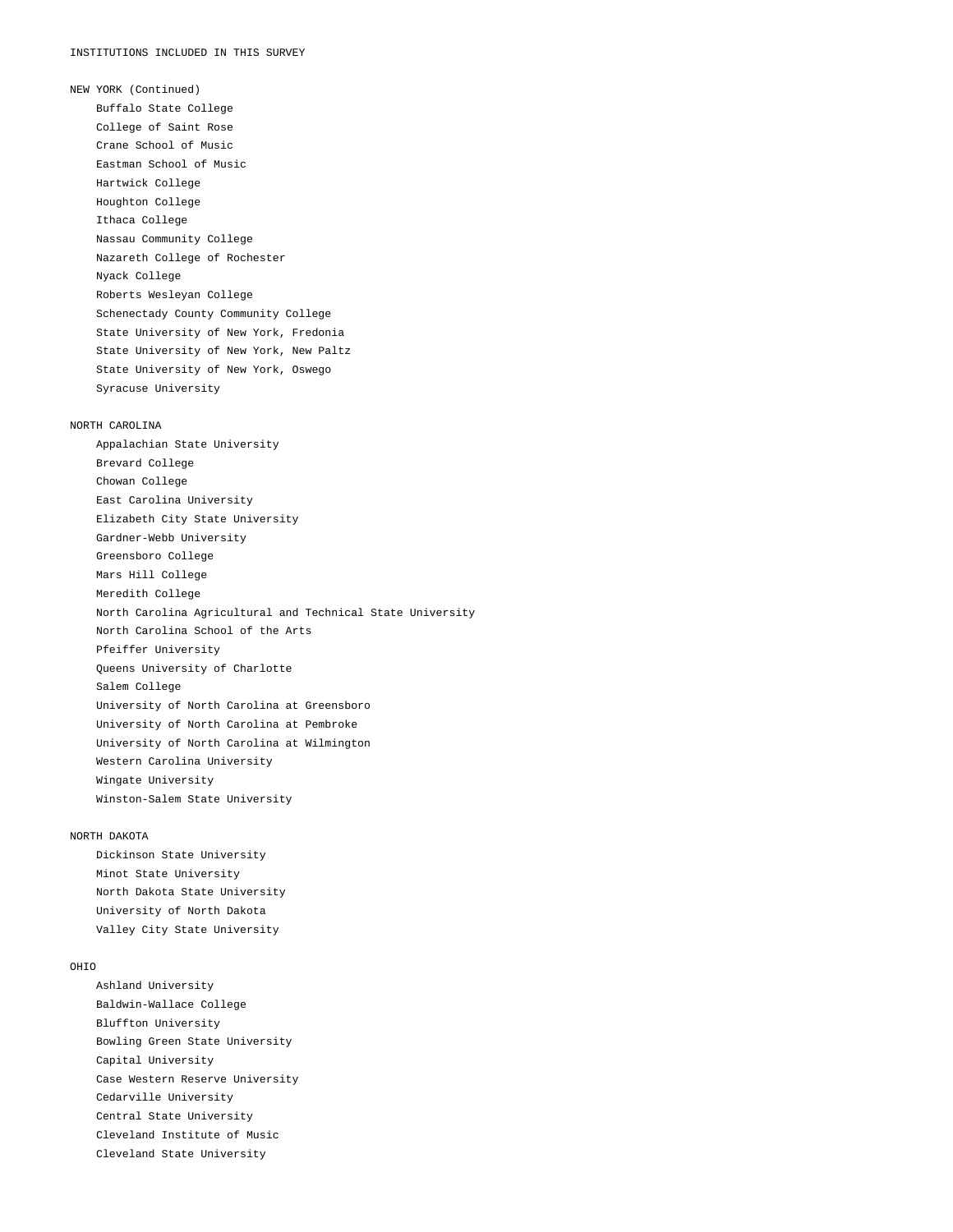OHIO (Continued)

 College of Mount Saint Joseph College of Wooster Heidelberg College Hiram College Kent State University Miami University Mount Union College Muskingum College Oberlin College Ohio Northern University Ohio State University Ohio University Ohio Wesleyan University Otterbein College Sinclair Community College University of Akron University of Cincinnati University of Dayton University of Toledo Wittenberg University Wright State University Youngstown State University

#### OKLAHOMA

 Cameron University East Central University Northeastern State University Oklahoma Baptist University Oklahoma Christian University Oklahoma City University Oklahoma State University Oral Roberts University Southeastern Oklahoma State University Southern Nazarene University Southwestern Oklahoma State University University of Central Oklahoma University of Oklahoma University of Science and Arts of Oklahoma University of Tulsa

#### OREGON

 George Fox University Linfield College Marylhurst University Pacific University Southern Oregon University University of Oregon University of Portland Western Oregon University Willamette University

#### PENNSYLVANIA

 Bloomsburg University of Pennsylvania Bucknell University Bucks County Community College Carnegie Mellon University Clarion University of Pennsylvania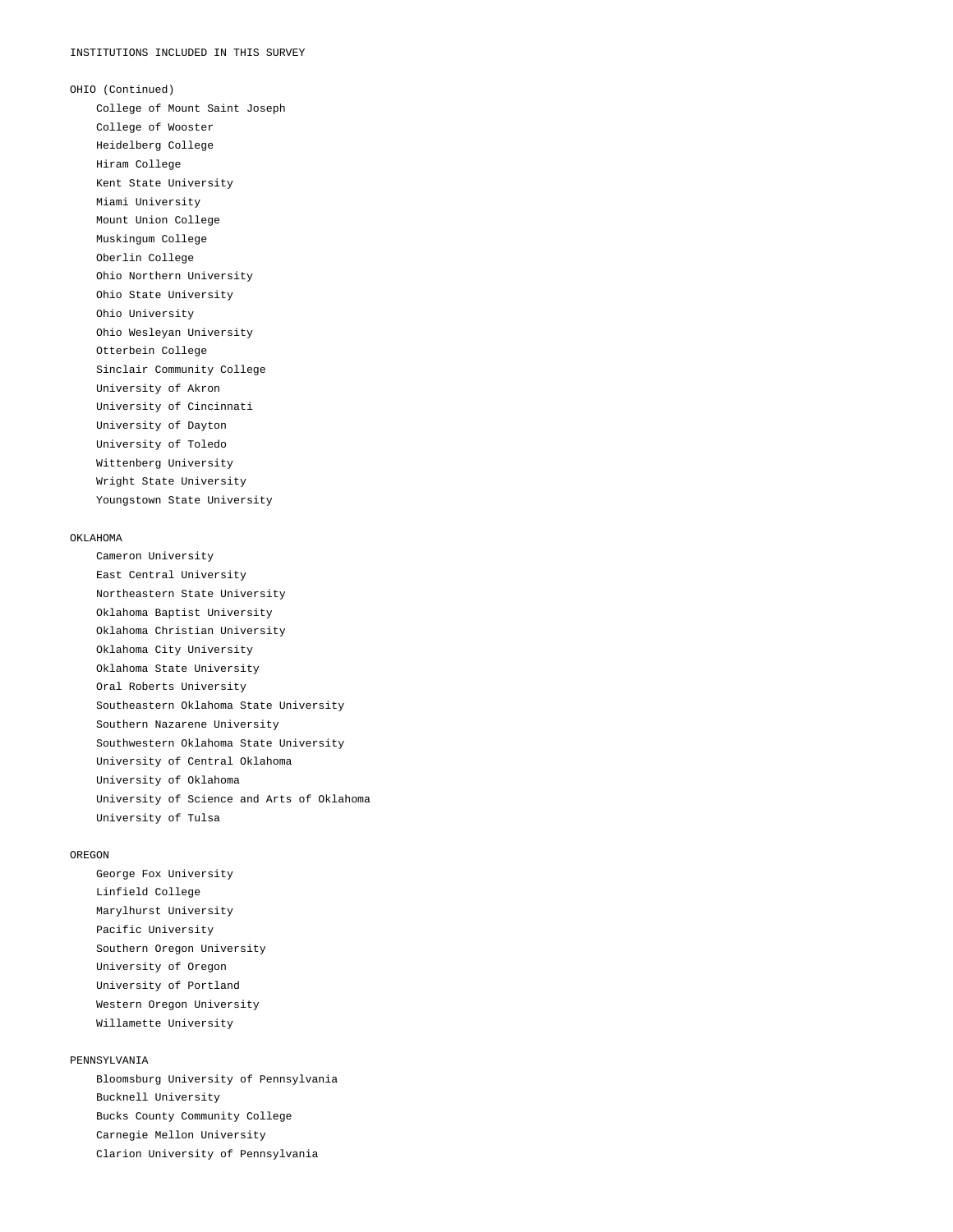PENNSYLVANIA (Continued) Curtis Institute of Music Drexel University Duquesne University Edinboro University of Pennsylvania Elizabethtown College Immaculata University Indiana University of Pennsylvania Kutztown University of Pennsylvania Lebanon Valley College Mansfield University Marywood University Mercyhurst College Messiah College Millersville University Moravian College Pennsylvania State University Philadelphia Biblical University Seton Hill University Slippery Rock University Susquehanna University Temple University University of the Arts West Chester University of Pennsylvania Westminster College

#### RHODE ISLAND

 Rhode Island College University of Rhode Island

#### SOUTH CAROLINA

 Anderson College Charleston Southern University Claflin University Coker College College of Charleston Columbia College Converse College Furman University Lander University Limestone College Newberry College North Greenville College South Carolina State University University of South Carolina Winthrop University

#### SOUTH DAKOTA

 Augustana College Black Hills State University Northern State University South Dakota State University University of South Dakota

#### TENNESSEE

 Austin Peay State University Belmont University Carson-Newman College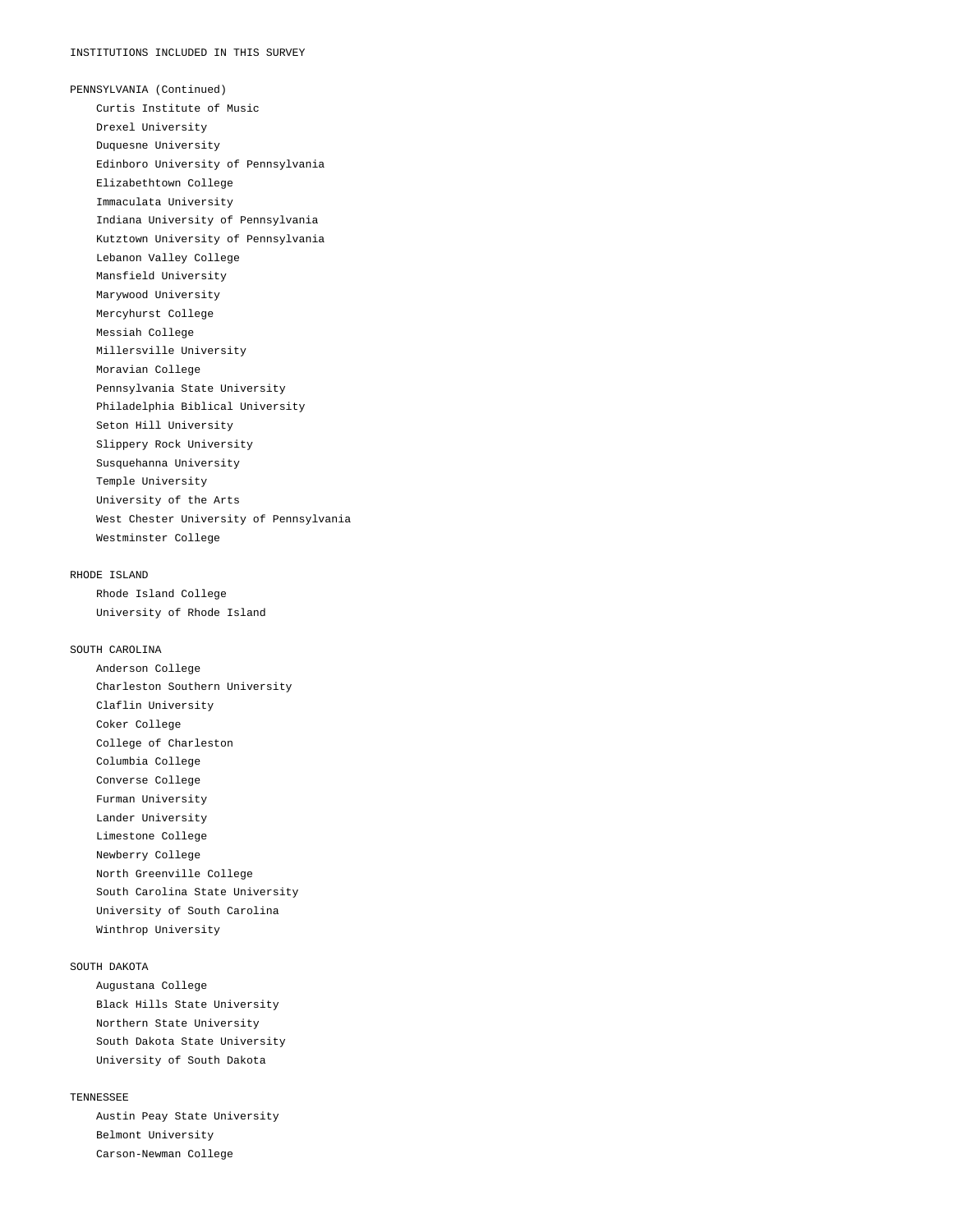TENNESSEE (Continued) East Tennessee State University Fisk University Lee University Lipscomb University Maryville College Middle Tennessee State University Southern Adventist University Tennessee State University Tennessee Technological University Trevecca Nazarene University Union University University of Memphis University of Tennessee University of Tennessee at Chattanooga University of Tennessee at Martin Vanderbilt University

#### TEXAS

 Abilene Christian University Amarillo College Angelo State University Baylor University Dallas Baptist University Del Mar College East Texas Baptist University Hardin-Simmons University Howard Payne University Lamar University Midwestern State University Odessa College Saint Mary's University of San Antonio Sam Houston State University Southern Methodist University Southwestern Baptist Theological Seminary Southwestern University Stephen F. Austin State University Tarleton State University Texas A&M University - Commerce Texas A&M University - Corpus Christi Texas A&M University - Kingsville Texas Christian University Texas State University - San Marcos Texas Tech University Texas Wesleyan University Texas Woman's University Trinity University University of Houston University of Mary Hardin-Baylor University of North Texas University of Texas, Arlington University of Texas, Austin University of Texas, El Paso University of Texas, San Antonio Wayland Baptist University West Texas A&M University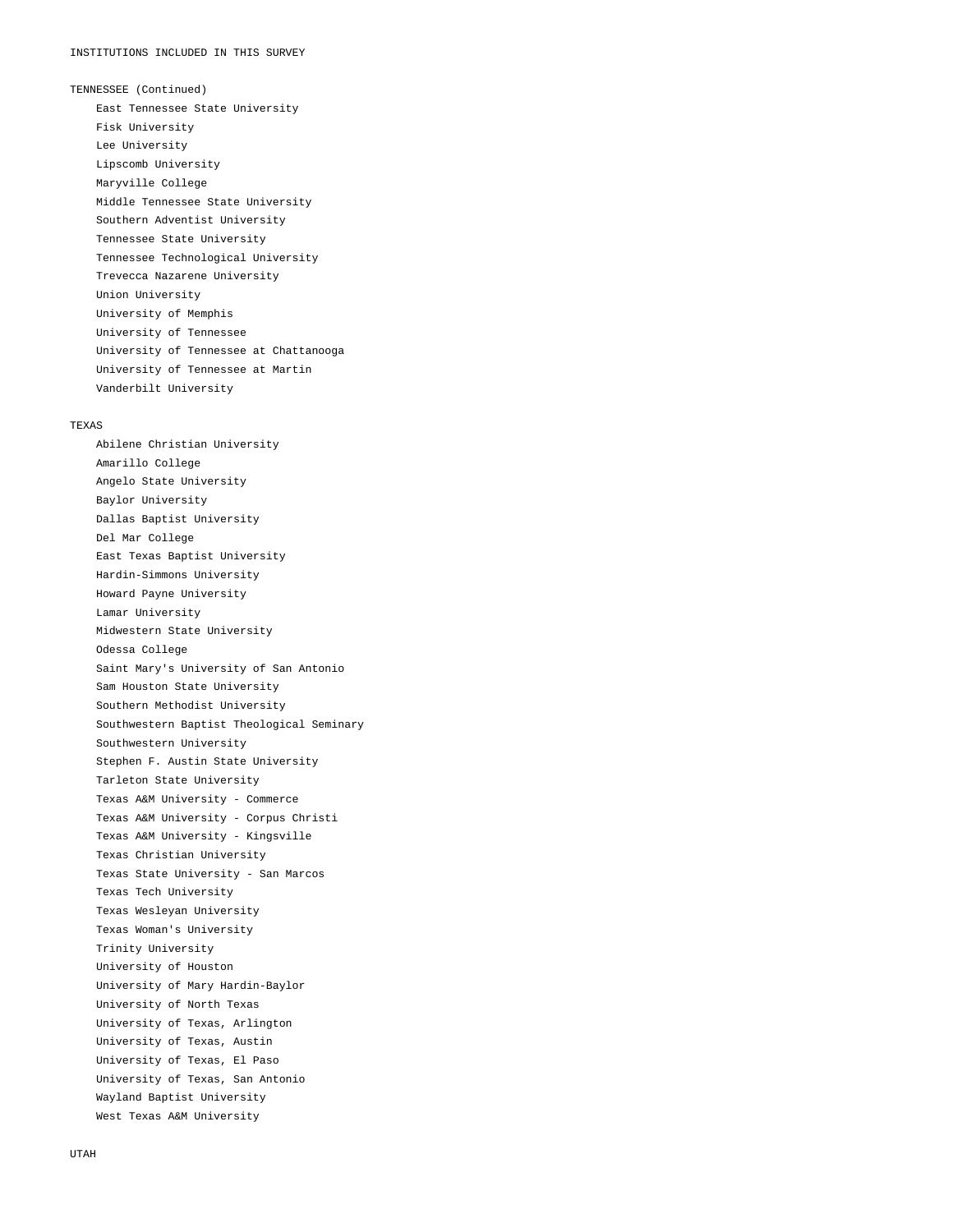UTAH (Continued)

 Brigham Young University Snow College Southern Utah University University of Utah Utah State University Weber State University

#### VIRGINIA

 Christopher Newport University George Mason University Hampton University James Madison University Norfolk State University Old Dominion University Radford University Shenandoah University University of Mary Washington University of Richmond Virginia Commonwealth University Virginia State University

#### WASHINGTON

 Central Washington University Eastern Washington University Pacific Lutheran University Seattle Pacific University University of Puget Sound University of Washington Walla Walla College Washington State University Western Washington University

#### WEST VIRGINIA

 Shepherd University West Liberty State College West Virginia University West Virginia Wesleyan College

#### WISCONSIN

 Alverno College Carthage College Lawrence University Silver Lake College University of Wisconsin, Eau Claire University of Wisconsin, Green Bay University of Wisconsin, La Crosse University of Wisconsin, Madison University of Wisconsin, Milwaukee University of Wisconsin, Oshkosh University of Wisconsin, Platteville University of Wisconsin, River Falls University of Wisconsin, Stevens Point University of Wisconsin, Whitewater Viterbo University

#### WYOMING

Casper College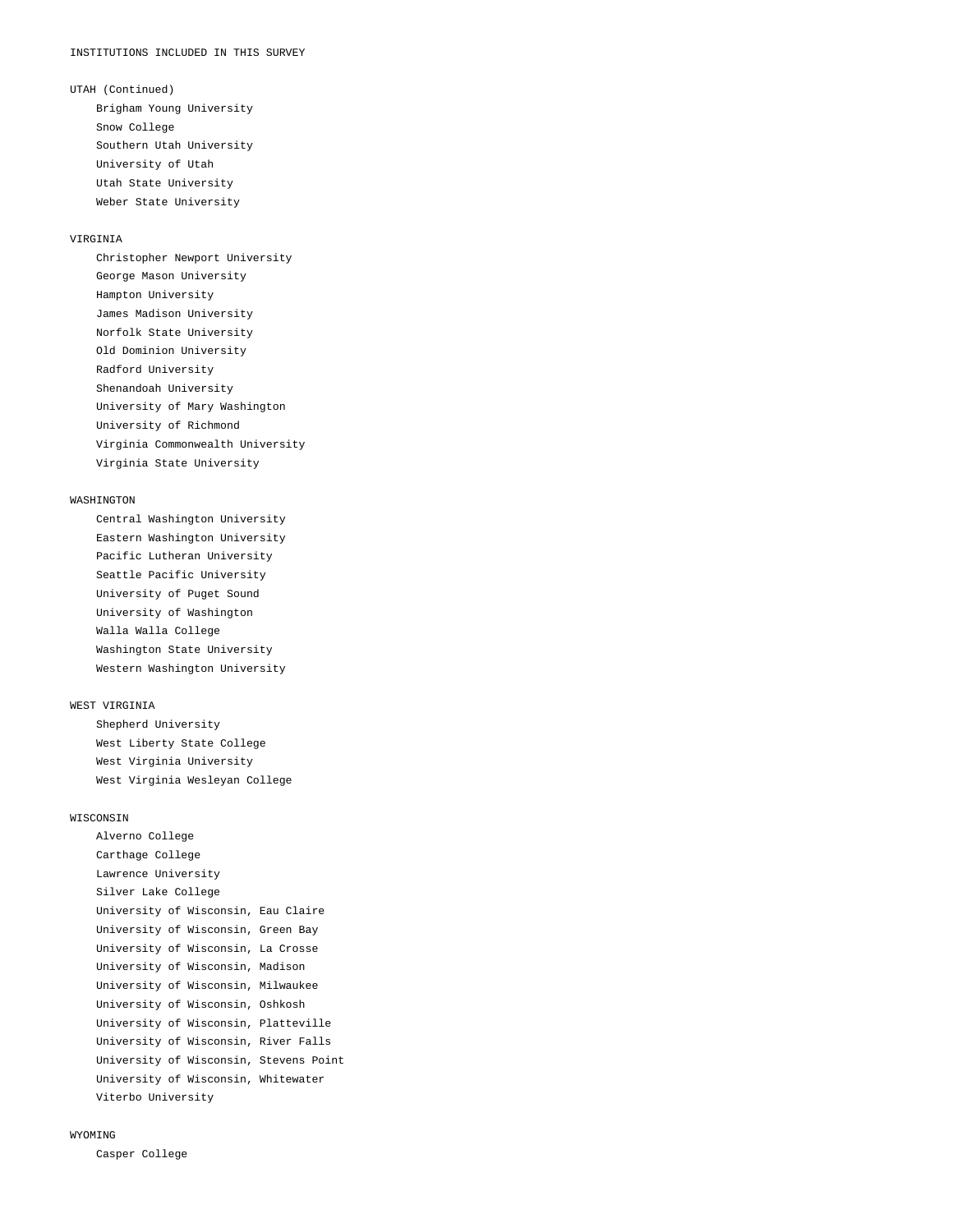WYOMING (Continued) Northwest College University of Wyoming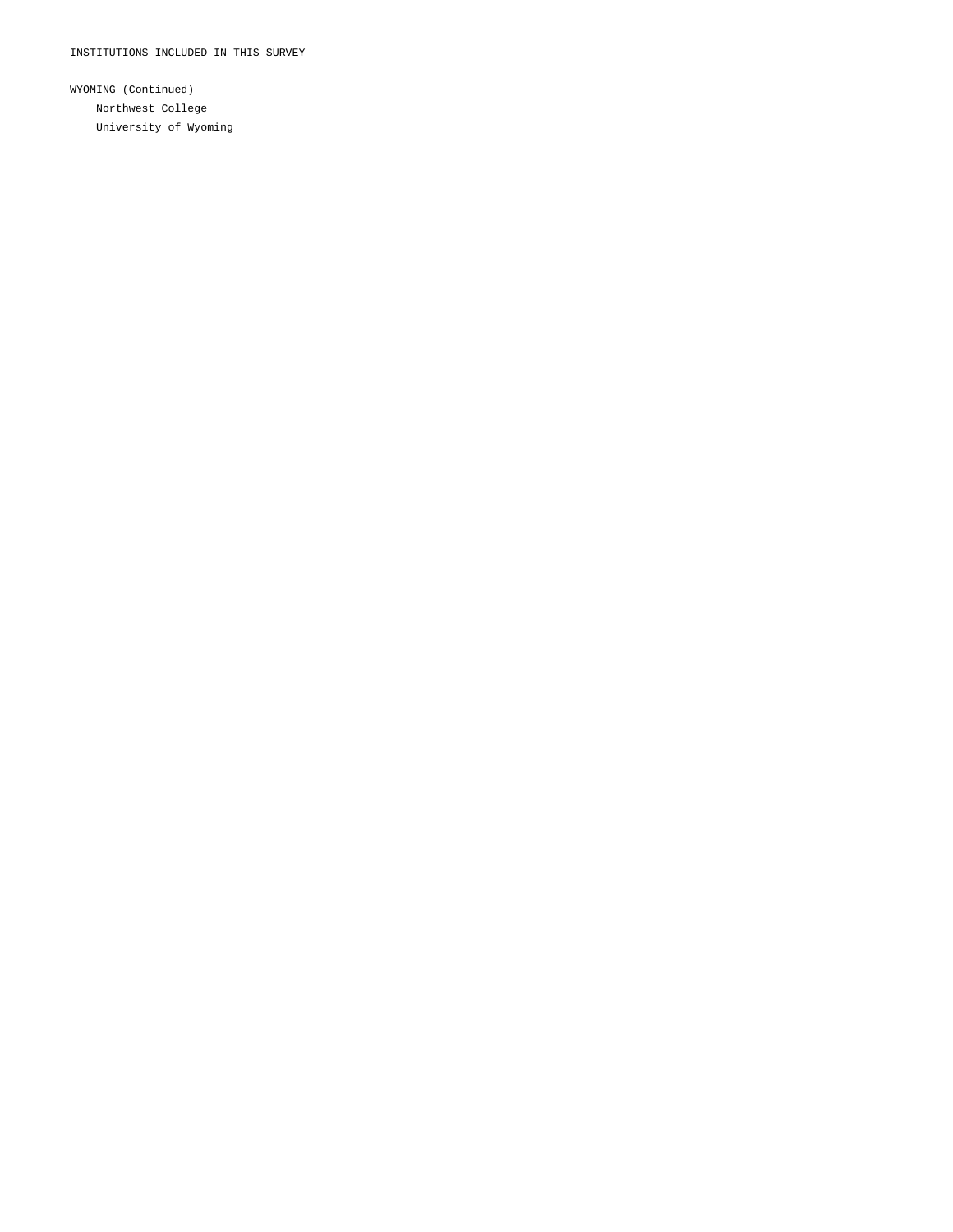### Higher Education Arts Data Services DATA SUMMARIES 2004-2005

### **MUSIC ENROLLMENT**

**Chart 1, Chart 2, and Chart 4** provide information on music major enrollment, number of degrees awarded in music, and percentage of credits generated in courses designed for non-music majors.

**Chart 1** includes the number of institutions offering a specific major, music major enrollment in major areas for Summer 2004 and Fall 2004, and the number of degrees awarded during the period July 1, 2003 to June 30, 2004.

*Example: Chart 1-2 - "Total Music Student Enrollment, All Institutions," Bachelor of Music Degree Programs or other Professional Degree Programs (65% Music Content).* During 2004-2005, 176 institutions offered majors in Composition. A total of 132 major students in Composition were enrolled in Summer 2004; 1,243 were enrolled in Fall 2004; and 246 Composition major students graduated between July 1, 2003 and June 30, 2004.

**Chart 2** is a synopsis of Chart 1 by size and type of institution. There are three charts: private institutions, public institutions, and all institutions. There is also a figure in each chart for total enrollment (all programs) in that category of institution.

*Example: Chart 2-9 - "Music Major Enrollment by Size and Type of Institution," Public Institutions, 201-400 Majors.* Seventy-two schools in this category offer Bachelor of Music degree programs. In those schools, 580 music major students were enrolled in Summer 2004; 5,643 were enrolled in Fall 2004; and 790 students graduated between July 1, 2003 and June 30, 2004.

**Chart 4** analyzes the percentage of credit hours (either quarter or semester hours) generated by non-music major students.

*Example: Chart 4 - "Percentage of Semester Hours Generated by Non-Major Students," Private Institutions, 1-50 Majors.* The average percentage of semester hours generated by non-music major students in the 84 institutions in this category is 52%. The percentiles also provide a range of data for comparison.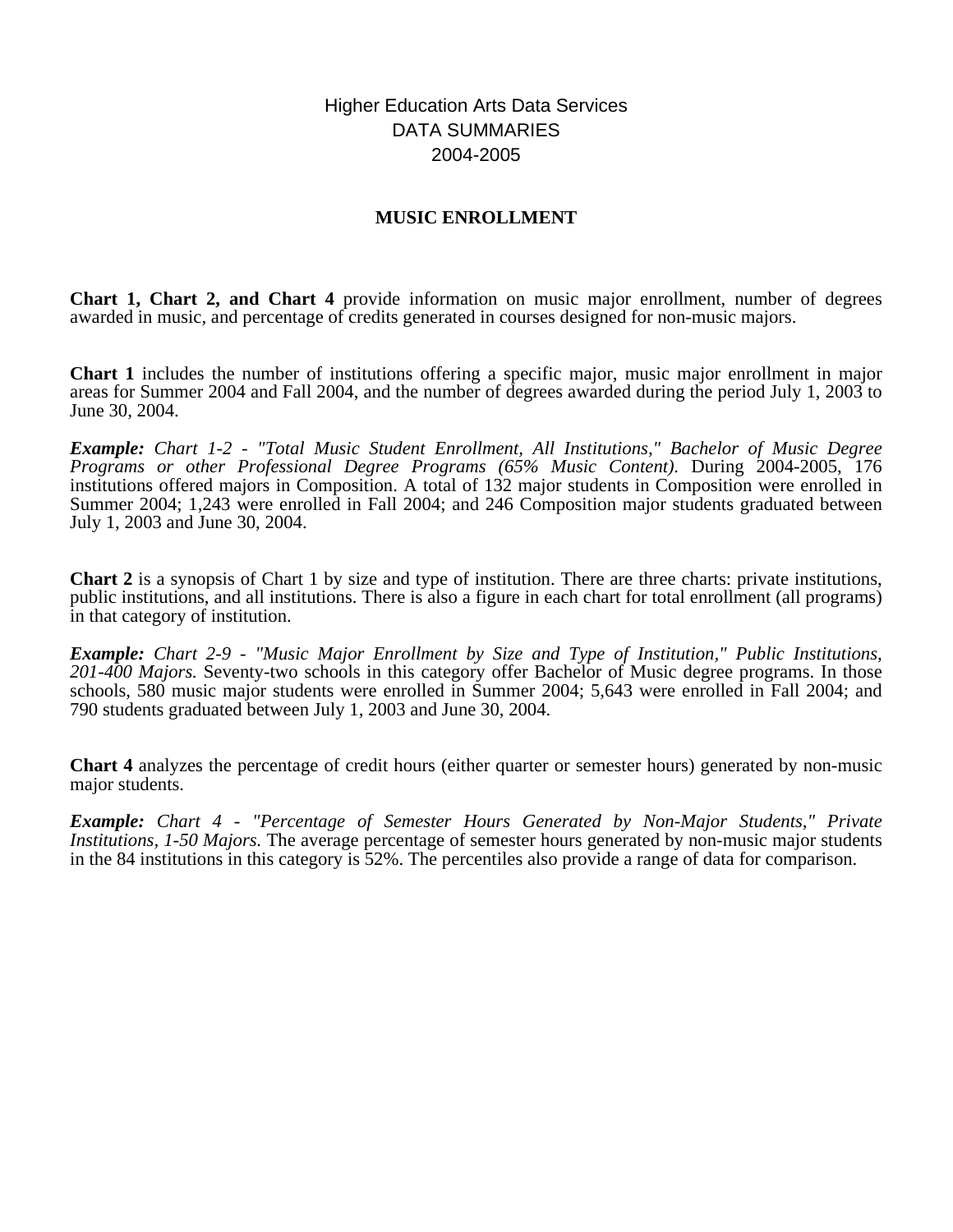#### TOTAL MUSIC STUDENT ENROLLMENT, ALL INSTITUTIONS

| Number of    | Music Major  | Music Major | Number of Degrees     |
|--------------|--------------|-------------|-----------------------|
| Institutions | Enrollment   | Enrollment  | Awarded July 1, 2003  |
| With Majors  | Summer, 2004 | Fall, 2004  | through July 30, 2004 |

#### Associate of Fine Arts Degree Programs or Equivalent (65% Music content)

| <b>Brass</b>      |                 |              |                     |                |
|-------------------|-----------------|--------------|---------------------|----------------|
| Horn              | $\overline{4}$  | $\mathsf 0$  | $\overline{4}$      | $\overline{a}$ |
| Trumpet           | 11              | $\mathbf{1}$ | 37                  | $\sqrt{ }$     |
| Trombone          | $\overline{7}$  | $\mathsf 0$  | 15                  | $\mathbf{1}$   |
| Euphonium         | $\overline{4}$  | $\mathbf{1}$ | $\overline{4}$      | $\mathbf 0$    |
| Tuba              | $\overline{4}$  | $\mathsf 0$  | $\overline{4}$      | $\overline{a}$ |
| Guitar            | 12              | 42           | 197                 | 36             |
| Harp              | $\mathbb O$     | $\mathsf 0$  | $\mathsf 0$         | $\mathsf 0$    |
| Jazz Studies      | $\overline{a}$  | $\mathsf 0$  | 11                  | $\mathbf{1}$   |
| Music Education   |                 |              |                     |                |
| Choral            | $\mathbf{1}$    | 15           | $\mathbb O$         | $\mathbf 0$    |
| Instrumental      | $\sqrt{2}$      | 39           | 27                  | $\mathbf{1}$   |
| General           | $\overline{3}$  | 16           | 30                  | $\mathbf{1}$   |
| Music History     | $\mathbf 0$     | $\mathsf 0$  | $\mathsf{O}\xspace$ | $\mathbf 0$    |
| Organ             | $\overline{a}$  | $\mathsf 0$  | $\mathbf{1}$        | $\mathbf{1}$   |
| Percussion        | 10              | 22           | 54                  | 6              |
| Piano/Harpsichord | 14              | 19           | 116                 | 14             |
| Strings           |                 |              |                     |                |
| Violin            | $7\phantom{.0}$ | $\mathbf 0$  | 18                  | $\mathbf{1}$   |
| Viola             | $\overline{4}$  | $\mathsf 0$  | $\overline{4}$      | $\mathsf 0$    |
| Cello             | 5               | $\mathsf 0$  | $\sqrt{ }$          | $\mathsf 0$    |
| Double Bass       | 10              | 17           | 36                  | 10             |
| Voice-Female      |                 |              |                     |                |
| Soprano           | 13              | $\mathsf 9$  | 97                  | 16             |
| Alto              | 10              | 11           | 65                  | 6              |
| Voice-Male        |                 |              |                     |                |
| Tenor             | 12              | 8            | 50                  | 5              |
| Bass              | 9               | 5            | 27                  | $\mathsf 0$    |
| Woodwinds         |                 |              |                     |                |
| Flute             | $^{\rm 8}$      | $\mathsf 0$  | 14                  | $\overline{4}$ |
| Oboe              | $\overline{a}$  | $\mathbf 0$  | $\overline{a}$      | $\mathsf 0$    |
| Clarinet          | 9               | $\mathbf{1}$ | 14                  | $\mathbf{1}$   |
| Bassoon           | $\mathsf 3$     | $\mathsf 0$  | $\overline{3}$      | $\mathsf 0$    |
| Saxophone         | 9               | 2            | 19                  | $\overline{3}$ |
| Other             | 10              | 49           | 265                 | 44             |
| Total             | 20              | 257          | 1,121               | 162            |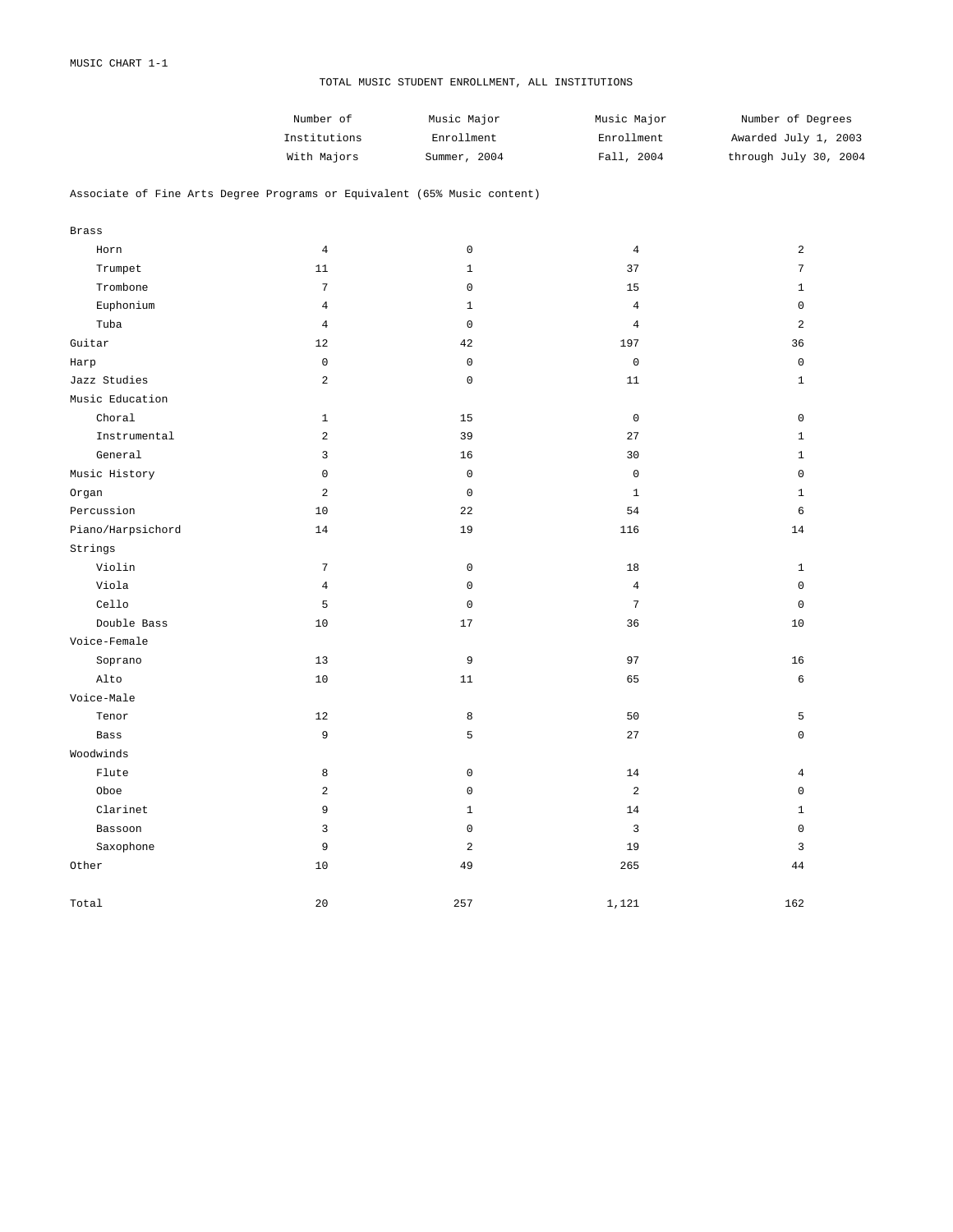#### TOTAL MUSIC STUDENT ENROLLMENT, ALL INSTITUTIONS

| Number of    | Music Major  | Music Major | Number of Degrees     |
|--------------|--------------|-------------|-----------------------|
| Institutions | Enrollment   | Enrollment  | Awarded July 1, 2003  |
| With Majors  | Summer, 2004 | Fall, 2004  | through July 30, 2004 |

Associate Degree Programs in Music Education, Music/Business, and Music Combined with an Outside Field (50% Music content)

| Music Education |                |                |     |    |
|-----------------|----------------|----------------|-----|----|
| Choral          | 3              | $\overline{4}$ | 60  | 6  |
| Instrumental    | 3              | 13             | 128 | 13 |
| General         | 2              | 6              | 15  | 0  |
| Music Business  | $\overline{2}$ | 38             | 80  | 32 |
| Other           | 5              | 80             | 187 | 32 |
|                 |                |                |     |    |
| Total           | $\mathbf{r}$   | 141            | 470 | 83 |

#### Associate Liberal Arts Degree Programs in Music (33% - 49% Music content)

| Liberal Arts Degree | 10 | 22 | 271 | 29 |
|---------------------|----|----|-----|----|
| Other               |    |    |     |    |
| Total               | ᆂᆂ | 23 | 275 | 30 |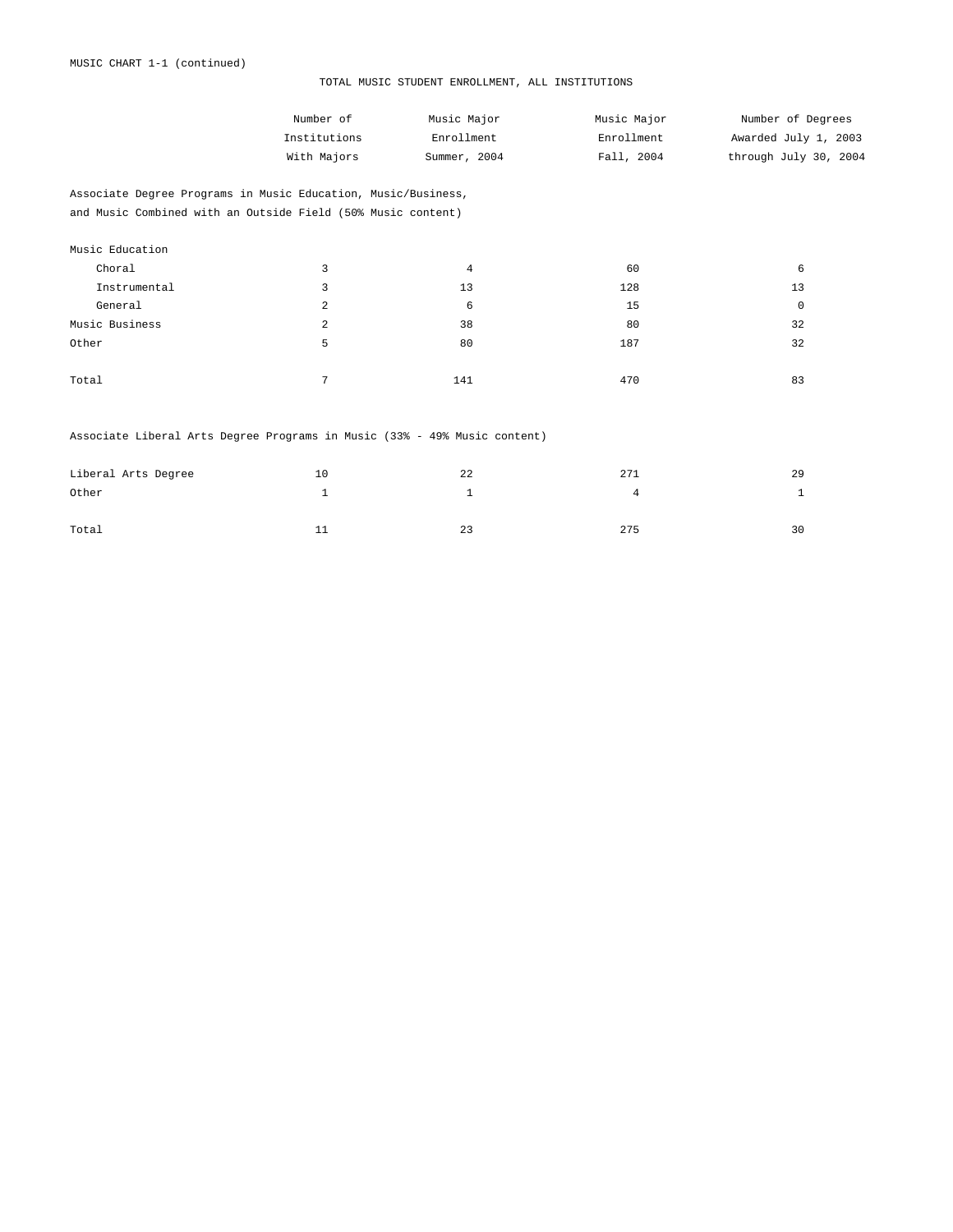| Number of    | Music Major  | Music Major | Number of Degrees     |
|--------------|--------------|-------------|-----------------------|
| Institutions | Enrollment   | Enrollment  | Awarded July 1, 2003  |
| With Majors  | Summer, 2004 | Fall, 2004  | through July 30, 2004 |

Bachelor of Music Degree Programs or Other Professional Degree Programs (65% Music content)

| Accompanying       | 12  | $\overline{4}$ | 56     | $\overline{7}$ |
|--------------------|-----|----------------|--------|----------------|
| <b>Brass</b>       |     |                |        |                |
| Horn               | 201 | 64             | 664    | 113            |
| Trumpet            | 240 | 86             | 879    | 168            |
| Trombone           | 203 | 51             | 651    | 119            |
| Euphonium          | 91  | 25             | 163    | 34             |
| Tuba               | 166 | 40             | 354    | 53             |
| Composition        | 176 | 132            | 1,243  | 246            |
| Guitar             | 199 | 147            | 1,021  | 124            |
| Harp               | 77  | 9              | 157    | 27             |
| History/Literature | 45  | 23             | 143    | 38             |
| Jazz Studies       | 88  | 143            | 2,049  | 312            |
| Organ              | 128 | 41             | 276    | 63             |
| Percussion         | 246 | 120            | 1,044  | 181            |
| Piano/Harpsichord  | 351 | 221            | 2,406  | 446            |
| Piano Pedagogy     | 56  | 30             | 237    | 47             |
| Sacred Music       | 54  | 56             | 438    | 79             |
| Strings            |     |                |        |                |
| Violin             | 250 | 141            | 1,711  | 321            |
| Viola              | 167 | 44             | 585    | 105            |
| Cello              | 193 | 63             | 710    | 121            |
| Double Bass        | 160 | 49             | 458    | 72             |
| Theory             | 53  | 52             | 138    | 46             |
| Theory/Composition | 82  | 42             | 399    | 77             |
| Voice-Female       |     |                |        |                |
| Soprano            | 362 | 334            | 3,329  | 598            |
| Alto               | 254 | 103            | 1,038  | 132            |
| Voice-Male         |     |                |        |                |
| Tenor              | 287 | 88             | 1,024  | 166            |
| Bass               | 256 | 85             | 973    | 115            |
| Woodwinds          |     |                |        |                |
| Flute              | 260 | 109            | 984    | 202            |
| Oboe               | 169 | $4\,4$         | 498    | 70             |
| Clarinet           | 225 | 81             | 830    | 169            |
| Bassoon            | 145 | 28             | 375    | 62             |
| Saxophone          | 198 | 62             | 625    | 106            |
| Other              | 88  | 267            | 2,800  | 324            |
| Total              | 403 | 2,784          | 28,258 | 4,743          |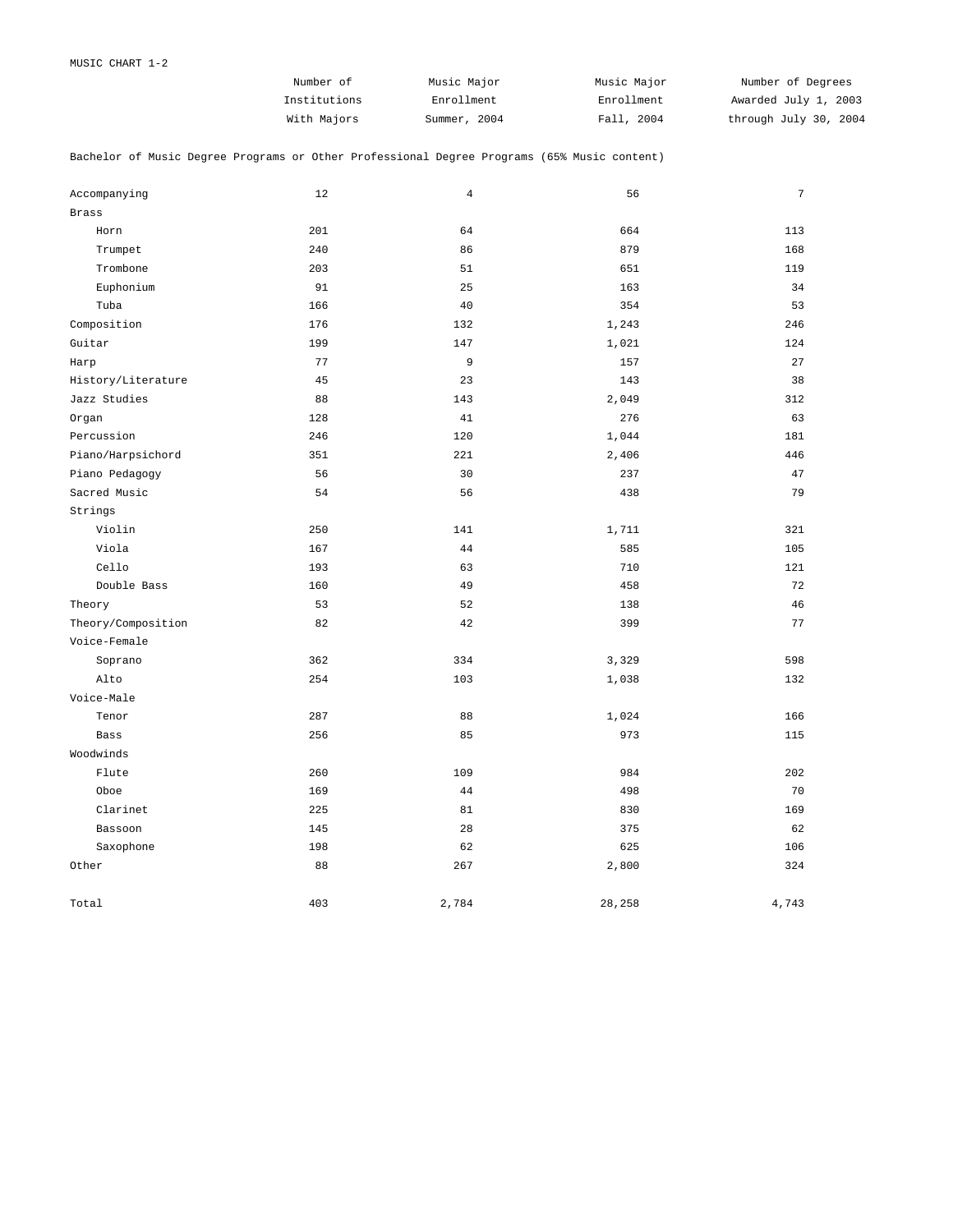#### TOTAL MUSIC STUDENT ENROLLMENT, ALL INSTITUTIONS

| Number of    | Music Major  | Music Major | Number of Degrees     |
|--------------|--------------|-------------|-----------------------|
| Institutions | Enrollment   | Enrollment  | Awarded July 1, 2003  |
| With Majors  | Summer, 2004 | Fall, 2004  | through July 30, 2004 |

Baccalaureate Degree Programs in Music Education, Music Therapy, and Music Combined with an Outside Field (50% Music content)

| Music Education     |     |       |        |       |
|---------------------|-----|-------|--------|-------|
| Choral              | 389 | 1,156 | 8,673  | 1,126 |
| Instrumental        | 385 | 1,916 | 16,609 | 2,101 |
| General             | 161 | 394   | 3,893  | 539   |
| Music Therapy       | 66  | 205   | 1,706  | 268   |
| Music/Business Arts |     |       |        |       |
| Administration      | 72  | 296   | 2,216  | 328   |
| Music/Engineering   | 21  | 51    | 805    | 79    |
| Musical Theatre     | 39  | 91    | 1,010  | 145   |
| Other               | 86  | 374   | 2,805  | 352   |
|                     |     |       |        |       |
| Total               | 490 | 4,483 | 37,717 | 4,938 |

Baccalaureate Liberal Arts Degree Programs in Music (33% - 49% Music content)

| Liberal Arts Degree | 449 | 1,702 | 14,719 | 2,408 |
|---------------------|-----|-------|--------|-------|
| Other               | 81  | 176   | 2,248  | 229   |
|                     |     |       |        |       |
| Total               | 470 | 1,878 | 16,967 | 2,637 |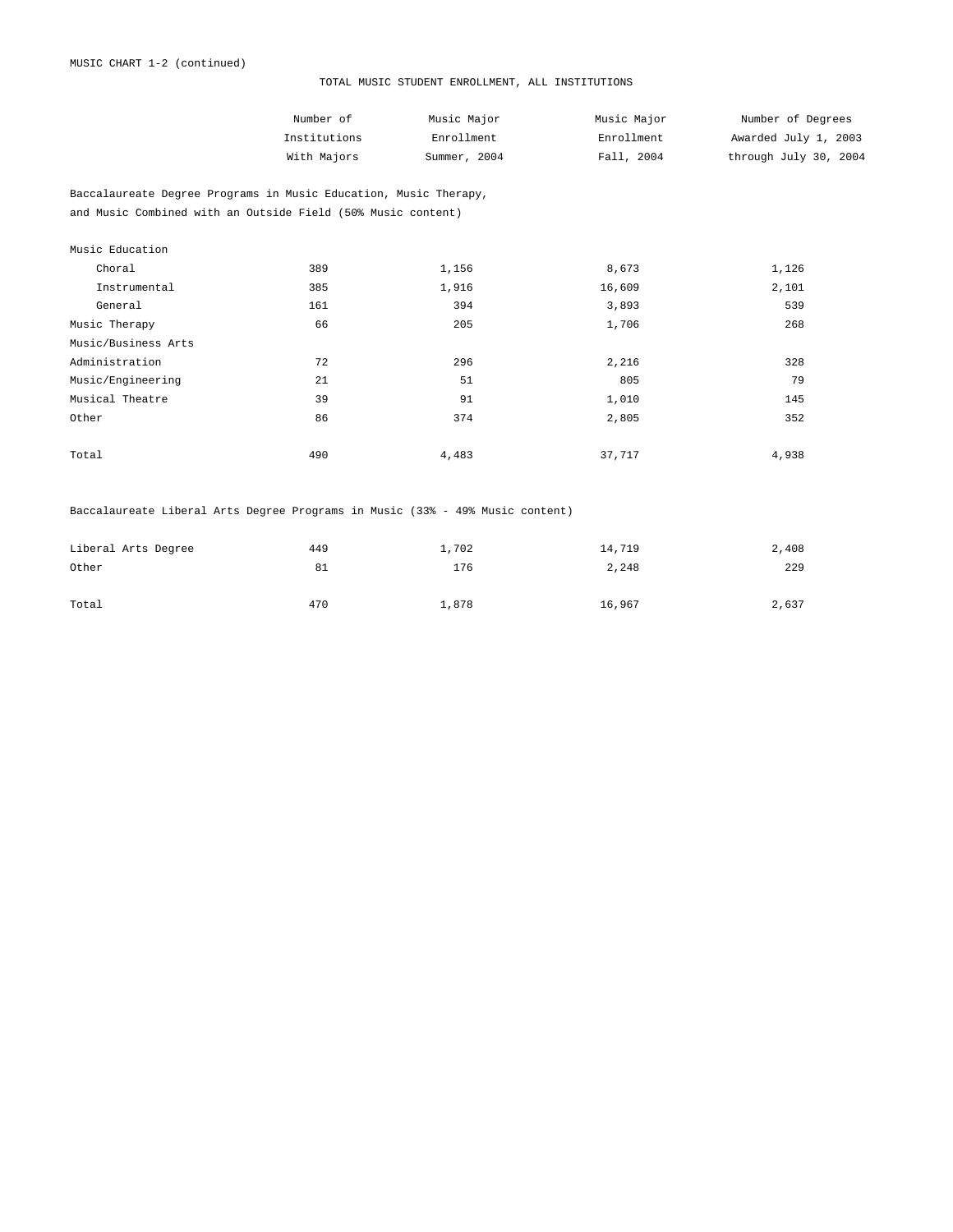Strings

Voice-Female

Voice-Male

Woodwinds

#### TOTAL MUSIC STUDENT ENROLLMENT, ALL INSTITUTIONS

|                                  | Number of       | Music Major    | Music Major | Number of Degrees     |
|----------------------------------|-----------------|----------------|-------------|-----------------------|
|                                  | Institutions    | Enrollment     | Enrollment  | Awarded July 1, 2003  |
|                                  | With Majors     | Summer, 2004   | Fall, 2004  | through July 30, 2004 |
| Specific Masters Degree Programs |                 |                |             |                       |
| Accompanying                     | 42              | 18             | 126         | 57                    |
| Arts Administration              | 3               | 10             | 30          | 14                    |
| <b>Brass</b>                     |                 |                |             |                       |
| Horn                             | 73              | 29             | 183         | 78                    |
| Trumpet                          | 108             | 41             | 243         | 87                    |
| Trombone                         | 90              | 28             | 193         | 66                    |
| Euphonium                        | 30              | 12             | 40          | 10                    |
| Tuba                             | 63              | 16             | 95          | 34                    |
| Composition                      | 128             | 102            | 593         | 211                   |
| Conducting                       | 140             | 237            | 739         | 287                   |
| Ethnomusicology                  | 13              | 22             | 115         | 13                    |
| Guitar                           | 72              | 30             | 201         | 55                    |
| Harp                             | 25              | $\overline{4}$ | 38          | 14                    |
| Harpsichord                      | $7\phantom{.0}$ | $\mathbf{1}$   | 5           | $\overline{4}$        |
| Jazz Studies                     | 50              | 109            | 465         | 142                   |
| Music Education                  |                 |                |             |                       |
| Choral                           | 109             | 461            | 383         | 137                   |
| Instrumental                     | 120             | 695            | 662         | 236                   |
| General                          | 114             | 1,223          | 1,145       | 421                   |
| Music History/Musicology         | 72              | 72             | 306         | 69                    |
| Music Therapy                    | 16              | 112            | 236         | 58                    |
| Opera                            | 23              | 17             | 170         | 43                    |
| Organ                            | 68              | 21             | 161         | 70                    |
| Pedagogy                         | 51              | 44             | 226         | 78                    |
| Percussion                       | 112             | 52             | 274         | 110                   |
| Piano                            | 163             | 157            | 992         | 351                   |
|                                  |                 |                |             |                       |

Sacred Music 23 90 263 87

 Violin 128 71 628 210 Viola 82 22 215 90 Cello 95 29 276 101 Double Bass  $62$   $19$   $116$   $33$ Theory 60 59 185 35

 Soprano 142 140 761 281 Alto 70 18 179 67

 Tenor 108 38 222 78 Bass 77 28 179 56

Flute 117 117 47 277 98 Oboe 68 16 124 50 Clarinet 101 33 257 99  $\texttt{Bassoon}$  62  $\texttt{14}$  98  $\texttt{36}$  $Saxophone$   $82$   $21$   $126$   $126$   $62$ Other 258 206 206 727 258

Total 241 4,364 12,254 4,286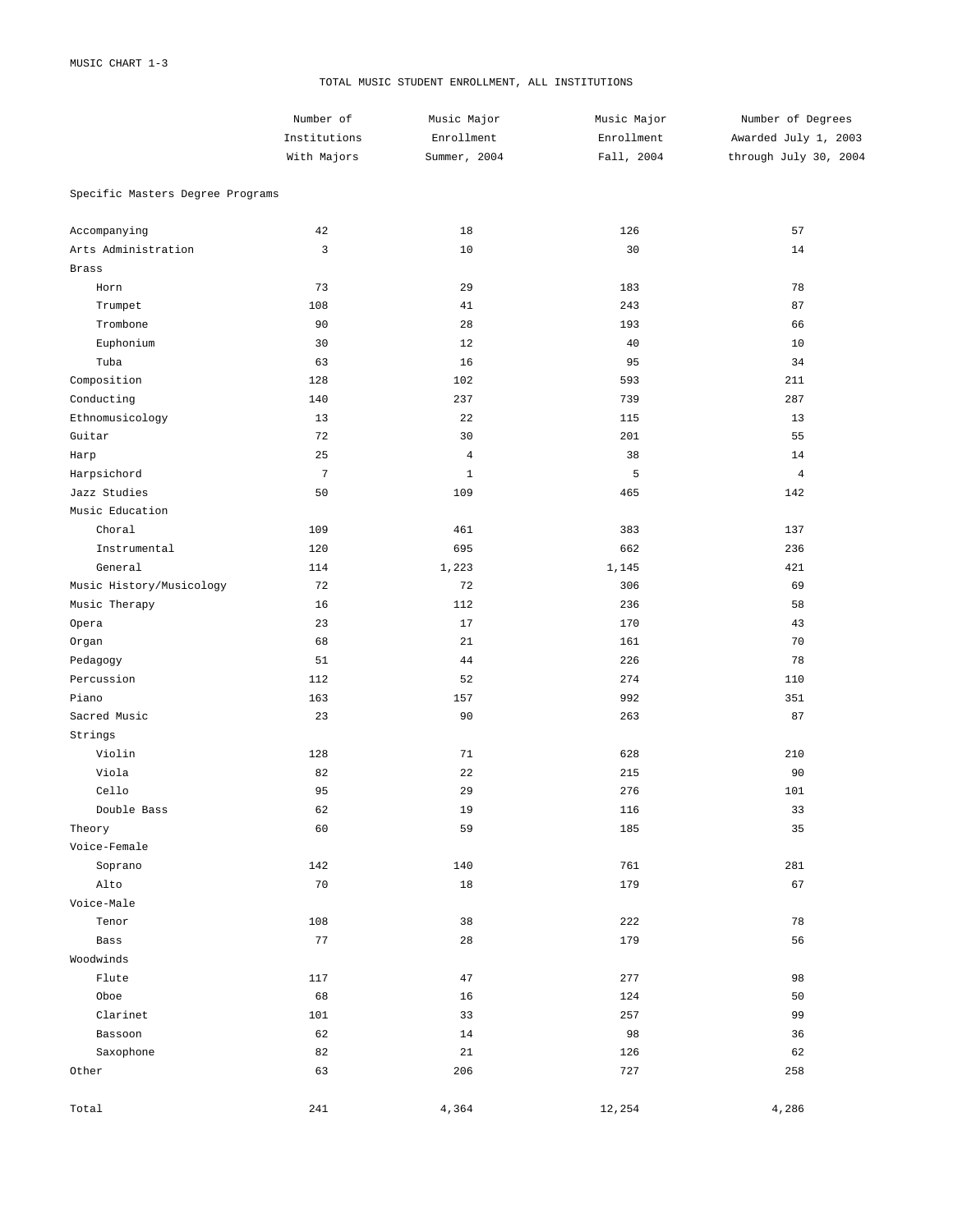#### TOTAL MUSIC STUDENT ENROLLMENT, ALL INSTITUTIONS

|                                 | Number of    | Music Major  | Music Major | Number of Degrees     |
|---------------------------------|--------------|--------------|-------------|-----------------------|
|                                 | Institutions | Enrollment   | Enrollment  | Awarded July 1, 2003  |
|                                 | With Majors  | Summer, 2004 | Fall, 2004  | through July 30, 2004 |
| General Masters Degree Programs |              |              |             |                       |
| General Master's in Music       | 52           | 272          | 673         | 206                   |
| Other                           | 51           | 302          | 498         | 153                   |
| Total                           | 89           | 574          | 1,171       | 359                   |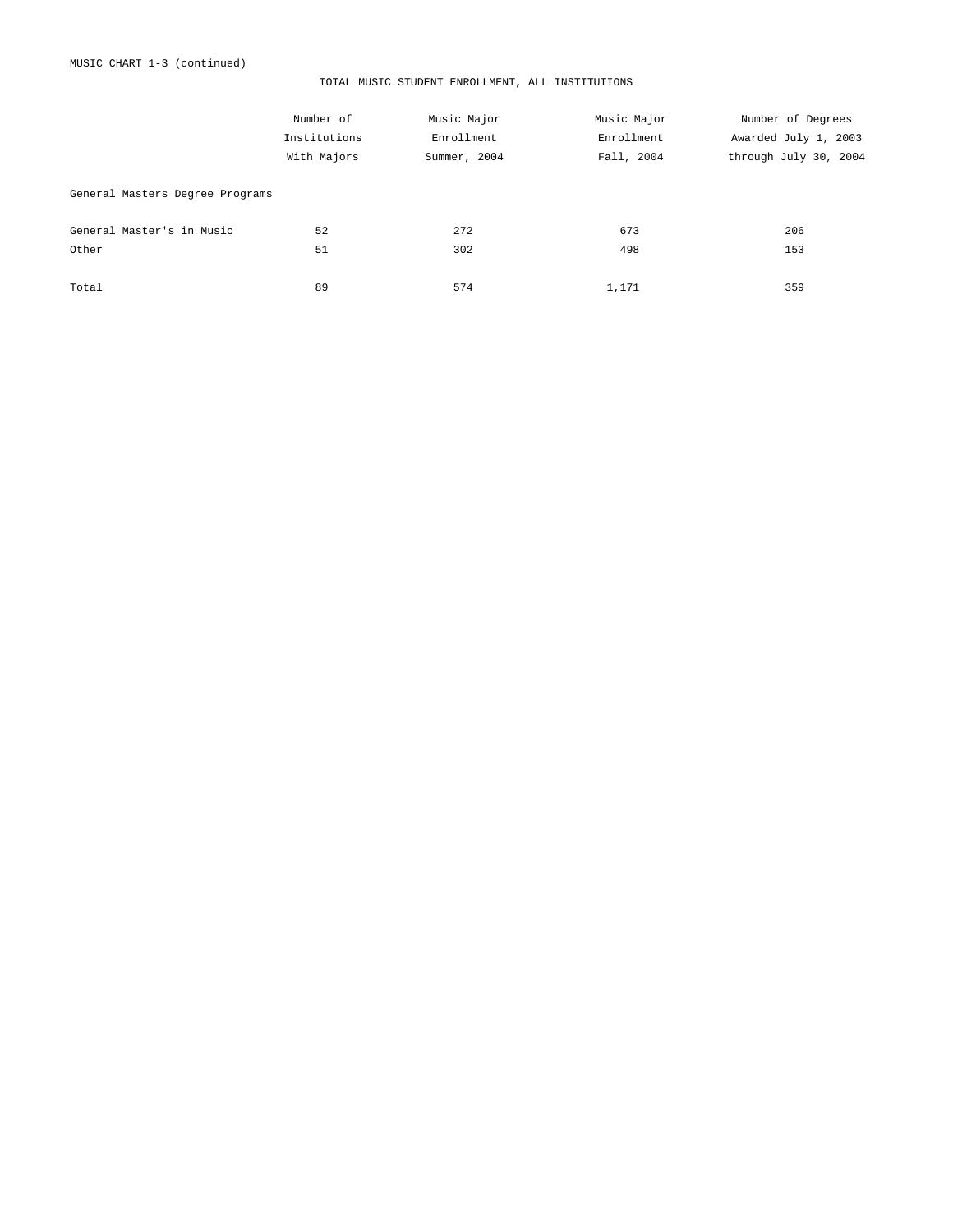#### TOTAL MUSIC STUDENT ENROLLMENT, ALL INSTITUTIONS

|                          | Number of<br>Institutions<br>With Majors | Music Major<br>Enrollment | Music Major<br>Enrollment | Number of Degrees<br>Awarded July 1, 2003<br>through July 30, 2004 |
|--------------------------|------------------------------------------|---------------------------|---------------------------|--------------------------------------------------------------------|
|                          |                                          |                           |                           |                                                                    |
|                          |                                          | Summer, 2004              | Fall, 2004                |                                                                    |
| Doctoral Degree Programs |                                          |                           |                           |                                                                    |
| Accompanying             | 17                                       | 5                         | 87                        | 18                                                                 |
| Brass                    |                                          |                           |                           |                                                                    |
| Horn                     | 30                                       | 6                         | 55                        | 9                                                                  |
| Trumpet                  | 40                                       | 40                        | 133                       | 17                                                                 |
| Trombone                 | 34                                       | 22                        | 83                        | 14                                                                 |
| Euphonium                | 10                                       | 6                         | 12                        | 3                                                                  |
| Tuba                     | 24                                       | 15                        | 39                        | $\sqrt{2}$                                                         |
| Composition              | 44                                       | 68                        | 360                       | 54                                                                 |
| Conducting               | 44                                       | 134                       | 451                       | 68                                                                 |
| Ethnomusicology          | $11\,$                                   | $\,8\,$                   | 82                        | 6                                                                  |
| Guitar                   | 21                                       | 25                        | 94                        | 8                                                                  |
| Harp                     | 9                                        | 3                         | $1\,8$                    | $\mathsf 0$                                                        |
| Harpsichord              | 8                                        | $\sqrt{2}$                | $7\phantom{.0}$           | 5                                                                  |
| Music Education          |                                          |                           |                           |                                                                    |
| Choral                   | 21                                       | 34                        | 58                        | 8                                                                  |
| Instrumental             | 21                                       | 46                        | 81                        | 15                                                                 |
| General                  | 42                                       | 128                       | 325                       | 66                                                                 |
| Musicology               | 30                                       | 82                        | 310                       | 35                                                                 |
| Opera                    | $\mathbf{3}$                             | $\sqrt{2}$                | $\overline{7}$            | $\mathbf 1$                                                        |
| Organ                    | 35                                       | 34                        | 163                       | 23                                                                 |
| Percussion               | 39                                       | 24                        | 110                       | 21                                                                 |
| Piano                    | 51                                       | 146                       | 860                       | 126                                                                |
| Sacred Music             | 9                                        | $\,8\,$                   | 69                        | 5                                                                  |
| Strings                  |                                          |                           |                           |                                                                    |
| Violin                   | 44                                       | 24                        | 248                       | 27                                                                 |
| Viola                    | 35                                       | 6                         | 82                        | 10                                                                 |
| Cello                    | 41                                       | 15                        | 152                       | 15                                                                 |
| Double Bass              | 21                                       | 8                         | 37                        | $\mathsf 3$                                                        |
| Theory                   | 26                                       | 47                        | 186                       | 28                                                                 |
| Voice-Female             |                                          |                           |                           |                                                                    |
| Soprano                  | 50                                       | 48                        | 293                       | 38                                                                 |
| Alto                     | 25                                       | 9                         | 59                        | $\overline{4}$                                                     |
| Voice-Male               |                                          |                           |                           |                                                                    |
| Tenor                    | $4\,1$                                   | $2\,4$                    | 91                        | 12                                                                 |
| Bass                     | 36                                       | 15                        | 87                        | $10$                                                               |
| Woodwinds                |                                          |                           |                           |                                                                    |
| Flute                    | 43                                       | 21                        | 129                       | 20                                                                 |
| Oboe                     | 33                                       | 14                        | 65                        | 11                                                                 |
| Clarinet                 | 38                                       | 34                        | 135                       | 23                                                                 |
| Bassoon                  | 28                                       | 10                        | 46                        | 5                                                                  |
| Saxophone                | 37                                       | 27                        | 95                        | $\,$ 8 $\,$                                                        |
| Other                    | 25                                       | 81                        | 312                       | 50                                                                 |
| Total                    | 69                                       | 1,221                     | 5,421                     | 768                                                                |
| GRAND TOTAL              | 589                                      | 15,725                    | 103,654                   | 18,006                                                             |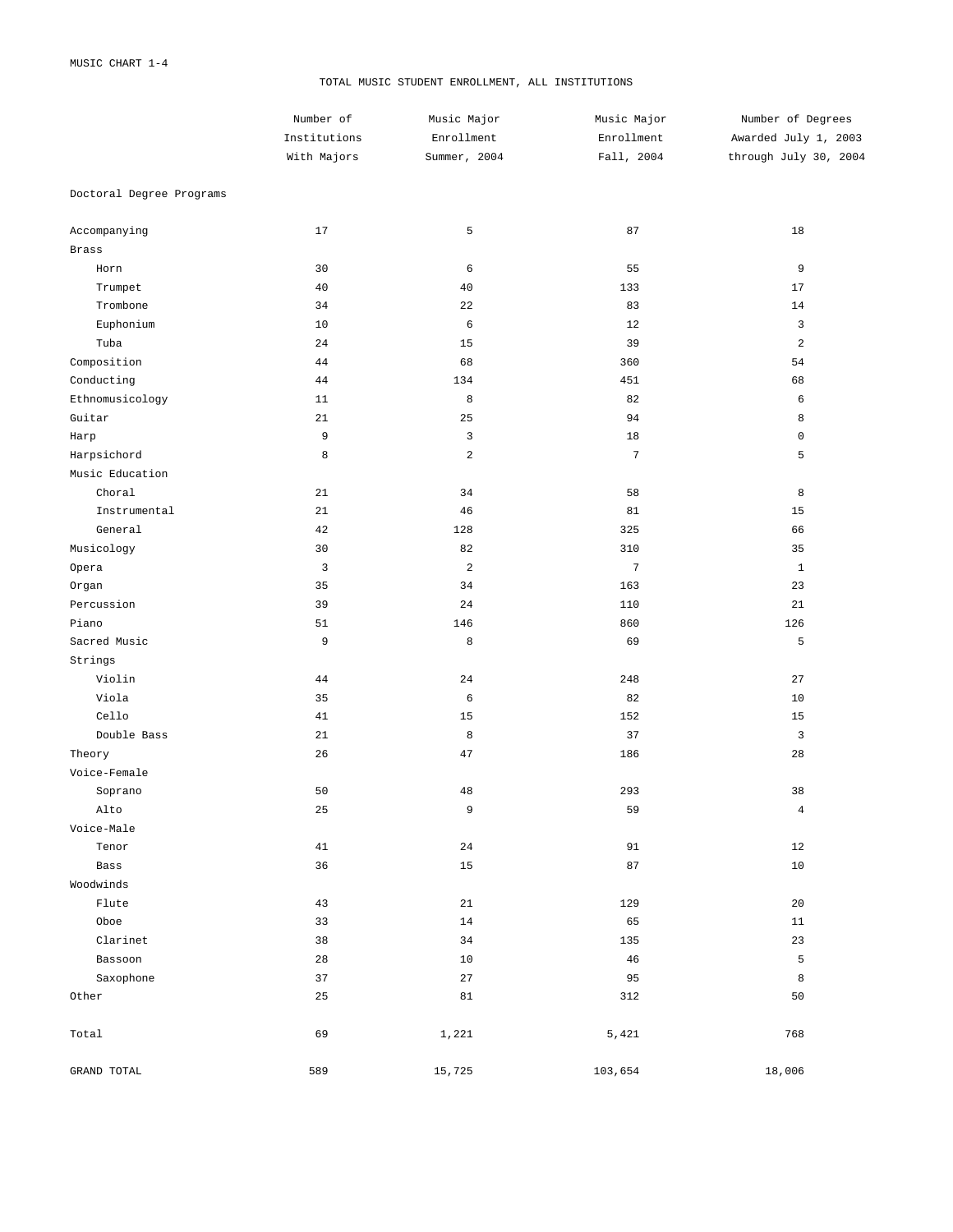#### MUSIC MAJOR ENROLLMENT BY SIZE AND TYPE OF INSTITUTION All Private Institutions

|                                                                                                                                        | Number of<br>Institutions<br>With Majors | Music Major<br>Enrollment<br>Summer, 2004 | Music Major<br>Enrollment<br>Fall, 2004 | Number of Degrees<br>Awarded July 1, 2003<br>through July 30, 2004 |
|----------------------------------------------------------------------------------------------------------------------------------------|------------------------------------------|-------------------------------------------|-----------------------------------------|--------------------------------------------------------------------|
| Associate of Fine Arts<br>or Equivalent<br>(65% Music content)                                                                         | 5                                        | 130                                       | 241                                     | 51                                                                 |
| Associate of Music<br>Education, Music Business,<br>and Music Combined with<br>Outside Field<br>(50% Music content)                    | $\overline{a}$                           | 114                                       | 208                                     | 57                                                                 |
| Associate of Liberal Arts<br>Degree Programs in Music<br>$(33% - 49%$ Music content)                                                   | 5                                        | 2                                         | 26                                      | 9                                                                  |
| Bachelor of Music Degree<br>or Other Professional Degree<br>Program<br>(65% Music content)                                             | 170                                      | 555                                       | 10,312                                  | 1,974                                                              |
| Baccalaureate Degree Programs<br>in Music Education, Music<br>Therapy, and Music Combined<br>with Outside Field<br>(50% Music content) | 211                                      | 777                                       | 10,007                                  | 1,689                                                              |
| Baccalaureate Liberal Arts<br>Degree Programs in Music<br>$(33% - 49%$ Music content)                                                  | 226                                      | 430                                       | 6,572                                   | 1,113                                                              |
| Specific Master's Degree<br>Program                                                                                                    | 69                                       | 1,014                                     | 3,810                                   | 1,522                                                              |
| General Master's Degree<br>Program<br>(M.S. or M.A.)                                                                                   | 24                                       | 211                                       | 334                                     | 107                                                                |
| Doctoral Degree Program                                                                                                                | 16                                       | 118                                       | 1,013                                   | 156                                                                |
| Grand Total                                                                                                                            | 264                                      | 3,351                                     | 32,523                                  | 6,678                                                              |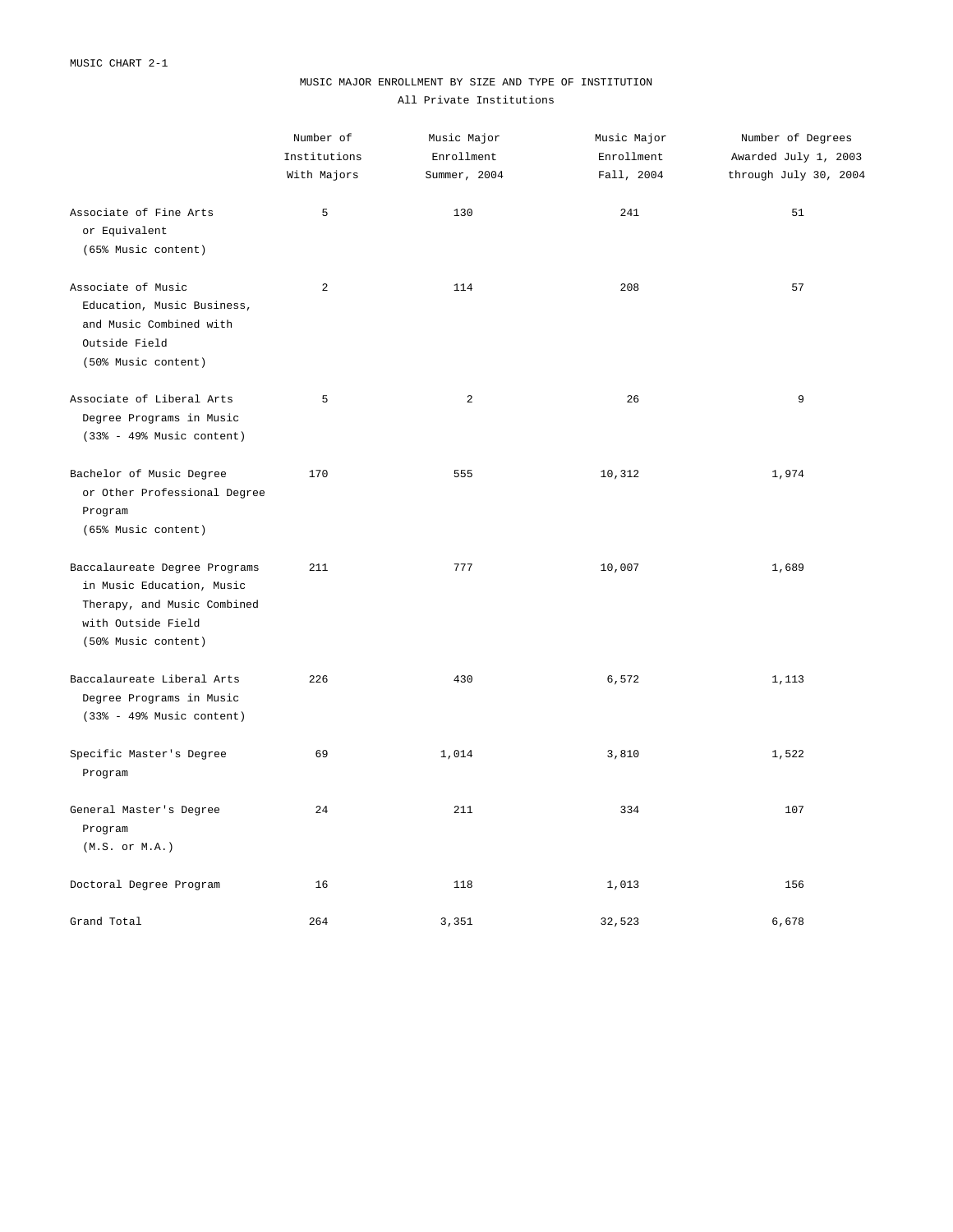#### MUSIC MAJOR ENROLLMENT BY SIZE AND TYPE OF INSTITUTION Private Institutions; 1-50 Majors

|                                                                                                                                        | Number of<br>Institutions<br>With Majors | Music Major<br>Enrollment<br>Summer, 2004 | Music Major<br>Enrollment<br>Fall, 2004 | Number of Degrees<br>Awarded July 1, 2003<br>through July 30, 2004 |
|----------------------------------------------------------------------------------------------------------------------------------------|------------------------------------------|-------------------------------------------|-----------------------------------------|--------------------------------------------------------------------|
| Associate of Fine Arts<br>or Equivalent<br>(65% Music content)                                                                         | $\mathbf{1}$                             | $\mathbb O$                               | $\mathbf{1}$                            | $\mathsf 0$                                                        |
| Associate of Music<br>Education, Music Business,<br>and Music Combined with<br>Outside Field<br>(50% Music content)                    | $\mathbf{1}$                             | 11                                        | 28                                      | 5                                                                  |
| Associate of Liberal Arts<br>Degree Programs in Music<br>$(33% - 49%$ Music content)                                                   | $\overline{4}$                           | $\overline{a}$                            | 24                                      | 9                                                                  |
| Bachelor of Music Degree<br>or Other Professional Degree<br>Program<br>(65% Music content)                                             | 39                                       | 12                                        | 455                                     | 76                                                                 |
| Baccalaureate Degree Programs<br>in Music Education, Music<br>Therapy, and Music Combined<br>with Outside Field<br>(50% Music content) | 65                                       | 81                                        | 955                                     | 128                                                                |
| Baccalaureate Liberal Arts<br>Degree Programs in Music<br>$(33% - 49%$ Music content)                                                  | 77                                       | 64                                        | 1,216                                   | 227                                                                |
| Specific Master's Degree<br>Program                                                                                                    | 6                                        | 37                                        | 50                                      | 16                                                                 |
| General Master's Degree<br>Program<br>(M.S. or M.A.)                                                                                   | $\overline{4}$                           | 4                                         | 13                                      | 4                                                                  |
| Doctoral Degree Program                                                                                                                | $\mathbf{1}$                             | $\mathbb O$                               | 3                                       | $\mathsf 0$                                                        |
| Grand Total                                                                                                                            | 87                                       | 211                                       | 2,745                                   | 465                                                                |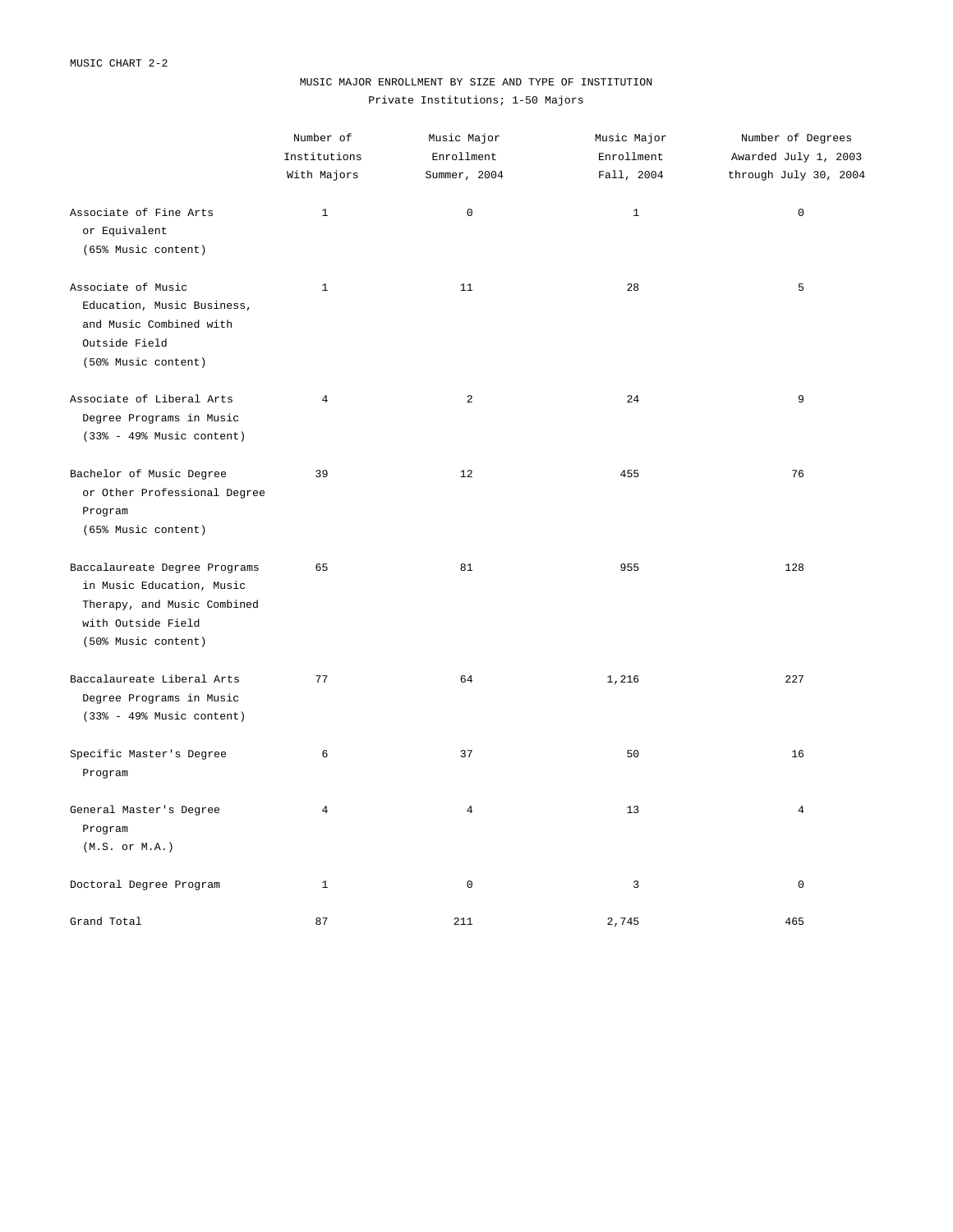#### MUSIC MAJOR ENROLLMENT BY SIZE AND TYPE OF INSTITUTION Private Institutions; 51-100 Majors

|                                                                                                                                        | Number of<br>Institutions<br>With Majors | Music Major<br>Enrollment | Music Major<br>Enrollment | Number of Degrees<br>Awarded July 1, 2003<br>through July 30, 2004 |
|----------------------------------------------------------------------------------------------------------------------------------------|------------------------------------------|---------------------------|---------------------------|--------------------------------------------------------------------|
|                                                                                                                                        |                                          | Summer, 2004              | Fall, 2004                |                                                                    |
| Associate of Fine Arts<br>or Equivalent<br>(65% Music content)                                                                         | $\mathsf 0$                              | $\mathbb O$               | $\mathsf{O}\xspace$       | $\mathsf 0$                                                        |
| Associate of Music<br>Education, Music Business,<br>and Music Combined with<br>Outside Field<br>(50% Music content)                    | $\mathbf 0$                              | $\mathbf 0$               | $\mathsf{O}\xspace$       | $\mathsf 0$                                                        |
| Associate of Liberal Arts<br>Degree Programs in Music<br>$(33% - 49%$ Music content)                                                   | $\mathbf{1}$                             | $\mathbb O$               | 2                         | $\mathbb O$                                                        |
| Bachelor of Music Degree<br>or Other Professional Degree<br>Program<br>(65% Music content)                                             | 54                                       | 84                        | 1,129                     | 201                                                                |
| Baccalaureate Degree Programs<br>in Music Education, Music<br>Therapy, and Music Combined<br>with Outside Field<br>(50% Music content) | 73                                       | 191                       | 2,482                     | 378                                                                |
| Baccalaureate Liberal Arts<br>Degree Programs in Music<br>$(33% - 49%$ Music content)                                                  | 81                                       | 183                       | 2,268                     | 337                                                                |
| Specific Master's Degree<br>Program                                                                                                    | 11                                       | 53                        | 114                       | 19                                                                 |
| General Master's Degree<br>Program<br>(M.S. or M.A.)                                                                                   | 5                                        | 91                        | 49                        | 33                                                                 |
| Doctoral Degree Program                                                                                                                | $\mathbf{1}$                             | $\mathbb O$               | 16                        | $\mathbb O$                                                        |
| Grand Total                                                                                                                            | 86                                       | 602                       | 6,060                     | 968                                                                |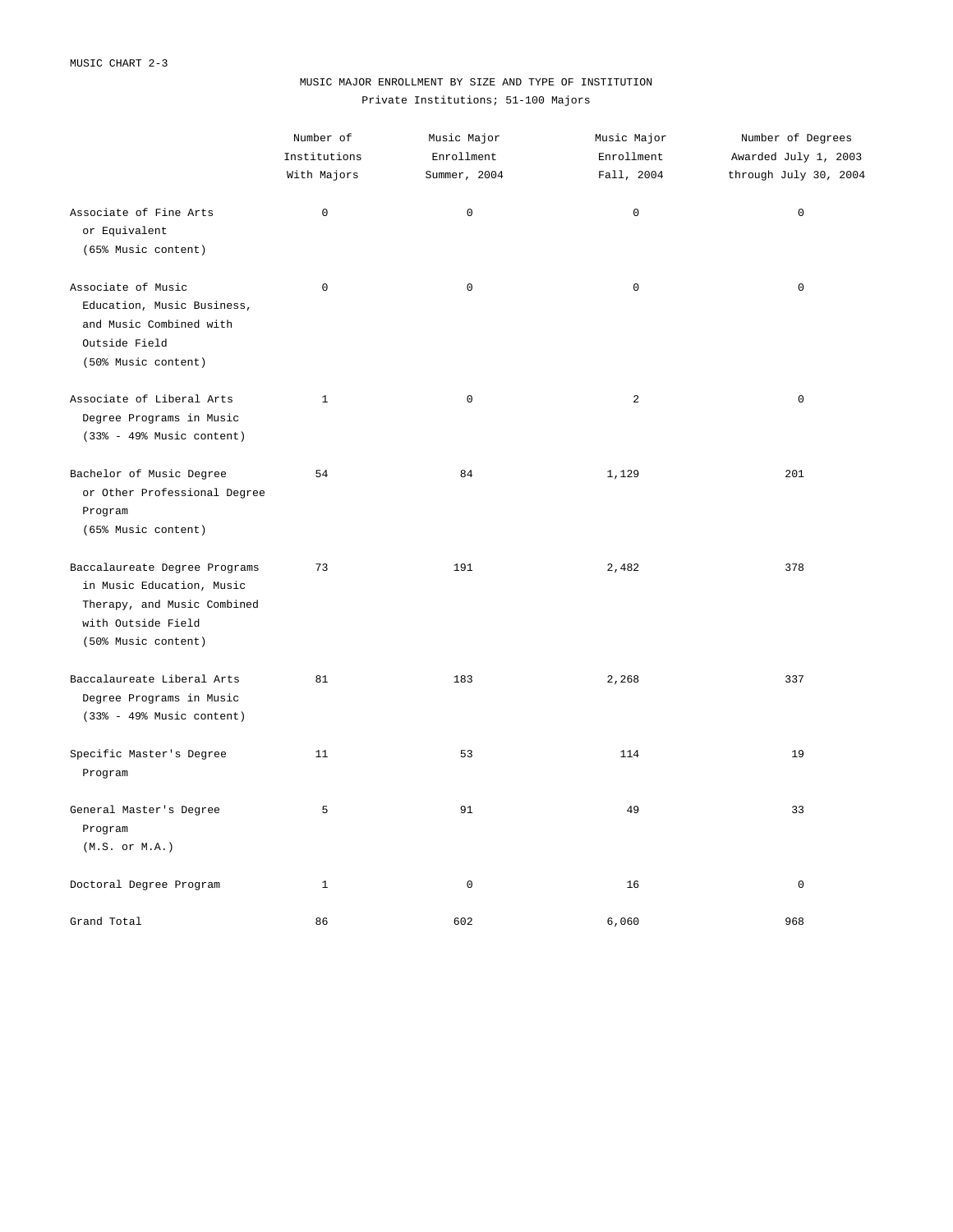#### MUSIC MAJOR ENROLLMENT BY SIZE AND TYPE OF INSTITUTION Private Institutions; 101-200 Majors

|                                                                                                                                        | Number of<br>Institutions<br>With Majors | Music Major<br>Enrollment<br>Summer, 2004 | Music Major<br>Enrollment<br>Fall, 2004 | Number of Degrees<br>Awarded July 1, 2003<br>through July 30, 2004 |
|----------------------------------------------------------------------------------------------------------------------------------------|------------------------------------------|-------------------------------------------|-----------------------------------------|--------------------------------------------------------------------|
| Associate of Fine Arts<br>or Equivalent<br>(65% Music content)                                                                         | 2                                        | 3                                         | 31                                      | $\mathbf 0$                                                        |
| Associate of Music<br>Education, Music Business,<br>and Music Combined with<br>Outside Field<br>(50% Music content)                    | $\mathbb O$                              | $\mathbb O$                               | $\mathsf 0$                             | $\mathsf 0$                                                        |
| Associate of Liberal Arts<br>Degree Programs in Music<br>$(33% - 49%$ Music content)                                                   | $\mathbb O$                              | $\mathbb O$                               | $\mathsf 0$                             | $\mathbb O$                                                        |
| Bachelor of Music Degree<br>or Other Professional Degree<br>Program<br>(65% Music content)                                             | 36                                       | 28                                        | 1,580                                   | 348                                                                |
| Baccalaureate Degree Programs<br>in Music Education, Music<br>Therapy, and Music Combined<br>with Outside Field<br>(50% Music content) | 40                                       | 121                                       | 2,601                                   | 401                                                                |
| Baccalaureate Liberal Arts<br>Degree Programs in Music<br>$(33% - 49%$ Music content)                                                  | 39                                       | 55                                        | 1,504                                   | 192                                                                |
| Specific Master's Degree<br>Program                                                                                                    | 17                                       | 345                                       | 485                                     | 205                                                                |
| General Master's Degree<br>Program<br>(M.S. or M.A.)                                                                                   | 6                                        | 77                                        | 107                                     | 20                                                                 |
| Doctoral Degree Program                                                                                                                | 2                                        | 5                                         | 28                                      | $\overline{4}$                                                     |
| Grand Total                                                                                                                            | 46                                       | 634                                       | 6,336                                   | 1,170                                                              |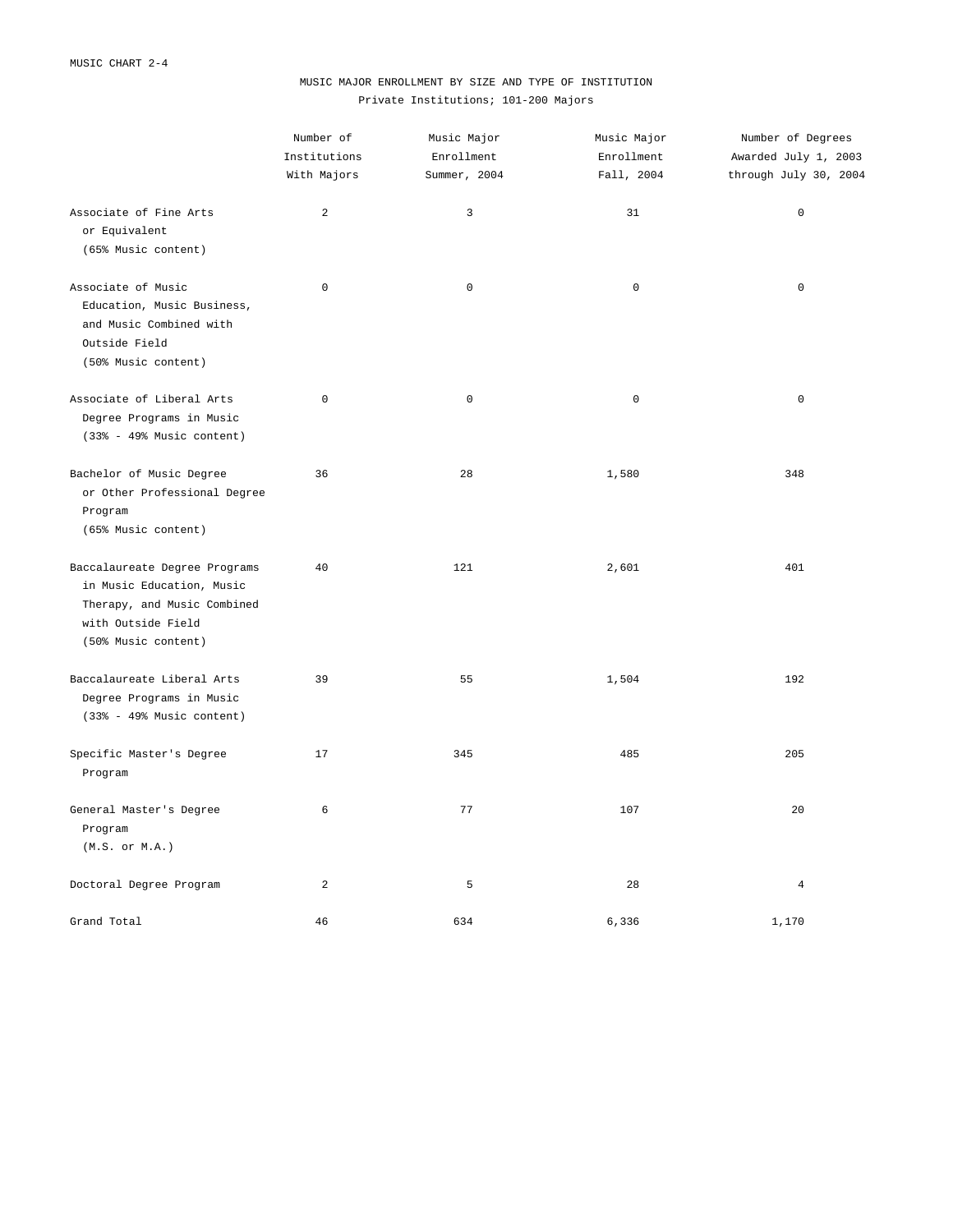#### MUSIC MAJOR ENROLLMENT BY SIZE AND TYPE OF INSTITUTION Private Institutions; over 200 Majors

|                                                                                                                                        | Number of<br>Institutions<br>With Majors | Music Major<br>Enrollment<br>Summer, 2004 | Music Major<br>Enrollment<br>Fall, 2004 | Number of Degrees<br>Awarded July 1, 2003<br>through July 30, 2004 |
|----------------------------------------------------------------------------------------------------------------------------------------|------------------------------------------|-------------------------------------------|-----------------------------------------|--------------------------------------------------------------------|
| Associate of Fine Arts<br>or Equivalent<br>(65% Music content)                                                                         | 2                                        | 127                                       | 209                                     | 51                                                                 |
| Associate of Music<br>Education, Music Business,<br>and Music Combined with<br>Outside Field<br>(50% Music content)                    | $\mathbf{1}$                             | 103                                       | 180                                     | 52                                                                 |
| Associate of Liberal Arts<br>Degree Programs in Music<br>$(33% - 49%$ Music content)                                                   | $\mathbb O$                              | $\mathbf 0$                               | $\mathsf 0$                             | $\mathbb O$                                                        |
| Bachelor of Music Degree<br>or Other Professional Degree<br>Program<br>(65% Music content)                                             | 41                                       | 431                                       | 7,148                                   | 1,349                                                              |
| Baccalaureate Degree Programs<br>in Music Education, Music<br>Therapy, and Music Combined<br>with Outside Field<br>(50% Music content) | 34                                       | 396                                       | 4,119                                   | 804                                                                |
| Baccalaureate Liberal Arts<br>Degree Programs in Music<br>$(33% - 49%$ Music content)                                                  | 29                                       | 128                                       | 1,584                                   | 357                                                                |
| Specific Master's Degree<br>Program                                                                                                    | 36                                       | 602                                       | 3,211                                   | 1,298                                                              |
| General Master's Degree<br>Program<br>(M.S. or M.A.)                                                                                   | 9                                        | 39                                        | 165                                     | 50                                                                 |
| Doctoral Degree Program                                                                                                                | 12                                       | 113                                       | 966                                     | 152                                                                |
| Grand Total                                                                                                                            | 46                                       | 1,939                                     | 17,582                                  | 4,113                                                              |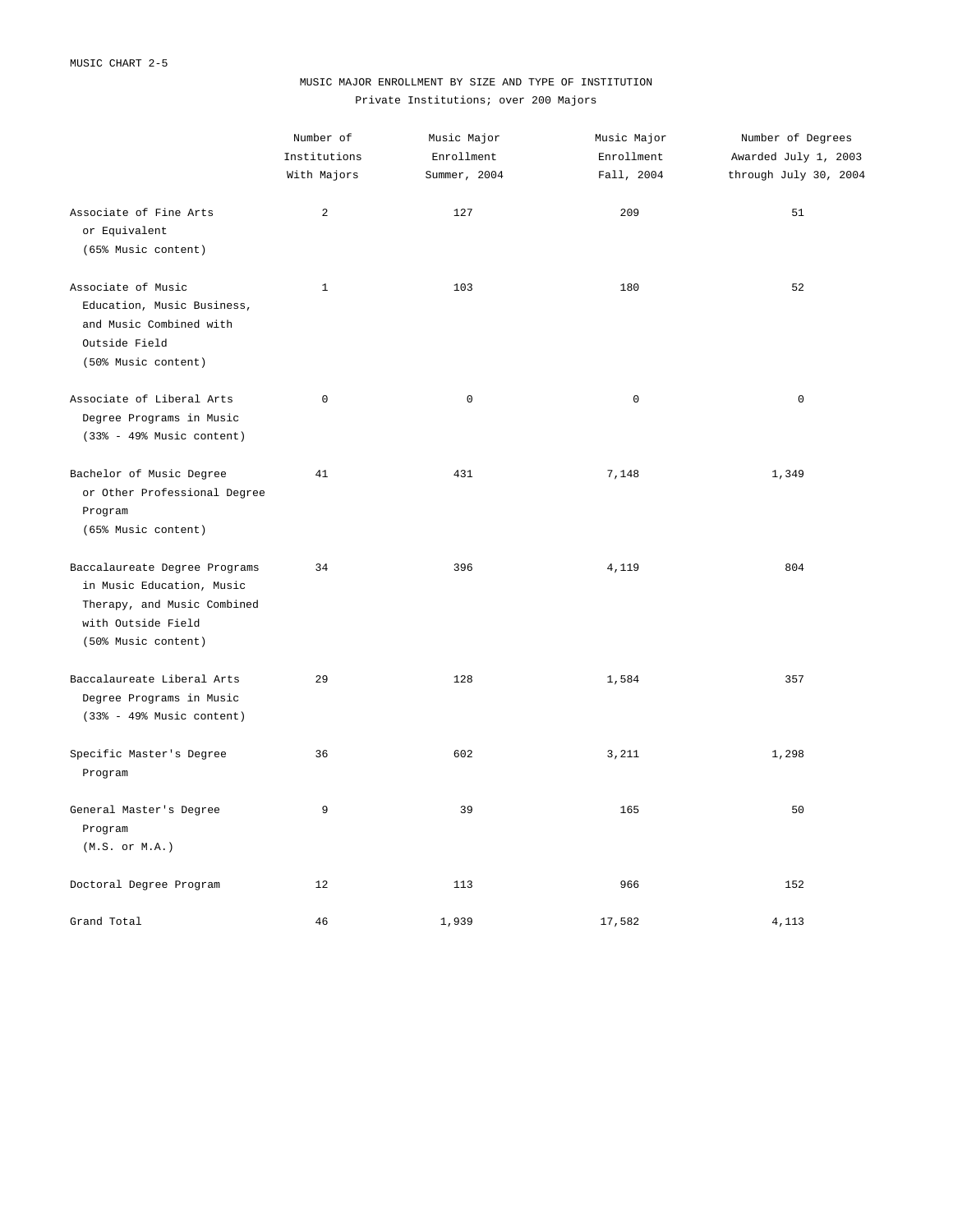#### MUSIC MAJOR ENROLLMENT BY SIZE AND TYPE OF INSTITUTION All Public Institutions

|                                                                                                                                        | Number of<br>Institutions<br>With Majors | Music Major<br>Enrollment<br>Summer, 2004 | Music Major<br>Enrollment<br>Fall, 2004 | Number of Degrees<br>Awarded July 1, 2003<br>through July 30, 2004 |
|----------------------------------------------------------------------------------------------------------------------------------------|------------------------------------------|-------------------------------------------|-----------------------------------------|--------------------------------------------------------------------|
| Associate of Fine Arts<br>or Equivalent<br>(65% Music content)                                                                         | 15                                       | 127                                       | 877                                     | 111                                                                |
| Associate of Music<br>Education, Music Business,<br>and Music Combined with<br>Outside Field<br>(50% Music content)                    | 5                                        | 27                                        | 262                                     | 26                                                                 |
| Associate of Liberal Arts<br>Degree Programs in Music<br>$(33% - 49%$ Music content)                                                   | 6                                        | 21                                        | 249                                     | 21                                                                 |
| Bachelor of Music Degree<br>or Other Professional Degree<br>Program<br>(65% Music content)                                             | 233                                      | 2,107                                     | 17,034                                  | 2,584                                                              |
| Baccalaureate Degree Programs<br>in Music Education, Music<br>Therapy, and Music Combined<br>with Outside Field<br>(50% Music content) | 279                                      | 3,706                                     | 27,710                                  | 3,249                                                              |
| Baccalaureate Liberal Arts<br>Degree Programs in Music<br>$(33% - 49%$ Music content)                                                  | 244                                      | 1,448                                     | 10,395                                  | 1,524                                                              |
| Specific Master's Degree<br>Program                                                                                                    | 171                                      | 3,224                                     | 8,110                                   | 2,670                                                              |
| General Master's Degree<br>Program<br>(M.S. or M.A.)                                                                                   | 65                                       | 363                                       | 837                                     | 252                                                                |
| Doctoral Degree Program                                                                                                                | 53                                       | 1,093                                     | 4,362                                   | 607                                                                |
| Grand Total                                                                                                                            | 325                                      | 12,116                                    | 69,836                                  | 11,044                                                             |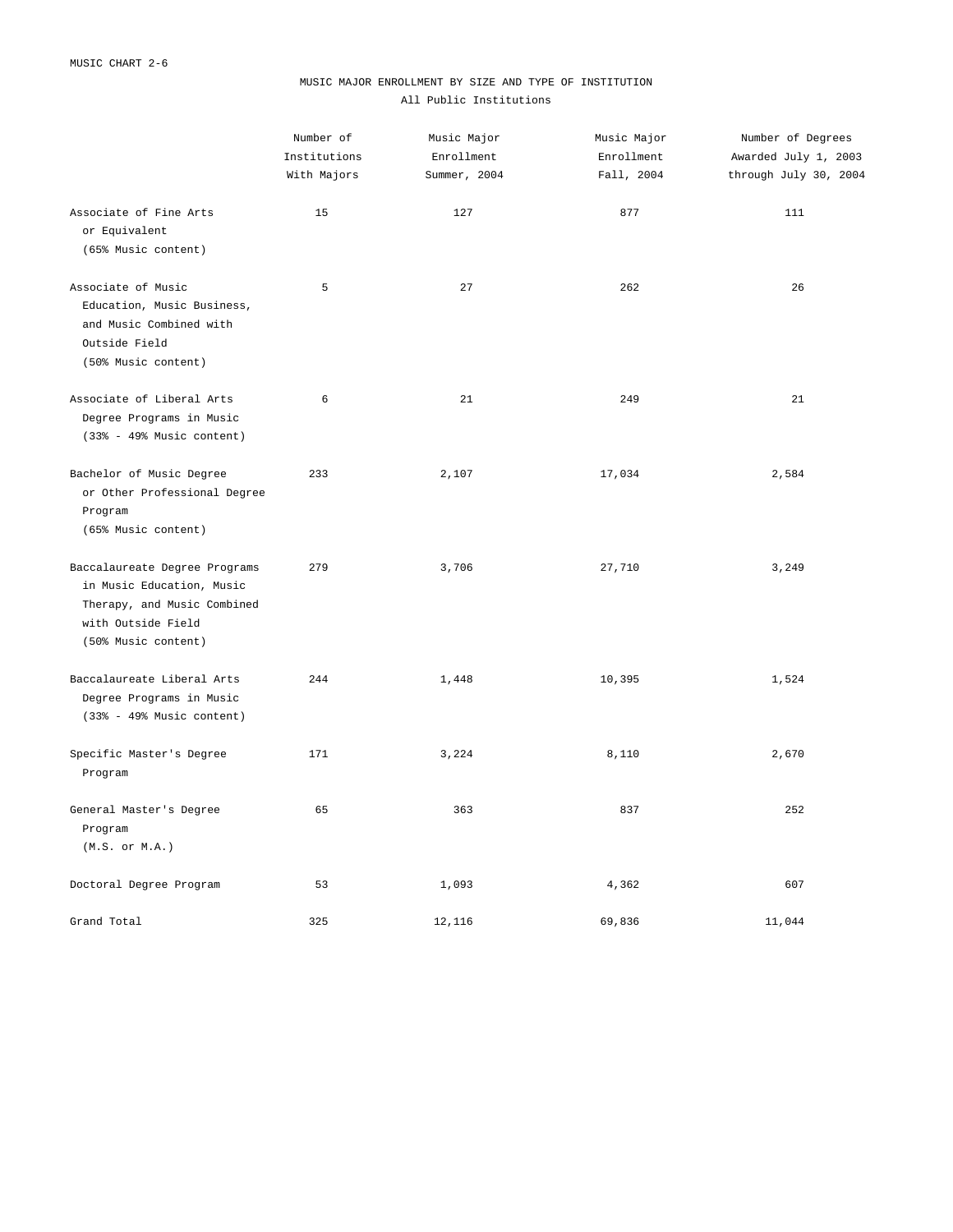#### MUSIC MAJOR ENROLLMENT BY SIZE AND TYPE OF INSTITUTION Public Institutions; 1-100 Majors

|                                                                                                                                        | Number of<br>Institutions<br>With Majors | Music Major<br>Enrollment<br>Summer, 2004 | Music Major<br>Enrollment<br>Fall, 2004 | Number of Degrees<br>Awarded July 1, 2003<br>through July 30, 2004 |
|----------------------------------------------------------------------------------------------------------------------------------------|------------------------------------------|-------------------------------------------|-----------------------------------------|--------------------------------------------------------------------|
| Associate of Fine Arts<br>or Equivalent<br>(65% Music content)                                                                         | 10                                       | 19                                        | 464                                     | 52                                                                 |
| Associate of Music<br>Education, Music Business,<br>and Music Combined with<br>Outside Field<br>(50% Music content)                    | $\overline{4}$                           | 8                                         | 115                                     | 16                                                                 |
| Associate of Liberal Arts<br>Degree Programs in Music<br>$(33% - 49%$ Music content)                                                   | 6                                        | 21                                        | 249                                     | 21                                                                 |
| Bachelor of Music Degree<br>or Other Professional Degree<br>Program<br>(65% Music content)                                             | 44                                       | 80                                        | 923                                     | 94                                                                 |
| Baccalaureate Degree Programs<br>in Music Education, Music<br>Therapy, and Music Combined<br>with Outside Field<br>(50% Music content) | 77                                       | 340                                       | 3,114                                   | 285                                                                |
| Baccalaureate Liberal Arts<br>Degree Programs in Music<br>$(33% - 49%$ Music content)                                                  | 74                                       | 400                                       | 2,141                                   | 268                                                                |
| Specific Master's Degree<br>Program                                                                                                    | 12                                       | 24                                        | 88                                      | 21                                                                 |
| General Master's Degree<br>Program<br>(M.S. or M.A.)                                                                                   | 3                                        | 127                                       | 23                                      | 47                                                                 |
| Doctoral Degree Program                                                                                                                | $\mathbf{1}$                             | $7\phantom{.0}$                           | $\overline{7}$                          | $\mathsf 0$                                                        |
| Grand Total                                                                                                                            | 108                                      | 1,026                                     | 7,124                                   | 804                                                                |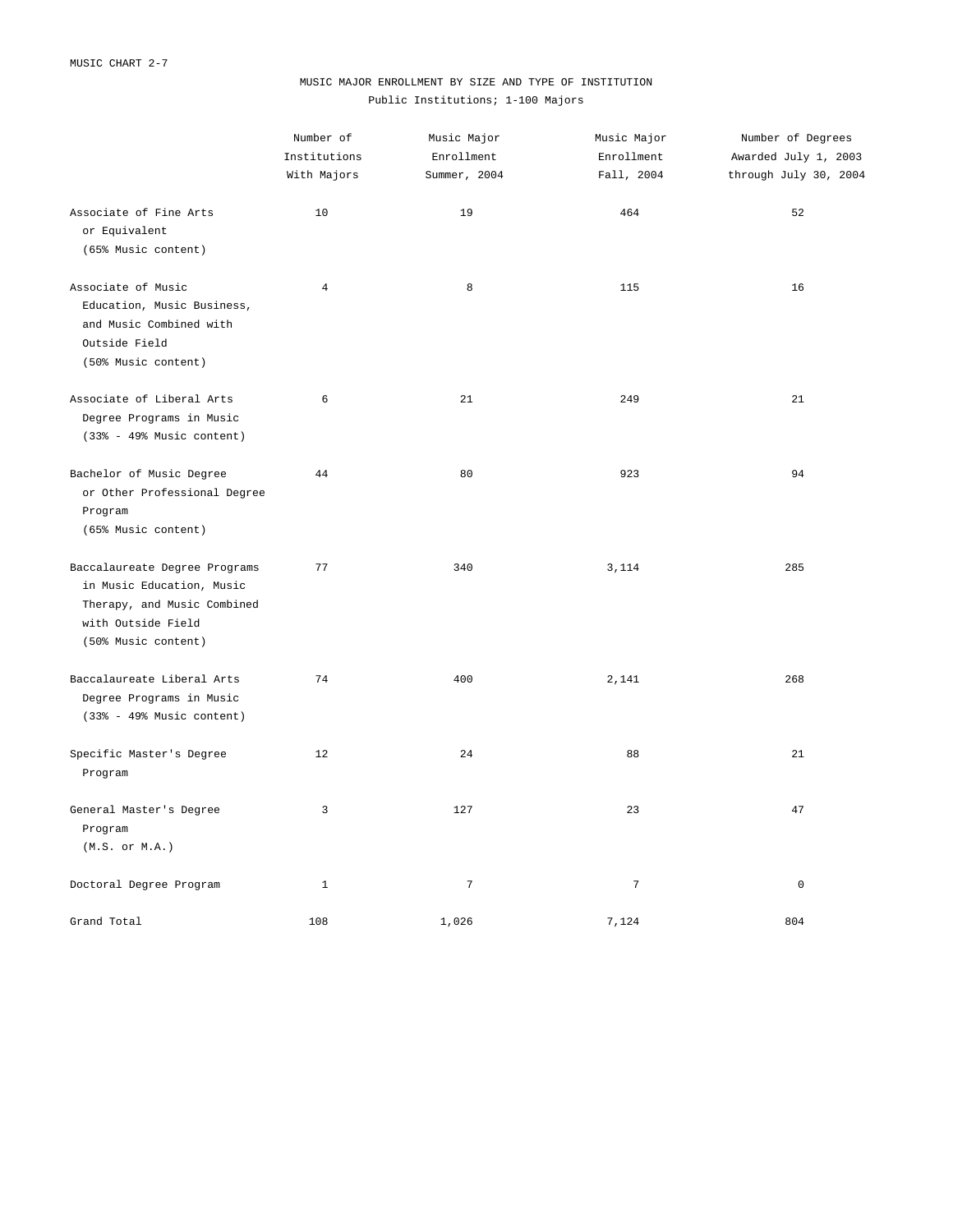#### MUSIC MAJOR ENROLLMENT BY SIZE AND TYPE OF INSTITUTION Public Institutions; 101-200 Majors

|                                                                                                                                        | Number of<br>Institutions<br>With Majors | Music Major<br>Enrollment<br>Summer, 2004 | Music Major<br>Enrollment<br>Fall, 2004 | Number of Degrees<br>Awarded July 1, 2003<br>through July 30, 2004 |
|----------------------------------------------------------------------------------------------------------------------------------------|------------------------------------------|-------------------------------------------|-----------------------------------------|--------------------------------------------------------------------|
| Associate of Fine Arts<br>or Equivalent<br>(65% Music content)                                                                         | $\overline{4}$                           | 101                                       | 372                                     | 34                                                                 |
| Associate of Music<br>Education, Music Business,<br>and Music Combined with<br>Outside Field<br>(50% Music content)                    | $1\,$                                    | 19                                        | 147                                     | 10                                                                 |
| Associate of Liberal Arts<br>Degree Programs in Music<br>$(33% - 49%$ Music content)                                                   | $\mathbb O$                              | $\mathbb O$                               | $\mathsf 0$                             | $\mathbb O$                                                        |
| Bachelor of Music Degree<br>or Other Professional Degree<br>Program<br>(65% Music content)                                             | 70                                       | 309                                       | 3,010                                   | 415                                                                |
| Baccalaureate Degree Programs<br>in Music Education, Music<br>Therapy, and Music Combined<br>with Outside Field<br>(50% Music content) | 83                                       | 898                                       | 6,588                                   | 622                                                                |
| Baccalaureate Liberal Arts<br>Degree Programs in Music<br>$(33% - 49%$ Music content)                                                  | 67                                       | 353                                       | 2,373                                   | 316                                                                |
| Specific Master's Degree<br>Program                                                                                                    | 51                                       | 332                                       | 868                                     | 240                                                                |
| General Master's Degree<br>Program<br>(M.S. or M.A.)                                                                                   | 22                                       | 76                                        | 201                                     | 51                                                                 |
| Doctoral Degree Program                                                                                                                | 3                                        | 5                                         | 25                                      | 5                                                                  |
| Grand Total                                                                                                                            | 93                                       | 2,093                                     | 13,584                                  | 1,693                                                              |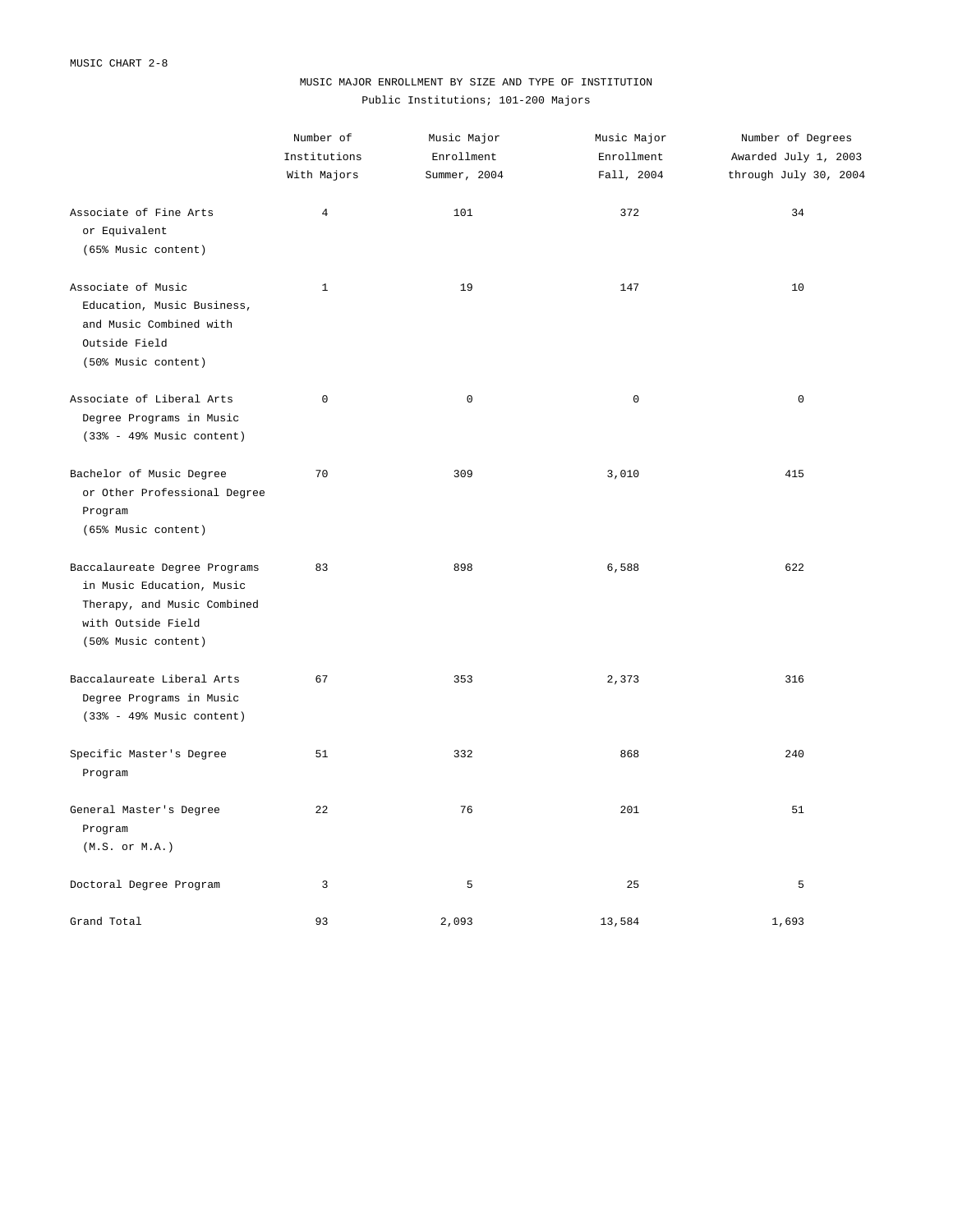#### MUSIC MAJOR ENROLLMENT BY SIZE AND TYPE OF INSTITUTION Public Institutions; 201-400 Majors

|                                                                                                                                        | Number of<br>Institutions<br>With Majors | Music Major<br>Enrollment<br>Summer, 2004 | Music Major<br>Enrollment | Number of Degrees<br>Awarded July 1, 2003<br>through July 30, 2004 |
|----------------------------------------------------------------------------------------------------------------------------------------|------------------------------------------|-------------------------------------------|---------------------------|--------------------------------------------------------------------|
|                                                                                                                                        |                                          |                                           | Fall, 2004                |                                                                    |
| Associate of Fine Arts<br>or Equivalent<br>(65% Music content)                                                                         | $\mathbb O$                              | $\mathbb O$                               | $\mathsf{O}\xspace$       | $\mathsf 0$                                                        |
| Associate of Music<br>Education, Music Business,<br>and Music Combined with<br>Outside Field<br>(50% Music content)                    | $\mathbf 0$                              | $\mathbf 0$                               | $\mathsf{O}\xspace$       | $\mathsf 0$                                                        |
| Associate of Liberal Arts<br>Degree Programs in Music<br>$(33% - 49%$ Music content)                                                   | $\mathbb O$                              | $\mathbb O$                               | $\mathsf 0$               | $\mathbb O$                                                        |
| Bachelor of Music Degree<br>or Other Professional Degree<br>Program<br>(65% Music content)                                             | 72                                       | 580                                       | 5,643                     | 790                                                                |
| Baccalaureate Degree Programs<br>in Music Education, Music<br>Therapy, and Music Combined<br>with Outside Field<br>(50% Music content) | 72                                       | 1,100                                     | 9,440                     | 1,139                                                              |
| Baccalaureate Liberal Arts<br>Degree Programs in Music<br>(33% - 49% Music content)                                                    | 61                                       | 336                                       | 3,111                     | 484                                                                |
| Specific Master's Degree<br>Program                                                                                                    | 62                                       | 910                                       | 2,409                     | 724                                                                |
| General Master's Degree<br>Program<br>(M.S. or M.A.)                                                                                   | 24                                       | 102                                       | 381                       | 105                                                                |
| Doctoral Degree Program                                                                                                                | 18                                       | 148                                       | 680                       | 82                                                                 |
| Grand Total                                                                                                                            | 77                                       | 3,176                                     | 21,664                    | 3,324                                                              |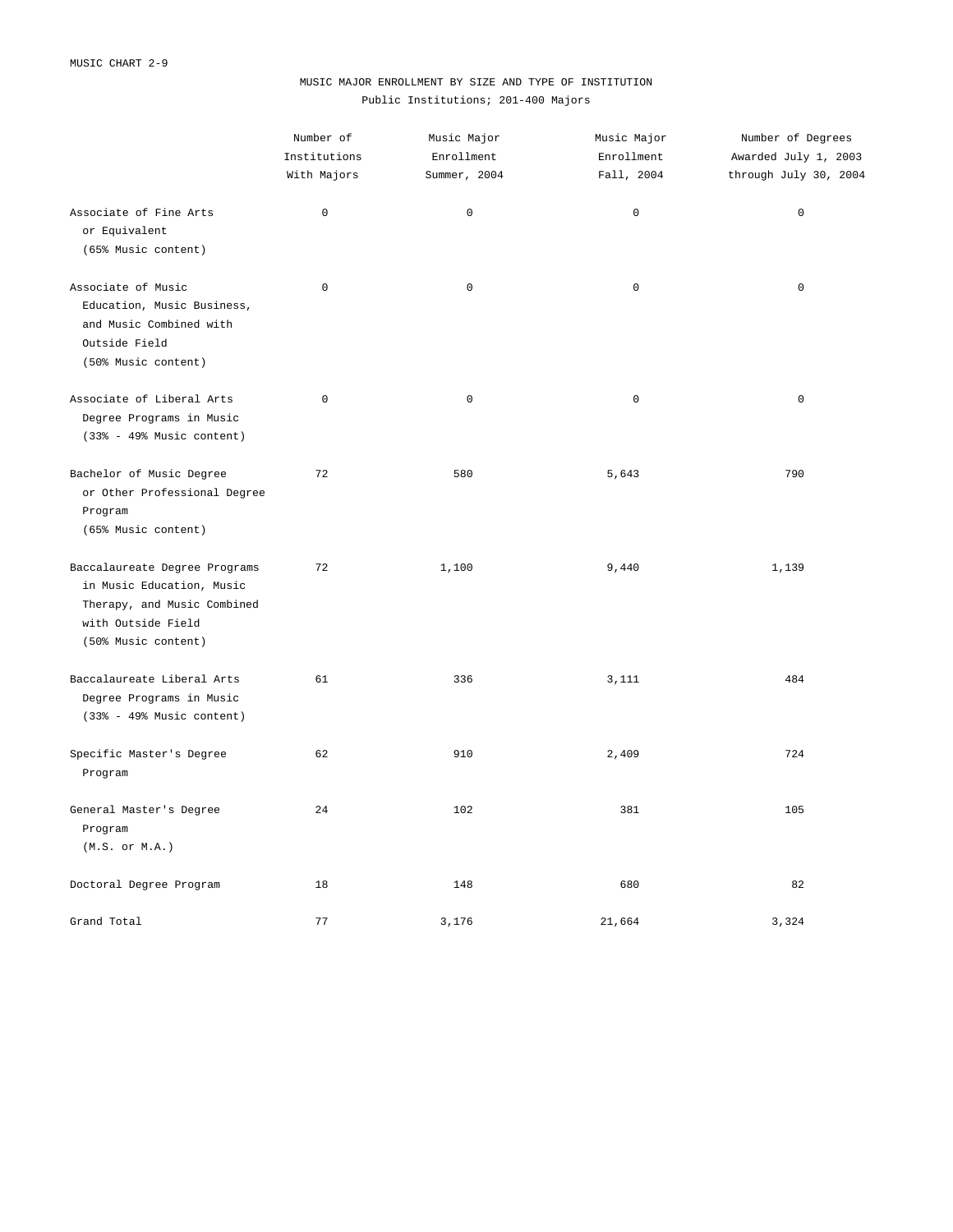#### MUSIC MAJOR ENROLLMENT BY SIZE AND TYPE OF INSTITUTION Public Institutions; over 400 Majors

|                                                                                                                                        | Number of<br>Institutions<br>With Majors | Music Major<br>Enrollment<br>Summer, 2004 | Music Major<br>Enrollment | Number of Degrees<br>Awarded July 1, 2003<br>through July 30, 2004 |
|----------------------------------------------------------------------------------------------------------------------------------------|------------------------------------------|-------------------------------------------|---------------------------|--------------------------------------------------------------------|
|                                                                                                                                        |                                          |                                           | Fall, 2004                |                                                                    |
| Associate of Fine Arts<br>or Equivalent<br>(65% Music content)                                                                         | $\mathbf{1}$                             | $\overline{7}$                            | 41                        | 25                                                                 |
| Associate of Music<br>Education, Music Business,<br>and Music Combined with<br>Outside Field<br>(50% Music content)                    | $\mathsf 0$                              | $\mathbb O$                               | $\mathbb O$               | $\mathbf 0$                                                        |
| Associate of Liberal Arts<br>Degree Programs in Music<br>$(33% - 49%$ Music content)                                                   | $\mathsf 0$                              | $\mathsf 0$                               | $\mathsf 0$               | $\mathsf 0$                                                        |
| Bachelor of Music Degree<br>or Other Professional Degree<br>Program<br>(65% Music content)                                             | 47                                       | 1,138                                     | 7,458                     | 1,285                                                              |
| Baccalaureate Degree Programs<br>in Music Education, Music<br>Therapy, and Music Combined<br>with Outside Field<br>(50% Music content) | 47                                       | 1,368                                     | 8,568                     | 1,203                                                              |
| Baccalaureate Liberal Arts<br>Degree Programs in Music<br>$(33% - 49%$ Music content)                                                  | 42                                       | 359                                       | 2,770                     | 456                                                                |
| Specific Master's Degree<br>Program                                                                                                    | 46                                       | 1,958                                     | 4,745                     | 1,685                                                              |
| General Master's Degree<br>Program<br>$(M.S.$ or $M.A.)$                                                                               | 16                                       | 58                                        | 232                       | 49                                                                 |
| Doctoral Degree Program                                                                                                                | 31                                       | 933                                       | 3,650                     | 520                                                                |
| Grand Total                                                                                                                            | 47                                       | 5,821                                     | 27,464                    | 5,223                                                              |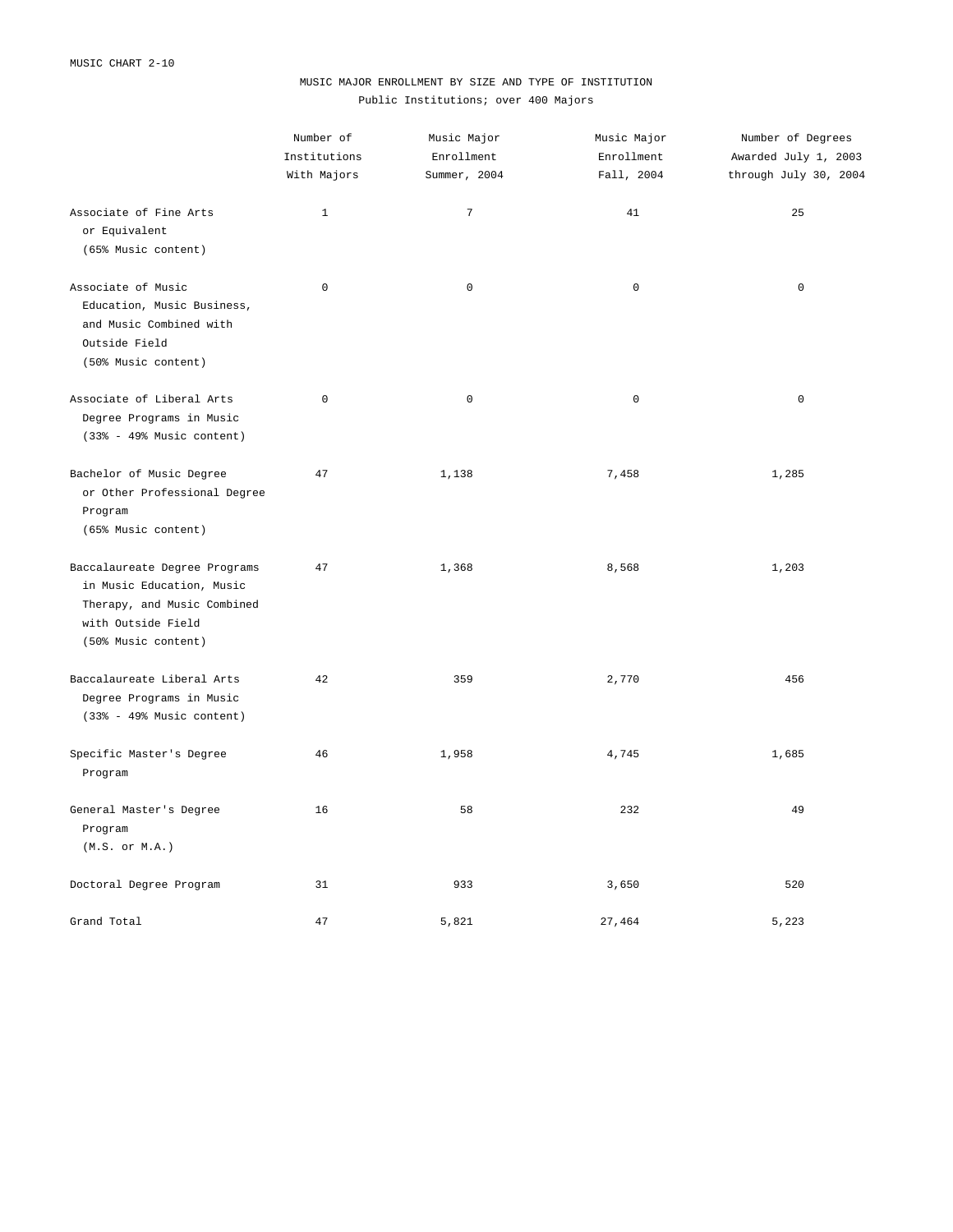#### MUSIC MAJOR ENROLLMENT BY SIZE AND TYPE OF INSTITUTION All Institutions

|                                                                                                                                        | Number of<br>Institutions<br>With Majors | Music Major<br>Enrollment<br>Summer, 2004 | Music Major<br>Enrollment<br>Fall, 2004 | Number of Degrees<br>Awarded July 1, 2003<br>through July 30, 2004 |
|----------------------------------------------------------------------------------------------------------------------------------------|------------------------------------------|-------------------------------------------|-----------------------------------------|--------------------------------------------------------------------|
| Associate of Fine Arts<br>or Equivalent<br>(65% Music content)                                                                         | 20                                       | 257                                       | 1,118                                   | 162                                                                |
| Associate of Music<br>Education, Music Business,<br>and Music Combined with<br>Outside Field<br>(50% Music content)                    | $\overline{7}$                           | 141                                       | 470                                     | 83                                                                 |
| Associate of Liberal Arts<br>Degree Programs in Music<br>$(33% - 49%$ Music content)                                                   | 11                                       | 23                                        | 275                                     | 30                                                                 |
| Bachelor of Music Degree<br>or Other Professional Degree<br>Program<br>(65% Music content)                                             | 403                                      | 2,662                                     | 27,346                                  | 4,558                                                              |
| Baccalaureate Degree Programs<br>in Music Education, Music<br>Therapy, and Music Combined<br>with Outside Field<br>(50% Music content) | 490                                      | 4,483                                     | 37,717                                  | 4,938                                                              |
| Baccalaureate Liberal Arts<br>Degree Programs in Music<br>$(33% - 49%$ Music content)                                                  | 470                                      | 1,878                                     | 16,967                                  | 2,637                                                              |
| Specific Master's Degree<br>Program                                                                                                    | 240                                      | 4,238                                     | 11,920                                  | 4,192                                                              |
| General Master's Degree<br>Program<br>(M.S. or M.A.)                                                                                   | 89                                       | 574                                       | 1,171                                   | 359                                                                |
| Doctoral Degree Program                                                                                                                | 69                                       | 1,211                                     | 5,375                                   | 763                                                                |
| Grand Total                                                                                                                            | 589                                      | 15,467                                    | 102,359                                 | 17,722                                                             |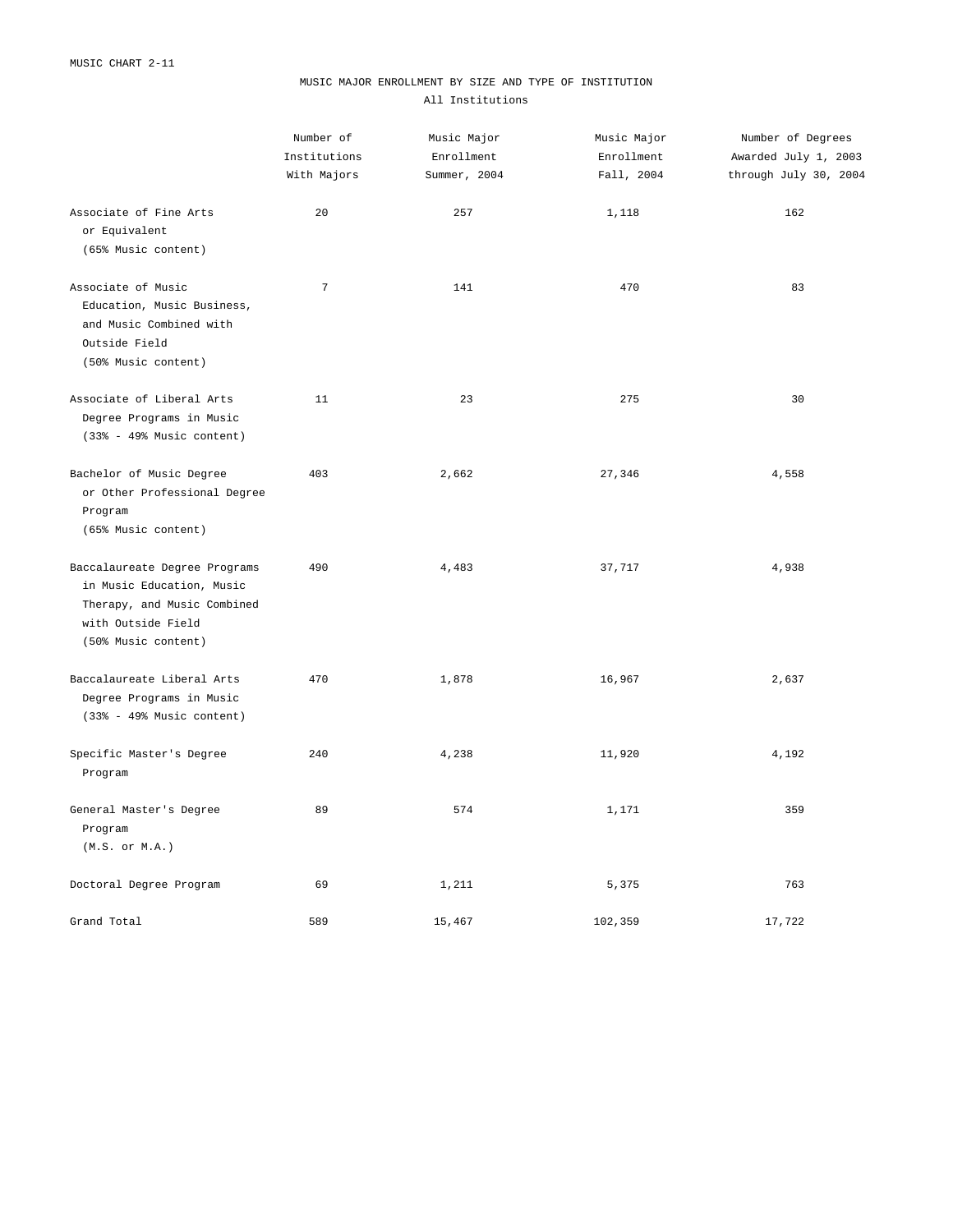### PERCENTAGE OF QUARTER HOURS GENERATED BY NON-MAJOR STUDENTS INSTITUTIONS WITH QUARTER HOUR SYSTEMS

|                      | Number of<br>Institutions<br>Reporting | 5th<br>Percentile | 25th           | 50th<br>Percentile Percentile | 75th<br>Percentile | 95th<br>Percentile | Average |
|----------------------|----------------------------------------|-------------------|----------------|-------------------------------|--------------------|--------------------|---------|
| Private Institutions |                                        |                   |                |                               |                    |                    |         |
| 1-50 Music Majors    | 2                                      | 64%               | 64%            | 65%                           | 66%                | 66%                | 65%     |
| 51-100 Music Majors  | $\overline{4}$                         | 14%               | 17%            | 35%                           | 54%                | 58%                | 36%     |
| 101-200 Music Majors | 3                                      | 38%               | 38%            | 39%                           | 60%                | 76%                | 52%     |
| 201+ Music Majors    | 3                                      | $5\frac{6}{9}$    | 7 <sup>°</sup> | 9%                            | 17%                | 24%                | 13%     |
| Public Institutions  |                                        |                   |                |                               |                    |                    |         |
| 1-100 Music Majors   | 5                                      | 26%               | 26%            | 56%                           | 75%                | 81%                | 53%     |
| 101-200 Music Majors | 3                                      | 39%               | 42%            | 47%                           | 52%                | 56%                | 47%     |
| 201-400 Music Majors | 5                                      | 26%               | 42%            | 59%                           | 67%                | 83%                | 56%     |
| 401+ Music Majors    | 3                                      | 21%               | 34%            | 50%                           | 62%                | 72%                | 47%     |
| All Institutions     | 28                                     | 10 <sup>8</sup>   | 26%            | 48%                           | 64%                | 82%                | 46%     |

## PERCENTAGE OF SEMESTER HOURS GENERATED BY NON-MAJOR STUDENTS INSTITUTIONS WITH SEMESTER HOUR SYSTEMS

|                      | Number of    | 5th            | 25th           | 50th       | 75th       | 95th       | Average |
|----------------------|--------------|----------------|----------------|------------|------------|------------|---------|
|                      | Institutions | Percentile     | Percentile     | Percentile | Percentile | Percentile |         |
|                      | Reporting    |                |                |            |            |            |         |
| Private Institutions |              |                |                |            |            |            |         |
| 1-50 Music Majors    | 84           | 15%            | 39%            | 52%        | 69%        | 81%        | 52%     |
| 51-100 Music Majors  | 80           | 19%            | 31%            | 39%        | 54%        | 75%        | 44%     |
| 101-200 Music Majors | 41           | 8 <sup>°</sup> | 18%            | 27%        | 40%        | 56%        | 29%     |
| 201+ Music Majors    | 37           | 1 <sup>°</sup> | 8 <sup>°</sup> | 15%        | 26%        | 44%        | 18%     |
| Public Institutions  |              |                |                |            |            |            |         |
| 1-100 Music Majors   | 102          | 30%            | 49%            | 60%        | 71%        | 82%        | 59%     |
| 101-200 Music Majors | 89           | 20%            | 37%            | 52%        | 63%        | 76%        | 50%     |
| 201-400 Music Majors | 71           | 17%            | 36%            | 46%        | 53%        | 68%        | 44%     |
| 401+ Music Majors    | 44           | 18%            | 24%            | 37%        | 50%        | 58%        | 38%     |
| All Institutions     | 548          | $11\%$         | 32%            | 47%        | 60%        | 78%        | 46%     |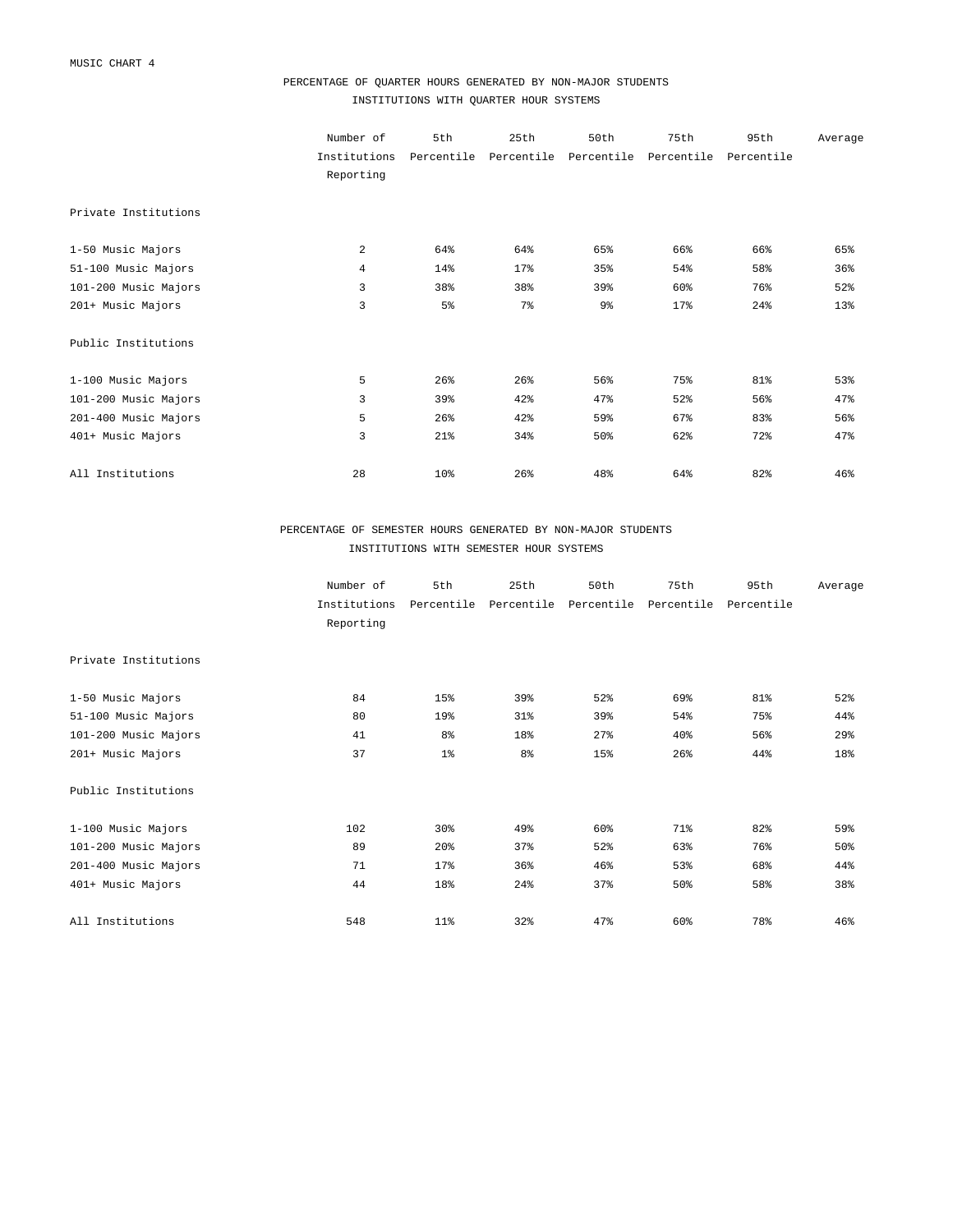Higher Education Arts Data Services DATA SUMMARIES 2004-2005

## **MUSIC FACULTY NUMBERS**

**Chart 5 through Chart 13** provide a variety of calculations of the number of full-time faculty members. The charts calculate the number of faculty members by gender, highest degree earned, academic rank, length of service at the same institution, and tenure status. There is also a chart (12-2) that shows the number of institutions that do not maintain a tenure system.

*Example: Chart 10 - " Music Faculty by Gender and Length of Service: Institutions Categorized by Type of Support," Private Institutions, Female Faculty.* At the 226 private institutions reporting faculty data by gender, 279 female faculty members have been employed full-time for 1-4 years, 227 have been employed for 5-9 years, and 509 have been employed for 10 years or more at the same institution. These figures are based on a total of 1,015 female faculty members at private institutions, representing 31% of all faculty at schools that reported faculty data by gender.

In many of the charts in this section, total rows have more entries than the sum of the men and women rows because some respondents were unable to provide faculty data by gender. For the same reason, the "male" and "female" charts are not all-inclusive.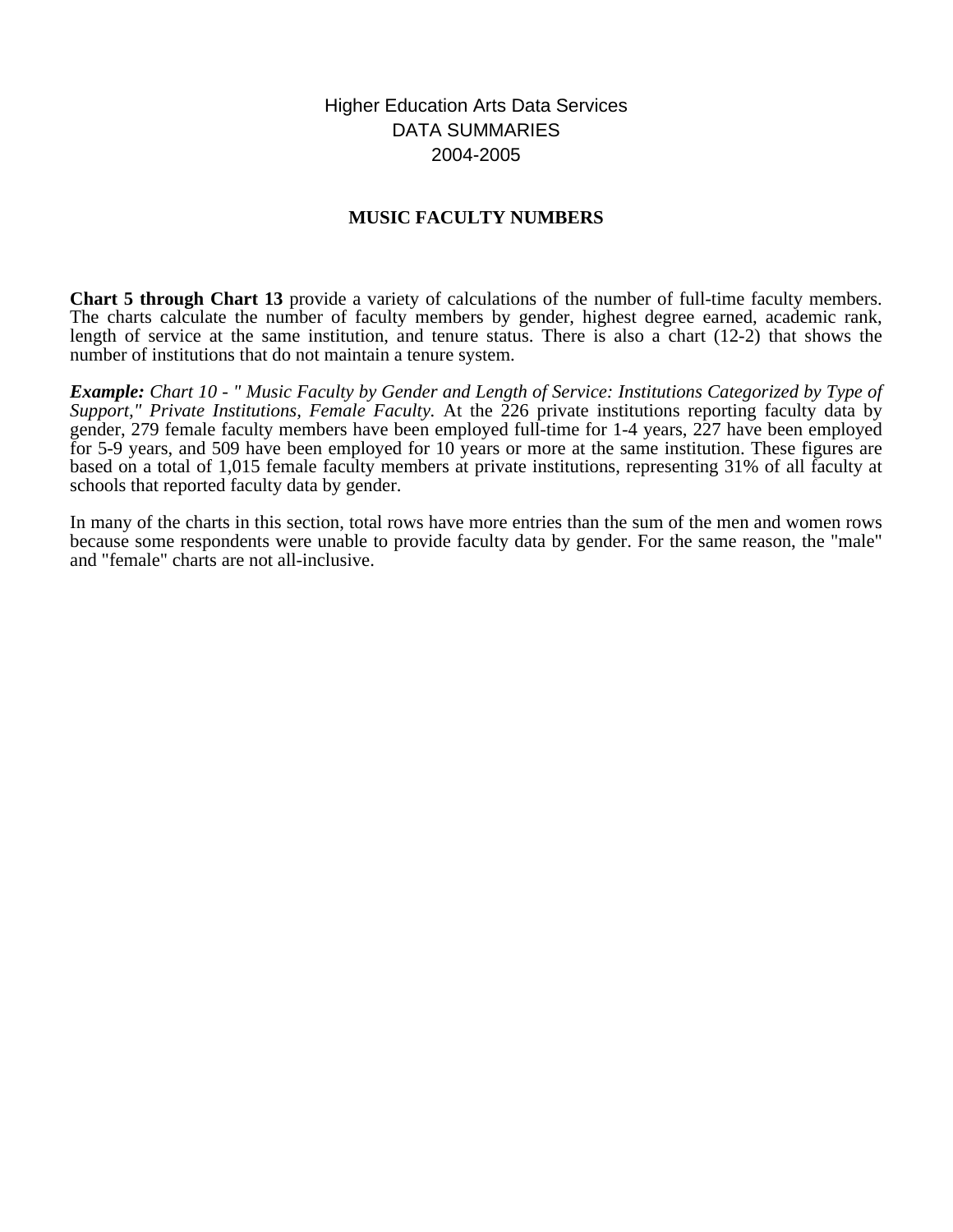#### MUSIC FACULTY BY RANK, GENDER AND HIGHEST DEGREE EARNED

|                              | Number of<br>Institutions Doctorate<br>Reporting | With  | With<br>Masters | With        | With<br>Bachelors Associates Certificate | With<br>/Diploma | With No<br>Degree | Total | Percent of<br>Total<br>Faculty |
|------------------------------|--------------------------------------------------|-------|-----------------|-------------|------------------------------------------|------------------|-------------------|-------|--------------------------------|
| MEN                          |                                                  |       |                 |             |                                          |                  |                   |       |                                |
| Professor                    | 441                                              | 1,478 | 558             | 43          | $\mathsf 0$                              | 30               | 14                | 2,123 | 33%                            |
| Associate Professor          | 444                                              | 1,104 | 541             | 48          | $\mathsf 0$                              | 19               | 10                | 1,722 | 27%                            |
| Assistant Professor          | 473                                              | 952   | 575             | 31          | $\mathsf 0$                              | 5                | 3                 | 1,566 | 25%                            |
| Instructor                   | 160                                              | 46    | 251             | 28          | $\overline{a}$                           | $\overline{4}$   | 14                | 345   | 5 <sup>°</sup>                 |
| Lecturer                     | 86                                               | 57    | 122             | 31          | $\mathbf 0$                              | $\overline{4}$   | 8                 | 222   | 3%                             |
| Unranked                     | 44                                               | 41    | 90              | 36          | $\mathbf{1}$                             | 10               | 63                | 241   | $4\%$                          |
| Visiting Faculty             | 72                                               | 46    | 78              | 6           | $\mathbf 0$                              | 3                | $\mathbf{1}$      | 134   | $2\frac{6}{9}$                 |
| TOTAL                        | 556                                              | 3,724 | 2,215           | 223         | 3                                        | 75               | 113               | 6,353 |                                |
| Percent with Specific Degree |                                                  | 59%   | 35%             | 4%          | 0 <sup>°</sup>                           | $1\%$            | 2 <sup>°</sup>    |       |                                |
| <b>WOMEN</b>                 |                                                  |       |                 |             |                                          |                  |                   |       |                                |
| Professor                    | 313                                              | 446   | 178             | 14          | $\mathsf 0$                              | 12               | $\overline{a}$    | 652   | 23%                            |
| Associate Professor          | 346                                              | 540   | 232             | 20          | $\mathsf 0$                              | $\mathbf{1}$     | 3                 | 796   | 28%                            |
| Assistant Professor          | 383                                              | 569   | 282             | 9           | $\mathbf 0$                              | $\overline{a}$   | $\mathbf{1}$      | 863   | 30%                            |
| Instructor                   | 117                                              | 32    | 145             | 8           | $\mathbf 0$                              | $\mathsf 0$      | 0                 | 185   | $7\%$                          |
| Lecturer                     | 82                                               | 45    | 91              | 12          | $\mathsf 0$                              | $\mathbf{1}$     | 0                 | 149   | 5 <sup>°</sup>                 |
| Unranked                     | 36                                               | 32    | 56              | 13          | $\mathbf 0$                              | 5                | 30                | 136   | 5 <sup>°</sup>                 |
| Visiting Faculty             | 45                                               | 28    | 32              | 3           | $\mathsf 0$                              | $\mathbf{1}$     | 0                 | 64    | $2\frac{6}{9}$                 |
| TOTAL                        | 524                                              | 1,692 | 1,016           | 79          | $\mathsf 0$                              | 22               | 36                | 2,845 |                                |
| Percent with Specific Degree |                                                  | 59%   | 36%             | $3\,$       | 0 <sup>°</sup>                           | $1\%$            | $1\%$             |       |                                |
| *MEN AND WOMEN COMBINED      |                                                  |       |                 |             |                                          |                  |                   |       |                                |
| Professor                    | 503                                              | 2,017 | 777             | 73          | $\mathsf 0$                              | 56               | 22                | 2,945 | 30%                            |
| Associate Professor          | 509                                              | 1,729 | 797             | $7\sqrt{2}$ | $\mathsf{O}\xspace$                      | $2\sqrt{1}$      | $13$              | 2,632 | 27%                            |
| Assistant Professor          | 527                                              | 1,587 | 886             | 42          | $\mathsf 0$                              | $\sqrt{ }$       | $\overline{4}$    | 2,526 | 26%                            |
| Instructor                   | 209                                              | 89    | 431             | 50          | $\sqrt{2}$                               | 19               | 19                | 610   | 6%                             |
| Lecturer                     | 119                                              | 104   | 236             | 46          | $\mathsf 0$                              | 5                | 8                 | 399   | $4\,$                          |
| Unranked                     | 60                                               | 74    | 146             | 49          | $\mathbf{1}$                             | 15               | 94                | 379   | $4\,$                          |
| Visiting Faculty             | 93                                               | 83    | 115             | 11          | $\mathbf{1}$                             | $\overline{7}$   | $\mathbf{1}$      | 218   | $2\frac{6}{9}$                 |
| TOTAL                        | 588                                              | 5,683 | 3,388           | 343         | $\overline{4}$                           | 130              | 161               | 9,709 |                                |
| Percent with Specific Degree |                                                  | 59%   | 35%             | $4\%$       | 0 %                                      | $1\%$            | $2\frac{6}{6}$    |       |                                |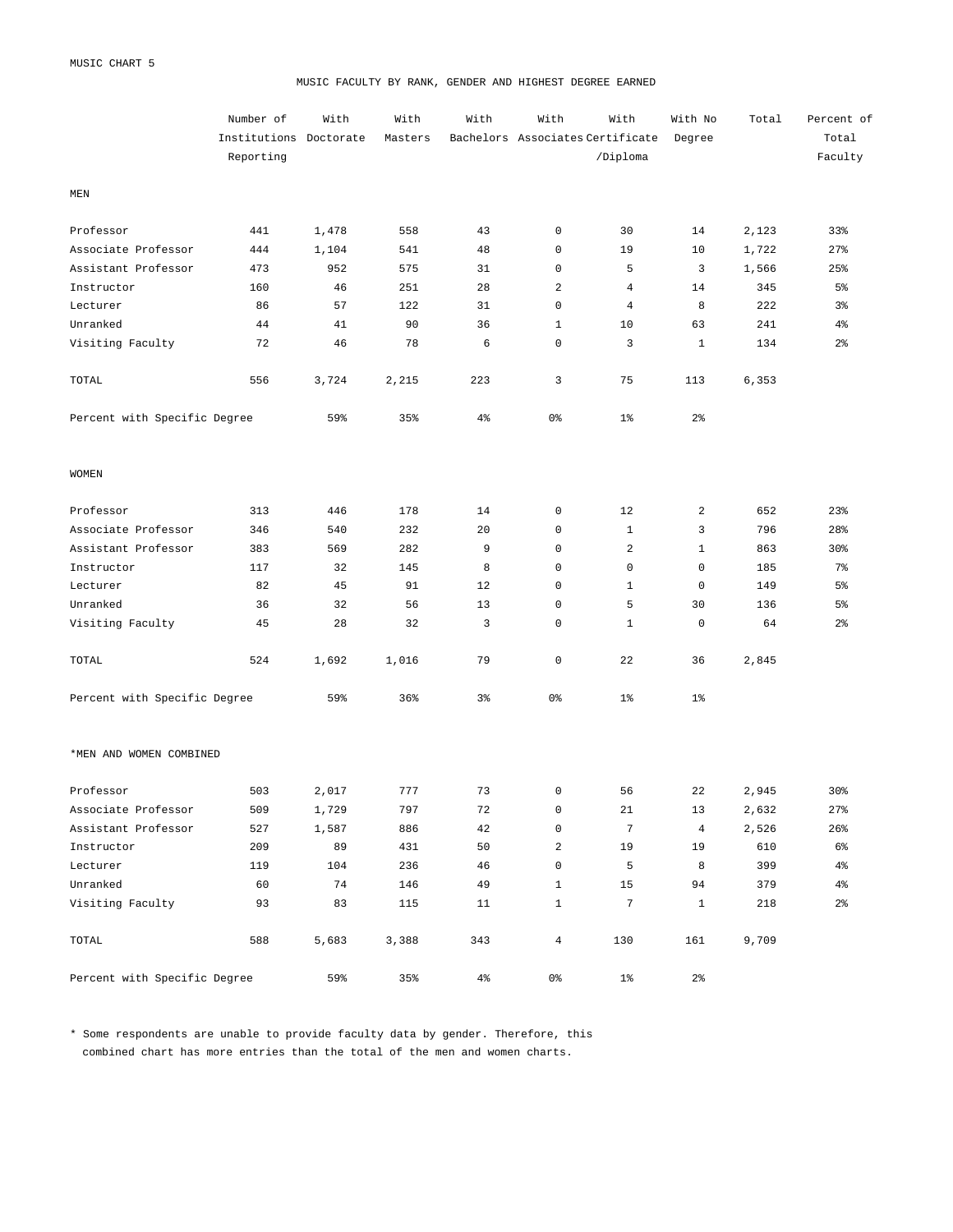## MUSIC FACULTY BY RANK AND HIGHEST DEGREE EARNED INSTITUTIONS CATEGORIZED BY HIGHEST DEGREE GRANTED IN MUSIC

|                                            | Number of              | With        | With         | With            | With                             | With                | With No        | Total        | Percent of      |
|--------------------------------------------|------------------------|-------------|--------------|-----------------|----------------------------------|---------------------|----------------|--------------|-----------------|
|                                            | Institutions Doctorate |             | Masters      |                 | Bachelors Associates Certificate |                     | Degree         |              | Total           |
|                                            | Reporting              |             |              |                 |                                  | /Diploma            |                |              | Faculty         |
| Associate Degree-Granting Institutions     |                        |             |              |                 |                                  |                     |                |              |                 |
| Professor                                  | 10                     | 10          | 14           | $\mathbf 0$     | $\mathsf 0$                      | 0                   | 0              | 24           | 18%             |
| Associate Professor                        | 9                      | 5           | 7            | $\mathbf 0$     | $\mathsf 0$                      | $\mathbf 0$         | 0              | 12           | 9%              |
| Assistant Professor                        | 14                     | 10          | 16           | $\overline{a}$  | $\mathsf 0$                      | $\mathbf 0$         | 0              | 28           | 21%             |
| Instructor                                 | 10                     | 8           | 20           | 14              | 1                                | $\mathbf 0$         | 10             | 53           | 40 <sup>8</sup> |
| Lecturer                                   | $\mathbf{1}$           | $\mathbf 0$ | $\mathbf{1}$ | $\mathbf 0$     | $\mathsf 0$                      | $\mathbf 0$         | 0              | $\mathbf{1}$ | $1\%$           |
| Unranked                                   | $\overline{4}$         | 3           | 8            | 2               | $\mathbf{1}$                     | $\mathbf 0$         | 0              | 14           | $11$ %          |
| Visiting Faculty                           | 0                      | $\mathbf 0$ | 0            | $\mathbf 0$     | $\mathsf 0$                      | $\mathbf 0$         | $\mathbf 0$    | $\mathsf 0$  | 0%              |
| TOTAL                                      | 22                     | 36          | 66           | 18              | 2                                | $\circ$             | 10             | 132          |                 |
| Percent of total                           |                        | 27%         | 50%          | 14%             | 2 <sup>°</sup>                   | 0 %                 | 8 <sup>°</sup> |              |                 |
| Baccalaureate Degree-Granting Institutions |                        |             |              |                 |                                  |                     |                |              |                 |
| Professor                                  | 245                    | 575         | 123          | 5               | $\mathsf 0$                      | 4                   | $\mathbf{1}$   | 708          | 27%             |
| Associate Professor                        | 246                    | 496         | 199          | 2               | $\mathsf 0$                      | 3                   | $\mathbf{1}$   | 701          | 27%             |
| Assistant Professor                        | 260                    | 495         | 294          | 5               | $\mathsf 0$                      | 1                   | 0              | 795          | 30%             |
| Instructor                                 | 99                     | 14          | 181          | 18              | 1                                | 15                  | 5              | 234          | 9%              |
| Lecturer                                   | 35                     | 21          | 53           | 8               | $\mathsf 0$                      | $\circ$             | 0              | 82           | $3\frac{6}{9}$  |
| Unranked                                   | 26                     | 6           | 29           | 11              | $\mathsf 0$                      | 1                   | 0              | 47           | $2\frac{6}{9}$  |
| Visiting Faculty                           | 30                     | 16          | 25           | $\mathbf 0$     | $\mathsf 0$                      | $\mathbf{1}$        | $\mathbf 0$    | 42           | $2\frac{6}{9}$  |
| TOTAL                                      | 297                    | 1,623       | 904          | 49              | 1                                | 25                  | 7              | 2,609        |                 |
| Percent of total                           |                        | 62%         | 35%          | $2\frac{6}{9}$  | 0 %                              | $1\%$               | 0 %            |              |                 |
| Masters Degree-Granting Institutions       |                        |             |              |                 |                                  |                     |                |              |                 |
| Professor                                  | 183                    | 827         | 301          | 9               | $\mathsf 0$                      | 12                  | 3              | 1,152        | 30%             |
| Associate Professor                        | 187                    | 692         | 305          | 18              | $\overline{0}$                   | $\mathbf{1}$        | 3 <sup>7</sup> | 1,019        | 27%             |
| Assistant Professor                        | 188                    | 672         | 369          | 14              | $\overline{\mathbf{0}}$          | $\mathbf{1}$        | $1 \quad$      | 1,057        | 28%             |
| Instructor                                 | 81                     | 49          | 184          | 14              | $\overline{0}$                   | 4                   | $\overline{a}$ | 253          | 7%              |
| Lecturer                                   | 55                     | 45          | 100          | 16              | $\overline{0}$                   | 3 <sup>7</sup>      | $\mathbf{1}$   | 165          | 4%              |
| Unranked                                   | 18                     | 24          | 53           | 16              | $\mathbf 0$                      | $\overline{3}$      | 4              | 100          | $3\frac{6}{9}$  |
| Visiting Faculty                           | 40                     | 33          | 45           | $6\overline{6}$ | 0                                | $\mathsf{O}\xspace$ | $\mathbf 0$    | 84           | $2\,$           |
| TOTAL                                      | 199                    | 2,342       | 1,357        | 93              | 0                                | 24                  | 14             | 3,830        |                 |
| Percent of total                           |                        | 61%         | 35%          | 2 <sup>°</sup>  | 0 %                              | $1\,$               | 0 %            |              |                 |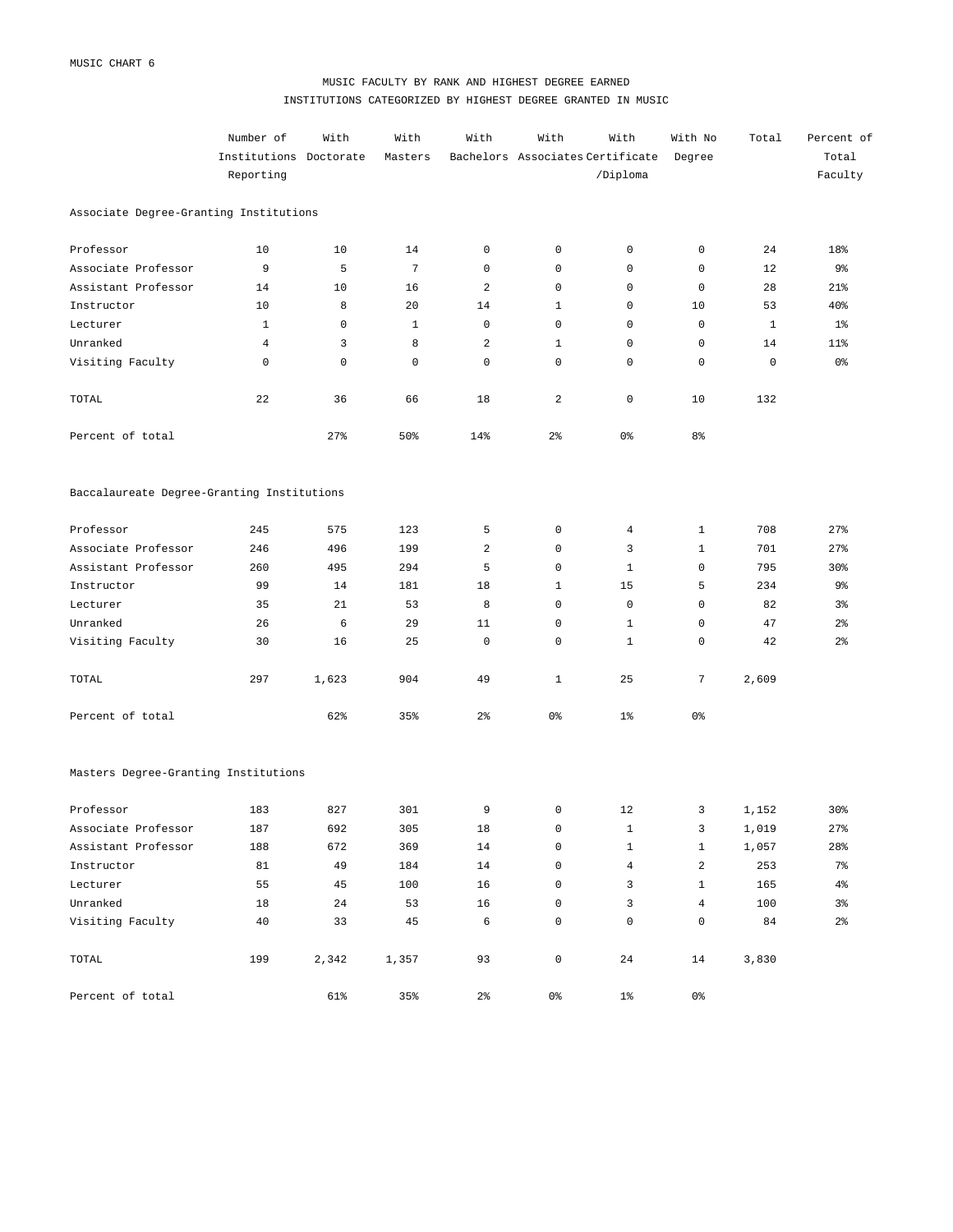## MUSIC FACULTY BY RANK AND HIGHEST DEGREE EARNED INSTITUTIONS CATEGORIZED BY HIGHEST DEGREE GRANTED IN MUSIC

|                                       | Number of              | With  | With    | With           | With           | With                             | With No        | Total | Percent of     |
|---------------------------------------|------------------------|-------|---------|----------------|----------------|----------------------------------|----------------|-------|----------------|
|                                       | Institutions Doctorate |       | Masters |                |                | Bachelors Associates Certificate | Degree         |       | Total          |
|                                       | Reporting              |       |         |                |                | /Diploma                         |                |       | Faculty        |
| Doctoral Degree-Granting Institutions |                        |       |         |                |                |                                  |                |       |                |
| Professor                             | 65                     | 605   | 339     | 59             | $^{\circ}$     | 40                               | 18             | 1,061 | 34%            |
| Associate Professor                   | 67                     | 536   | 286     | 52             | $\mathbf 0$    | 17                               | 9              | 900   | 29%            |
| Assistant Professor                   | 65                     | 410   | 207     | 21             | $\mathbf 0$    | 5                                | 3              | 646   | 21%            |
| Instructor                            | 19                     | 18    | 46      | $\overline{4}$ | $\mathbf 0$    | $\mathsf 0$                      | 2              | 70    | 2 <sup>°</sup> |
| Lecturer                              | 28                     | 38    | 82      | 22             | $\mathbf 0$    | 2                                | 7              | 151   | 5 <sup>°</sup> |
| Unranked                              | 12                     | 41    | 56      | 20             | $\mathbf 0$    | 11                               | 90             | 218   | 7%             |
| Visiting Faculty                      | 23                     | 34    | 45      | 5              | $\mathbf{1}$   | 6                                | $\mathbf{1}$   | 92    | $3\frac{6}{9}$ |
| TOTAL                                 | 70                     | 1,682 | 1,061   | 183            | $\mathbf{1}$   | 81                               | 130            | 3,138 |                |
| Percent of total                      |                        | 54%   | 34%     | 6 <sup>°</sup> | 0 %            | 3 <sup>°</sup>                   | $4\%$          |       |                |
| All Institutions                      |                        |       |         |                |                |                                  |                |       |                |
| Professor                             | 503                    | 2,017 | 777     | 73             | $\mathbf 0$    | 56                               | 22             | 2,945 | 30%            |
| Associate Professor                   | 509                    | 1,729 | 797     | 72             | $\mathbf 0$    | 21                               | 13             | 2,632 | 27%            |
| Assistant Professor                   | 527                    | 1,587 | 886     | 42             | $\mathbf 0$    | $7\phantom{.0}$                  | $\overline{4}$ | 2,526 | 26%            |
| Instructor                            | 209                    | 89    | 431     | 50             | 2              | 19                               | 19             | 610   | 6%             |
| Lecturer                              | 119                    | 104   | 236     | 46             | $\mathbf 0$    | 5                                | 8              | 399   | 4%             |
| Unranked                              | 60                     | 74    | 146     | 49             | $\mathbf{1}$   | 15                               | 94             | 379   | $4\%$          |
| Visiting Faculty                      | 93                     | 83    | 115     | 11             | $\mathbf{1}$   | $\overline{7}$                   | $\mathbf{1}$   | 218   | 2 <sup>°</sup> |
| TOTAL                                 | 588                    | 5,683 | 3,388   | 343            | $\overline{4}$ | 130                              | 161            | 9,709 |                |
| Percent of total                      |                        | 59%   | 35%     | $4\%$          | 0 %            | $1\%$                            | $2\frac{6}{9}$ |       |                |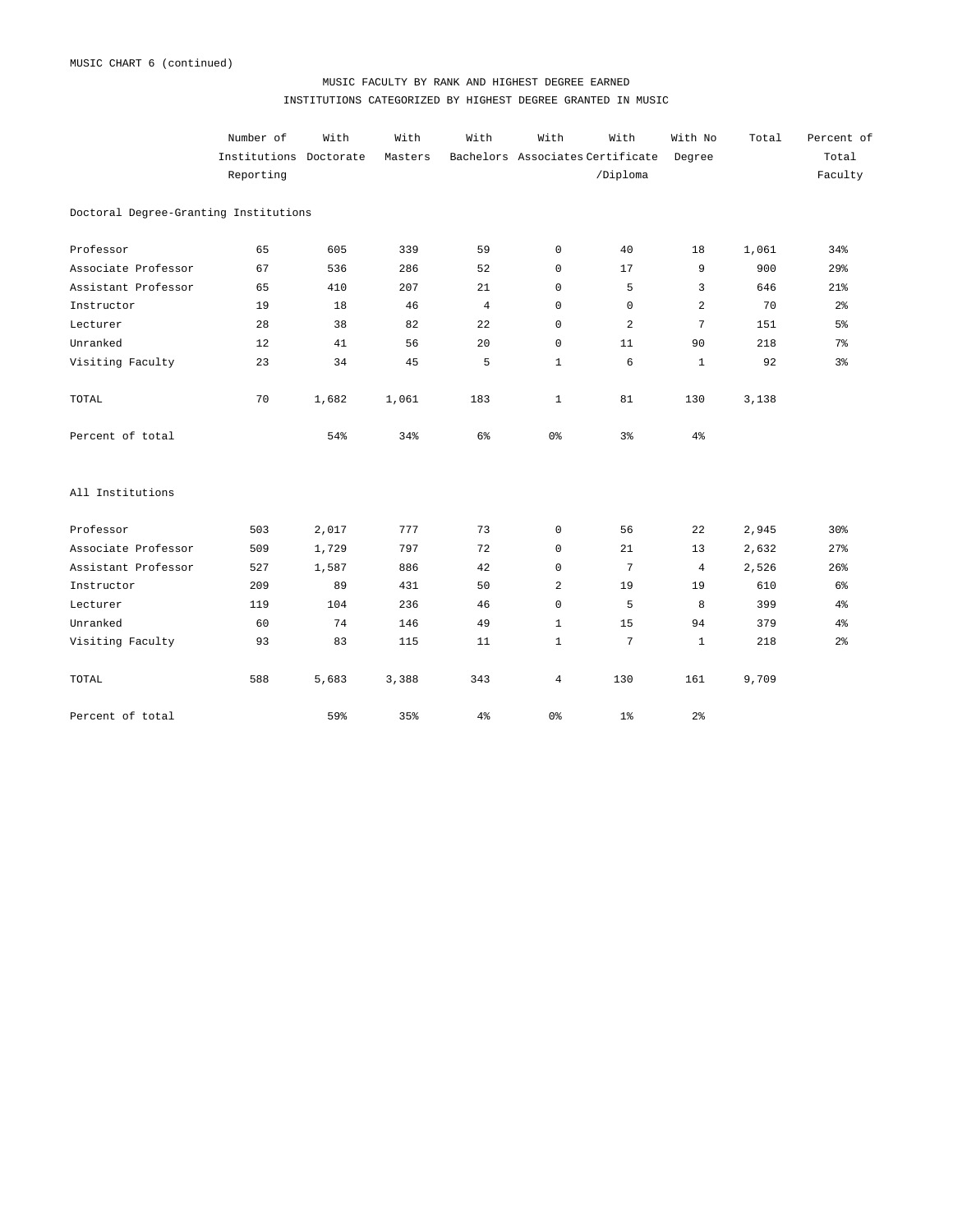MUSIC CHART 7

### MUSIC FACULTY BY GENDER AND ACADEMIC RANK INSTITUTIONS CATEGORIZED BY TYPE OF SUPPORT

|                      | Number of    |       |       |                     | Professor Associate Assistant Instructor Lecturer |                | Unranked       | Visiting       | Total | Percent of |
|----------------------|--------------|-------|-------|---------------------|---------------------------------------------------|----------------|----------------|----------------|-------|------------|
|                      | Institutions |       |       | Professor Professor |                                                   |                |                | Faculty        |       | Total      |
|                      | Reporting    |       |       |                     |                                                   |                |                |                |       | Faculty    |
| Private Institutions |              |       |       |                     |                                                   |                |                |                |       |            |
| Men                  | 246          | 731   | 575   | 461                 | 86                                                | 79             | 200            | 37             | 2,169 | 66%        |
| Women                | 226          | 218   | 265   | 296                 | 52                                                | 57             | 110            | 17             | 1,015 | 31%        |
| * TOTAL              | 263          | 969   | 862   | 773                 | 176                                               | 139            | 311            | 56             | 3,286 |            |
| Percent of total     |              | 29%   | 26%   | 24%                 | 5 <sup>°</sup>                                    | 4%             | 9%             | 2 <sup>°</sup> |       |            |
| Public Institutions  |              |       |       |                     |                                                   |                |                |                |       |            |
| Men                  | 310          | 1,392 | 1,147 | 1,105               | 259                                               | 143            | 41             | 97             | 4,184 | 65%        |
| Women                | 298          | 434   | 531   | 567                 | 133                                               | 92             | 26             | 47             | 1,830 | 28%        |
| * TOTAL              | 325          | 1,976 | 1,770 | 1,753               | 434                                               | 260            | 68             | 162            | 6,423 |            |
| Percent of total     |              | 31%   | 28%   | 27%                 | 7%                                                | 4 <sup>°</sup> | 1 <sup>°</sup> | 3 <sup>°</sup> |       |            |
| All Institutions     |              |       |       |                     |                                                   |                |                |                |       |            |
| Men                  | 556          | 2,123 | 1,722 | 1,566               | 345                                               | 222            | 241            | 134            | 6,353 | 65%        |
| Women                | 524          | 652   | 796   | 863                 | 185                                               | 149            | 136            | 64             | 2,845 | 29%        |
| * TOTAL              | 588          | 2,945 | 2,632 | 2,526               | 610                                               | 399            | 379            | 218            | 9,709 |            |
| Percent of total     |              | 30%   | 27%   | 26%                 | 6 <sup>°</sup>                                    | 4 <sup>°</sup> | 4 <sup>°</sup> | 2 <sup>°</sup> |       |            |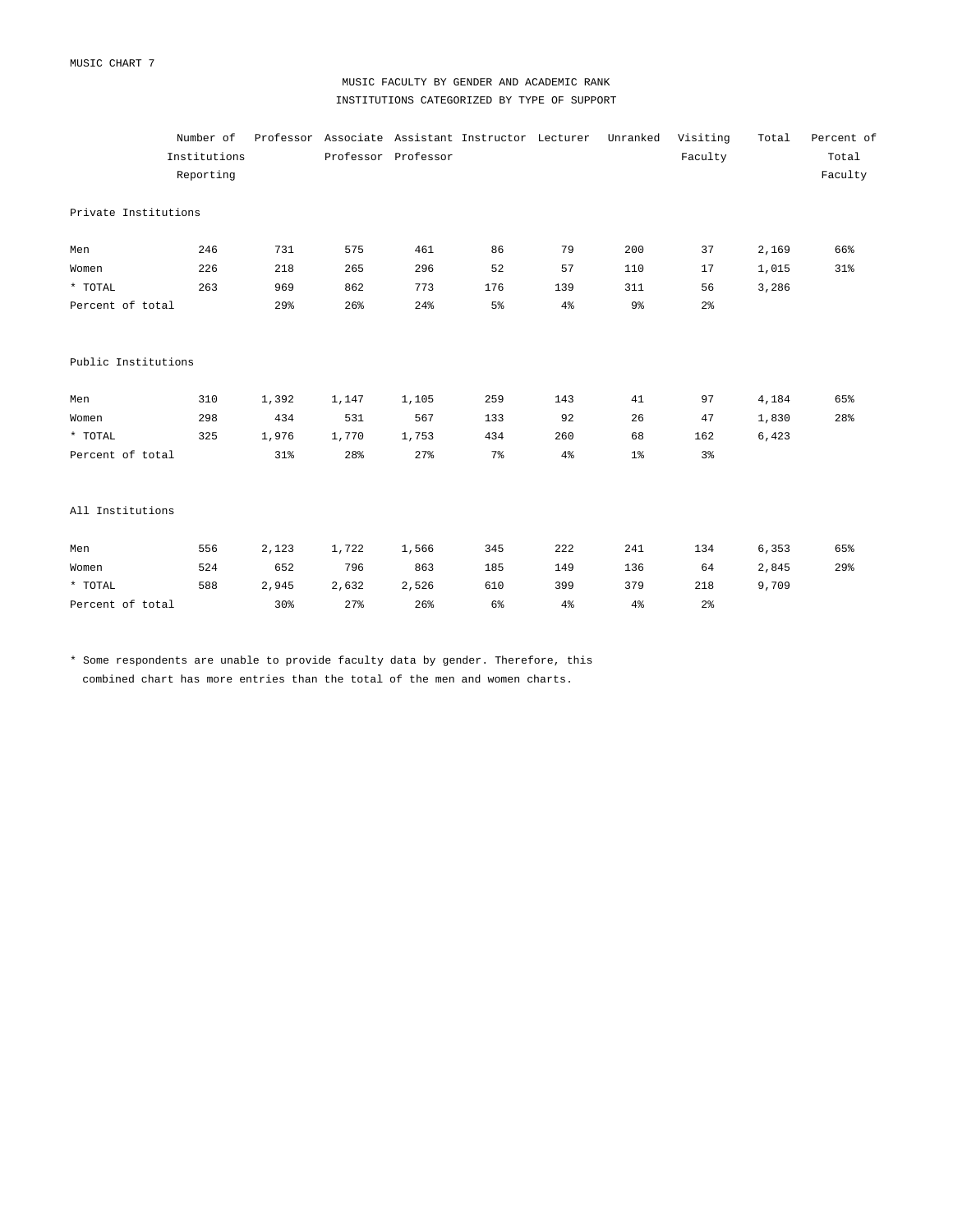## MUSIC FACULTY BY GENDER AND HIGHEST DEGREE EARNED INSTITUTIONS CATEGORIZED BY TYPE OF SUPPORT

|                      | Number of              | With  | With    | With           | With           | With                             | With No        | Total | Percent of |
|----------------------|------------------------|-------|---------|----------------|----------------|----------------------------------|----------------|-------|------------|
|                      | Institutions Doctorate |       | Masters |                |                | Bachelors Associates Certificate | Degree         |       | Total      |
|                      | Reporting              |       |         |                |                | /Diploma                         |                |       | Faculty    |
| Private Institutions |                        |       |         |                |                |                                  |                |       |            |
| Men                  | 246                    | 1,244 | 677     | 118            | $\mathbf{1}$   | 37                               | 92             | 2,169 | 66%        |
| Women                | 226                    | 526   | 412     | 36             | $\mathbf 0$    | 10                               | 31             | 1,015 | 31%        |
| $^{\star}$ TOTAL     | 263                    | 1,819 | 1,111   | 165            | $\mathbf{1}$   | 62                               | 128            | 3,286 |            |
| Percent of total     |                        | 55%   | 34%     | $5\%$          | 0 %            | 2 <sup>°</sup>                   | $4\frac{6}{6}$ |       |            |
| Public Institutions  |                        |       |         |                |                |                                  |                |       |            |
| Men                  | 310                    | 2,480 | 1,538   | 105            | $\overline{a}$ | 38                               | 21             | 4,184 | 65%        |
| Women                | 298                    | 1,166 | 604     | 43             | $\mathbf 0$    | 12                               | 5              | 1,830 | 28%        |
| $^\star$ TOTAL       | 325                    | 3,864 | 2,277   | 178            | 3              | 68                               | 33             | 6,423 |            |
| Percent of total     |                        | 60%   | 35%     | $3\frac{6}{9}$ | 0 <sup>°</sup> | $1\%$                            | $1\%$          |       |            |
| All Institutions     |                        |       |         |                |                |                                  |                |       |            |
| Men                  | 556                    | 3,724 | 2,215   | 223            | 3              | 75                               | 113            | 6,353 | 65%        |
| Women                | 524                    | 1,692 | 1,016   | 79             | $\mathbf 0$    | 22                               | 36             | 2,845 | 29%        |
| * TOTAL              | 588                    | 5,683 | 3,388   | 343            | $\overline{4}$ | 130                              | 161            | 9,709 |            |
| Percent of total     |                        | 59%   | 35%     | $4\frac{6}{6}$ | 0%             | $1\%$                            | $2\frac{6}{9}$ |       |            |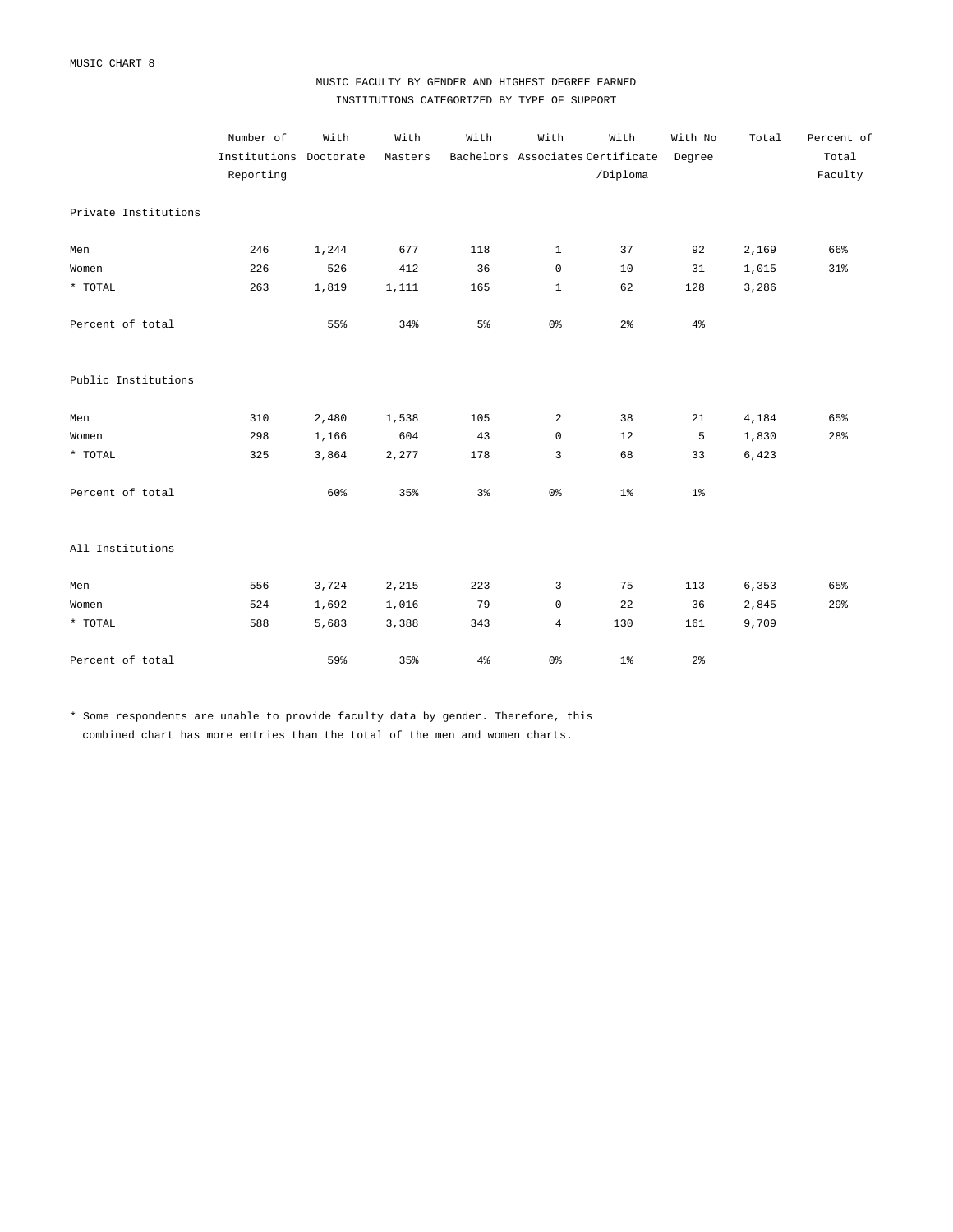## MUSIC FACULTY BY GENDER AND HIGHEST DEGREE EARNED INSTITUTIONS CATEGORIZED BY HIGHEST DEGREE GRANTED IN MUSIC

|                                            | Number of              | With  | With    | With           | With           | With                             | With No        | Total | Percent of |
|--------------------------------------------|------------------------|-------|---------|----------------|----------------|----------------------------------|----------------|-------|------------|
|                                            | Institutions Doctorate |       | Masters |                |                | Bachelors Associates Certificate | Degree         |       | Total      |
|                                            | Reporting              |       |         |                |                | /Diploma                         |                |       | Faculty    |
| Associate Degree-Granting Institutions     |                        |       |         |                |                |                                  |                |       |            |
| Men                                        | 21                     | 24    | 50      | 13             | 2              | $\mathsf{O}\xspace$              | 10             | 99    | 75%        |
| Women                                      | 12                     | 10    | 13      | 5              | $\mathbb O$    | 0                                | $\mathsf 0$    | 28    | 21%        |
| * TOTAL                                    | 22                     | 36    | 66      | 18             | 2              | 0                                | 10             | 132   |            |
| Percent of total                           |                        | 27%   | 50%     | 14%            | 2 <sup>°</sup> | 0 %                              | 8%             |       |            |
| Baccalaureate Degree-Granting Institutions |                        |       |         |                |                |                                  |                |       |            |
| Men                                        | 281                    | 1,076 | 563     | 26             | $\mathbf 1$    | 8                                | $\mathbf{1}$   | 1,675 | 64%        |
| Women                                      | 256                    | 494   | 319     | 12             | $\mathbf 0$    | 2                                | $\mathbf{1}$   | 828   | 32%        |
| * TOTAL                                    | 297                    | 1,623 | 904     | 49             | $\mathbf 1$    | 25                               | $\overline{7}$ | 2,609 |            |
| Percent of total                           |                        | 62%   | 35%     | $2\frac{6}{9}$ | 0 <sup>8</sup> | $1\%$                            | 0 %            |       |            |
| Masters Degree-Granting Institutions       |                        |       |         |                |                |                                  |                |       |            |
| Men                                        | 187                    | 1,505 | 875     | 68             | $\mathbb O$    | 15                               | 13             | 2,476 | 65%        |
| Women                                      | 189                    | 702   | 421     | 21             | $\mathbf 0$    | 8                                | $\mathbb O$    | 1,152 | 30%        |
| * TOTAL                                    | 199                    | 2,342 | 1,357   | 93             | $\mathbf 0$    | 24                               | 14             | 3,830 |            |
| Percent of total                           |                        | 61%   | 35%     | $2\frac{6}{9}$ | 0 <sup>°</sup> | $1\%$                            | $0\,$          |       |            |
| Doctoral Degree-Granting Institutions      |                        |       |         |                |                |                                  |                |       |            |
| Men                                        | 67                     | 1,119 | 727     | 116            | $\mathbf 0$    | 52                               | 89             | 2,103 | 67%        |
| Women                                      | 67                     | 486   | 263     | 41             | $\mathbb O$    | 12                               | 35             | 837   | 27%        |
| * TOTAL                                    | 70                     | 1,682 | 1,061   | 183            | $\mathbf{1}$   | 81                               | 130            | 3,138 |            |
| Percent of total                           |                        | 54%   | 34%     | 6%             | 0 <sup>°</sup> | 3%                               | 4%             |       |            |
| All Institutions                           |                        |       |         |                |                |                                  |                |       |            |
| Men                                        | 556                    | 3,724 | 2,215   | 223            | 3              | 75                               | 113            | 6,353 | 65%        |
| Women                                      | 524                    | 1,692 | 1,016   | 79             | $\mathbf 0$    | 22                               | 36             | 2,845 | 29%        |
| * TOTAL                                    | 588                    | 5,683 | 3,388   | 343            | $\overline{4}$ | 130                              | 161            | 9,709 |            |
| Percent of total                           |                        | 59%   | 35%     | 4 <sup>°</sup> | 0 <sup>°</sup> | 1 <sup>°</sup>                   | $2\frac{6}{9}$ |       |            |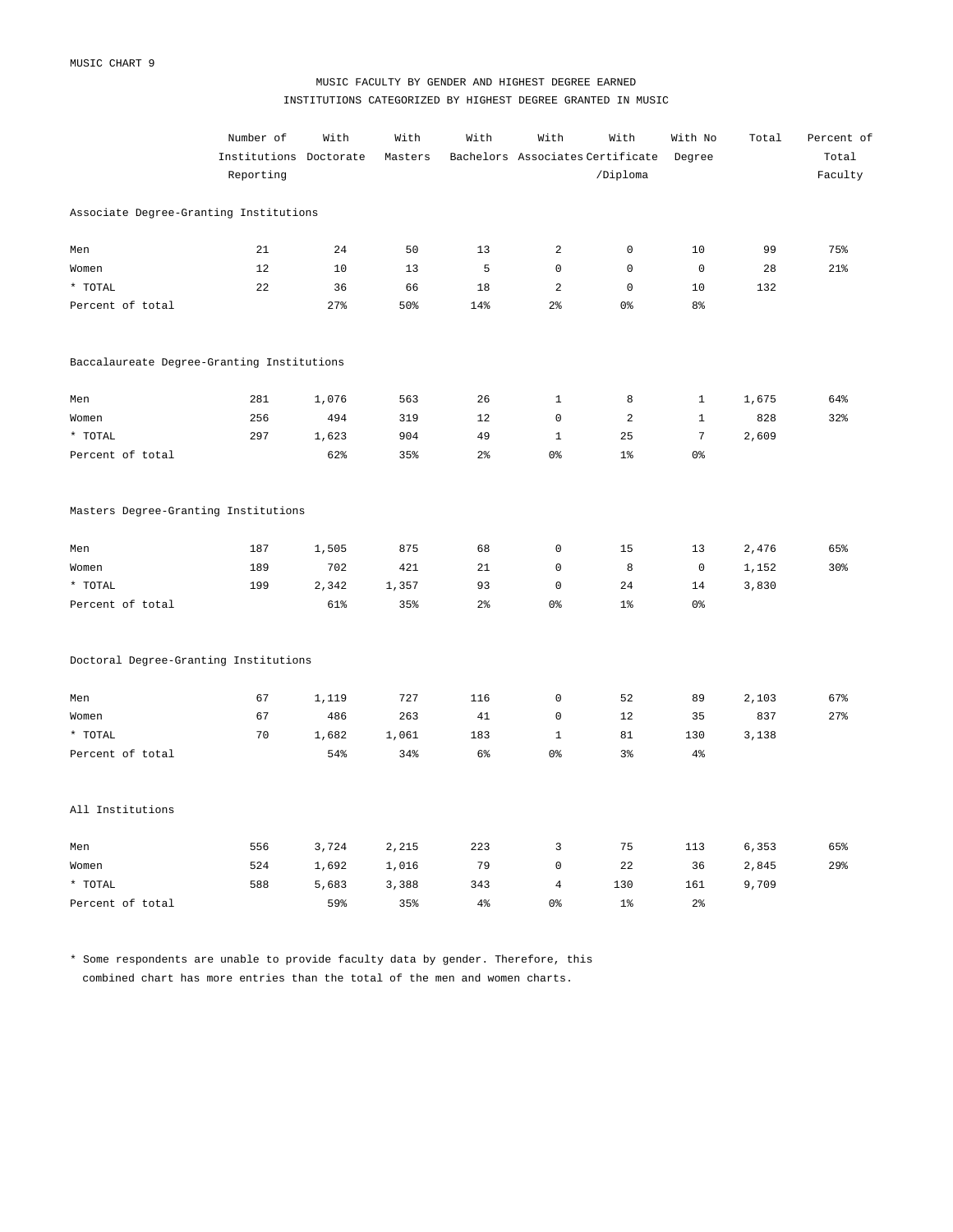## MUSIC FACULTY BY GENDER AND LENGTH OF SERVICE INSTITUTIONS CATEGORIZED BY TYPE OF SUPPORT

|                      | Number of    | 1-4 Years | 5-9 Years | 10+ Years | Total | Percent of Total |
|----------------------|--------------|-----------|-----------|-----------|-------|------------------|
|                      | Institutions | Service   | Service   | Service   |       | Faculty          |
|                      | Reporting    |           |           |           |       |                  |
| Private Institutions |              |           |           |           |       |                  |
| Men                  | 246          | 595       | 417       | 1,157     | 2,169 | 66%              |
| Women                | 226          | 279       | 227       | 509       | 1,015 | 31%              |
| * TOTAL              | 263          | 892       | 664       | 1,730     | 3,286 |                  |
| Percent of total     |              | 27%       | 20%       | 53%       |       |                  |
| Public Institutions  |              |           |           |           |       |                  |
| Men                  | 310          | 1,206     | 860       | 2,118     | 4,184 | 65%              |
| Women                | 298          | 635       | 420       | 774       | 1,829 | 28%              |
| $^\star$ TOTAL       | 325          | 1,969     | 1,373     | 3,080     | 6,422 |                  |
| Percent of total     |              | 31%       | 21%       | 48%       |       |                  |
| All Institutions     |              |           |           |           |       |                  |
| Men                  | 556          | 1,801     | 1,277     | 3,275     | 6,353 | 65%              |
| Women                | 524          | 914       | 647       | 1,283     | 2,844 | 29%              |
| * TOTAL              | 588          | 2,861     | 2,037     | 4,810     | 9,708 |                  |
| Percent of total     |              | 29%       | 21%       | 50%       |       |                  |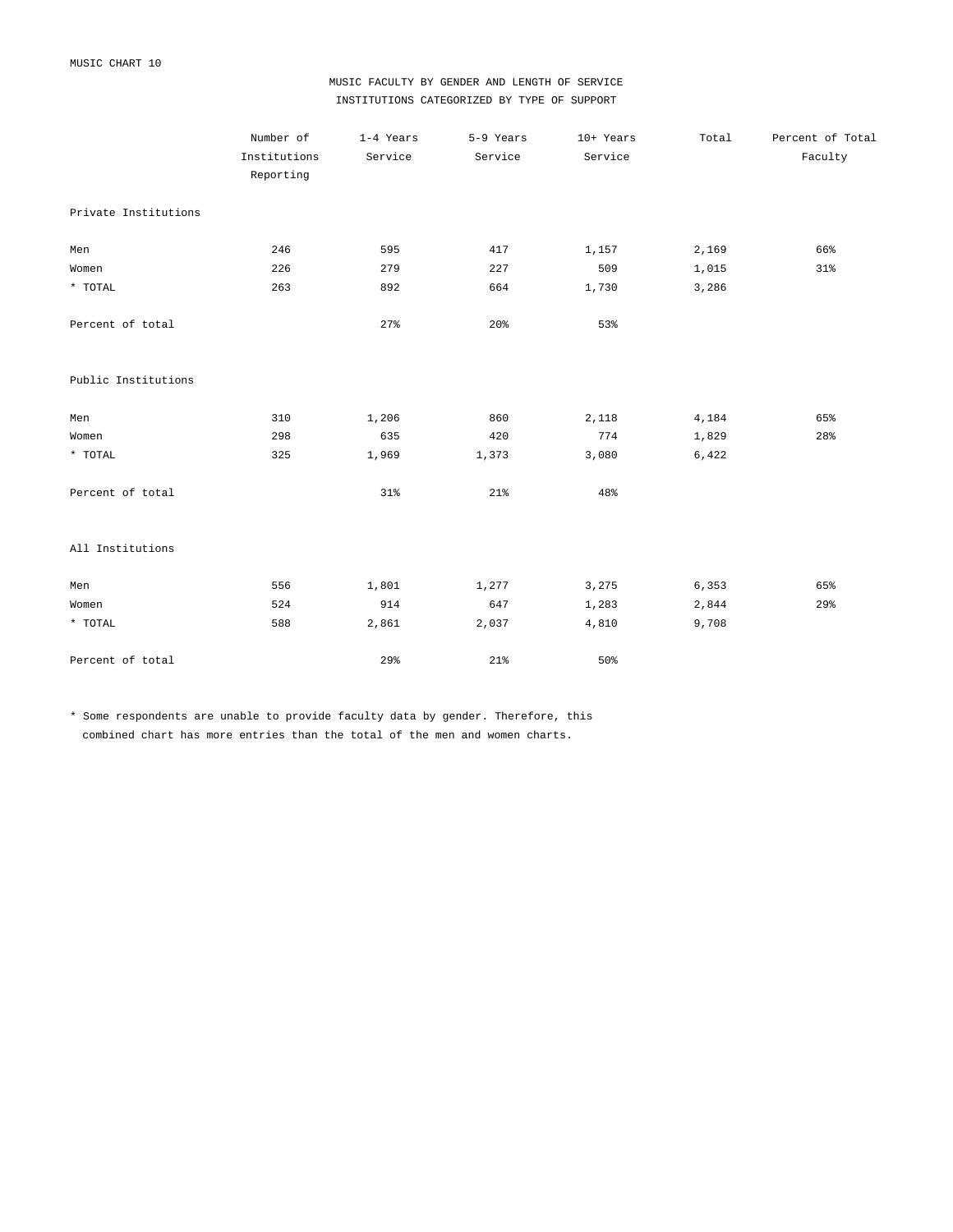## MUSIC FACULTY BY RANK AND LENGTH OF SERVICE INSTITUTIONS CATEGORIZED BY HIGHEST DEGREE GRANTED IN MUSIC

|                                            | Number of      | 1-4 Years           | 5-9 Years           | 10+ Years      | Total          | Percent of Total |
|--------------------------------------------|----------------|---------------------|---------------------|----------------|----------------|------------------|
|                                            | Institutions   | Service             | Service             | Service        |                | Faculty          |
|                                            | Reporting      |                     |                     |                |                |                  |
| Associate Degree-Granting Institutions     |                |                     |                     |                |                |                  |
| Professor                                  | 10             | $\mathsf{O}\xspace$ | $\mathbf{1}$        | 23             | 24             | 18%              |
| Associate Professor                        | 9              | 3                   | 3                   | 6              | 12             | 9%               |
| Assistant Professor                        | 14             | 16                  | $\overline{7}$      | 5              | 28             | 21%              |
| Instructor                                 | 10             | 30                  | 9                   | 14             | 53             | 40%              |
| Lecturer                                   | $\mathsf 0$    | $\mathsf{O}\xspace$ | 0                   | $\mathsf 0$    | $\mathbf 0$    | 0%               |
| Unranked                                   | $\overline{4}$ | $\overline{4}$      | $\overline{4}$      | 6              | 14             | $11$ %           |
| Visiting Faculty                           | 0              | $\mathsf{O}\xspace$ | $\mathsf{O}\xspace$ | 0              | $\mathbf 0$    | $0\,$            |
| TOTAL                                      | 22             | 53                  | 24                  | 54             | 131            |                  |
| Percent of total                           |                | 40%                 | 18%                 | 41%            |                |                  |
| Baccalaureate Degree-Granting Institutions |                |                     |                     |                |                |                  |
| Professor                                  | 245            | 26                  | 46                  | 636            | 708            | 28%              |
| Associate Professor                        | 246            | 75                  | 221                 | 405            | 701            | 28%              |
| Assistant Professor                        | 260            | 467                 | 210                 | 118            | 795            | 31%              |
| Instructor                                 | 99             | 127                 | 46                  | 61             | 234            | 9%               |
| Lecturer                                   | $\mathbf 0$    | $\mathsf{O}\xspace$ | $\mathbb O$         | $\mathsf 0$    | $\mathbf 0$    | 0%               |
| Unranked                                   | 26             | 20                  | 14                  | 13             | 47             | $2\frac{6}{6}$   |
| Visiting Faculty                           | 30             | 32                  | $\overline{7}$      | $\overline{3}$ | 42             | $2\frac{6}{6}$   |
| TOTAL                                      | 297            | 747                 | 544                 | 1,236          | 2,527          |                  |
| Percent of total                           |                | 30%                 | 22%                 | 49%            |                |                  |
| Masters Degree-Granting Institutions       |                |                     |                     |                |                |                  |
| Professor                                  | 183            | 37                  | 50                  | 1,065          | 1,152          | $31\%$           |
| Associate Professor                        | 187            | 106                 | 368                 | 545            | $1\, , \, 019$ | 28%              |
| Assistant Professor                        | 188            | 649                 | 283                 | 125            | 1,057          | 29%              |
| Instructor                                 | 81             | 149                 | 58                  | 46             | 253            | $7\%$            |
| Lecturer                                   | $\mathbb O$    | $\overline{0}$      | $\overline{0}$      | $\overline{0}$ | $\overline{0}$ | 0 <sup>°</sup>   |
| Unranked                                   | 18             | 22                  | 20                  | 58             | 100            | $3\frac{6}{9}$   |
| Visiting Faculty                           | 40             | 79                  | $\overline{4}$      | $\mathbf{1}$   | 84             | $2\frac{6}{9}$   |
| TOTAL                                      | 199            | 1,042               | 783                 | 1,840          | 3,665          |                  |
| Percent of total                           |                | 28%                 | $21\%$              | 50%            |                |                  |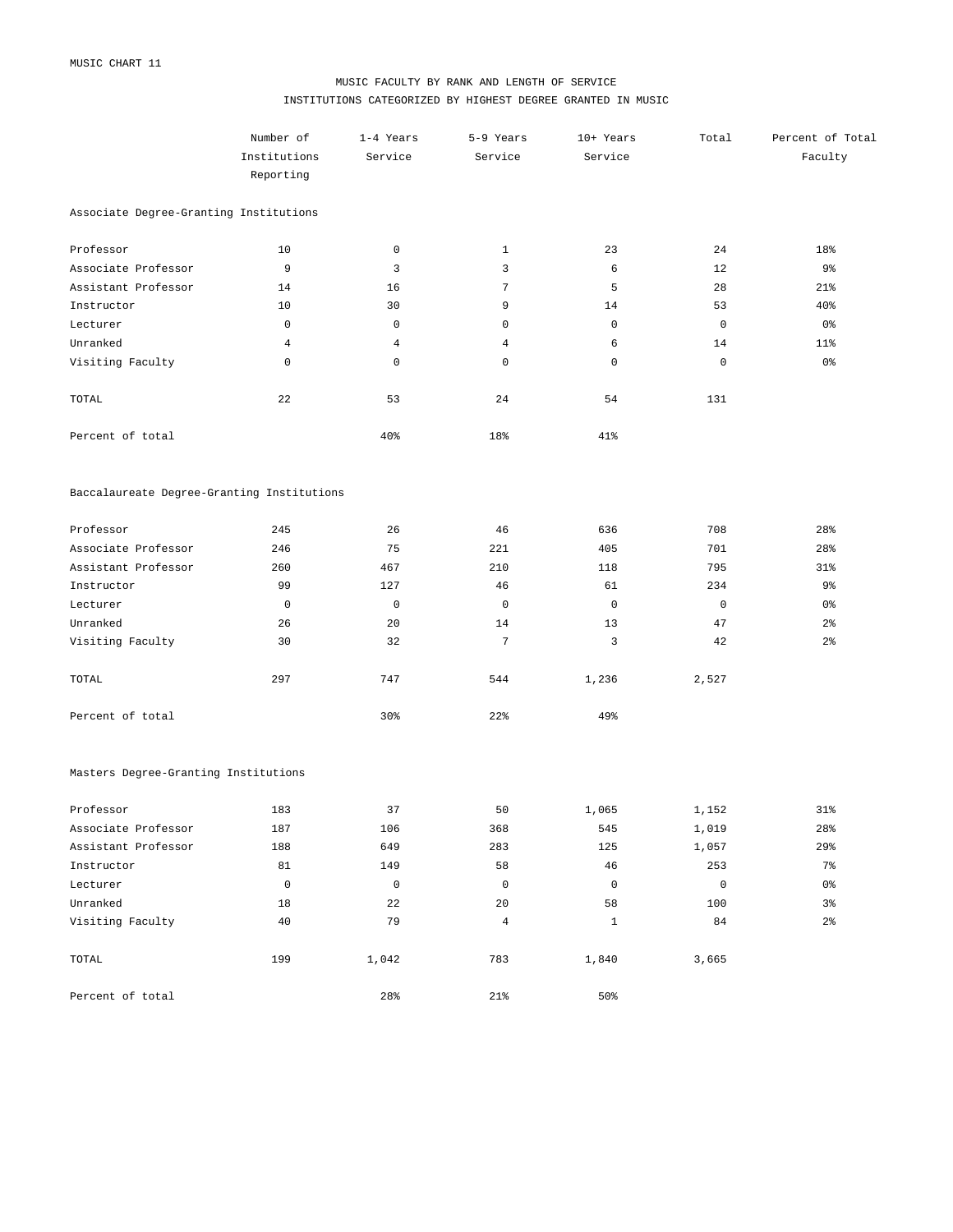### MUSIC FACULTY BY RANK AND LENGTH OF SERVICE INSTITUTIONS CATEGORIZED BY HIGHEST DEGREE GRANTED IN MUSIC

|                                       | Number of    | 1-4 Years   | 5-9 Years       | 10+ Years       | Total       | Percent of Total |
|---------------------------------------|--------------|-------------|-----------------|-----------------|-------------|------------------|
|                                       | Institutions | Service     | Service         | Service         |             | Faculty          |
|                                       | Reporting    |             |                 |                 |             |                  |
| Doctoral Degree-Granting Institutions |              |             |                 |                 |             |                  |
| Professor                             | 65           | 53          | 95              | 913             | 1,061       | 36%              |
| Associate Professor                   | 67           | 129         | 269             | 502             | 900         | 30%              |
| Assistant Professor                   | 65           | 445         | 176             | 25              | 646         | 22%              |
| Instructor                            | 19           | 40          | 22              | 8               | 70          | 2 <sup>°</sup>   |
| Lecturer                              | $\mathsf 0$  | $\mathsf 0$ | $\mathbb O$     | $\mathbb O$     | $\mathsf 0$ | 0 <sup>8</sup>   |
| Unranked                              | 12           | 45          | 35              | 138             | 218         | $7\frac{6}{6}$   |
| Visiting Faculty                      | 23           | 80          | 9               | 3               | 92          | 3%               |
| TOTAL                                 | 70           | 792         | 606             | 1,589           | 2,987       |                  |
| Percent of total                      |              | 27%         | 20 <sup>8</sup> | 53%             |             |                  |
| All Institutions                      |              |             |                 |                 |             |                  |
| Professor                             | 503          | 116         | 192             | 2,637           | 2,945       | 32%              |
| Associate Professor                   | 509          | 313         | 861             | 1,458           | 2,632       | 28%              |
| Assistant Professor                   | 527          | 1,577       | 676             | 273             | 2,526       | 27%              |
| Instructor                            | 209          | 346         | 135             | 129             | 610         | 7 <sup>°</sup>   |
| Lecturer                              | $\mathbf 0$  | $\mathsf 0$ | $\mathbb O$     | $\mathbf 0$     | $\mathbf 0$ | 0 %              |
| Unranked                              | 60           | 91          | 73              | 215             | 379         | 4%               |
| Visiting Faculty                      | 93           | 191         | 20              | $7\phantom{.0}$ | 218         | $2\frac{6}{9}$   |
| TOTAL                                 | 588          | 2,634       | 1,957           | 4,719           | 9,310       |                  |
| Percent of total                      |              | 28%         | 21%             | 51%             |             |                  |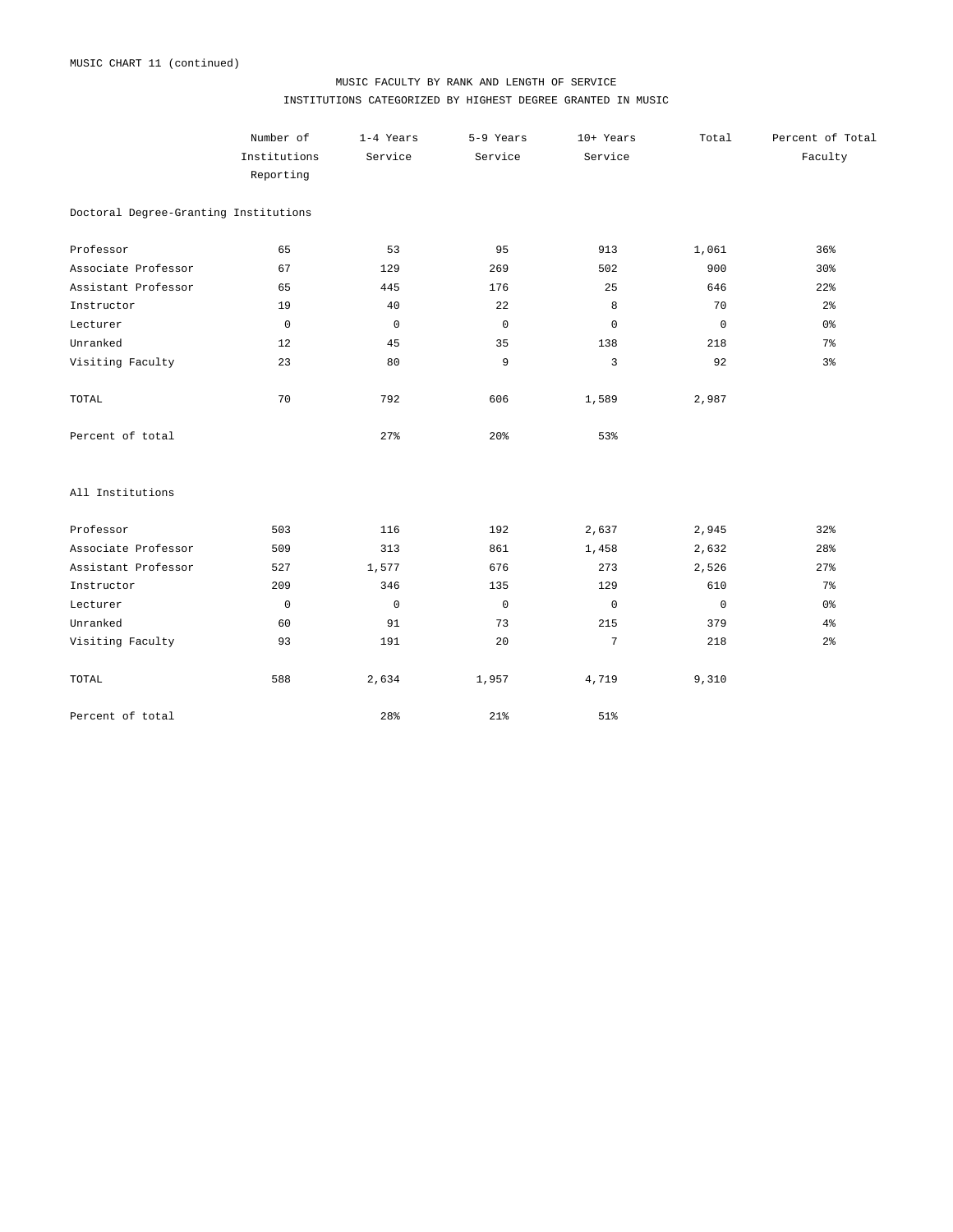## MUSIC FACULTY BY GENDER AND TENURE STATUS INSTITUTIONS CATEGORIZED BY TYPE OF SUPPORT

|                      | Number of    | Tenured | Non-Tenured | Total Faculty | Percent of Total |
|----------------------|--------------|---------|-------------|---------------|------------------|
|                      | Institutions |         |             |               | Faculty          |
|                      | Reporting    |         |             |               |                  |
| Private Institutions |              |         |             |               |                  |
| Men                  | 246          | 1,048   | 1,121       | 2,169         | 66%              |
| Women                | 226          | 373     | 642         | 1,015         | 31%              |
| * TOTAL              | 263          | 1,455   | 1,831       | 3,286         |                  |
| Percent of total     |              | 44%     | 56%         |               |                  |
| Public Institutions  |              |         |             |               |                  |
| Men                  | 310          | 2,577   | 1,607       | 4,184         | 65%              |
| Women                | 298          | 954     | 874         | 1,828         | 28%              |
| $*$ TOTAL            | 325          | 3,758   | 2,663       | 6,421         |                  |
| Percent of total     |              | 59%     | 41%         |               |                  |
| All Institutions     |              |         |             |               |                  |
| Men                  | 556          | 3,625   | 2,728       | 6,353         | 65%              |
| Women                | 524          | 1,327   | 1,516       | 2,843         | 29%              |
| * TOTAL              | 588          | 5,213   | 4,494       | 9,707         |                  |
| Percent of total     |              | 54%     | 46%         |               |                  |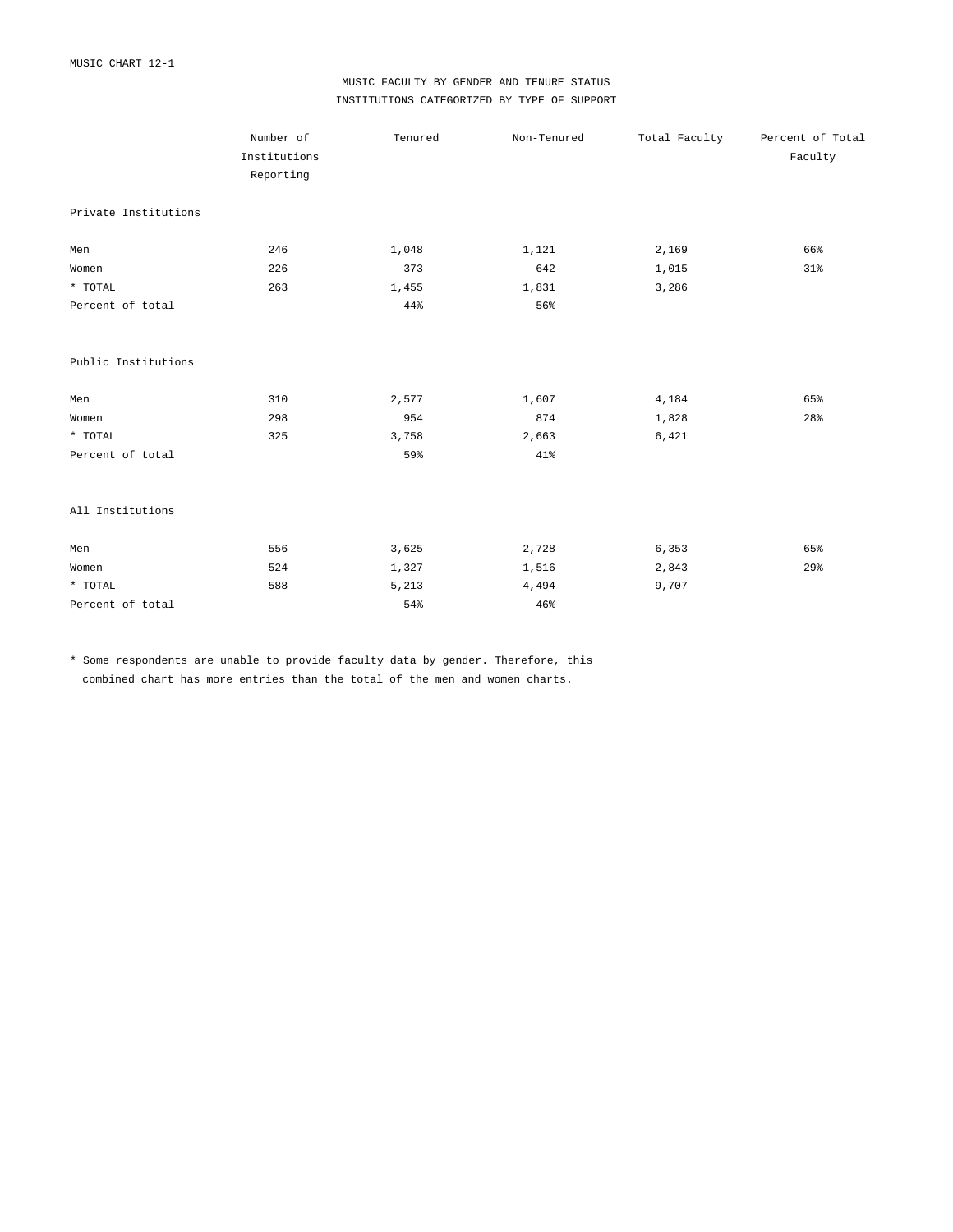## PERCENTAGE OF INSTITUTIONS WITHOUT THE TENURE SYSTEM INSTITUTIONS CATEGORIZED BY SIZE AND TYPE OF INSTITUTION

|                      | Number of Institutions | Number of Institutions | Percent of Institutions |
|----------------------|------------------------|------------------------|-------------------------|
|                      | Reporting              | Non-Tenured            | Non-Tenured             |
| Private Institutions |                        |                        |                         |
| 1-50 Music Majors    | 87                     | 6                      | 7 <sup>°</sup>          |
| 51-100 Music Majors  | 86                     | 10                     | 12%                     |
| 101-200 Music Majors | 45                     | $\overline{4}$         | 9 <sub>8</sub>          |
| 201+ Music Majors    | 46                     | $\overline{7}$         | 15%                     |
| Public Institutions  |                        |                        |                         |
| 1-100 Music Majors   | 108                    | $\mathbf{1}$           | 1%                      |
| 101-200 Music Majors | 93                     | $\mathbf{1}$           | $1\%$                   |
| 201-400 Music Majors | 77                     | $\mathbf 0$            | 0 <sup>°</sup>          |
| 401+ Music Majors    | 47                     | $\mathbf 0$            | 0 <sup>°</sup>          |
| All Institutions     | 588                    | 29                     | 5 <sup>°</sup>          |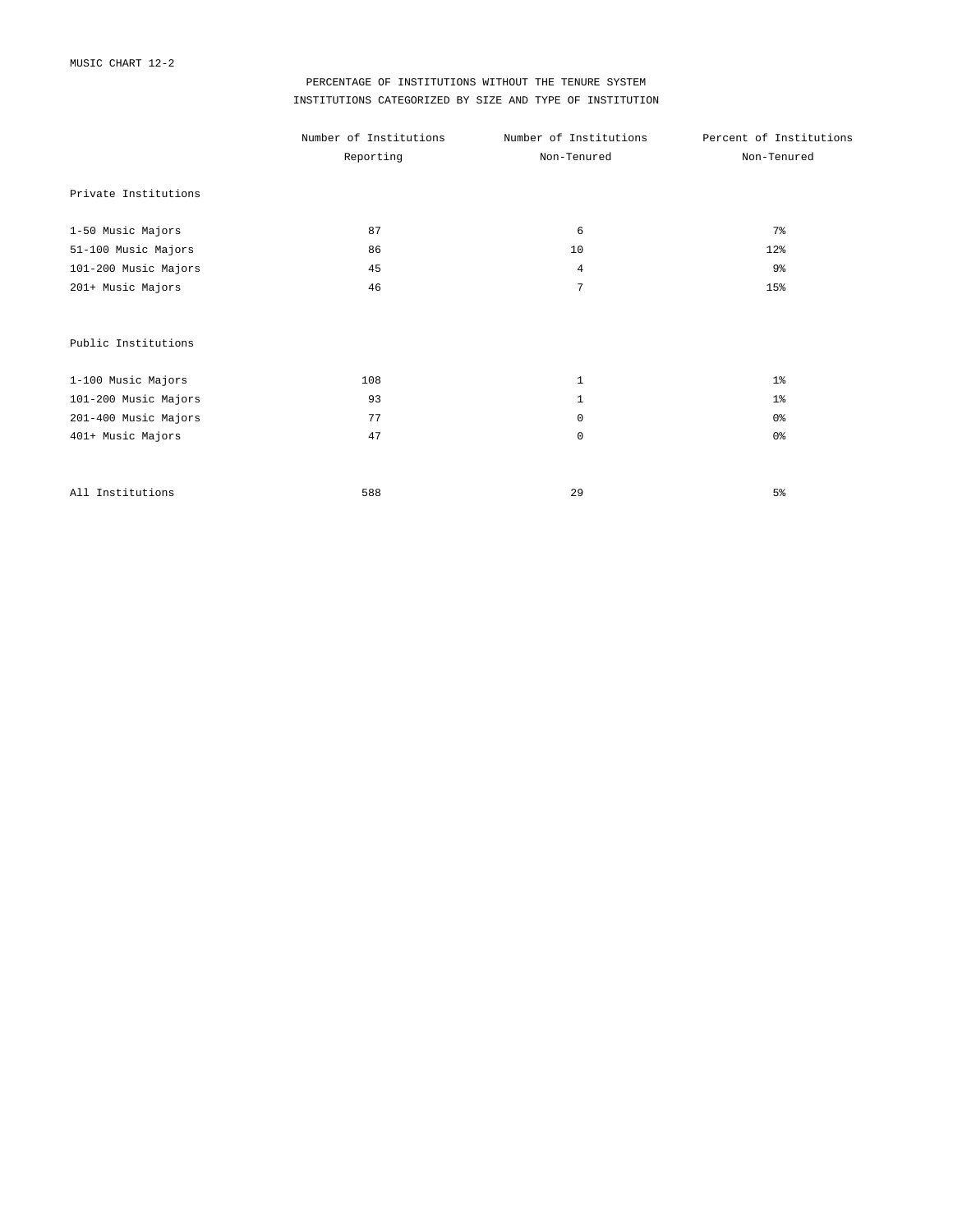#### MUSIC FACULTY BY GENDER AND TENURE STATUS INSTITUTIONS CATEGORIZED BY HIGHEST DEGREE GRANTED IN MUSIC

|                                            | Number of    | Tenured | Non-Tenured | Total Faculty | Percent of Total |
|--------------------------------------------|--------------|---------|-------------|---------------|------------------|
|                                            | Institutions |         |             |               | Faculty          |
|                                            | Reporting    |         |             |               |                  |
| Associate Degree-Granting Institutions     |              |         |             |               |                  |
| Men                                        | 21           | 49      | 50          | 99            | 75%              |
| Women                                      | 12           | 12      | 16          | 28            | 21%              |
| * TOTAL                                    | 22           | 62      | 70          | 132           |                  |
| Percent of total                           |              | 47%     | 53%         |               |                  |
| Baccalaureate Degree-Granting Institutions |              |         |             |               |                  |
| Men                                        | 281          | 857     | 818         | 1,675         | 64%              |
| Women                                      | 256          | 348     | 478         | 826           | 32%              |
| * TOTAL                                    | 297          | 1,239   | 1,368       | 2,607         |                  |
| Percent of total                           |              | 48%     | 52%         |               |                  |
| Masters Degree-Granting Institutions       |              |         |             |               |                  |
| Men                                        | 187          | 1,487   | 989         | 2,476         | 65%              |
| Women                                      | 189          | 565     | 587         | 1,152         | 30%              |
| * TOTAL                                    | 199          | 2,150   | 1,680       | 3,830         |                  |
| Percent of total                           |              | 56%     | 44%         |               |                  |
| Doctoral Degree-Granting Institutions      |              |         |             |               |                  |
| Men                                        | 67           | 1,232   | 871         | 2,103         | 67%              |
| Women                                      | 67           | 402     | 435         | 837           | 27%              |
| * TOTAL                                    | 70           | 1,762   | 1,376       | 3,138         |                  |
| Percent of total                           |              | 56%     | 44%         |               |                  |
| All Institutions                           |              |         |             |               |                  |
| Men                                        | 556          | 3,625   | 2,728       | 6,353         | 65%              |
| Women                                      | 524          | 1,327   | 1,516       | 2,843         | 29%              |
| * TOTAL                                    | 588          | 5,213   | 4,494       | 9,707         |                  |
| Percent of total                           |              | 54%     | 46%         |               |                  |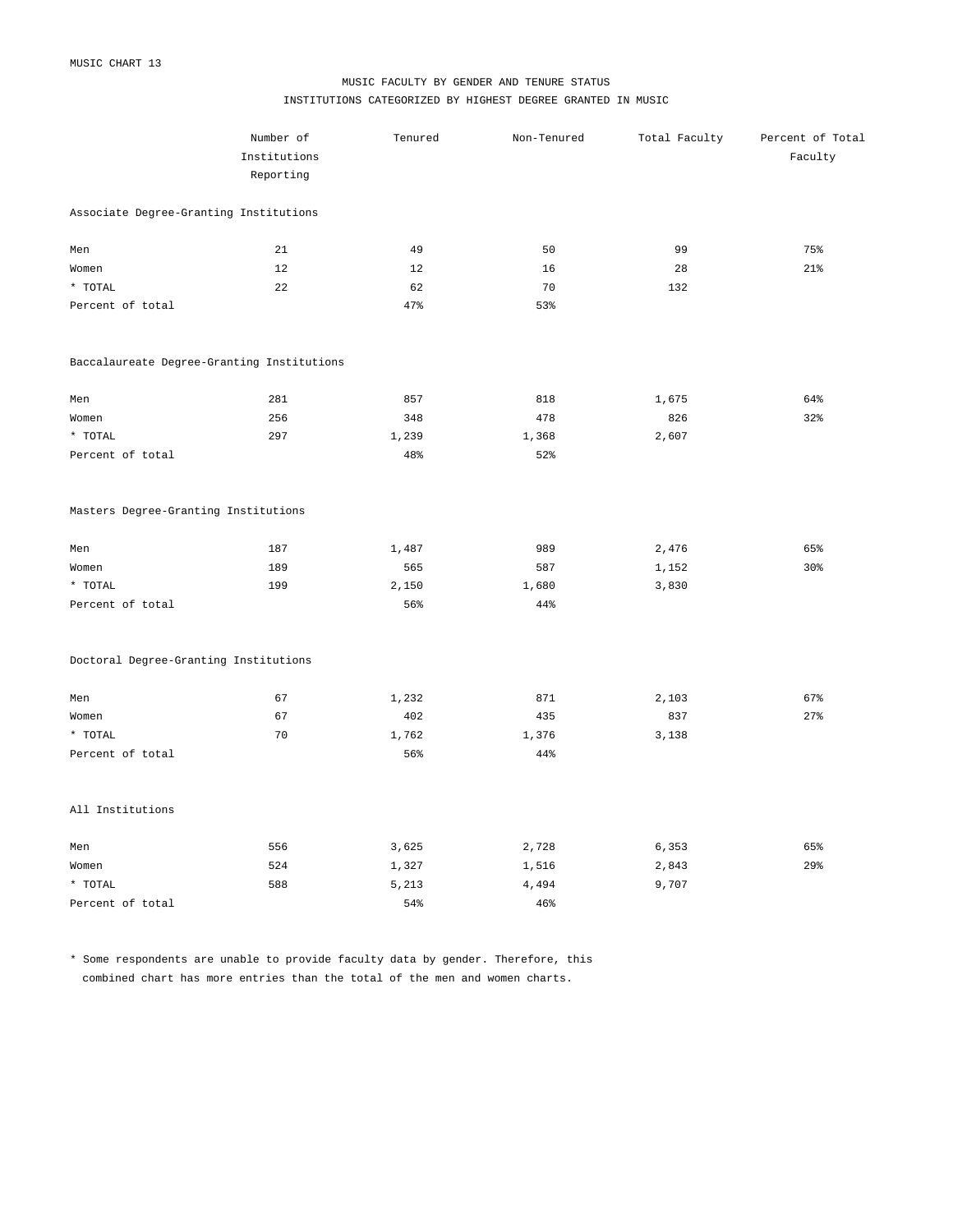Higher Education Arts Data Services DATA SUMMARIES 2004-2005

# **MUSIC FACULTY SALARIES AND PART-TIME FACULTY DATA**

**Chart 14 through Chart 19** provide data on salaries for faculty members, and more detailed information on part-time faculty members.

**Chart 14 through Chart 16** provide salary statistics for the 2004-2005 academic year by rank for male, female, and all full-time faculty members. The charts include lowest and highest individual salaries, as well as average institutional salaries and the various percentiles. Salaries are based on a nine-month academic year excluding benefits.

*Example: Chart 15-2 - "Full-Time Faculty Salaries: Female - Public Institutions," 101-200 Music Majors.* Sixty-one institutions in this category reported female Associate Professors. Their average salary was \$51,388. The lowest individual salary of any female Associate Professor of Music in this category was \$38,250 and the highest individual salary was \$77,136. The remainder of the figures represent percentile rankings of the average salaries for female Associate Professors employed by institutions in this category.

**Chart 17 through Chart 19** provide data on part-time instruction at each school: average number of persons employed, average full-time equivalence (FTE), average part-time salaries, and average percentage of total instructional FTE (full- and part-time). There are sections for part-time faculty with faculty status (individuals who have rank and are considered faculty members by the institution), adjunct faculty and teaching associates (individuals without faculty rank who teach at the institution and who are not graduate students), and graduate teaching assistants and teaching associates (graduate students who teach courses at the institution). Chart 17 provides data for part-time male faculty, Chart 18 provides data for part-time female faculty, and Chart 19 covers all part-time faculty.

*Example: Chart 19 - "Part-Time Instruction: All Part-Time Faculty," Adjunct Faculty or Teaching Associates, Private Institutions, 1-50 Music Majors.* At 78 institutions with part-time adjunct faculty or teaching associates, the average number of persons is 10.00. The average combined part-time workload of all adjunct faculty or teaching associates at an institution was 2.62. The average salary expenditure for individuals in this category was \$4,612, and the adjunct faculty or teaching associates represented an average of 32% of the total instructional FTE.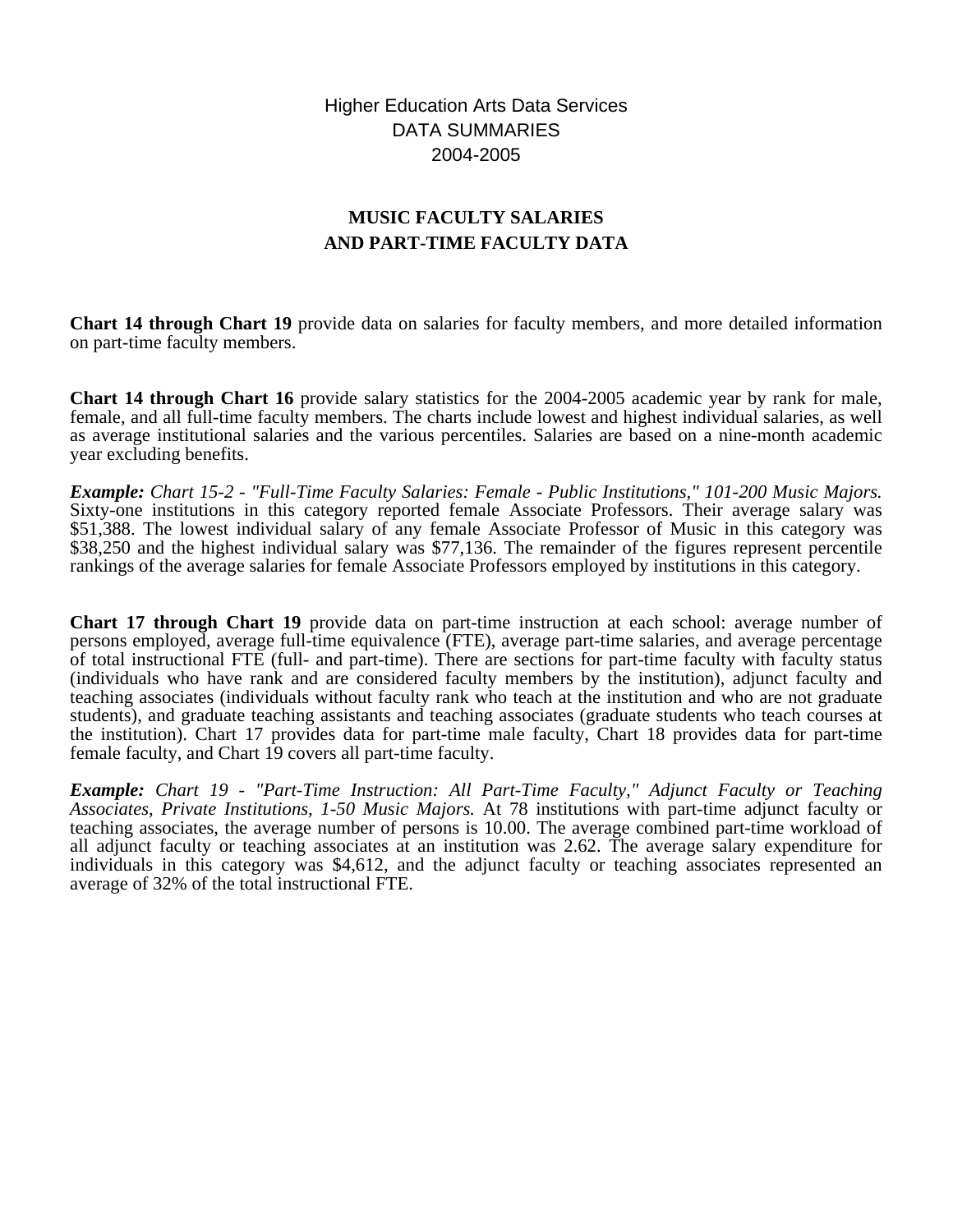#### FULL-TIME MUSIC FACULTY SALARIES: MALE PRIVATE INSTITUTIONS

|                          | Number of    |    | Lowest      | 5th |             | 25th |                      | 50th |           | 75th |             | 95th    | Highest                                                                                   | Average All  |
|--------------------------|--------------|----|-------------|-----|-------------|------|----------------------|------|-----------|------|-------------|---------|-------------------------------------------------------------------------------------------|--------------|
|                          | Institutions |    |             |     |             |      |                      |      |           |      |             |         | Individual Percentile Percentile Percentile Percentile Percentile Individual Institutions |              |
|                          | Reporting    |    | Salary      |     | Average     |      | Average              |      | Average   |      | Average     | Average | Salary                                                                                    |              |
|                          |              |    |             |     | Salary      |      | Salary               |      | Salary    |      | Salary      | Salary  |                                                                                           |              |
| 1-50 Music Majors        |              |    |             |     |             |      |                      |      |           |      |             |         |                                                                                           |              |
| Professor                | 47           | \$ | $31,705$ \$ |     | $44,802 \&$ |      | $49,840$ \$          |      | 59,902 \$ |      | $69,243$ \$ | 84,979  | \$120,000                                                                                 | \$<br>61,236 |
| Associate Professor      | 43           |    | 36,250      |     | 38,950      |      | 43,719               |      | 47,741    |      | 53,172      | 59,121  | 67,900                                                                                    | 48,504       |
| Assistant Professor      | 48           |    | 30,000      |     | 32,704      |      | 37,325               |      | 41,524    |      | 46,425      | 56,754  | 60,030                                                                                    | 42,176       |
| Instructor               | 8            |    | 30,214      |     | 30,489      |      | 34,000               |      | 36,625    |      | 48,872      | 55,870  | 57,415                                                                                    | 40,922       |
| Lecturer                 | 0            |    | 0           |     | 0           |      | 0                    |      | 0         |      | $\mathbf 0$ | 0       | $\mathbf 0$                                                                               | $\circ$      |
| Unranked                 | 5            |    | 28,300      |     | 28,300      |      | 28,300               |      | 36,771    |      | 56,005      | 194,138 | 260,000                                                                                   | 67,625       |
| Visiting Faculty         | 6            |    | 33,500      |     | 33,500      |      | 34,625               |      | 37,135    |      | 38,000      | 39,950  | 41,000                                                                                    | 36,659       |
| 51-100 Music Majors      |              |    |             |     |             |      |                      |      |           |      |             |         |                                                                                           |              |
| Professor                | 55           | \$ | 43,000      | \$  | $47,473$ \$ |      | 55,850 \$            |      | 62,811 \$ |      | $70,233$ \$ |         | 96,354 \$ 112,150                                                                         | \$<br>65,201 |
| Associate Professor      | 65           |    | 34,608      |     | 39,491      |      | 46,000               |      | 50,143    |      | 57,686      | 68,053  | 80,340                                                                                    | 51,752       |
| Assistant Professor      | 66           |    | 30,247      |     | 35,058      |      | 38,737               |      | 42,000    |      | 46,674      | 55,688  | 76,000                                                                                    | 43,514       |
| Instructor               | 17           |    | 30,000      |     | 30,400      |      | 33,712               |      | 37,750    |      | 40,299      | 43,959  | 52,935                                                                                    | 37,780       |
| Lecturer                 | 3            |    | 26,000      |     | 26,600      |      | 29,000               |      | 31,808    |      | 34,674      | 37,216  | 37,851                                                                                    | 31,866       |
| Unranked                 | 3            |    | 24,000      |     | 25,084      |      | 29,418               |      | 34,837    |      | 46,296      | 55,463  | 57,755                                                                                    | 38,864       |
| Visiting Faculty         | 5            |    | 28,000      |     | 29,662      |      | 34,738               |      | 37,250    |      | 40,250      | 43,125  | 44,000                                                                                    | 36,942       |
| 101-200 Music Majors     |              |    |             |     |             |      |                      |      |           |      |             |         |                                                                                           |              |
| Professor                | 37           | \$ | $44,900$ \$ |     | $47,664$ \$ |      | 56,134 $\frac{1}{5}$ |      | 63,734 \$ |      | $73,779$ \$ |         | 91,774 \$125,659                                                                          | \$<br>66,450 |
| Associate Professor      | 32           |    | 38,750      |     | 42,240      |      | 47,070               |      | 52,855    |      | 58,454      | 67,913  | 102,173                                                                                   | 54,265       |
| Assistant Professor      | 37           |    | 31,900      |     | 36,017      |      | 41,562               |      | 45,622    |      | 50,501      | 58,026  | 70,339                                                                                    | 46,679       |
| Instructor               | 9            |    | 29,876      |     | 29,876      |      | 34,500               |      | 38,000    |      | 39,800      | 41,334  | 41,535                                                                                    | 36,649       |
| Lecturer                 | 3            |    | 28,078      |     | 28,102      |      | 28,200               |      | 30,900    |      | 42,000      | 52,128  | 54,660                                                                                    | 36,768       |
| Unranked                 | 3            |    | 36,982      |     | 38,247      |      | 43,308               |      | 49,633    |      | 54,406      | 58,225  | 59,180                                                                                    | 48,598       |
| Visiting Faculty         | 3            |    | 36,400      |     | 36,982      |      | 39,308               |      | 41,261    |      | 42,308      | 42,462  | 42,500                                                                                    | 40,356       |
| 201+ Music Majors        |              |    |             |     |             |      |                      |      |           |      |             |         |                                                                                           |              |
| Professor                | 37           |    |             |     |             |      |                      |      |           |      |             |         | 37,505 \$ 54,780 \$ 64,692 \$ 73,430 \$ 87,343 \$ 126,864 \$ 207,050                      | \$79,646     |
| Associate Professor      | 36           |    | 37,500      |     | 42,840      |      | 50,125               |      | 57,078    |      | 66,608      | 85,587  | 113,000                                                                                   | 59,451       |
| Assistant Professor      | 36           |    | 23,600      |     | 36,365      |      | 42,000               |      | 46,485    |      | 53,584      | 63,564  | 83,500                                                                                    | 47,897       |
| Instructor               | 8            |    | 18,000      |     | 18,423      |      | 29,138               |      | 36,720    |      | 43,094      | 58,680  | 67,700                                                                                    | 37,133       |
| Lecturer                 | 12           |    | 16,000      |     | 28,000      |      | 30,000               |      | 38,900    |      | 46,823      | 64,853  | 80,500                                                                                    | 41,090       |
| Unranked                 | 8            |    | 26,820      |     | 26,820      |      | 35,390               |      | 52,729    |      | 79,550      | 133,044 | 156,095                                                                                   | 61,963       |
| Visiting Faculty         | 10           |    | 20,600      |     | 24,120      |      | 35,000               |      | 40,000    |      | 51,700      | 78,130  | 92,500                                                                                    | 44,896       |
| All Private Institutions |              |    |             |     |             |      |                      |      |           |      |             |         |                                                                                           |              |
| Professor                | 176          |    |             |     |             |      |                      |      |           |      |             |         | $$31,705$ $$47,704$ $$59,088$ $$68,068$ $$80,220$ $$113,772$ $$207,050$                   | \$72,510     |
| Associate Professor      | 176          |    | 34,608      |     | 41,176      |      | 47,410               |      | 53,249    |      | 60,399      | 78,914  | 113,000                                                                                   | 55,602       |
| Assistant Professor      | 187          |    | 23,600      |     | 34,972      |      | 40,000               |      | 44,000    |      | 49,441      | 59,360  | 83,500                                                                                    | 45,597       |
| Instructor               | 42           |    | 18,000      |     | 20,140      |      | 32,928               |      | 37,000    |      | 41,200      | 53,683  | 67,700                                                                                    | 37,606       |
| Lecturer                 | 18           |    | 16,000      |     | 27,847      |      | 30,000               |      | 37,912    |      | 46,428      | 62,069  | 80,500                                                                                    | 40,310       |
| Unranked                 | 19           |    | 24,000      |     | 26,820      |      | 34,914               |      | 51,938    |      | 77,648      | 133,868 | 260,000                                                                                   | 61,641       |
| Visiting Faculty         | 24           |    | 20,600      |     | 27,100      |      | 35,000               |      | 38,000    |      | 43,250      | 59,111  | 92,500                                                                                    | 41,131       |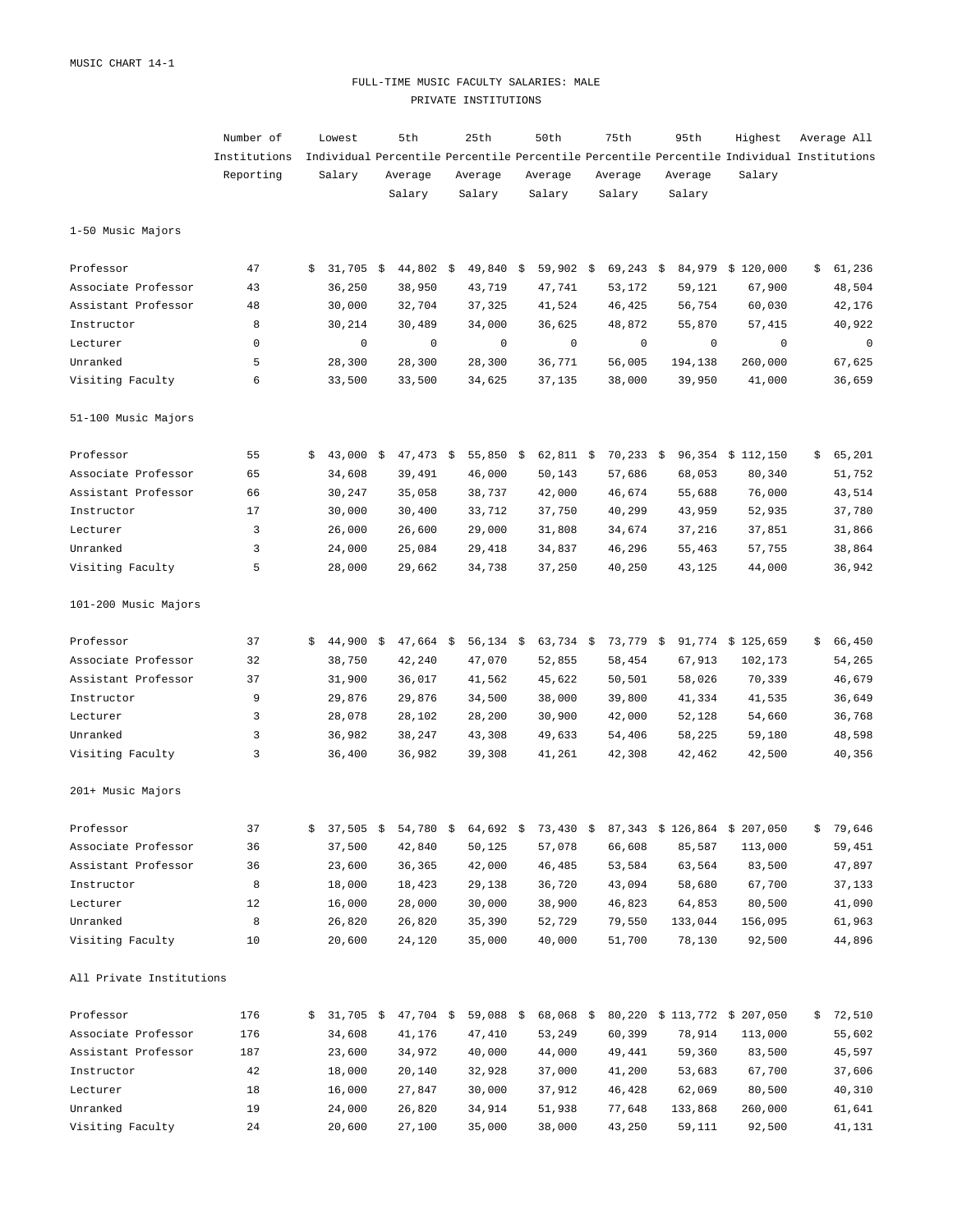#### FULL-TIME MUSIC FACULTY SALARIES: MALE PUBLIC INSTITUTIONS

|                         | Number of<br>Lowest |    |                      | 5th |             | 25th |             | 50th |             | 75th | 95th                                                                    |  | Highest     | Average All                                                                               |              |
|-------------------------|---------------------|----|----------------------|-----|-------------|------|-------------|------|-------------|------|-------------------------------------------------------------------------|--|-------------|-------------------------------------------------------------------------------------------|--------------|
|                         | Institutions        |    |                      |     |             |      |             |      |             |      |                                                                         |  |             | Individual Percentile Percentile Percentile Percentile Percentile Individual Institutions |              |
|                         | Reporting           |    | Salary               |     | Average     |      | Average     |      | Average     |      | Average                                                                 |  | Average     | Salary                                                                                    |              |
|                         |                     |    |                      |     | Salary      |      | Salary      |      | Salary      |      | Salary                                                                  |  | Salary      |                                                                                           |              |
| 1-100 Music Majors      |                     |    |                      |     |             |      |             |      |             |      |                                                                         |  |             |                                                                                           |              |
| Professor               | 64                  | Ŝ. | $41,575$ \$          |     | 48,978 \$   |      | $54,000$ \$ |      | 59,500      | \$   | $65,673$ \$                                                             |  | $82,284$ \$ | 95,269                                                                                    | \$<br>61,731 |
| Associate Professor     | 68                  |    | 33,864               |     | 42,416      |      | 45,236      |      | 50,000      |      | 56,092                                                                  |  | 71,728      | 84,000                                                                                    | 52,168       |
| Assistant Professor     | 81                  |    | 28,265               |     | 36,000      |      | 39,889      |      | 43,178      |      | 47,816                                                                  |  | 58,505      | 70,048                                                                                    | 44,466       |
| Instructor              | 37                  |    | 27,250               |     | 32,177      |      | 36,421      |      | 40,250      |      | 44,443                                                                  |  | 59,103      | 67,593                                                                                    | 41,609       |
| Lecturer                | 10                  |    | 25,496               |     | 26,351      |      | 30,699      |      | 32,810      |      | 35,001                                                                  |  | 45,675      | 46,928                                                                                    | 33,846       |
| Unranked                | 5                   |    | 22,000               |     | 25,536      |      | 39,480      |      | 46,410      |      | 60,092                                                                  |  | 69,266      | 71,768                                                                                    | 47,945       |
| Visiting Faculty        | $\overline{4}$      |    | 30,000               |     | 31,650      |      | 35,610      |      | 36,000      |      | 36,500                                                                  |  | 37,675      | 38,000                                                                                    | 35,460       |
| 101-200 Music Majors    |                     |    |                      |     |             |      |             |      |             |      |                                                                         |  |             |                                                                                           |              |
| Professor               | 77                  | Ŝ. | $43,000$ \$          |     | $50,000$ \$ |      | $57,540$ \$ |      | $62,604$ \$ |      | $69,298$ \$                                                             |  |             | 91,832 \$ 132,222                                                                         | \$<br>65,346 |
| Associate Professor     | 77                  |    | 38,672               |     | 41,849      |      | 47,165      |      | 51,614      |      | 56,938                                                                  |  | 71,391      | 86,919                                                                                    | 53,216       |
| Assistant Professor     | 86                  |    | 26,500               |     | 36,435      |      | 40,938      |      | 43,432      |      | 47,101                                                                  |  | 57,131      | 80,000                                                                                    | 44,799       |
| Instructor              | 33                  |    | 20,000               |     | 30,000      |      | 35,000      |      | 40,014      |      | 48,300                                                                  |  | 65,328      | 72,108                                                                                    | 42,672       |
| Lecturer                | 17                  |    | 15,400               |     | 23,979      |      | 32,509      |      | 36,000      |      | 40,600                                                                  |  | 56,117      | 61,995                                                                                    | 37,482       |
| Unranked                | 7                   |    | 26,198               |     | 26,198      |      | 30,158      |      | 46,888      |      | 67,166                                                                  |  | 87,231      | 103,000                                                                                   | 50,698       |
| Visiting Faculty        | 11                  |    | 36,000               |     | 36,000      |      | 38,000      |      | 43,196      |      | 45,760                                                                  |  | 57,772      | 62,126                                                                                    | 43,874       |
| 201-400 Music Majors    |                     |    |                      |     |             |      |             |      |             |      |                                                                         |  |             |                                                                                           |              |
| Professor               | 72                  | Ŝ. | $42,000 \text{ }$ \$ |     | 52,686 \$   |      | $59,572$ \$ |      | $67,898$ \$ |      | $77,577$ \$                                                             |  |             | 93,247 \$ 133,225                                                                         | \$<br>70,198 |
| Associate Professor     | 68                  |    | 36,576               |     | 40,820      |      | 48,806      |      | 53,383      |      | 58,012                                                                  |  | 69,384      | 115,850                                                                                   | 54,169       |
| Assistant Professor     | 71                  |    | 18,298               |     | 36,210      |      | 40,975      |      | 43,500      |      | 47,268                                                                  |  | 56,068      | 85,000                                                                                    | 44,542       |
| Instructor              | 28                  |    | 25,000               |     | 29,845      |      | 32,202      |      | 35,042      |      | 41,530                                                                  |  | 46,800      | 49,500                                                                                    | 36,470       |
| Lecturer                | 19                  |    | 22,000               |     | 22,540      |      | 28,254      |      | 32,642      |      | 40,894                                                                  |  | 50,688      | 110,007                                                                                   | 36,053       |
| Unranked                | 6                   |    | 33,000               |     | 33,190      |      | 38,727      |      | 45,196      |      | 62,824                                                                  |  | 64,379      | 64,480                                                                                    | 48,554       |
| Visiting Faculty        | 14                  |    | 25,000               |     | 27,799      |      | 33,252      |      | 36,216      |      | 38,250                                                                  |  | 45,300      | 46,000                                                                                    | 35,865       |
| 401+ Music Majors       |                     |    |                      |     |             |      |             |      |             |      |                                                                         |  |             |                                                                                           |              |
| Professor               | 43                  |    |                      |     |             |      |             |      |             |      | \$ 43,436 \$ 54,953 \$ 60,716 \$ 70,475 \$ 84,482 \$ 114,664 \$ 141,760 |  |             |                                                                                           | \$75,450     |
| Associate Professor     | 44                  |    | 25,280               |     | 44,275      |      | 49,490      |      | 55,521      |      | 63,109                                                                  |  | 78,510      | 105,748                                                                                   | 57,468       |
| Assistant Professor     | 44                  |    | 32,000               |     | 38,762      |      | 43,296      |      | 46,237      |      | 51,530                                                                  |  | 61,126      | 90,000                                                                                    | 47,926       |
| Instructor              | 15                  |    | 25,000               |     | 26,466      |      | 31,275      |      | 33,663      |      | 42,764                                                                  |  | 55,370      | 89,964                                                                                    | 37,722       |
| Lecturer                | 16                  |    | 25,675               |     | 28,052      |      | 32,000      |      | 38,935      |      | 44,726                                                                  |  | 72,756      | 87,480                                                                                    | 42,258       |
| Unranked                | 6                   |    | 32,570               |     | 33,070      |      | 37,068      |      | 44,130      |      | 52,009                                                                  |  | 52,432      | 52,529                                                                                    | 43,704       |
| Visiting Faculty        | 14                  |    | 22,667               |     | 26,650      |      | 35,000      |      | 38,648      |      | 43,000                                                                  |  | 74,727      | 90,000                                                                                    | 42,048       |
| All Public Institutions |                     |    |                      |     |             |      |             |      |             |      |                                                                         |  |             |                                                                                           |              |
| Professor               | 256                 |    |                      |     |             |      |             |      |             |      | $$41,575$ $$51,956$ $$58,954$ $$66,274$ $$78,559$ $$104,762$ $$141,760$ |  |             |                                                                                           | 70,696       |
| Associate Professor     | 257                 |    | 25,280               |     | 42,628      |      | 48,193      |      | 53,361      |      | 59,368                                                                  |  | 74,200      | 115,850                                                                                   | 55,015       |
| Assistant Professor     | 282                 |    | 18,298               |     | 36,710      |      | 41,289      |      | 44,415      |      | 48,410                                                                  |  | 58,643      | 90,000                                                                                    | 45,593       |
| Instructor              | 113                 |    | 20,000               |     | 29,758      |      | 33,152      |      | 38,460      |      | 44,335                                                                  |  | 60,151      | 89,964                                                                                    | 40,052       |
| Lecturer                | 62                  |    | 15,400               |     | 22,950      |      | 30,910      |      | 35,256      |      | 42,910                                                                  |  | 62,235      | 110,007                                                                                   | 38,554       |
| Unranked                | 24                  |    | 22,000               |     | 26,198      |      | 33,543      |      | 46,410      |      | 61,920                                                                  |  | 74,510      | 103,000                                                                                   | 48,176       |
| Visiting Faculty        | 43                  |    | 22,667               |     | 28,226      |      | 35,000      |      | 37,000      |      | 42,840                                                                  |  | 57,821      | 90,000                                                                                    | 39,598       |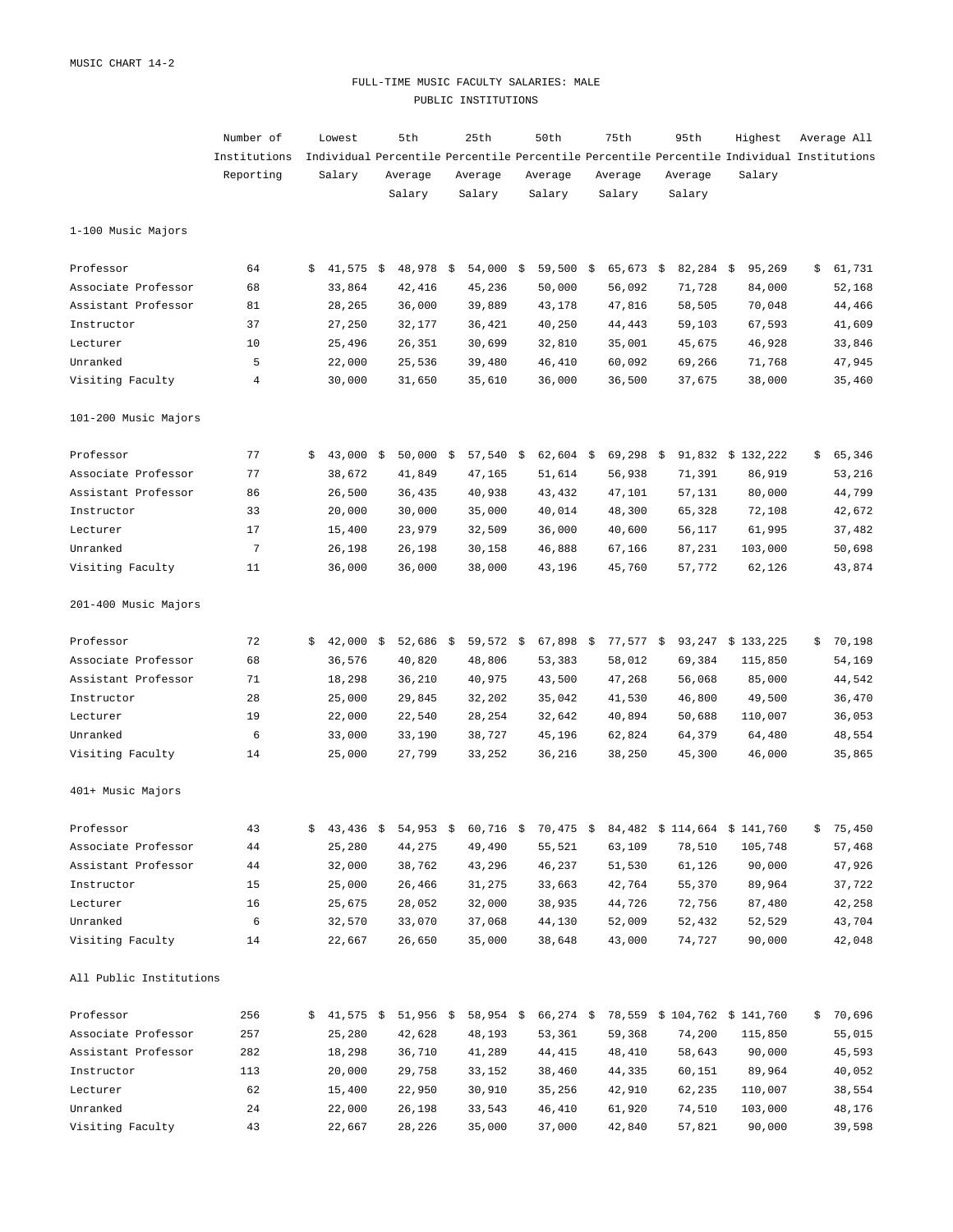#### FULL-TIME MUSIC FACULTY SALARIES: FEMALE PRIVATE INSTITUTIONS

|                          | Number of       |    | Lowest               |  | 5th         |  | 25th        |  | 50th                 |  | 75th        | 95th        | Highest                                                                                   | Average All  |
|--------------------------|-----------------|----|----------------------|--|-------------|--|-------------|--|----------------------|--|-------------|-------------|-------------------------------------------------------------------------------------------|--------------|
|                          | Institutions    |    |                      |  |             |  |             |  |                      |  |             |             | Individual Percentile Percentile Percentile Percentile Percentile Individual Institutions |              |
|                          | Reporting       |    | Salary               |  | Average     |  | Average     |  | Average              |  | Average     | Average     | Salary                                                                                    |              |
|                          |                 |    |                      |  | Salary      |  | Salary      |  | Salary               |  | Salary      | Salary      |                                                                                           |              |
| 1-50 Music Majors        |                 |    |                      |  |             |  |             |  |                      |  |             |             |                                                                                           |              |
| Professor                | 30              | S. | $42,300$ \$          |  | 43,007 \$   |  | $51,716$ \$ |  | 57,647 \$            |  | $65,984$ \$ | $75,262$ \$ | 78,920                                                                                    | \$<br>58,895 |
| Associate Professor      | 30              |    | 33,000               |  | 35,961      |  | 43,589      |  | 47,702               |  | 52,379      | 60,759      | 69,200                                                                                    | 48,046       |
| Assistant Professor      | 30              |    | 28,100               |  | 30,250      |  | 36,000      |  | 39,725               |  | 42,000      | 47,040      | 51,604                                                                                    | 39,295       |
| Instructor               | 4               |    | 30,000               |  | 30,098      |  | 30,327      |  | 33,642               |  | 37,500      | 41,067      | 42,381                                                                                    | 34,525       |
| Lecturer                 | $\mathbf{1}$    |    | 37,735               |  | 37,735      |  | 37,735      |  | 37,735               |  | 37,735      | 37,735      | 37,735                                                                                    | 37,735       |
| Unranked                 | 3               |    | 28,300               |  | 28,300      |  | 28,300      |  | 30,000               |  | 35,060      | 38,532      | 39,400                                                                                    | 32,212       |
| Visiting Faculty         | 3               |    | 36,050               |  | 36,321      |  | 37,405      |  | 38,760               |  | 39,380      | 39,876      | 40,000                                                                                    | 38,270       |
| 51-100 Music Majors      |                 |    |                      |  |             |  |             |  |                      |  |             |             |                                                                                           |              |
| Professor                | 34              | S. | $40,791 \text{ }$ \$ |  | $43,109$ \$ |  | $49,773$ \$ |  | 56,178 $\frac{1}{5}$ |  | $61,297$ \$ | $65,791$ \$ | 82,310                                                                                    | \$<br>56,071 |
| Associate Professor      | 43              |    | 35,281               |  | 37,021      |  | 42,146      |  | 45,890               |  | 51,614      | 60,824      | 91,740                                                                                    | 47,900       |
| Assistant Professor      | 49              |    | 30,052               |  | 31,992      |  | 36,230      |  | 41,048               |  | 45,285      | 50,310      | 56,718                                                                                    | 41,138       |
| Instructor               | 13              |    | 26,125               |  | 26,125      |  | 30,000      |  | 32,960               |  | 35,241      | 44,353      | 48,724                                                                                    | 34,122       |
| Lecturer                 | 5               |    | 28,366               |  | 31,106      |  | 39,750      |  | 43,812               |  | 45,680      | 49,646      | 50,904                                                                                    | 41,992       |
| Unranked                 | 5               |    | 34,374               |  | 34,614      |  | 39,726      |  | 45,000               |  | 47,531      | 48,842      | 49,404                                                                                    | 43,327       |
| Visiting Faculty         | 4               |    | 24,000               |  | 25,792      |  | 32,962      |  | 40,475               |  | 45,169      | 45,575      | 45,677                                                                                    | 37,657       |
| 101-200 Music Majors     |                 |    |                      |  |             |  |             |  |                      |  |             |             |                                                                                           |              |
| Professor                | 24              | \$ | $45,945$ \$          |  | 48,970 \$   |  | $53,012$ \$ |  | $59,000$ \$          |  | $65,580$ \$ |             | 84,224 \$100,000                                                                          | \$<br>61,120 |
| Associate Professor      | 27              |    | 35,500               |  | 39,945      |  | 47,818      |  | 51,546               |  | 57,373      | 67,831      | 74,971                                                                                    | 52,704       |
| Assistant Professor      | 31              |    | 31,250               |  | 34,428      |  | 40,010      |  | 44,252               |  | 48,812      | 58,191      | 63,041                                                                                    | 45,161       |
| Instructor               | 6               |    | 29,939               |  | 30,542      |  | 32,512      |  | 34,500               |  | 37,468      | 42,512      | 44,030                                                                                    | 35,546       |
| Lecturer                 | 5               |    | 27,000               |  | 27,359      |  | 29,469      |  | 34,450               |  | 38,525      | 41,530      | 42,300                                                                                    | 34,284       |
| Unranked                 | 3               |    | 30,925               |  | 31,582      |  | 34,208      |  | 37,492               |  | 47,760      | 55,974      | 58,028                                                                                    | 42,148       |
| Visiting Faculty         | 2               |    | 37,595               |  | 37,665      |  | 37,946      |  | 38,298               |  | 38,649      | 38,930      | 39,000                                                                                    | 38,298       |
| 201+ Music Majors        |                 |    |                      |  |             |  |             |  |                      |  |             |             |                                                                                           |              |
| Professor                | 26              |    |                      |  |             |  |             |  |                      |  |             |             | 40,000 \$ 55,911 \$ 63,734 \$ 71,879 \$ 84,475 \$ 109,741 \$ 138,500                      | \$75,981     |
| Associate Professor      | 31              |    | 28,397               |  | 44,060      |  | 50,668      |  | 56,221               |  | 66,042      | 82,184      | 92,500                                                                                    | 58,640       |
| Assistant Professor      | 32              |    | 25,507               |  | 35,746      |  | 43,074      |  | 46,416               |  | 51,080      | 55,670      | 61,433                                                                                    | 46,073       |
| Instructor               | $7\phantom{.0}$ |    | 26,340               |  | 27,751      |  | 33,429      |  | 38,000               |  | 39,832      | 45,273      | 48,750                                                                                    | 36,679       |
| Lecturer                 | 13              |    | 20,514               |  | 25,100      |  | 32,000      |  | 37,000               |  | 48,538      | 56,800      | 67,000                                                                                    | 39,962       |
| Unranked                 | 8               |    | 19,800               |  | 19,800      |  | 31,220      |  | 45,652               |  | 61,355      | 107,136     | 122,400                                                                                   | 50,668       |
| Visiting Faculty         | 6               |    | 29,178               |  | 33,925      |  | 46,000      |  | 50,000               |  | 54,250      | 64,575      | 68,250                                                                                    | 49,704       |
| All Private Institutions |                 |    |                      |  |             |  |             |  |                      |  |             |             |                                                                                           |              |
| Professor                | 114             |    |                      |  |             |  |             |  |                      |  |             |             | $$40,000$$ \$ 46,746 \$ 55,000 \$ 63,211 \$ 72,232 \$ 99,625 \$ 138,500                   | \$66,013     |
| Associate Professor      | 131             |    | 28,397               |  | 37,441      |  | 45,640      |  | 51,220               |  | 58,324      | 75,044      | 92,500                                                                                    | 53,246       |
| Assistant Professor      | 142             |    | 25,507               |  | 32,000      |  | 38,732      |  | 43,500               |  | 47,928      | 55,450      | 63,041                                                                                    | 43,588       |
| Instructor               | 30              |    | 26,125               |  | 26,921      |  | 30,245      |  | 34,904               |  | 38,759      | 44,440      | 48,750                                                                                    | 35,318       |
| Lecturer                 | 24              |    | 20,514               |  | 25,518      |  | 31,827      |  | 38,000               |  | 45,369      | 54,732      | 67,000                                                                                    | 39,331       |
| Unranked                 | 19              |    | 19,800               |  | 19,800      |  | 31,146      |  | 44,047               |  | 59,924      | 104,209     | 122,400                                                                                   | 49,101       |
| Visiting Faculty         | 15              |    | 24,000               |  | 27,884      |  | 37,209      |  | 42,500               |  | 47,750      | 59,062      | 68,250                                                                                    | 43,122       |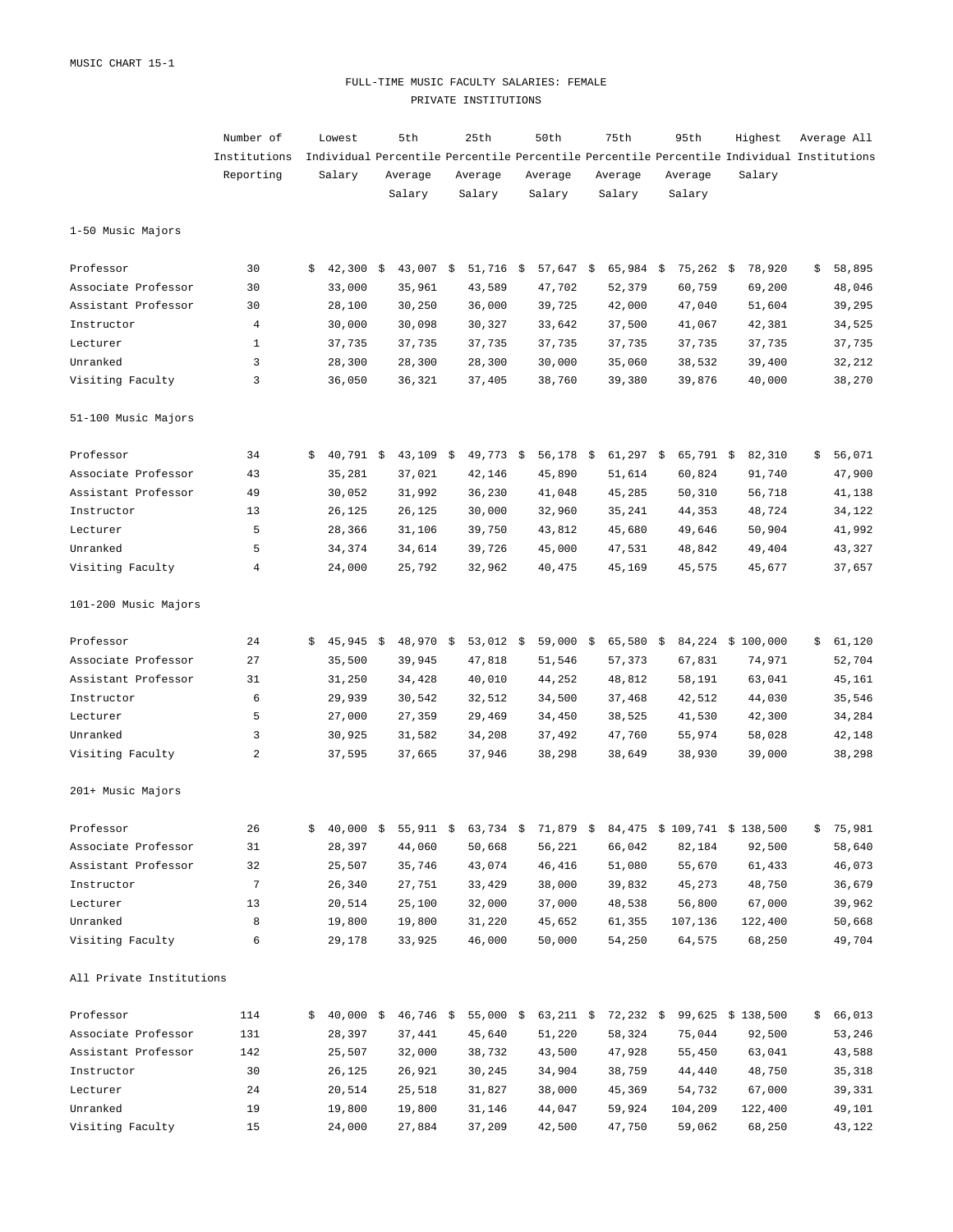#### FULL-TIME MUSIC FACULTY SALARIES: FEMALE PUBLIC INSTITUTIONS

|                         | Number of      |    | Lowest      |  | 5th         |      | 25th        |  | 50th        | 75th | 95th        | Highest     | Average All                                                                               |              |
|-------------------------|----------------|----|-------------|--|-------------|------|-------------|--|-------------|------|-------------|-------------|-------------------------------------------------------------------------------------------|--------------|
|                         | Institutions   |    |             |  |             |      |             |  |             |      |             |             | Individual Percentile Percentile Percentile Percentile Percentile Individual Institutions |              |
|                         | Reporting      |    | Salary      |  | Average     |      | Average     |  | Average     |      | Average     | Average     | Salary                                                                                    |              |
|                         |                |    |             |  | Salary      |      | Salary      |  | Salary      |      | Salary      | Salary      |                                                                                           |              |
| 1-100 Music Majors      |                |    |             |  |             |      |             |  |             |      |             |             |                                                                                           |              |
| Professor               | 41             | \$ | $45,728$ \$ |  | 47,368      | - \$ | $51,700$ \$ |  | 56,952 \$   |      | $68,580$ \$ | $85,960$ \$ | 98,749                                                                                    | \$<br>61,370 |
| Associate Professor     | 36             |    | 37,081      |  | 40,938      |      | 45,103      |  | 49,000      |      | 54,232      | 73,349      | 82,488                                                                                    | 51,558       |
| Assistant Professor     | 57             |    | 30,007      |  | 33,000      |      | 38,500      |  | 41,502      |      | 45,013      | 57,128      | 66,088                                                                                    | 42,725       |
| Instructor              | 23             |    | 24,178      |  | 30,942      |      | 33,146      |  | 37,150      |      | 40,939      | 55,095      | 70,000                                                                                    | 39,052       |
| Lecturer                | 6              |    | 25,496      |  | 29,298      |      | 38,000      |  | 39,000      |      | 40,000      | 46,643      | 46,928                                                                                    | 38,627       |
| Unranked                | 3              |    | 33,303      |  | 34,273      |      | 38,152      |  | 43,000      |      | 52,648      | 60,367      | 62,297                                                                                    | 46,200       |
| Visiting Faculty        | $\mathbf{1}$   |    | 40,000      |  | 40,000      |      | 40,000      |  | 40,000      |      | 40,000      | 40,000      | 40,000                                                                                    | 40,000       |
| 101-200 Music Majors    |                |    |             |  |             |      |             |  |             |      |             |             |                                                                                           |              |
| Professor               | 52             | Ŝ. | $38,819$ \$ |  | $51,035$ \$ |      | $57,544$ \$ |  | $62,316$ \$ |      | $72,293$ \$ | $93,032$ \$ | 96,557                                                                                    | \$<br>65,322 |
| Associate Professor     | 61             |    | 38,250      |  | 41,361      |      | 46,295      |  | 49,678      |      | 54,840      | 70,958      | 77,136                                                                                    | 51,388       |
| Assistant Professor     | 68             |    | 33,060      |  | 35,848      |      | 40,059      |  | 42,591      |      | 45,004      | 55,008      | 65,497                                                                                    | 43,389       |
| Instructor              | 26             |    | 18,447      |  | 25,032      |      | 30,542      |  | 35,000      |      | 39,955      | 49,073      | 57,521                                                                                    | 35,789       |
| Lecturer                | 17             |    | 21,082      |  | 23,435      |      | 32,598      |  | 35,050      |      | 40,000      | 43,911      | 45,230                                                                                    | 35,327       |
| Unranked                | $\overline{4}$ |    | 25,525      |  | 25,693      |      | 27,410      |  | 35,748      |      | 58,250      | 71,928      | 74,510                                                                                    | 43,652       |
| Visiting Faculty        | 8              |    | 26,000      |  | 29,712      |      | 36,000      |  | 38,000      |      | 38,000      | 38,550      | 39,000                                                                                    | 36,125       |
| 201-400 Music Majors    |                |    |             |  |             |      |             |  |             |      |             |             |                                                                                           |              |
| Professor               | 56             | Ŝ. | $40,000$ \$ |  | $47,727$ \$ |      | $57,821$ \$ |  | $64,184$ \$ |      | $73,562$ \$ | 85,680      | \$<br>99,784                                                                              | \$<br>66,054 |
| Associate Professor     | 62             |    | 38,875      |  | 41,995      |      | 45,941      |  | 51,712      |      | 56,589      | 66,607      | 109,123                                                                                   | 52,630       |
| Assistant Professor     | 60             |    | 32,630      |  | 36,482      |      | 40,634      |  | 43,270      |      | 46,850      | 53,573      | 64,800                                                                                    | 43,947       |
| Instructor              | 19             |    | 23,123      |  | 27,790      |      | 32,100      |  | 35,000      |      | 38,000      | 40,072      | 42,000                                                                                    | 34,648       |
| Lecturer                | 16             |    | 16,000      |  | 22,950      |      | 28,560      |  | 33,003      |      | 35,901      | 43,003      | 44,976                                                                                    | 32,379       |
| Unranked                | $\overline{4}$ |    | 29,813      |  | 30,802      |      | 32,762      |  | 34,614      |      | 37,017      | 45,897      | 50,664                                                                                    | 36,150       |
| Visiting Faculty        | 9              |    | 32,000      |  | 32,617      |      | 36,016      |  | 37,925      |      | 40,555      | 42,650      | 43,000                                                                                    | 38,002       |
| 401+ Music Majors       |                |    |             |  |             |      |             |  |             |      |             |             |                                                                                           |              |
| Professor               | 43             |    |             |  |             |      |             |  |             |      |             |             | 54,731 \$ 57,011 \$ 62,844 \$ 69,954 \$ 80,924 \$ 100,526 \$ 133,270                      | \$73,713     |
| Associate Professor     | 42             |    | 40,245      |  | 44,509      |      | 49,330      |  | 54,239      |      | 60,568      | 76,425      | 104,905                                                                                   | 56,497       |
| Assistant Professor     | 44             |    | 22,910      |  | 39,056      |      | 42,823      |  | 45,862      |      | 49,802      | 55,400      | 66,189                                                                                    | 46,389       |
| Instructor              | 11             |    | 24,625      |  | 26,401      |      | 34,392      |  | 40,170      |      | 42,401      | 47,251      | 48,249                                                                                    | 38,690       |
| Lecturer                | 16             |    | 18,536      |  | 24,300      |      | 35,445      |  | 41,152      |      | 42,800      | 53,182      | 72,000                                                                                    | 39,759       |
| Unranked                | 4              |    | 22,000      |  | 23,763      |      | 27,000      |  | 31,570      |      | 40,065      | 45,963      | 46,563                                                                                    | 33,975       |
| Visiting Faculty        | 10             |    | 35,000      |  | 35,000      |      | 35,000      |  | 38,000      |      | 43,460      | 57,731      | 61,800                                                                                    | 41,138       |
| All Public Institutions |                |    |             |  |             |      |             |  |             |      |             |             |                                                                                           |              |
| Professor               | 192            |    |             |  |             |      |             |  |             |      |             |             | $$38,819$ $$50,000$ $$58,189$ $$65,183$ $$75,602$ $$93,089$ $$133,270$                    | \$67,931     |
| Associate Professor     | 201            |    | 37,081      |  | 42,000      |      | 47,216      |  | 52,148      |      | 57,800      | 73,999      | 109,123                                                                                   | 53,867       |
| Assistant Professor     | 229            |    | 22,910      |  | 36,000      |      | 40,590      |  | 43,500      |      | 47,572      | 55,050      | 66,189                                                                                    | 44,309       |
| Instructor              | 79             |    | 18,447      |  | 25,424      |      | 32,396      |  | 36,169      |      | 40,320      | 48,573      | 70,000                                                                                    | 36,823       |
| Lecturer                | 55             |    | 16,000      |  | 22,950      |      | 32,448      |  | 35,970      |      | 41,400      | 46,635      | 72,000                                                                                    | 36,277       |
| Unranked                | 15             |    | 22,000      |  | 25,693      |      | 30,121      |  | 34,808      |      | 42,362      | 63,712      | 74,510                                                                                    | 38,288       |
| Visiting Faculty        | 28             |    | 26,000      |  | 32,895      |      | 35,714      |  | 38,000      |      | 40,082      | 49,742      | 61,800                                                                                    | 38,797       |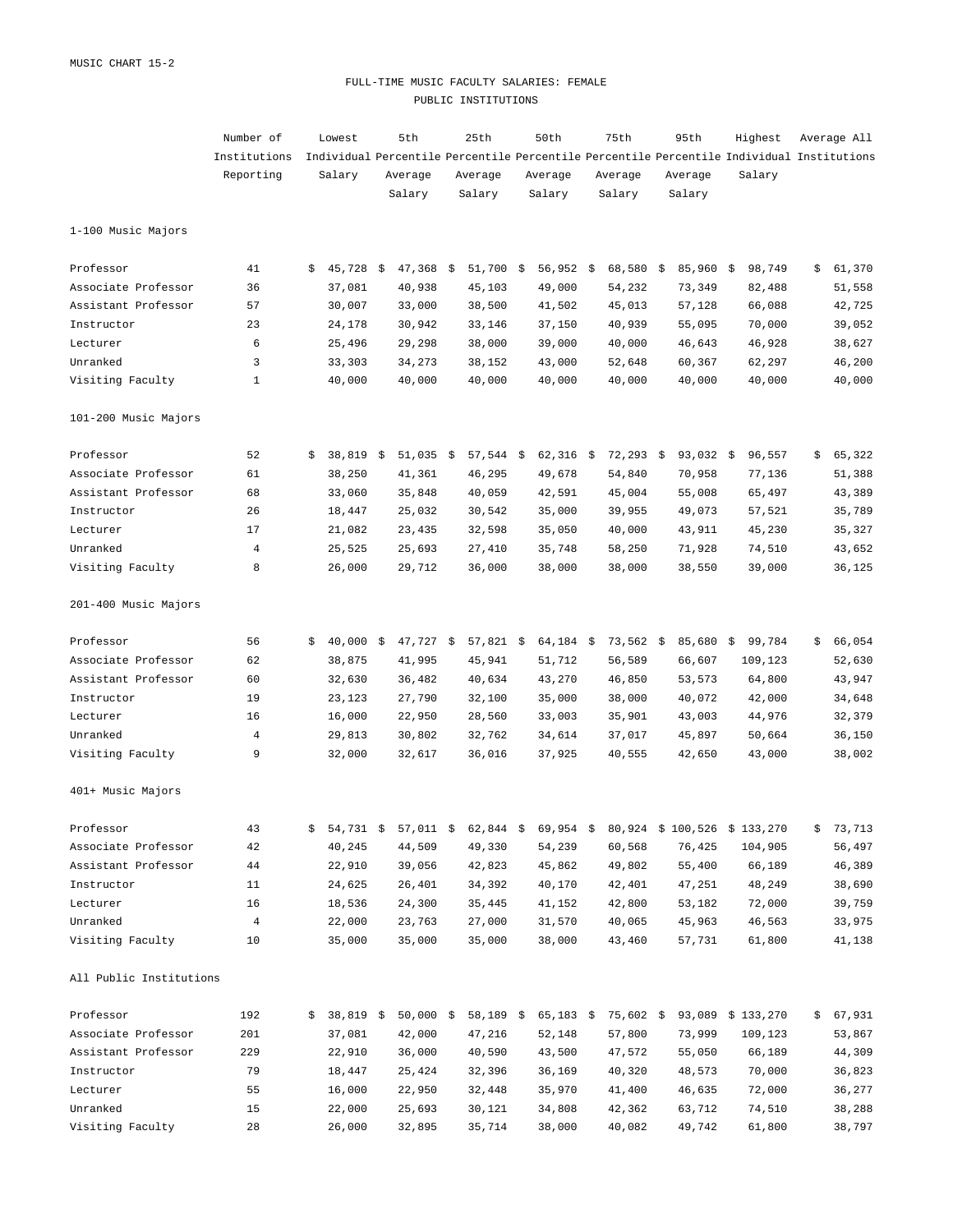#### FULL-TIME MUSIC FACULTY SALARIES: ALL FACULTY PRIVATE INSTITUTIONS

|                          | Number of    |    | Lowest               | 5th         | 25th |             | 50th        | 75th                 | 95th          | Highest                                                                                   | Average All  |
|--------------------------|--------------|----|----------------------|-------------|------|-------------|-------------|----------------------|---------------|-------------------------------------------------------------------------------------------|--------------|
|                          | Institutions |    |                      |             |      |             |             |                      |               | Individual Percentile Percentile Percentile Percentile Percentile Individual Institutions |              |
|                          | Reporting    |    | Salary               | Average     |      | Average     | Average     | Average              | Average       | Salary                                                                                    |              |
|                          |              |    |                      | Salary      |      | Salary      | Salary      | Salary               | Salary        |                                                                                           |              |
| 1-50 Music Majors        |              |    |                      |             |      |             |             |                      |               |                                                                                           |              |
| Professor                | 64           | Ŝ. | $31,705$ \$          | $43,673$ \$ |      | $49,976$ \$ | $59,009$ \$ | $68,396$ \$          |               | 80,415 \$120,000                                                                          | \$<br>60,488 |
| Associate Professor      | 61           |    | 32,200               | 36,955      |      | 43,581      | 47,741      | 53,096               | 59,387        | 69,200                                                                                    | 48,144       |
| Assistant Professor      | 60           |    | 28,100               | 31,912      |      | 36,041      | 40,150      | 44,278               | 52,501        | 60,030                                                                                    | 41,034       |
| Instructor               | 13           |    | 25,437               | 25,887      |      | 30,327      | 35,000      | 38,000               | 53,883        | 57,415                                                                                    | 36,499       |
| Lecturer                 | $\mathbf{1}$ |    | 37,735               | 37,735      |      | 37,735      | 37,735      | 37,735               | 37,735        | 37,735                                                                                    | 37,735       |
| Unranked                 | 6            |    | 28,300               | 28,300      |      | 28,300      | 30,000      | 45,242               | 147,094       | 260,000                                                                                   | 54,004       |
| Visiting Faculty         | 8            |    | 33,500               | 33,500      |      | 35,788      | 38,000      | 38,820               | 40,450        | 41,000                                                                                    | 37,257       |
| 51-100 Music Majors      |              |    |                      |             |      |             |             |                      |               |                                                                                           |              |
| Professor                | 70           | S. | $40,791$ \$          | $46,732 \&$ |      | 53,550 $$$  | $60,550$ \$ | $66,652 \text{ }$ \$ |               | 88,931 \$ 112,150                                                                         | \$<br>61,876 |
| Associate Professor      | 76           |    | 34,608               | 38,101      |      | 44,522      | 49,124      | 55,236               | 67,528        | 91,740                                                                                    | 50,284       |
| Assistant Professor      | 77           |    | 30,052               | 33,000      |      | 38,110      | 41,900      | 45,510               | 53,222        | 76,000                                                                                    | 42,530       |
| Instructor               | 27           |    | 26,125               | 29,573      |      | 32,039      | 35,646      | 39,937               | 43,977        | 52,935                                                                                    | 36,042       |
| Lecturer                 | 8            |    | 24,840               | 25,420      |      | 29,183      | 33,615      | 41,250               | 47,356        | 48,000                                                                                    | 35,412       |
| Unranked                 | 7            |    | 24,000               | 28,668      |      | 34,922      | 44,638      | 47,532               | 53,997        | 57,755                                                                                    | 41,988       |
| Visiting Faculty         | 9            |    | 24,000               | 26,000      |      | 32,825      | 35,950      | 42,250               | 45,338        | 45,677                                                                                    | 36,662       |
| 101-200 Music Majors     |              |    |                      |             |      |             |             |                      |               |                                                                                           |              |
| Professor                | 39           | Ŝ. | $44,900 \text{ }$ \$ | $48,054$ \$ |      | $55,420$ \$ | $62,198$ \$ | $72,603$ \$          |               | 91,195 \$ 125,659                                                                         | \$<br>65,409 |
| Associate Professor      | 39           |    | 35,500               | 42,247      |      | 47,860      | 52,855      | 59,490               | 70,548        | 102,173                                                                                   | 54,710       |
| Assistant Professor      | 42           |    | 31,250               | 35,096      |      | 41,239      | 44,734      | 49,893               | 58,072        | 70,339                                                                                    | 46,087       |
| Instructor               | 13           |    | 29,876               | 29,876      |      | 33,472      | 36,000      | 38,996               | 41,784        | 44,030                                                                                    | 36,236       |
| Lecturer                 | 7            |    | 27,000               | 27,615      |      | 28,200      | 30,900      | 40,100               | 47,244        | 54,660                                                                                    | 35,239       |
| Unranked                 | 6            |    | 30,925               | 32,742      |      | 37,237      | 49,633      | 55,536               | 58,834        | 59,180                                                                                    | 46,469       |
| Visiting Faculty         | 5            |    | 36,400               | 36,699      |      | 37,946      | 39,639      | 41,752               | 42,436        | 42,500                                                                                    | 39,502       |
| 201+ Music Majors        |              |    |                      |             |      |             |             |                      |               |                                                                                           |              |
| Professor                | 38           |    |                      |             |      |             |             |                      |               | \$ 37,505 \$ 55,016 \$ 64,482 \$ 72,945 \$ 86,855 \$ 123,631 \$ 207,050                   | \$78,706     |
| Associate Professor      | 38           |    | 28,397               | 43,044      |      | 50,500      | 56,722      | 66,270               | 83,500        | 113,000                                                                                   | 59,168       |
| Assistant Professor      | 38           |    | 23,600               | 36,310      |      | 42,384      | 46,392      |                      | 52,000 60,000 | 83,500                                                                                    | 47,139       |
| Instructor               | 11           |    | 18,000               | 18,973      |      | 30,970      | 37,108      | 41,945               |               | 54,509 67,700                                                                             | 37,030       |
| Lecturer                 | 14           |    | 20,514               | 27,512      |      | 30,458      | 38,766      | 47,826               | 63,811        | 80,500                                                                                    | 40,927       |
| Unranked                 | 9            |    | 19,800               | 19,884      |      | 34,632      | 51,311      | 73,453               | 122,599       | 156,095                                                                                   | 58,184       |
| Visiting Faculty         | 14           |    | 20,600               | 25,487      |      | 36,500      | 45,850      | 52,125               | 73,594        | 92,500                                                                                    | 46,299       |
| All Private Institutions |              |    |                      |             |      |             |             |                      |               |                                                                                           |              |
| Professor                | 211          |    |                      |             |      |             |             |                      |               | $$31,705$ \$ 47,180 \$ 58,500 \$ 66,796 \$ 78,027 \$ 110,467 \$ 207,050                   | \$70,663     |
| Associate Professor      | 214          |    | 28,397               | 40,154      |      | 46,836      | 52,950      | 60,185               | 77,339        | 113,000                                                                                   | 54,910       |
| Assistant Professor      | 217          |    | 23,600               | 33,714      |      | 39,758      | 43,900      | 48,453               |               | 58,477 83,500                                                                             | 44,747       |
| Instructor               | 64           |    | 18,000               | 23,750      |      | 32,000      | 36,500      | 40,224               |               | 51,733 67,700                                                                             | 36,531       |
| Lecturer                 | 30           |    | 20,514               | 26,300      |      | 30,000      | 37,851      | 46,413               | 59,963        | 80,500                                                                                    | 39,842       |
| Unranked                 | 28           |    | 19,800               | 21,920      |      | 34,600      | 49,233      | 70,520               | 122,353       | 260,000                                                                                   | 57,216       |
| Visiting Faculty         | 36           |    | 20,600               | 26,800      |      | 35,000      | 39,000      | 45,000               | 60,900        | 92,500                                                                                    | 41,445       |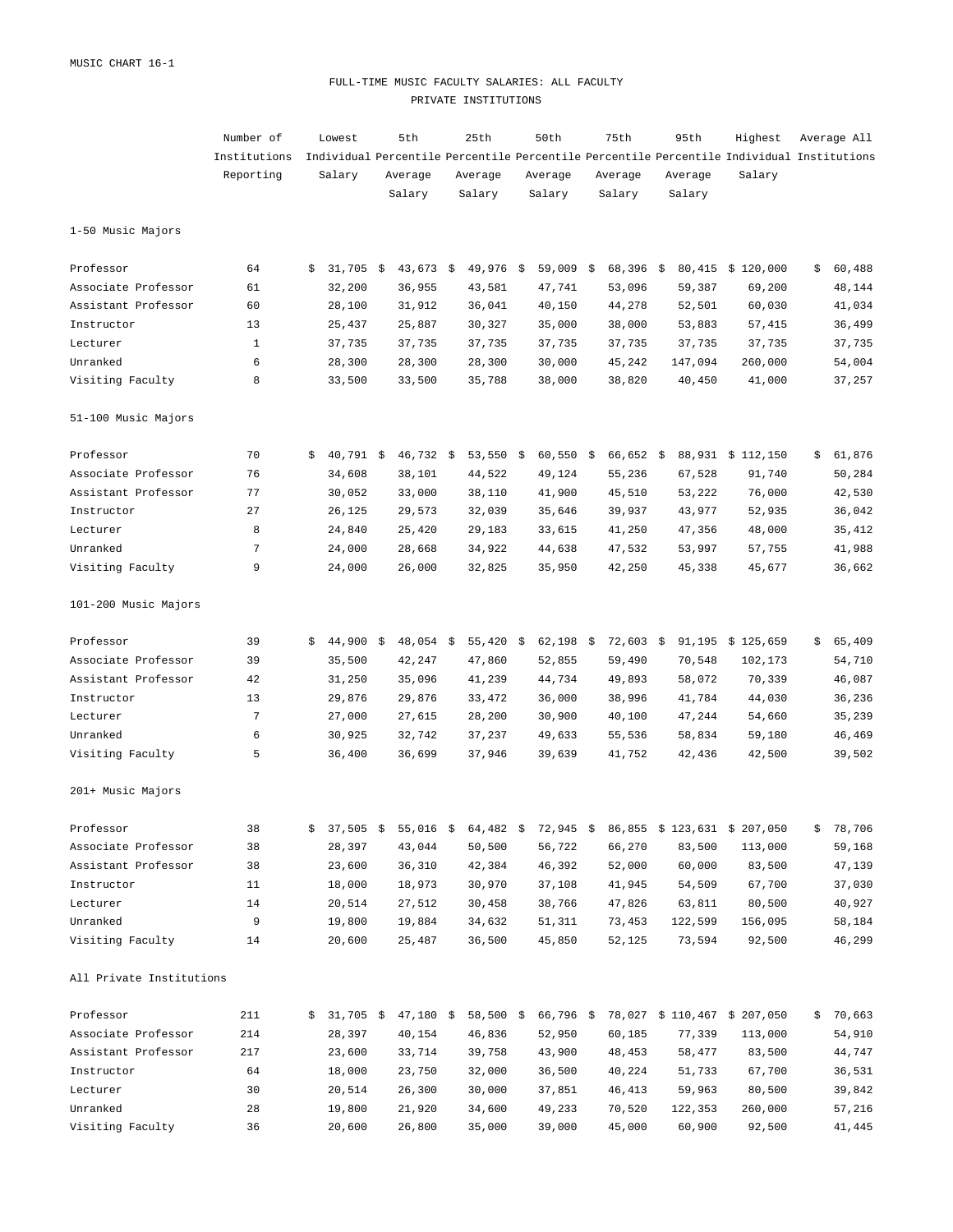#### FULL-TIME MUSIC FACULTY SALARIES: ALL FACULTY PUBLIC INSTITUTIONS

|                         | Number of    |    | Lowest      | 5th |                      | 25th |             | 50th |             | 75th | 95th        |  | Highest     | Average All                                                                               |              |
|-------------------------|--------------|----|-------------|-----|----------------------|------|-------------|------|-------------|------|-------------|--|-------------|-------------------------------------------------------------------------------------------|--------------|
|                         | Institutions |    |             |     |                      |      |             |      |             |      |             |  |             | Individual Percentile Percentile Percentile Percentile Percentile Individual Institutions |              |
|                         | Reporting    |    | Salary      |     | Average              |      | Average     |      | Average     |      | Average     |  | Average     | Salary                                                                                    |              |
|                         |              |    |             |     | Salary               |      | Salary      |      | Salary      |      | Salary      |  | Salary      |                                                                                           |              |
| 1-100 Music Majors      |              |    |             |     |                      |      |             |      |             |      |             |  |             |                                                                                           |              |
| Professor               | 80           | S. | $41,575$ \$ |     | $47,550$ \$          |      | 53,329 \$   |      | 58,000 \$   |      | $65,673$ \$ |  | $84,877$ \$ | 98,749                                                                                    | \$<br>61,583 |
| Associate Professor     | 83           |    | 33,864      |     | 41,954               |      | 45,253      |      | 49,678      |      | 55,300      |  | 71,841      | 84,000                                                                                    | 51,829       |
| Assistant Professor     | 93           |    | 28,265      |     | 35,190               |      | 39,420      |      | 42,453      |      | 46,516      |  | 57,415      | 70,048                                                                                    | 43,626       |
| Instructor              | 45           |    | 27,250      |     | 31,877               |      | 36,000      |      | 39,545      |      | 43,553      |  | 57,931      | 70,000                                                                                    | 40,759       |
| Lecturer                | 14           |    | 25,496      |     | 25,693               |      | 30,905      |      | 35,000      |      | 39,000      |  | 46,821      | 46,928                                                                                    | 35,347       |
| Unranked                | 6            |    | 22,000      |     | 26,597               |      | 39,480      |      | 45,938      |      | 61,016      |  | 68,515      | 71,768                                                                                    | 47,571       |
| Visiting Faculty        | 4            |    | 30,000      |     | 31,925               |      | 35,665      |      | 36,042      |      | 37,188      |  | 39,300      | 40,000                                                                                    | 36,028       |
| 101-200 Music Majors    |              |    |             |     |                      |      |             |      |             |      |             |  |             |                                                                                           |              |
| Professor               | 83           | Ŝ. | $38,819$ \$ |     | $50,000 \text{ }$ \$ |      | $57,422$ \$ |      | $62,604$ \$ |      | $69,726$ \$ |  |             | 92,476 \$132,222                                                                          | \$<br>65,351 |
| Associate Professor     | 83           |    | 35,233      |     | 41,088               |      | 46,694      |      | 50,698      |      | 55,740      |  | 71,798      | 86,919                                                                                    | 52,177       |
| Assistant Professor     | 88           |    | 26,500      |     | 36,176               |      | 40,578      |      | 43,125      |      | 46,466      |  | 57,023      | 80,000                                                                                    | 44,290       |
| Instructor              | 41           |    | 18,447      |     | 27,000               |      | 33,000      |      | 38,319      |      | 45,777      |  | 62,634      | 72,108                                                                                    | 40,471       |
| Lecturer                | 23           |    | 15,400      |     | 22,647               |      | 31,737      |      | 35,101      |      | 40,000      |  | 50,894      | 61,995                                                                                    | 36,091       |
| Unranked                | 9            |    | 23,735      |     | 25,525               |      | 29,417      |      | 40,450      |      | 64,183      |  | 78,740      | 103,000                                                                                   | 47,401       |
| Visiting Faculty        | 14           |    | 26,000      |     | 34,949               |      | 38,000      |      | 38,000      |      | 43,196      |  | 56,769      | 62,126                                                                                    | 41,202       |
| 201-400 Music Majors    |              |    |             |     |                      |      |             |      |             |      |             |  |             |                                                                                           |              |
| Professor               | 77           | Ŝ. | $40,000$ \$ |     | 52,245 \$            |      | $59,496$ \$ |      | $67,759$ \$ |      | 77,931 \$   |  |             | 92,862 \$150,168                                                                          | \$<br>69,941 |
| Associate Professor     | 75           |    | 36,576      |     | 41,839               |      | 47,865      |      | 53,116      |      | 57,926      |  | 69,118      | 115,850                                                                                   | 53,817       |
| Assistant Professor     | 75           |    | 18,298      |     | 36,430               |      | 41,000      |      | 43,566      |      | 47,430      |  | 55,117      | 85,000                                                                                    | 44,590       |
| Instructor              | 34           |    | 23,123      |     | 29,623               |      | 32,205      |      | 35,042      |      | 39,536      |  | 46,541      | 49,500                                                                                    | 36,149       |
| Lecturer                | 24           |    | 22,000      |     | 22,950               |      | 30,312      |      | 35,676      |      | 44,984      |  | 68,129      | 110,007                                                                                   | 39,468       |
| Unranked                | 8            |    | 29,813      |     | 31,933               |      | 32,979      |      | 37,026      |      | 48,797      |  | 64,263      | 64,480                                                                                    | 42,352       |
| Visiting Faculty        | 17           |    | 14,500      |     | 24,877               |      | 32,881      |      | 36,415      |      | 38,987      |  | 43,600      | 46,000                                                                                    | 35,498       |
| 401+ Music Majors       |              |    |             |     |                      |      |             |      |             |      |             |  |             |                                                                                           |              |
| Professor               | 47           |    |             |     |                      |      |             |      |             |      |             |  |             | $$39,942$$ \$ 55,183 \$ 61,844 \$ 72,066 \$ 87,494 \$ 121,240 \$ 141,760                  | \$77,308     |
| Associate Professor     | 47           |    | 25,280      |     | 43,851               |      | 49,300      |      | 55,016      |      | 62,830      |  | 78,428      | 105,748                                                                                   | 57,104       |
| Assistant Professor     | 47           |    | 22,910      |     | 38,896               |      | 43,182      |      | 46,492      |      | 51,000      |  | 60,493      | 90,000                                                                                    | 47,646       |
| Instructor              | 16           |    | 24,625      |     | 26,294               |      | 31,628      |      | 38,480      |      | 43,218      |  | 56,851      | 89,964                                                                                    | 38,954       |
| Lecturer                | 21           |    | 9,000       |     | 25,869               |      | 32,321      |      | 39,192      |      | 44,534      |  | 71,978      | 87,480                                                                                    | 41,459       |
| Unranked                | 7            |    | 22,000      |     | 25,526               |      | 31,570      |      | 38,091      |      | 46,563      |  | 52,308      | 52,529                                                                                    | 38,553       |
| Visiting Faculty        | 16           |    | 22,667      |     | 27,123               |      | 35,000      |      | 39,474      |      | 46,955      |  | 71,365      | 90,000                                                                                    | 43,081       |
| All Public Institutions |              |    |             |     |                      |      |             |      |             |      |             |  |             |                                                                                           |              |
| Professor               | 287          |    |             |     |                      |      |             |      |             |      |             |  |             | $$38,819$ \$ 51,171 \$ 58,954 \$ 66,925 \$ 79,857 \$ 108,141 \$ 150,168                   | \$71,385     |
| Associate Professor     | 288          |    | 25,280      |     | 42,179               |      | 47,818      |      | 53,012      |      | 59,034      |  | 74,215      | 115,850                                                                                   | 54,574       |
| Assistant Professor     | 303          |    | 18,298      |     | 36,467               |      | 41,000      |      | 44,093      |      | 48,350      |  | 57,952      | 90,000                                                                                    | 45,274       |
| Instructor              | 136          |    | 18,447      |     | 28,571               |      | 33,000      |      | 37,385      |      | 43,340      |  | 57,478      | 89,964                                                                                    | 39,172       |
| Lecturer                | 82           |    | 9,000       |     | 22,950               |      | 31,216      |      | 36,372      |      | 43,065      |  | 63,985      | 110,007                                                                                   | 38,924       |
| Unranked                | 30           |    | 22,000      |     | 25,761               |      | 32,320      |      | 40,212      |      | 52,322      |  | 73,550      | 103,000                                                                                   | 44,036       |
| Visiting Faculty        | 51           |    | 14,500      |     | 26,340               |      | 35,000      |      | 37,962      |      | 42,585      |  | 61,882      | 90,000                                                                                    | 39,696       |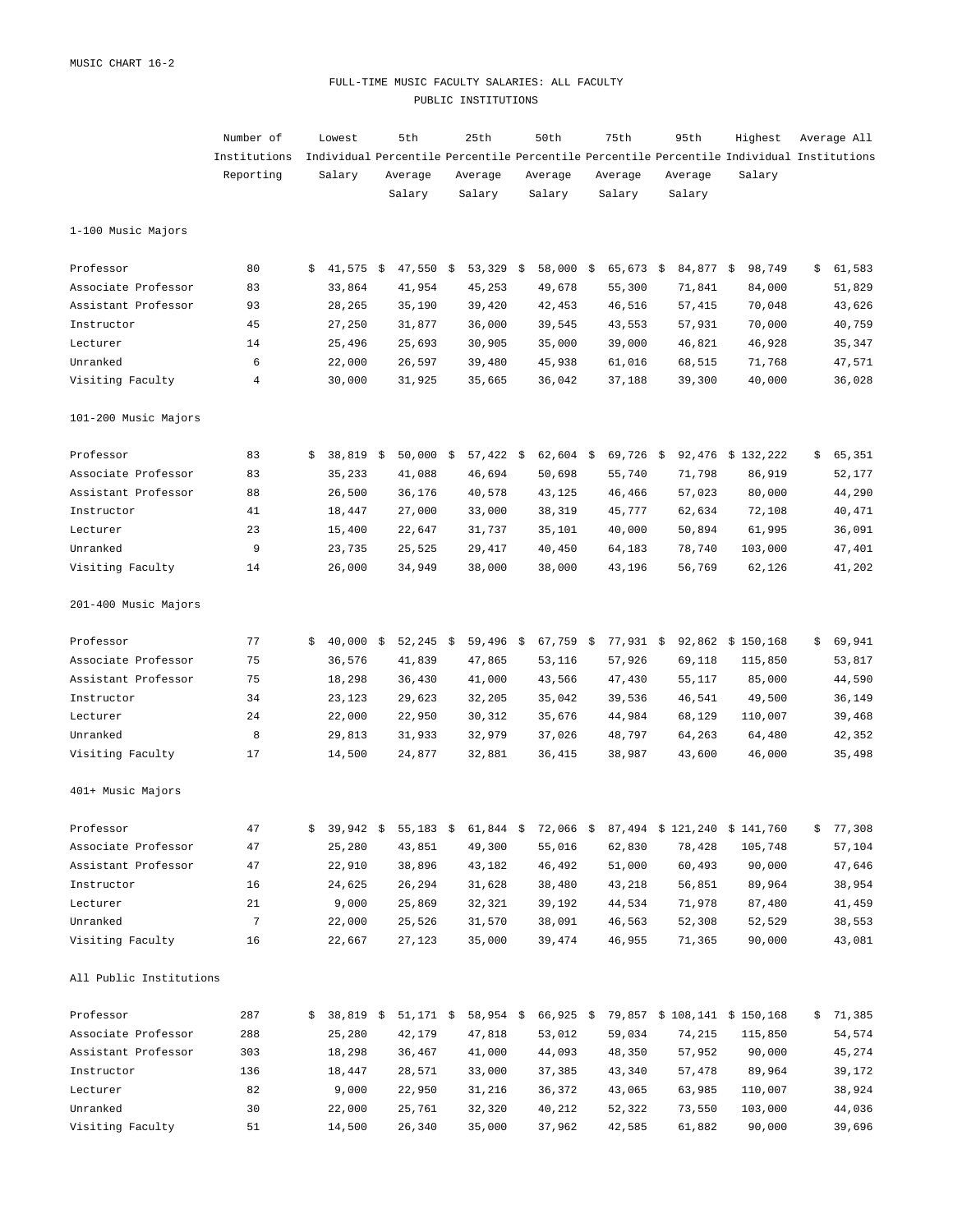#### PART-TIME MUSIC INSTRUCTION: MALE

|                                         | Number of    | Average Number of | Average FTE | Average Part-Time | Average           |
|-----------------------------------------|--------------|-------------------|-------------|-------------------|-------------------|
|                                         | Institutions | Persons           |             | Salaries          | Percentage of     |
|                                         | Reporting    |                   |             |                   | Total             |
|                                         |              |                   |             |                   | Instructional FTE |
| WITH FACULTY STATUS                     |              |                   |             |                   |                   |
| Private Institutions                    |              |                   |             |                   |                   |
| 1-50 Music Majors                       | 27           | 2.22              | 0.84        | \$20,556          | 11%               |
| 51-100 Music Majors                     | 31           | 2.65              | 1.28        | 13,197            | 9%                |
| 101-200 Music Majors                    | 15           | 7.47              | 4.13        | 9,909             | 15%               |
| 201+ Music Majors                       | 28           | 23.04             | 8.33        | 12,561            | 15%               |
| Public Institutions                     |              |                   |             |                   |                   |
| 1-100 Music Majors                      | 20           | 3.30              | 1.37        | \$15,811          | $11$ %            |
| 101-200 Music Majors                    | 36           | 3.42              | 1.11        | 14,145            | $6\%$             |
| 201-400 Music Majors                    | 39           | 5.28              | 2.02        | 13,910            | $6\%$             |
| 401+ Music Majors                       | 30           | 8.77              | 2.93        | 12,976            | 5 <sup>°</sup>    |
| All Institutions                        | 226          | 6.89              | 2.62        | \$13,223          | 9%                |
| ADJUNCT FACULTY OR TEACHING ASSOCIATES  |              |                   |             |                   |                   |
| Private Institutions                    |              |                   |             |                   |                   |
| 1-50 Music Majors                       | 69           | 5.35              | 1.35        | \$5,222           | 16%               |
| 51-100 Music Majors                     | 70           | 6.84              | 2.24        | 5,407             | 16%               |
| 101-200 Music Majors                    | 32           | 10.06             | 3.38        | 7,130             | 16%               |
| 201+ Music Majors                       | 24           | 17.67             | 5.64        | 10,407            | 12%               |
| Public Institutions                     |              |                   |             |                   |                   |
| 1-100 Music Majors                      | 85           | 5.76              | 1.85        | \$5,480           | 16%               |
| 101-200 Music Majors                    | 71           | 6.96              | 2.54        | 6,525             | 12%               |
| 201-400 Music Majors                    | 50           | 11.62             | 4.14        | 8,136             | 12%               |
| 401+ Music Majors                       | 27           | 12.59             | 4.03        | 9,546             | $6\%$             |
| All Institutions                        | 428          | 8.18              | 2.68        | \$<br>7,175       | 14%               |
| GRADUATE TEACHING ASSISTANTS/ASSOCIATES |              |                   |             |                   |                   |
| Private Institutions                    |              |                   |             |                   |                   |
| 1-50 Music Majors                       | 1            | 2.00              | 0.50        | \$5,300           | 8%                |
| 51-100 Music Majors                     | 3            | 1.67              | 0.45        | 3,051             | 3%                |
| 101-200 Music Majors                    | 4            | 2.25              | 0.44        | 4,061             | 3%                |
| 201+ Music Majors                       | 13           | 35.46             | 8.32        | 4,147             | 8%                |
| Public Institutions                     |              |                   |             |                   |                   |
| 1-100 Music Majors                      | 6            | 3.17              | 0.92        | \$5,435           | 5%                |
| 101-200 Music Majors                    | 27           | 3.81              | 1.57        | 7,278             | 6%                |
| 201-400 Music Majors                    | 48           | 8.46              | 2.38        | 9,082             | 6%                |
| 401+ Music Majors                       | 35           | 32.66             | 10.47       | 5,499             | $11$ %            |
| All Institutions                        | 137          | 15.68             | 4.68        | \$5,959           | $7\%$             |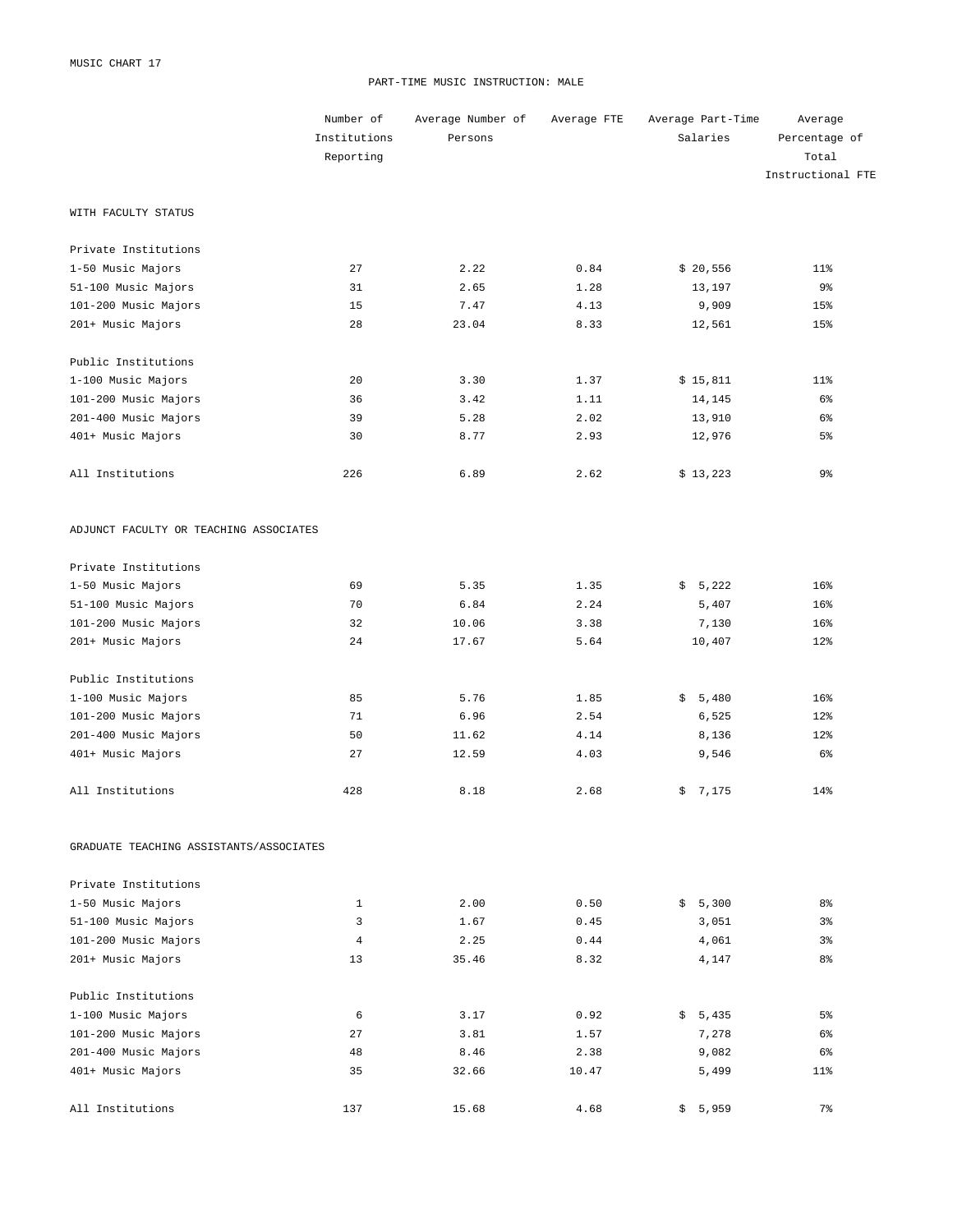#### PART-TIME MUSIC INSTRUCTION: FEMALE

|                                         | Number of    | Average Number of | Average FTE | Average Part-Time | Average           |
|-----------------------------------------|--------------|-------------------|-------------|-------------------|-------------------|
|                                         | Institutions | Persons           |             | Salaries          | Percentage of     |
|                                         | Reporting    |                   |             |                   | Total             |
|                                         |              |                   |             |                   | Instructional FTE |
| WITH FACULTY STATUS                     |              |                   |             |                   |                   |
| Private Institutions                    |              |                   |             |                   |                   |
| 1-50 Music Majors                       | 22           | 1.82              | 0.85        | \$14,526          | 13%               |
| 51-100 Music Majors                     | 23           | 3.74              | 1.74        | 11,712            | 12%               |
| 101-200 Music Majors                    | 14           | 7.14              | 4.53        | 9,252             | 16%               |
| 201+ Music Majors                       | 26           | 14.73             | 5.54        | 14,473            | 10 <sup>8</sup>   |
| Public Institutions                     |              |                   |             |                   |                   |
| 1-100 Music Majors                      | 18           | 2.22              | 1.03        | \$13,500          | 10 <sup>8</sup>   |
| 101-200 Music Majors                    | 32           | 3.38              | 1.63        | 13,281            | 8 <sup>°</sup>    |
| 201-400 Music Majors                    | 32           | 4.31              | 2.13        | 14,905            | $7\frac{6}{9}$    |
| 401+ Music Majors                       | 28           | 7.57              | 2.81        | 11,844            | 5 <sup>°</sup>    |
| All Institutions                        | 195          | 5.68              | 2.48        | \$13,188          | 9%                |
| ADJUNCT FACULTY OR TEACHING ASSOCIATES  |              |                   |             |                   |                   |
| Private Institutions                    |              |                   |             |                   |                   |
| 1-50 Music Majors                       | 61           | 5.52              | 1.57        | \$4,142           | 18%               |
| 51-100 Music Majors                     | 64           | 6.91              | 2.48        | 5,633             | 17%               |
| 101-200 Music Majors                    | 33           | 7.45              | 2.54        | 6,779             | 14%               |
| 201+ Music Majors                       | 24           | 13.17             | 4.23        | 8,434             | 9%                |
| Public Institutions                     |              |                   |             |                   |                   |
| 1-100 Music Majors                      | 87           | 4.93              | 1.48        | \$5,030           | 13%               |
| 101-200 Music Majors                    | 67           | 6.46              | 2.46        | 6,015             | 12%               |
| 201-400 Music Majors                    | 51           | 7.20              | 2.52        | 8,254             | 8 <sup>°</sup>    |
| 401+ Music Majors                       | 26           | 8.00              | 3.11        | 10,834            | 5 <sup>°</sup>    |
| All Institutions                        | 413          | 6.73              | 2.28        | \$6,574           | 13%               |
| GRADUATE TEACHING ASSISTANTS/ASSOCIATES |              |                   |             |                   |                   |
| Private Institutions                    |              |                   |             |                   |                   |
| 1-50 Music Majors                       | 1            | 1.00              | 0.30        | \$3,000           | $4\,$             |
| 51-100 Music Majors                     | 3            | 2.67              | 0.43        | 3,428             | 3%                |
| 101-200 Music Majors                    | 5            | 3.80              | 0.41        | 4,849             | $2\,$             |
| 201+ Music Majors                       | 14           | 17.79             | 4.38        | 4,090             | 5%                |
| Public Institutions                     |              |                   |             |                   |                   |
| 1-100 Music Majors                      | 6            | 4.00              | 1.27        | \$5,116           | 7%                |
| 101-200 Music Majors                    | 32           | 2.97              | 1.14        | 6,393             | 5%                |
| 201-400 Music Majors                    | 45           | 8.16              | 2.24        | 8,268             | 5%                |
| 401+ Music Majors                       | 35           | 27.77             | 8.67        | 5,560             | 10 <sub>8</sub>   |
| All Institutions                        | 141          | 12.30             | 3.64        | \$5,942           | 6%                |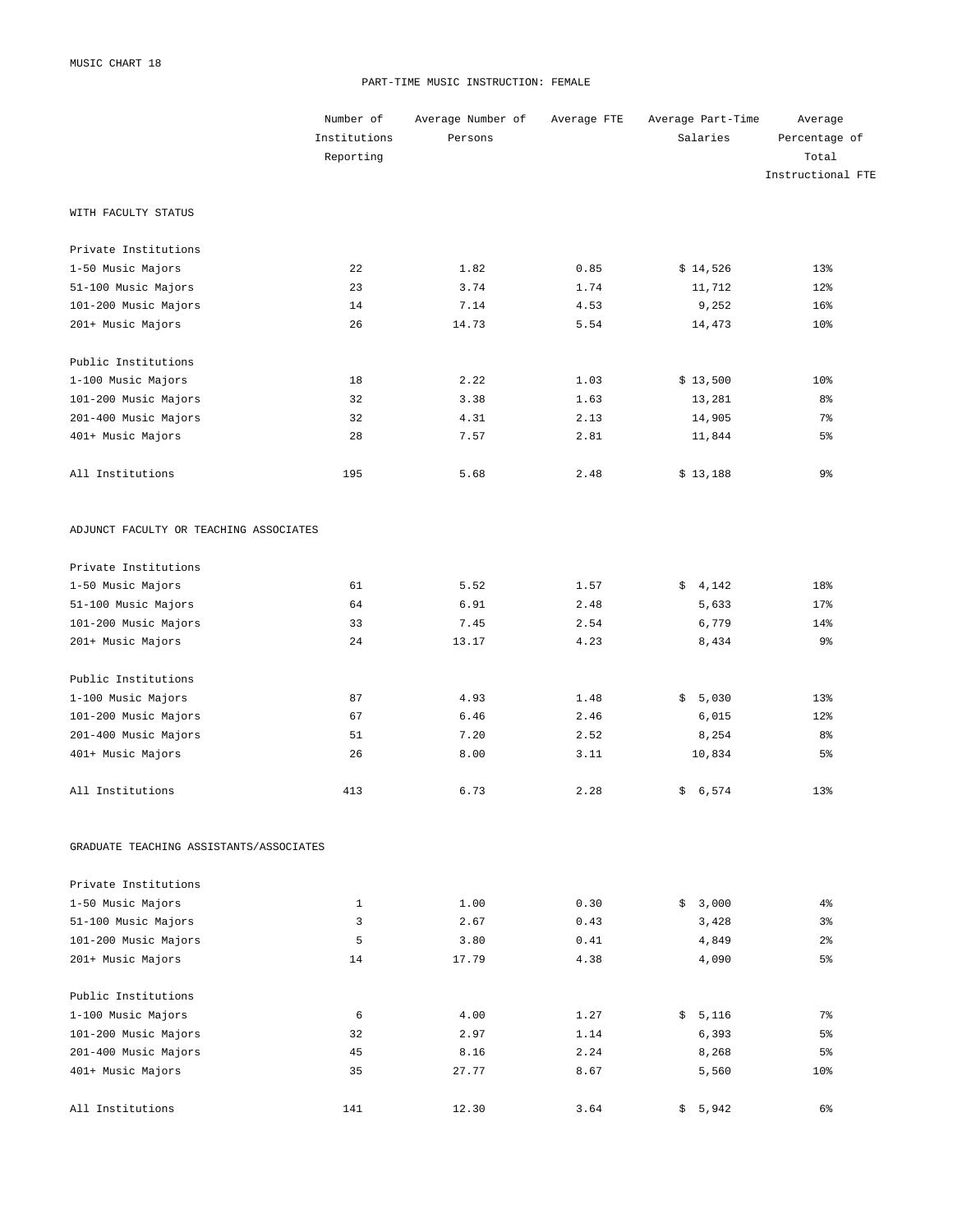#### PART-TIME MUSIC INSTRUCTION: ALL PART-TIME FACULTY

|                                         | Number of      | Average Number of | Average FTE | Average Part-Time | Average           |
|-----------------------------------------|----------------|-------------------|-------------|-------------------|-------------------|
|                                         | Institutions   | Persons           |             | Salaries          | Percentage of     |
|                                         | Reporting      |                   |             |                   | Total             |
|                                         |                |                   |             |                   | Instructional FTE |
| WITH FACULTY STATUS                     |                |                   |             |                   |                   |
| Private Institutions                    |                |                   |             |                   |                   |
| 1-50 Music Majors                       | 37             | 2.92              | 1.21        | \$24,076          | 18%               |
| 51-100 Music Majors                     | 35             | 5.23              | 2.51        | 11,735            | 16%               |
| 101-200 Music Majors                    | 18             | 16.39             | 9.29        | 12,834            | $31\%$            |
| 201+ Music Majors                       | 32             | 42.53             | 15.02       | 12,832            | 26%               |
| Public Institutions                     |                |                   |             |                   |                   |
| 1-100 Music Majors                      | 28             | 4.61              | 1.70        | \$13,283          | 15%               |
| 101-200 Music Majors                    | 45             | 5.20              | 2.09        | 14,038            | $11$ %            |
| 201-400 Music Majors                    | 42             | 8.38              | 3.61        | 14,244            | $11$ %            |
| 401+ Music Majors                       | 35             | 14.69             | 5.13        | 12,788            | 9%                |
| All Institutions                        | 272            | 11.68             | 4.61        | \$13,408          | 16%               |
| ADJUNCT FACULTY OR TEACHING ASSOCIATES  |                |                   |             |                   |                   |
| Private Institutions                    |                |                   |             |                   |                   |
| 1-50 Music Majors                       | 78             | 10.00             | 2.62        | \$4,612           | 32%               |
| 51-100 Music Majors                     | 75             | 13.64             | 4.62        | 5,578             | 32%               |
| 101-200 Music Majors                    | 38             | 16.84             | 5.83        | 7,026             | 29%               |
| 201+ Music Majors                       | 27             | 28.67             | 9.34        | 9,503             | 20%               |
| Public Institutions                     |                |                   |             |                   |                   |
| 1-100 Music Majors                      | 96             | 10.03             | 3.11        | \$5,312           | 27%               |
| 101-200 Music Majors                    | 74             | 13.74             | 5.01        | 6,297             | 23%               |
| 201-400 Music Majors                    | 58             | 18.83             | 6.68        | 7,954             | 20%               |
| 401+ Music Majors                       | 31             | 23.16             | 7.86        | 9,627             | 12%               |
| All Institutions                        | 477            | 14.69             | 4.88        | \$6,889           | 26%               |
| GRADUATE TEACHING ASSISTANTS/ASSOCIATES |                |                   |             |                   |                   |
| Private Institutions                    |                |                   |             |                   |                   |
| 1-50 Music Majors                       | 2              | 1.50              | 0.40        | \$4,533           | 6%                |
| 51-100 Music Majors                     | $\overline{4}$ | 3.25              | 0.66        | 3,283             | 5 <sup>°</sup>    |
| 101-200 Music Majors                    | 5              | 5.60              | 0.77        | 4,596             | $4\,$             |
| 201+ Music Majors                       | 17             | 46.65             | 11.07       | 4,439             | $11\%$            |
| Public Institutions                     |                |                   |             |                   |                   |
| 1-100 Music Majors                      | 7              | 6.14              | 1.87        | \$5,257           | 10 <sup>8</sup>   |
| 101-200 Music Majors                    | 34             | 6.06              | 2.33        | 6,824             | 9%                |
| 201-400 Music Majors                    | 52             | 15.48             | 4.26        | 8,535             | $10\%$            |
| 401+ Music Majors                       | 39             | 62.79             | 20.10       | 5,743             | 20%               |
| All Institutions                        | 160            | 27.12             | 8.08        | \$6,053           | 12%               |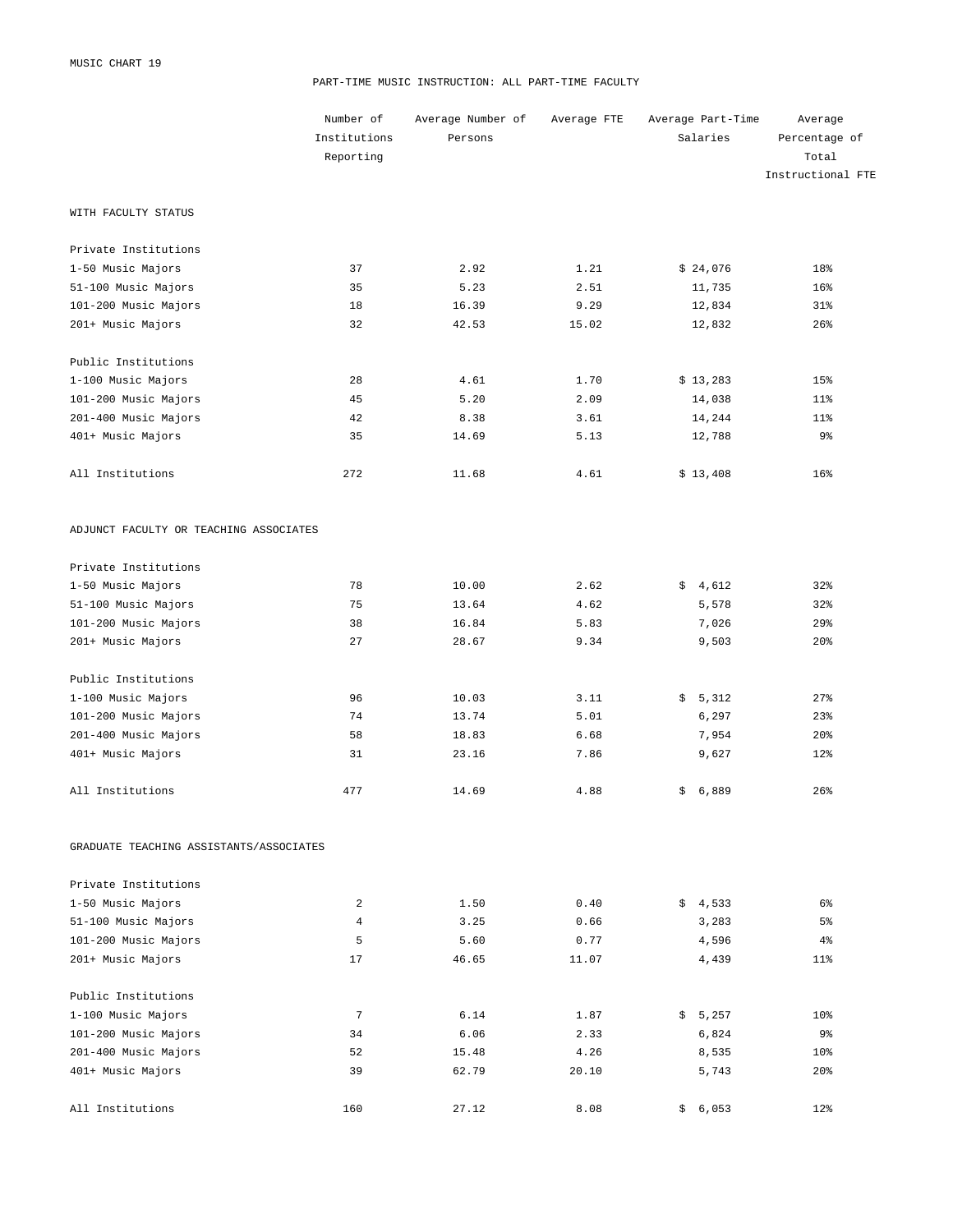#### PART-TIME MUSIC PERFORMANCE STAFF HIGHEST DEGREE EARNED

|                      | Number of    | With      | With    | With      | With           | With                    | With No | Total |
|----------------------|--------------|-----------|---------|-----------|----------------|-------------------------|---------|-------|
|                      | Institutions | Doctorate | Masters | Bachelors |                | Associates Certificate/ | Degree  |       |
|                      | Reporting    |           |         |           |                | Diploma                 |         |       |
|                      |              |           |         |           |                |                         |         |       |
| Private Institutions |              |           |         |           |                |                         |         |       |
|                      |              |           |         |           |                |                         |         |       |
| 1-50 Music Majors    | 71           | 113       | 570     | 147       | $\overline{4}$ | 2                       | 7       | 843   |
| 51-100 Music Majors  | 73           | 156       | 833     | 244       | 3              | 27                      | 22      | 1,285 |
| 101-200 Music Majors | 40           | 111       | 474     | 174       | $\mathbf{1}$   | 21                      | 17      | 798   |
| 201+ Music Majors    | 42           | 194       | 753     | 419       | 9              | 39                      | 175     | 1,589 |
|                      |              |           |         |           |                |                         |         |       |
| Public Institutions  |              |           |         |           |                |                         |         |       |
|                      |              |           |         |           |                |                         |         |       |
| 1-100 Music Majors   | 69           | 94        | 468     | 148       | 2              | 10                      | 19      | 741   |
| 101-200 Music Majors | 66           | 92        | 536     | 185       | 2              | 8                       | 27      | 850   |
| 201-400 Music Majors | 55           | 97        | 533     | 187       | 7              | 9                       | 39      | 872   |
| 401+ Music Majors    | 37           | 104       | 455     | 183       | 5              | 21                      | 29      | 797   |
|                      |              |           |         |           |                |                         |         |       |
| All Institutions     | 453          | 961       | 4,622   | 1,687     | 33             | 137                     | 335     | 7,775 |

#### LENGTH OF SERVICE

|                      | Number of    | 1-4 Years | 5-9 Years | 10+ Years | Total |
|----------------------|--------------|-----------|-----------|-----------|-------|
|                      | Institutions |           |           |           |       |
|                      | Reporting    |           |           |           |       |
| Private Institutions |              |           |           |           |       |
| 1-50 Music Majors    | 71           | 409       | 253       | 181       | 843   |
| 51-100 Music Majors  | 73           | 588       | 349       | 348       | 1,285 |
| 101-200 Music Majors | 40           | 343       | 228       | 227       | 798   |
| 201+ Music Majors    | 42           | 593       | 410       | 586       | 1,589 |
| Public Institutions  |              |           |           |           |       |
| 1-100 Music Majors   | 69           | 357       | 204       | 180       | 741   |
| 101-200 Music Majors | 66           | 361       | 266       | 223       | 850   |
| 201-400 Music Majors | 55           | 433       | 218       | 221       | 872   |
| 401+ Music Majors    | 37           | 341       | 226       | 230       | 797   |
| All Institutions     | 453          | 3,425     | 2,154     | 2,196     | 7,775 |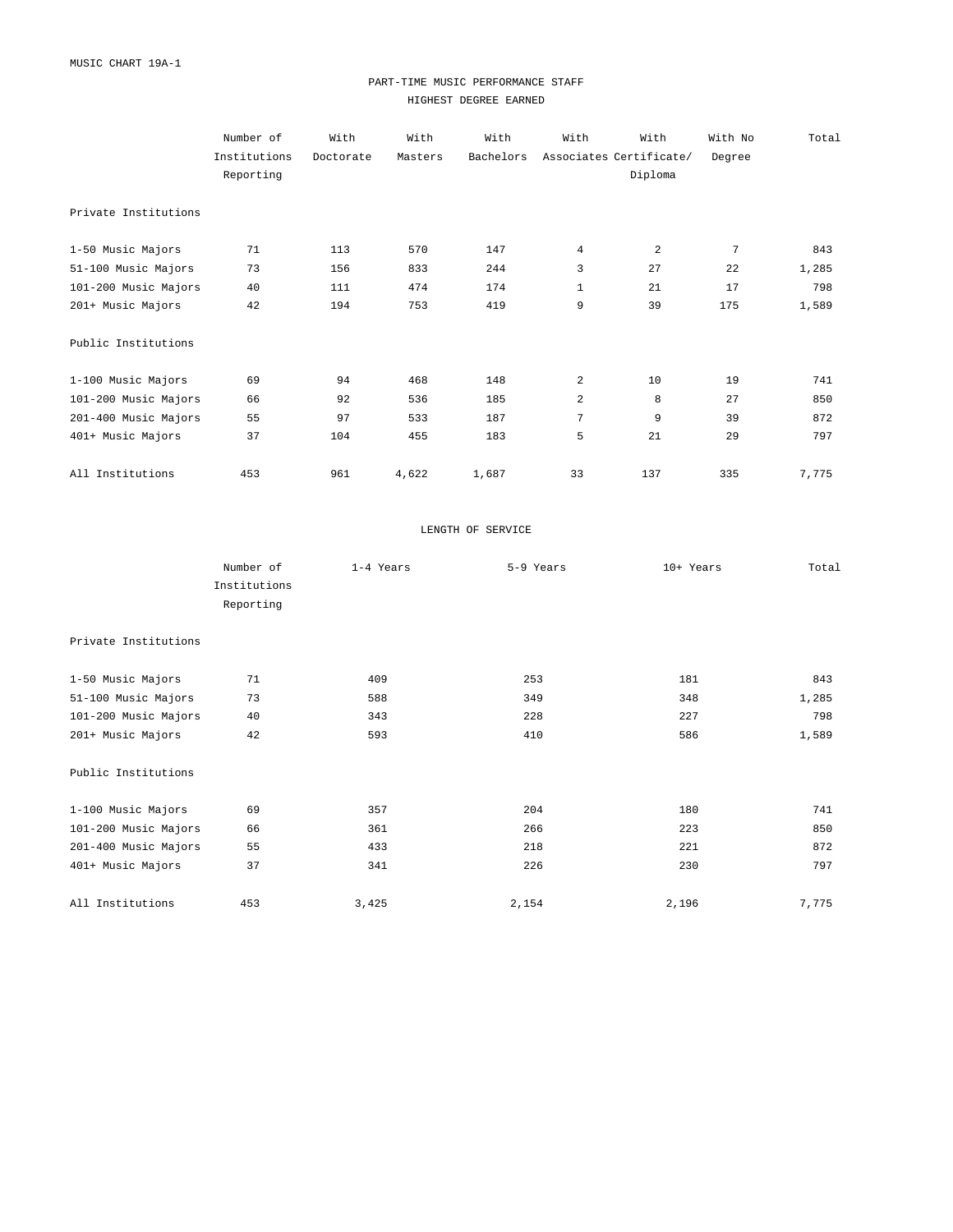#### PART-TIME MUSIC PERFORMANCE STAFF HOURLY WAGES

|                      | Number of    |    | Lowest |    | 5th   |    | 25th                                                   |    | 50th  |    | 75th  |    | 95th     | Highest  | Average All  |
|----------------------|--------------|----|--------|----|-------|----|--------------------------------------------------------|----|-------|----|-------|----|----------|----------|--------------|
|                      | Institutions |    | Hourly |    |       |    | Percentile Percentile Percentile Percentile Percentile |    |       |    |       |    |          | Hourly   | Institutions |
|                      | Reporting    |    | Wage   |    |       |    |                                                        |    |       |    |       |    |          | Wage     |              |
| Private Institutions |              |    |        |    |       |    |                                                        |    |       |    |       |    |          |          |              |
| 1-50 Music Majors    | 70           | Ŝ. | 12.50  | Ŝ. | 20.00 | Ŝ. | 31.00                                                  | Ŝ. | 36.00 | Ŝ. | 43.00 | Ŝ. | 57.65    | \$192.00 | \$40.15      |
| 51-100 Music Majors  | 72           |    | 11.67  |    | 23.00 |    | 30.00                                                  |    | 37.00 |    | 44.00 |    | 59.00    | 90.00    | 39.26        |
| 101-200 Music Majors | 39           |    | 20.00  |    | 25.00 |    | 34.00                                                  |    | 40.00 |    | 55.00 |    | 115.00   | 137.00   | 46.67        |
| 201+ Music Majors    | 40           |    | 7.00   |    | 27.00 |    | 40.00                                                  |    | 57.00 |    | 86.25 |    | 152.85   | 278.92   | 70.14        |
| Public Institutions  |              |    |        |    |       |    |                                                        |    |       |    |       |    |          |          |              |
| 1-100 Music Majors   | 69           | Ŝ. | 13.33  | Ŝ. | 20.00 | Ŝ. | 27.00                                                  | Ŝ. | 32.00 | Ŝ. | 41.00 | Ŝ. | 94.00    | \$200.00 | \$44.18      |
| 101-200 Music Majors | 66           |    | 11.54  |    | 18.00 |    | 27.00                                                  |    | 35.00 |    | 42.75 |    | 66.00    | 90.00    | 36.11        |
| 201-400 Music Majors | 54           |    | 10.45  |    | 22.00 |    | 31.00                                                  |    | 40.00 |    | 50.00 |    | 71.00    | 200.00   | 44.19        |
| 401+ Music Majors    | 37           |    | 6.00   |    | 23.00 |    | 35.00                                                  |    | 49.00 |    | 65.00 |    | 101.20   | 200.00   | 48.24        |
| All Institutions     | 447          | \$ | 6.00   | Ŝ  | 21.00 | \$ | 31.00                                                  | \$ | 40.00 | \$ | 53.00 |    | \$107.00 | \$278.92 | \$45.42      |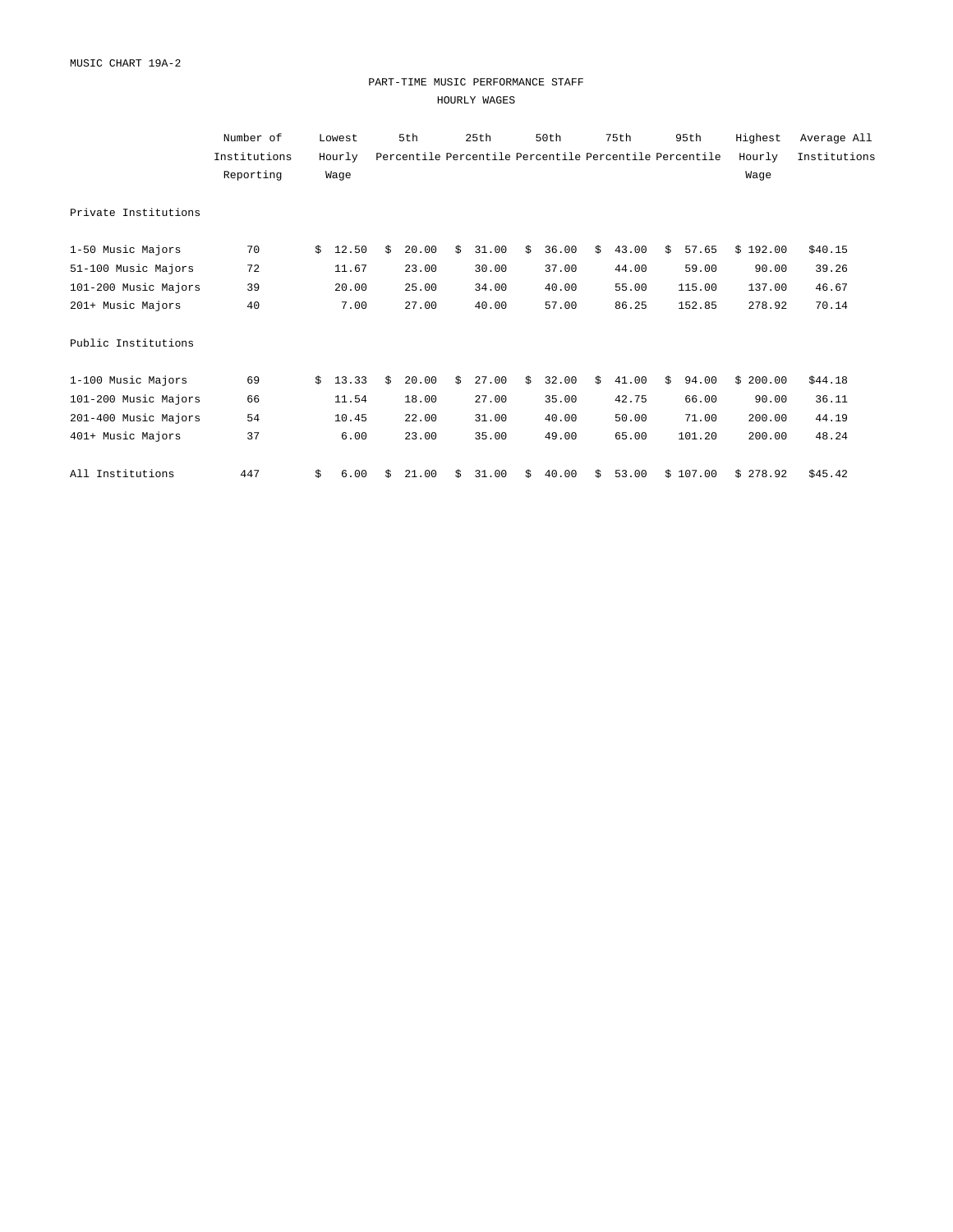Higher Education Arts Data Services DATA SUMMARIES 2004-2005

## **MUSIC ADMINISTRATION**

**Chart 20 and Chart 21** provide information on salaries for music executives and assistant/associate music executives for the 2004-2005 academic year. There are separate charts for salaries based on nine or ten months (Chart 20) and eleven or twelve months (Chart 21). The charts reflect gross yearly salary only and do not include benefits.

*Example: Chart 21 - "Music Executives' Salaries Based on Eleven or Twelve Months," Public Institutions, 401+ Music Majors.* Forty-three institutions reported music executive salaries in this category. The average salary was \$125,943. The range of salaries from the 5 percentile to the 95 percentile was \$79,614 to \$195,201. Additional percentile figures are also included to analyze the range of salaries.

**Chart 22** describes the appointment process for music executives.

*Example: Chart 22 - "Music Executives' Appointment Process," Public Institutions, 101-200 Music Majors.* Of the 93 institutions in this category reporting, 68% of music executives are appointed by the administration; 46% are elected by the faculty; and 83% are subject to formal faculty review on an average of every 2 years.

**Chart 23** analyzes the average amount of time spent on specific responsibilities by music executives and assistant or associate music executives.

*Example: Chart 23 - "Executives' Job Analysis: Average Percentage of Time Spent," Public Institutions, 201-400 Music Majors.* Music executives at 77 institutions in this category spend an average of 16% of time teaching, 8% in research/creative activities, 62% in administrative matters, 6% in service-related functions, and 7% in fundraising. Assistant or associate music executives at 52 public institutions with 201-400 music majors spend an average of 42% of time teaching, 11% in research/creative activities, 42% in administrative matters, 5% in service-related functions, and 0% in fundraising.

**Chart 24** provides data on personnel assignments in the areas of secretarial/clerical assistance, library staff, and professional/technical staff.

*Example: Chart 24-1 - "Music Administrative and Staff Assistance," Private Institutions, 201+ Music Majors.* At 45 institutions in this category, the average full-time equivalent (FTE) secretarial/clerical staff is 6.25 and the average salary expenditure is \$163,089. The music library staff at 36 institutions is 2.54 FTE at branch music libraries, and 1.88 in main libraries. The average annual salary expenditure for music library staff in all three areas is \$154,140.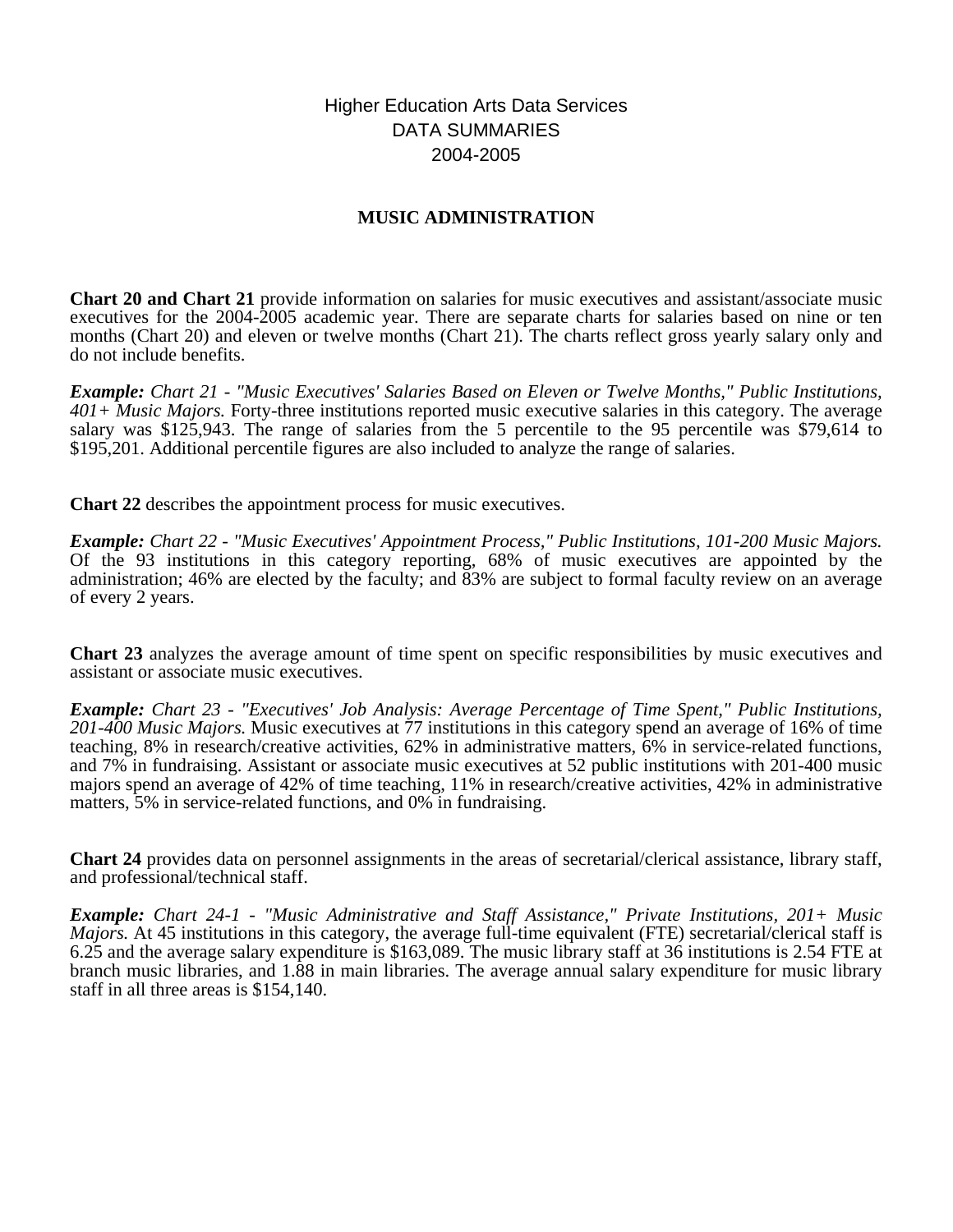#### MUSIC EXECUTIVES' SALARIES BASED ON NINE OR TEN MONTHS (Exclusive of Benefits)

|                                     | Number of<br>Institutions<br>Reporting |    | 5th<br>25th<br>Percentile<br>Percentile |  | 50th<br>Percentile | 75th<br>Percentile |             | 95th<br>Percentile |             | Average |         |
|-------------------------------------|----------------------------------------|----|-----------------------------------------|--|--------------------|--------------------|-------------|--------------------|-------------|---------|---------|
|                                     |                                        |    |                                         |  |                    |                    |             |                    |             |         |         |
| MUSIC EXECUTIVE                     |                                        |    |                                         |  |                    |                    |             |                    |             |         |         |
| Private Institutions                |                                        |    |                                         |  |                    |                    |             |                    |             |         |         |
| 1-50 Music Majors                   | 65                                     | \$ | $37,963$ \$                             |  | $45,380$ \$        | $54, 155$ \$       | 58,199 \$   |                    | $67,672$ \$ |         | 53,369  |
| 51-100 Music Majors                 | 48                                     |    | 42,746                                  |  | 53,664             | 58,578             | 71,300      |                    | 89,342      |         | 62,551  |
| 101-200 Music Majors                | 20                                     |    | 49,886                                  |  | 56,890             | 64,442             | 73,376      |                    | 103,670     |         | 69,273  |
| 201+ Music Majors                   | 5                                      |    | 68,095                                  |  | 69,433             | 69,950             | 79,270      |                    | 84,600      |         | 74,469  |
| Public Institutions                 |                                        |    |                                         |  |                    |                    |             |                    |             |         |         |
| 1-100 Music Majors                  | 57                                     | \$ | $44,168$ \$                             |  | $53,178$ \$        | $59,000$ \$        | $67,047$ \$ |                    | $83,896$ \$ |         | 61,105  |
| 101-200 Music Majors                | 35                                     |    | 49,845                                  |  | 59,803             | 66,765             | 74,678      |                    | 89,215      |         | 67,284  |
| 201-400 Music Majors                | 23                                     |    | 59,009                                  |  | 66,719             | 74,144             | 78,556      |                    | 89,091      |         | 72,761  |
| 401+ Music Majors                   | $\overline{4}$                         |    | 90,231                                  |  | 92,538             | 110,750            | 132,068     |                    | 141,833     |         | 113,857 |
| All Institutions                    | 257                                    | \$ | $40,058$ \$                             |  | $53,140$ \$        | $60,000$ \$        | $69,433$ \$ |                    | $91,066$ \$ |         | 63,020  |
| ASSISTANT/ASSOCIATE MUSIC EXECUTIVE |                                        |    |                                         |  |                    |                    |             |                    |             |         |         |
| Private Institutions                |                                        |    |                                         |  |                    |                    |             |                    |             |         |         |
| 1-50 Music Majors                   | 2                                      | \$ | $42,000$ \$                             |  | $42,000$ \$        | $42,000$ \$        | $42,000$ \$ |                    | $42,000$ \$ |         | 42,000  |
| 51-100 Music Majors                 | 8                                      |    | 35,801                                  |  | 39,000             | 42,753             | 48,352      |                    | 65,596      |         | 46,413  |
| 101-200 Music Majors                | 6                                      |    | 37,112                                  |  | 43,831             | 50,412             | 58,198      |                    | 62,861      |         | 50,401  |
| 201+ Music Majors                   | 9                                      |    | 48,683                                  |  | 67,973             | 72,575             | 78,375      |                    | 82,548      |         | 70,252  |
| Public Institutions                 |                                        |    |                                         |  |                    |                    |             |                    |             |         |         |
| 1-100 Music Majors                  | 8                                      | \$ | $42,000$ \$                             |  | $42,124$ \$        | $50,797$ \$        | $64,307$ \$ |                    | $86,411$ \$ |         | 56,927  |
| 101-200 Music Majors                | 12                                     |    | 32,823                                  |  | 54,288             | 63,010             | 69,505      |                    | 78,585      |         | 60,450  |
| 201-400 Music Majors                | 37                                     |    | 47,966                                  |  | 54,942             | 64,300             | 68,527      |                    | 84,655      |         | 64,009  |
| 401+ Music Majors                   | 17                                     |    | 37,081                                  |  | 54,884             | 64,314             | 71,484      |                    | 94,723      |         | 63,912  |

All Institutions 61,730 (1999) \$ 38,791 \$ 53,000 \$ 62,409 \$ 70,128 \$ 87,134 \$ 61,730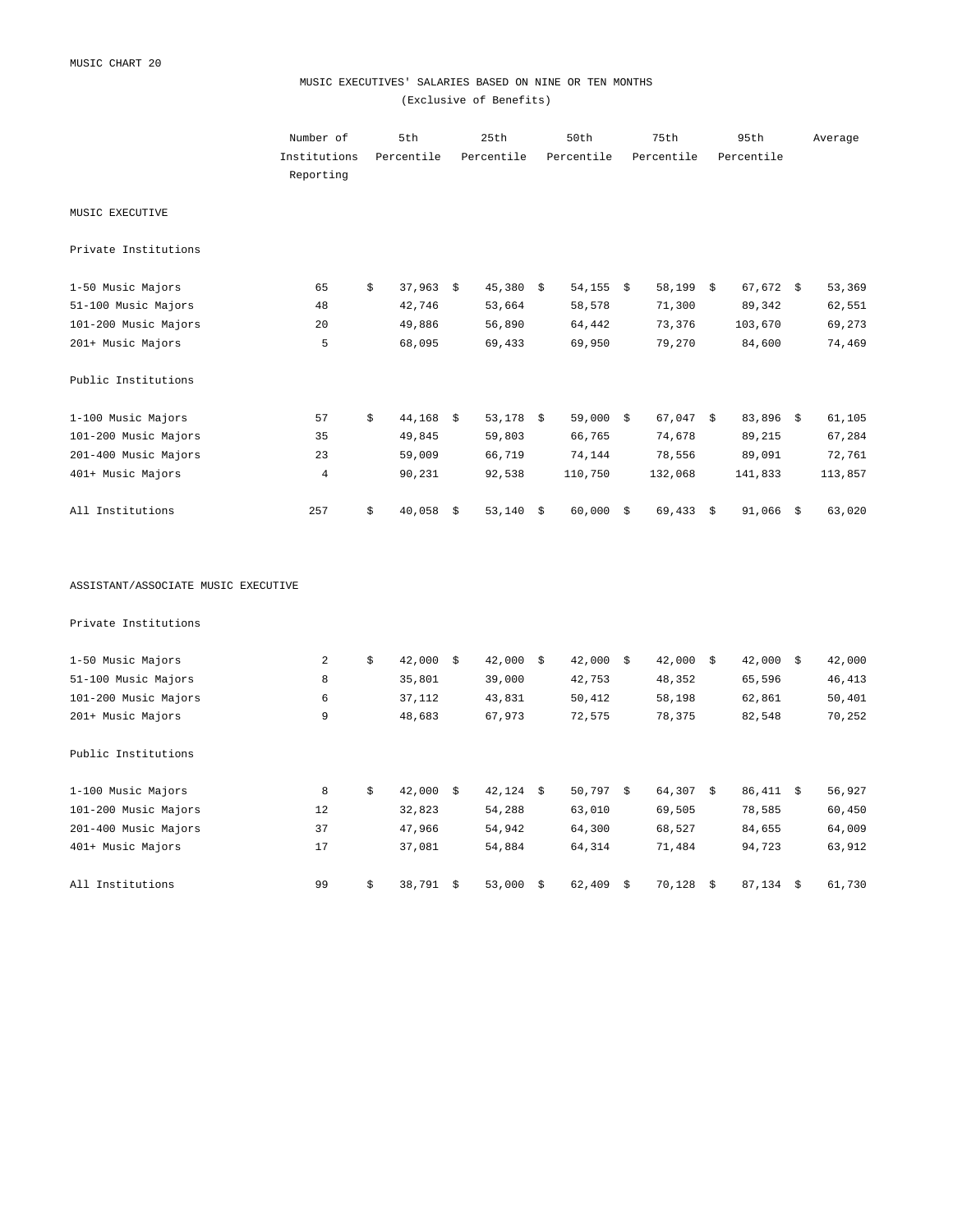#### MUSIC EXECUTIVES' SALARIES BASED ON ELEVEN OR TWELVE MONTHS (Exclusive of Benefits)

|                                     | Number of<br>5th<br>Institutions<br>Percentile<br>Reporting |    |             | 25th<br>Percentile | 50th<br>Percentile |      | 75th<br>Percentile |  | 95th<br>Percentile |      | Average |
|-------------------------------------|-------------------------------------------------------------|----|-------------|--------------------|--------------------|------|--------------------|--|--------------------|------|---------|
| MUSIC EXECUTIVE                     |                                                             |    |             |                    |                    |      |                    |  |                    |      |         |
| Private Institutions                |                                                             |    |             |                    |                    |      |                    |  |                    |      |         |
| 1-50 Music Majors                   | 15                                                          | \$ | 49,153 \$   | $56,000$ \$        | 68,360             | - \$ | $77,984$ \$        |  | 126,000            | - \$ | 73,914  |
| 51-100 Music Majors                 | 36                                                          |    | 48,536      | 54,286             | 63,130             |      | 71,250             |  | 99,007             |      | 77,863  |
| 101-200 Music Majors                | 26                                                          |    | 57,665      | 63,747             | 85,268             |      | 101,079            |  | 142,234            |      | 93,176  |
| 201+ Music Majors                   | 37                                                          |    | 61,000      | 95,060             | 127,202            |      | 150,000            |  | 205,600            |      | 126,783 |
| Public Institutions                 |                                                             |    |             |                    |                    |      |                    |  |                    |      |         |
| 1-100 Music Majors                  | 49                                                          | \$ | $50,073$ \$ | $64,639$ \$        | $70,000$ \$        |      | $83,200$ \$        |  | $92,556$ \$        |      | 71,777  |
| 101-200 Music Majors                | 58                                                          |    | 52,768      | 69,437             | 78,816             |      | 89,394             |  | 109,004            |      | 80,268  |
| 201-400 Music Majors                | 54                                                          |    | 68,960      | 82,449             | 91,498             |      | 103,584            |  | 125,908            |      | 93,967  |
| 401+ Music Majors                   | 43                                                          |    | 79,614      | 101,272            | 115,803            |      | 145,740            |  | 195,201            |      | 125,943 |
| All Institutions                    | 318                                                         | \$ | 52,836 \$   | $68,955$ \$        | 85,000             | - \$ | $104,650$ \$       |  | $158,684$ \$       |      | 93,358  |
| ASSISTANT/ASSOCIATE MUSIC EXECUTIVE |                                                             |    |             |                    |                    |      |                    |  |                    |      |         |
| Private Institutions                |                                                             |    |             |                    |                    |      |                    |  |                    |      |         |
| 1-50 Music Majors                   | $\mathbf{1}$                                                | \$ | $34,065$ \$ | $34,065$ \$        | $34,065$ \$        |      | $34,065$ \$        |  | $34,065$ \$        |      | 34,065  |
| 51-100 Music Majors                 | 2                                                           |    | 32,796      | 36,941             | 42,122             |      | 47,304             |  | 51,449             |      | 42,122  |
| 101-200 Music Majors                | 10                                                          |    | 36,696      | 56,982             | 62,000             |      | 71,758             |  | 92,276             |      | 64,358  |
| 201+ Music Majors                   | 27                                                          |    | 39,067      | 56,188             | 70,000             |      | 86,571             |  | 108,225            |      | 71,845  |
| Public Institutions                 |                                                             |    |             |                    |                    |      |                    |  |                    |      |         |
| 1-100 Music Majors                  | 2                                                           | \$ | $33,310$ \$ | $34,551$ \$        | $36,102$ \$        |      | $37,654$ \$        |  | $38,895$ \$        |      | 36,102  |
| 101-200 Music Majors                | $\overline{4}$                                              |    | 67,350      | 72,016             | 77,848             |      | 79,380             |  | 80,605             |      | 74,981  |
| 201-400 Music Majors                | 18                                                          |    | 45,598      | 52,763             | 68,424             |      | 85,838             |  | 109,089            |      | 70,922  |
| 401+ Music Majors                   | 30                                                          |    | 52,070      | 66,522             | 77,750             |      | 94,619             |  | 116,638            |      | 80,291  |

All Institutions 6 111, 192 \$ 39,075 \$ 58,991 \$ 71,861 \$ 87,460 \$ 111,192 \$ 73,100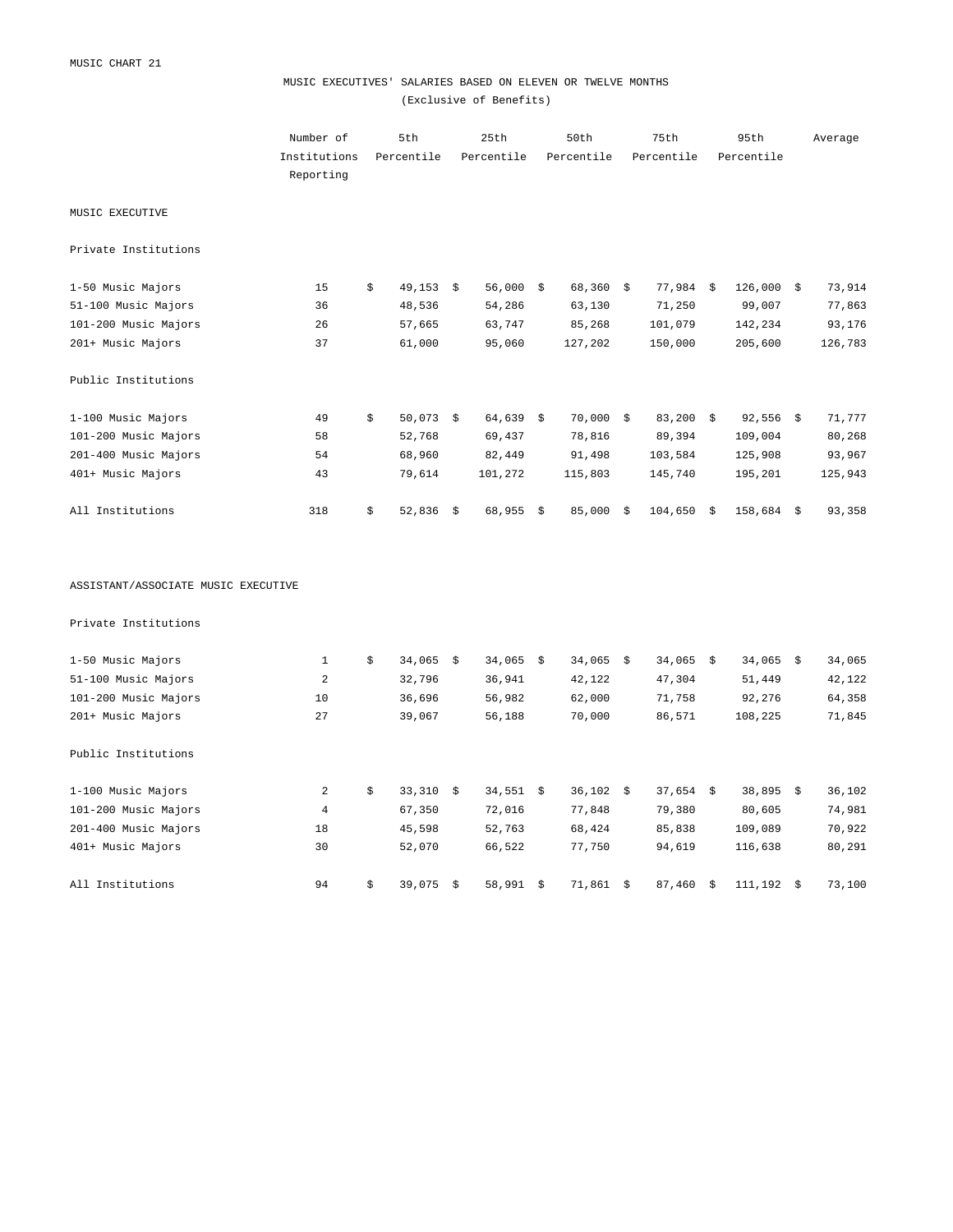#### MUSIC EXECUTIVES' APPOINTMENT PROCESS

|                      | Number of    |                   |         | Percent Appointed Percent Elected by Percent Subject to Average Number of |                |
|----------------------|--------------|-------------------|---------|---------------------------------------------------------------------------|----------------|
|                      | Institutions | by Administration | Faculty | Formal Review                                                             | Years Between  |
|                      | Reporting    |                   |         |                                                                           | Reviews        |
| Private Institutions |              |                   |         |                                                                           |                |
| 1-50 Music Majors    | 87           | 77%               | 24%     | 55%                                                                       | 2              |
| 51-100 Music Majors  | 86           | 86%               | 21%     | 62%                                                                       | 2              |
| 101-200 Music Majors | 46           | 78%               | 33%     | 72%                                                                       | 3              |
| 201+ Music Majors    | 45           | 96%               | 4%      | 60%                                                                       | $\overline{4}$ |
| Public Institutions  |              |                   |         |                                                                           |                |
| 1-100 Music Majors   | 108          | 67%               | 44%     | 66%                                                                       | $\overline{a}$ |
| 101-200 Music Majors | 93           | 68%               | 46%     | 83%                                                                       | $\overline{a}$ |
| 201-400 Music Majors | 77           | 74%               | 40%     | 91%                                                                       | 3              |
| 401+ Music Majors    | 47           | 94%               | 19%     | 94%                                                                       | 3              |
| All Institutions     | 589          | 77%               | 32%     | 72%                                                                       | 3              |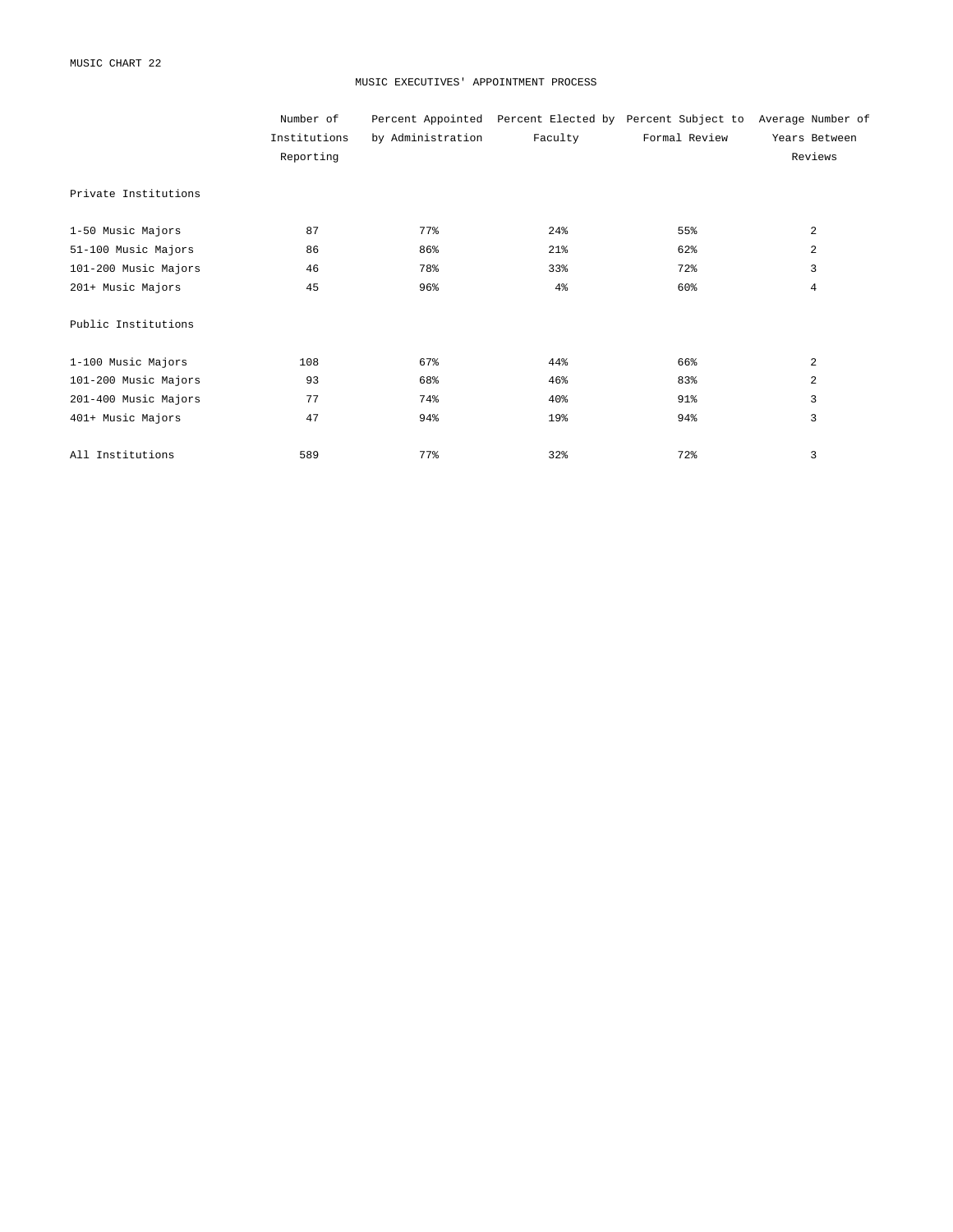#### MUSIC EXECUTIVES' JOB ANALYSIS: AVERAGE PERCENT OF TIME SPENT

|                      | Number of<br>Institutions<br>Reporting | Teaching       | Research/<br>Creative<br>Activities | Administrative<br>Matters | Service        | Fundraising    |
|----------------------|----------------------------------------|----------------|-------------------------------------|---------------------------|----------------|----------------|
| MUSIC EXECUTIVE      |                                        |                |                                     |                           |                |                |
| Private Institutions |                                        |                |                                     |                           |                |                |
| 1-50 Music Majors    | 87                                     | 52%            | 8 <sup>°</sup>                      | 33%                       | 5 <sup>°</sup> | 2 <sup>°</sup> |
| 51-100 Music Majors  | 86                                     | 39%            | 7 <sup>8</sup>                      | 46%                       | 6 <sup>°</sup> | 3%             |
| 101-200 Music Majors | 46                                     | 30%            | 8 <sup>°</sup>                      | 51%                       | $6\%$          | 5%             |
| 201+ Music Majors    | 45                                     | 9 <sub>8</sub> | 9%                                  | 59%                       | 9%             | 16%            |
| Public Institutions  |                                        |                |                                     |                           |                |                |
| 1-100 Music Majors   | 108                                    | 43%            | 6%                                  | 46%                       | 5 <sup>°</sup> | 2 <sup>°</sup> |
| 101-200 Music Majors | 93                                     | 29%            | 6 <sup>°</sup>                      | 54%                       | 6%             | 4%             |
| 201-400 Music Majors | 77                                     | 16%            | 8 <sup>°</sup>                      | 62%                       | 6%             | $7\%$          |
| 401+ Music Majors    | 47                                     | $5\%$          | 6 <sup>°</sup>                      | 64%                       | 8 <sup>°</sup> | 17%            |
| All Institutions     | 589                                    | $31\%$         | 7%                                  | 50%                       | 6%             | 6%             |

| Number of    | Teaching | Research/  | Administrative | Service | Fundraising |
|--------------|----------|------------|----------------|---------|-------------|
| Institutions |          | Creative   | Matters        |         |             |
| Reporting    |          | Activities |                |         |             |

ASSISTANT/ASSOCIATE MUSIC EXECUTIVE

Private Institutions

| 1-50 Music Majors    | 3   | 57%    | 15%            | 25%             | 3 <sup>°</sup> | 0 <sub>8</sub> |
|----------------------|-----|--------|----------------|-----------------|----------------|----------------|
| 51-100 Music Majors  | 10  | 63%    | 7 <sup>8</sup> | 24%             | 5 <sup>8</sup> | 2 <sup>°</sup> |
| 101-200 Music Majors | 15  | 30%    | 8 <sup>°</sup> | 55%             | 5 <sup>°</sup> | 2 <sup>°</sup> |
| 201+ Music Majors    | 35  | $21\%$ | 7 <sup>8</sup> | 65%             | 4 <sup>°</sup> | 3 <sup>°</sup> |
| Public Institutions  |     |        |                |                 |                |                |
| 1-100 Music Majors   | 10  | 65%    | 6 <sup>°</sup> | 32 <sup>8</sup> | 4 <sup>°</sup> | 2 <sup>°</sup> |
| 101-200 Music Majors | 15  | 52%    | 12%            | 29%             | 6 <sup>°</sup> | 1 <sup>°</sup> |
| 201-400 Music Majors | 52  | 42%    | $11\%$         | 42%             | 5 <sup>°</sup> | 0 <sub>8</sub> |
| 401+ Music Majors    | 40  | 33%    | 8 <sup>°</sup> | 58%             | 5 <sup>°</sup> | 1 <sup>°</sup> |
|                      |     |        |                |                 |                |                |
| All Institutions     | 180 | 36%    | 9%             | 51%             | $5\%$          | $1\%$          |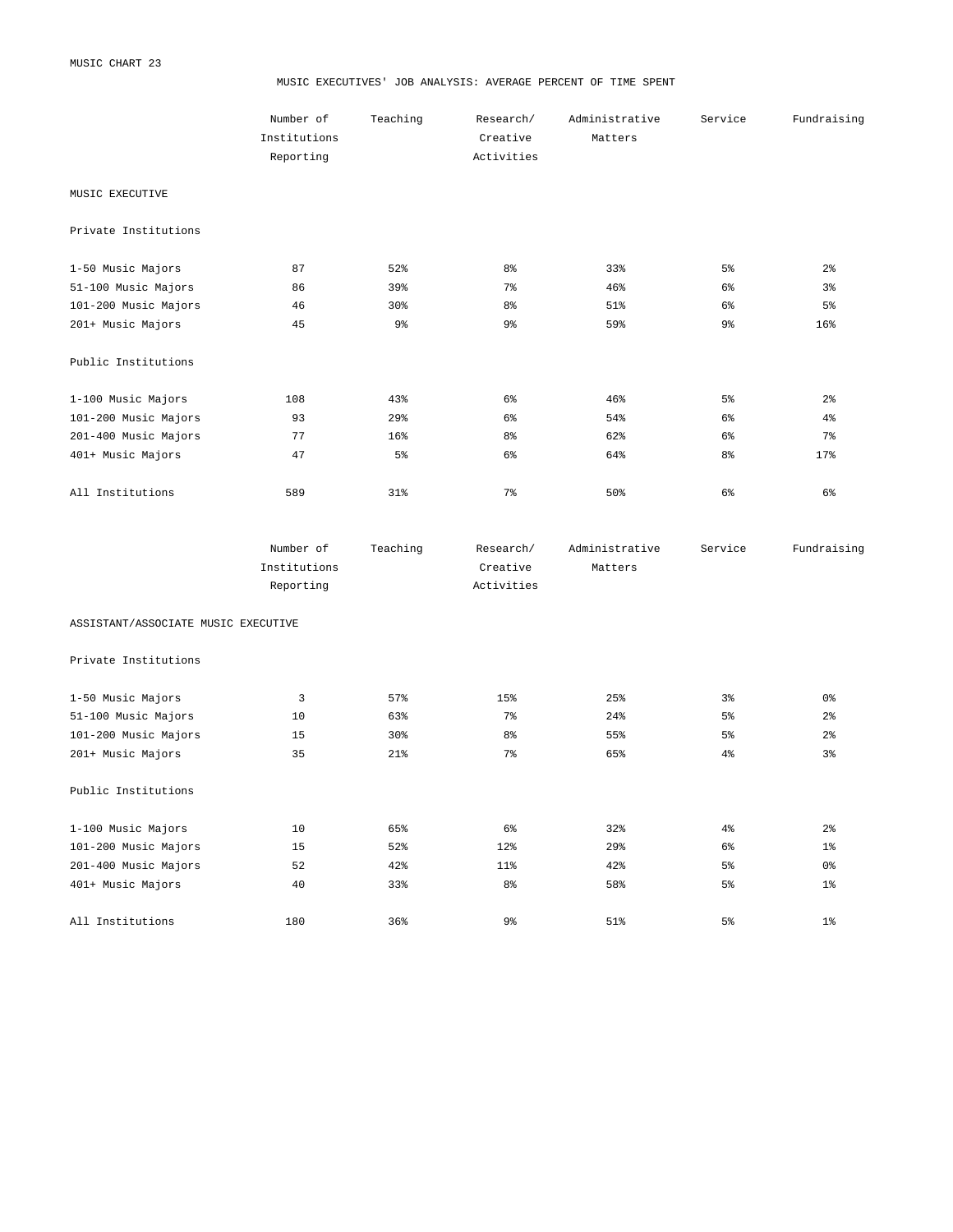#### MUSIC ADMINISTRATIVE AND STAFF ASSISTANCE

|                      | Number of                 |            | Average FTE |           | Average Expense |
|----------------------|---------------------------|------------|-------------|-----------|-----------------|
|                      | Institutions              |            |             |           |                 |
|                      | Reporting                 |            |             |           |                 |
| SECRETARIAL/CLERICAL |                           |            |             |           |                 |
| Private Institutions |                           |            |             |           |                 |
| 1-50 Music Majors    | 79                        |            | 1.38        |           | \$<br>22,849    |
| 51-100 Music Majors  | 85                        |            | 1.98        |           | 31,830          |
| 101-200 Music Majors | 46                        |            | 2.22        |           | 52,999          |
| 201+ Music Majors    | 45                        |            | 6.25        |           | 163,089         |
| Public Institutions  |                           |            |             |           |                 |
| 1-100 Music Majors   | 106                       |            | 1.50        |           | \$<br>26,730    |
| 101-200 Music Majors | 92                        |            | 2.12        |           | 42,207          |
| 201-400 Music Majors | 76                        |            | 3.31        |           | 81,635          |
| 401+ Music Majors    | 47                        |            | 6.62        |           | 190,385         |
| All Institutions     | 576                       |            | 2.74        |           | \$<br>62,772    |
|                      | Number of                 | Branch FTE | Main FTE    | Other FTE | Average Expense |
|                      | Institutions<br>Reporting |            |             |           |                 |
| LIBRARY STAFF        |                           |            |             |           |                 |
| Private Institutions |                           |            |             |           |                 |
| 1-50 Music Majors    | 45                        | 0.38       | 0.34        | 0.02      | \$<br>14,079    |
| 51-100 Music Majors  | 42                        | 1.10       | 0.65        | 0.17      | 23,810          |
| 101-200 Music Majors | 32                        | 0.84       | 2.69        | 0.02      | 56,724          |
| 201+ Music Majors    | 36                        | 2.54       | 1.88        | 0.05      | 154,140         |
| Public Institutions  |                           |            |             |           |                 |
| 1-100 Music Majors   | 43                        | 0.32       | 0.31        | 0.03      | \$<br>15,555    |
| 101-200 Music Majors | 52                        | 0.86       | 0.55        | 0.09      | 31,256          |
| 201-400 Music Majors | 53                        | 9.66       | 3.04        | 0.14      | 70,521          |
| 401+ Music Majors    | 42                        | 3.99       | 1.47        | 0.11      | 159,914         |
| All Institutions     | 345                       | 2.67       | 1.34        | 0.08      | \$<br>63,032    |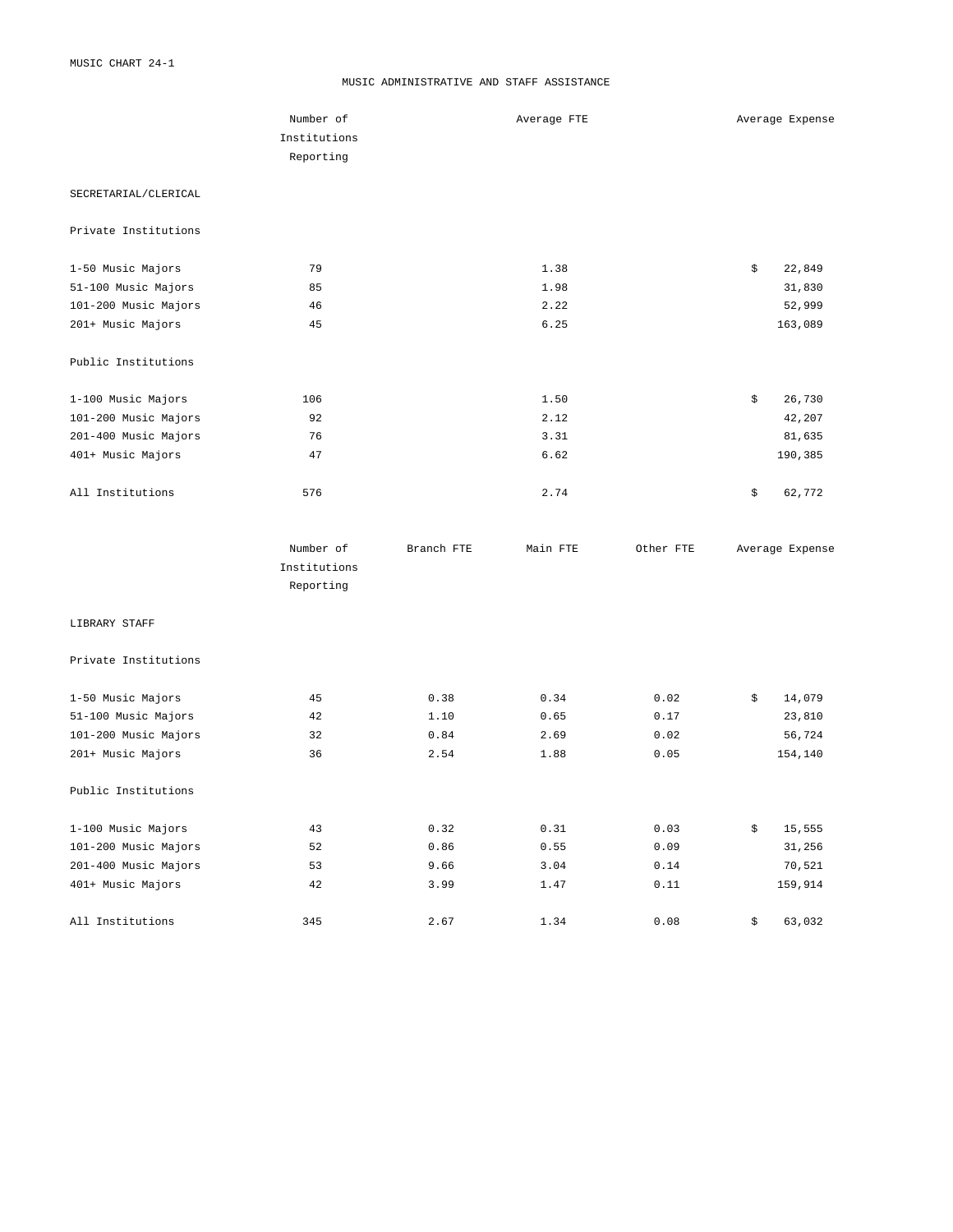#### MUSIC ADMINISTRATIVE AND STAFF ASSISTANCE

|                                      | Number of    | Average FTE | Average Expense |
|--------------------------------------|--------------|-------------|-----------------|
|                                      | Institutions |             |                 |
|                                      | Reporting    |             |                 |
|                                      |              |             |                 |
| TECHNICAL STAFF                      |              |             |                 |
| Private Institutions                 |              |             |                 |
| 1-50 Music Majors                    | 21           | 0.44        | \$<br>13,681    |
| 51-100 Music Majors                  | 27           | 3.20        | 52,073          |
| 101-200 Music Majors                 | 22           | 1.42        | 58,437          |
| 201+ Music Majors                    | 37           | 4.05        | 154,292         |
| Public Institutions                  |              |             |                 |
| 1-100 Music Majors                   | 35           | 0.69        | \$<br>20,152    |
| 101-200 Music Majors                 | 42           | 1.25        | 41,938          |
| 201-400 Music Majors                 | 52           | 1.67        | 54,101          |
| 401+ Music Majors                    | 45           | 4.59        | 172,054         |
|                                      |              |             |                 |
| All Institutions                     | 281          | 2.30        | \$<br>77,260    |
|                                      | Number of    | Average FTE | Average Expense |
|                                      | Institutions |             |                 |
|                                      | Reporting    |             |                 |
| PROFESSIONAL AND MISCELLANEOUS STAFF |              |             |                 |
| Private Institutions                 |              |             |                 |
| 1-50 Music Majors                    | 29           | 1.01        | 54,624<br>\$    |
| 51-100 Music Majors                  | 29           | 2.40        | 145,138         |
| 101-200 Music Majors                 | 21           | 1.63        | 56,341          |
| 201+ Music Majors                    | 31           | 11.53       | 494,954         |
| Public Institutions                  |              |             |                 |
| 1-100 Music Majors                   | 41           | 0.79        | \$<br>21,253    |
| 101-200 Music Majors                 | 44           | 1.33        | 40,275          |
| 201-400 Music Majors                 | 40           | 1.90        | 65,733          |
| 401+ Music Majors                    | 39           | 5.73        | 240,402         |
|                                      |              |             |                 |
| All Institutions                     | 274          | 3.22        | 134,921<br>\$   |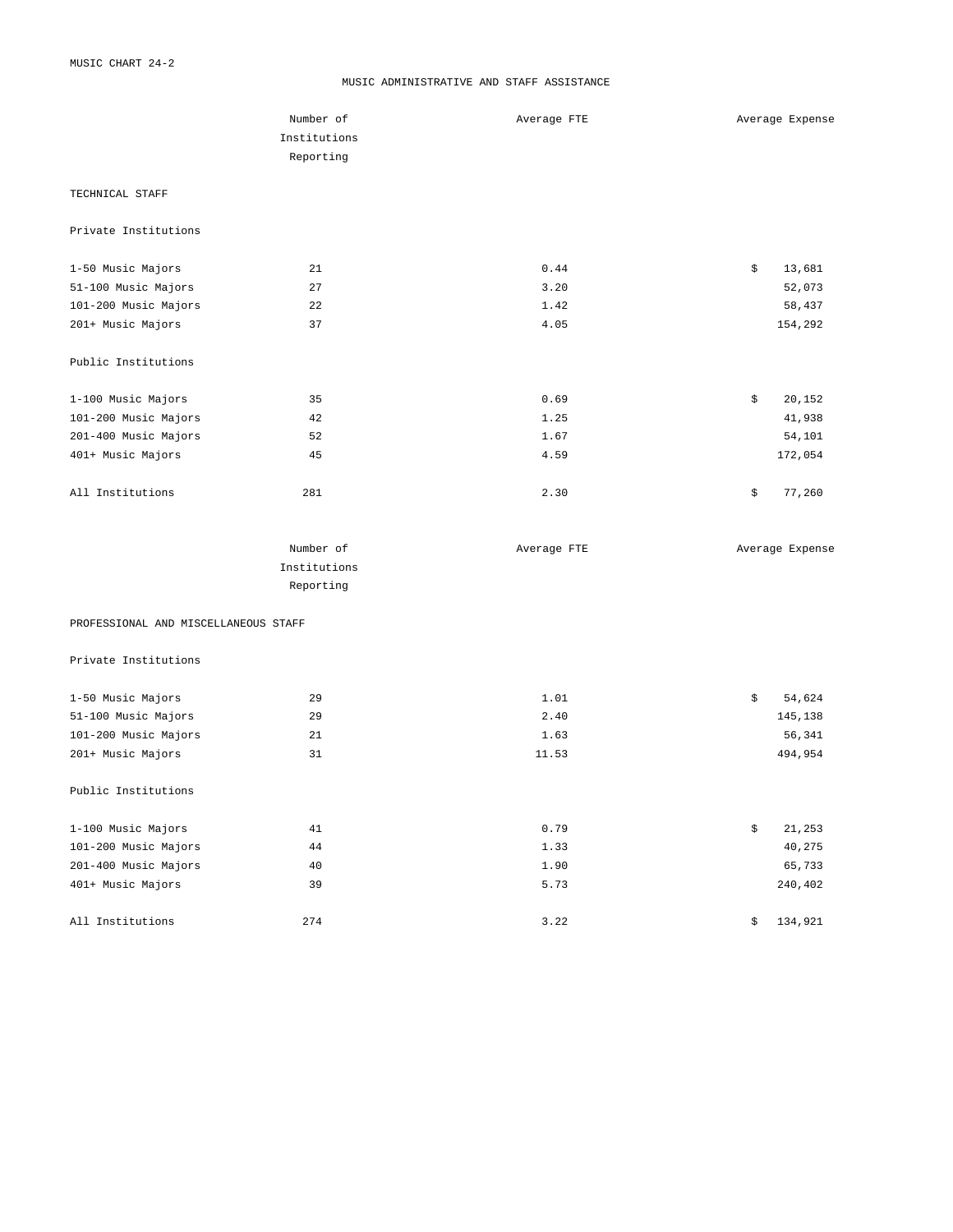Higher Education Arts Data Services DATA SUMMARIES 2004-2005

## **MUSIC BUDGET**

**Charts 25-1 through 25-11** provide information on expenses for specific budget categories of music units by size (number of music majors) and type (public or private). Charts 25-1 to 25-5 include private institutions, Charts 25-6 to 25-10 include public institutions, and Chart 25-11 covers all institutions. In all cases, the charts represent average expenses and percentile rankings for various budget categories and totals.

*Example: Chart 25-6 - "Expenses of the Music Unit: All Public Institutions," Specific Instructional, Operational, and Performance Expenses, Faculty/Professional Travel.* Two hundred ninety-five public institutions included faculty/professional travel in their 2004-2005 music unit budget. The average expense was \$12,283. Also included in the chart are percentile rankings.

**Charts 26-1 through 26-11** provide information on specific sources of income for the music unit by size and type of institution. Charts 26-1 through 26-6 include private institutions, Charts 26-7 through 26-10 include public institutions, and Chart 26-11 covers all institutions. The data included in these charts are not meant to represent the total income of the music unit, but instead reflect specific types of income generated specifically for the music unit.

*Example: Chart 26-8 - "Specific Income Sources for the Music Unit," Public Institutions, 101-200 Majors.* In this category, twenty-nine institutions received public grants, the average of which was \$69,271. Forty-five institutions received foundation/corporation support specifically for their music unit, with an average amount of \$53,419. Sixty-nine institutions reported private gifts to the music unit with an average amount of \$27,361; and 64 institutions generated income from ticket sales, commissions, and rentals with an average of \$14,885. For each category, the percentile rankings are also presented to delineate the range of responses.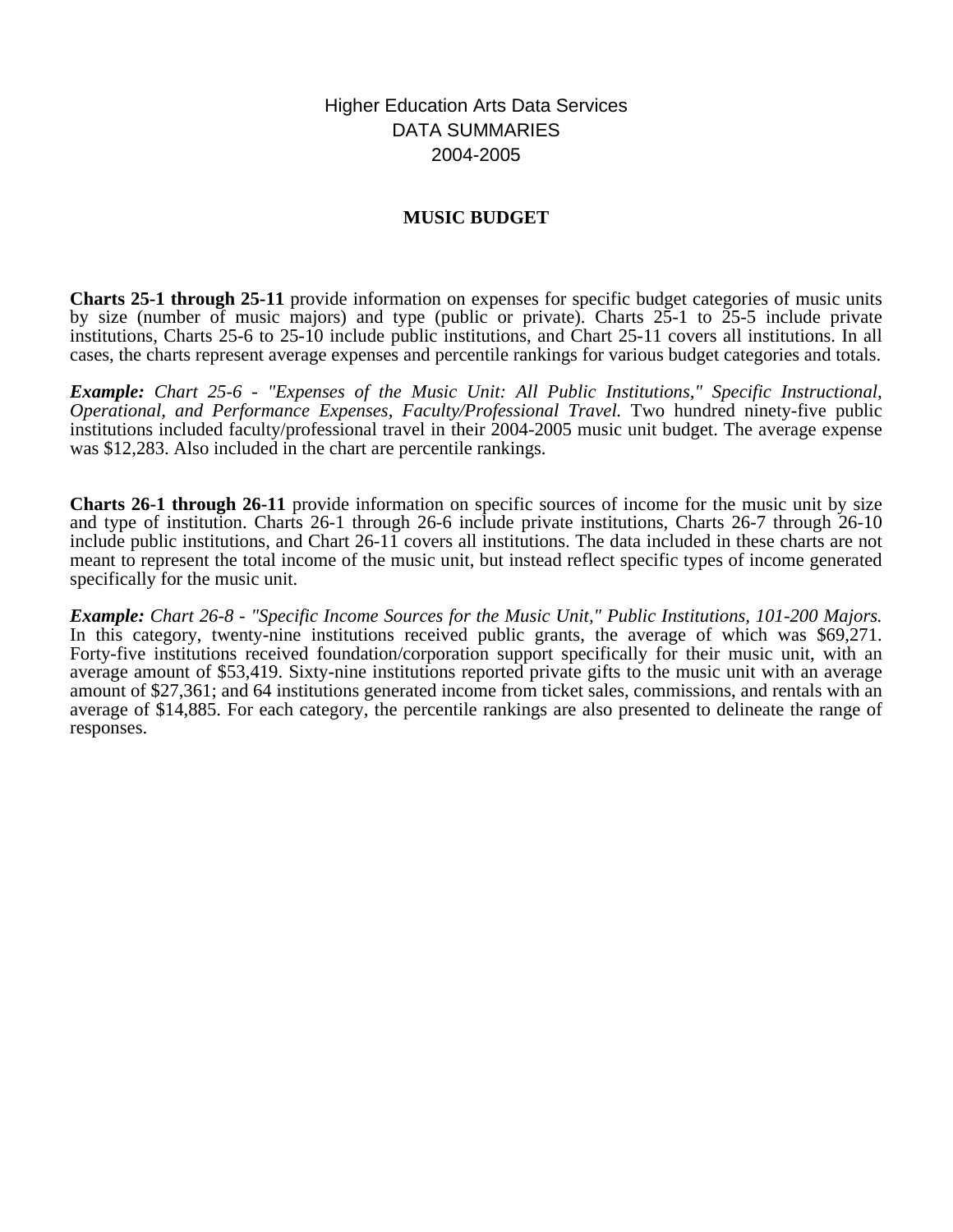## EXPENSES OF THE MUSIC UNIT All Private Institutions

| Number of                                                           | 5th | 25th | 50 t.h | 75th | 95th | Average |
|---------------------------------------------------------------------|-----|------|--------|------|------|---------|
| Institutions Percentile Percentile Percentile Percentile Percentile |     |      |        |      |      |         |
| Reporting                                                           |     |      |        |      |      |         |

SPECIFIC INSTRUCTIONAL, OPERATIONAL, AND PERFORMANCE EXPENSE

| Faculty/Professional Travel        | 220 | \$ | 948     | \$ | 2,299     | - \$ | 4,900                 | \$<br>10,625 | 68,030<br>\$             | 42,534<br>\$    |
|------------------------------------|-----|----|---------|----|-----------|------|-----------------------|--------------|--------------------------|-----------------|
| Graduate Scholarships              | 48  |    | 4,180   |    | 26,097    |      | 189,639               | 872,400      | 3,570,934                | 4,717,075       |
| Guest Artists                      | 174 |    | 566     |    | 2,500     |      | 6,000                 | 16,925       | 77,522                   | 98,818          |
| Instructional Supplies             | 236 |    | 598     |    | 2,308     |      | 5,010                 | 11,390       | 38,838                   | 16,898          |
| Library (collection development)   | 146 |    | 381     |    | 1,760     |      | 4,200                 | 10,962       | 45,225                   | 12,480          |
| Library (performance scores)       | 186 |    | 756     |    | 2,362     |      | 5,050                 | 11,115       | 26,570                   | 8,973           |
| Office Supplies                    | 248 |    | 509     |    | 1,500     |      | 3,168                 | 7,788        | 29,906                   | 10,266          |
| Operating Services                 | 88  |    | 339     |    | 1,850     |      | 4,926                 | 19,012       | 410,296                  | 70,155          |
| Printing/Duplication               | 242 |    | 787     |    | 3,000     |      | 5,482                 | 10,175       | 44,934                   | 23,997          |
| Postage                            | 228 |    | 354     |    | 1,000     |      | 1,974                 | 4,000        | 22,483                   | 6,065           |
| Public Relations and Fundraising   | 119 |    | 496     |    | 1,500     |      | 5,000                 | 18,950       | 275,600                  | 81,572          |
| Artists/Lectures                   | 111 |    | 500     |    | 1,500     |      | 6,500                 | 13,888       | 62,555                   | 17,003          |
| Student Recruitment                | 117 |    | 500     |    | 2,300     |      | 5,610                 | 20,583       | 120,141                  | 57,730          |
| Student Travel                     | 206 |    | 1,050   |    | 6,881     |      | 13,065                | 27,815       | 119,299                  | 32,304          |
| Student Wages                      | 211 |    | 2,200   |    | 6,128     |      | 13,000                | 27,982       | 131,840                  | 61,084          |
| Technical Services                 | 252 |    | 2,500   |    | 5,063     |      | 8,690                 | 17,338       | 67,565                   | 30,050          |
| Technology Services                | 130 |    | 344     |    | 1,292     |      | 2,920                 | 10,750       | 98,351                   | 28,886          |
| Telephone/Fax/Elec. Communications | 216 |    | 203     |    | 658       |      | 1,735                 | 5,925        | 40,700                   | 21,761          |
| Undergraduate Scholarships         | 167 |    | 21,000  |    | 81,500    |      | 165,100               | 392,834      | 2,090,962                | 440,157         |
| All Other Expenses                 | 228 |    | 1,125   |    | 3,000     |      | 11,978                | 38,829       | 361,841                  | 416,699         |
| TOTAL BUDGET                       | 263 | \$ | 33,117  | S. | 78,990 \$ |      | $220,550$ \$          | 409,646      | \$4,598,157              | \$1,896,555     |
| BENEFIT EXPENSES OF THE MUSIC UNIT |     |    |         |    |           |      |                       |              |                          |                 |
| TOTAL BENEFITS                     | 263 | \$ | 32,977  | S. | 75,297    | \$   | $135,000 \text{ }$ \$ | 273,376      | \$1,297,100              | 299,128<br>- \$ |
| GRAND TOTAL ANNUAL BUDGET          | 264 | Ŝ. | 295,369 | \$ | 605,951   | \$   | 984,140               |              | \$1,789,047 \$10,520,406 | \$3,360,645     |
| (Including Salaries and Benefits)  |     |    |         |    |           |      |                       |              |                          |                 |

#### EQUIPMENT AND BUILDING BUDGET

|                    | Number of    | 5th |            | 25th |            | 50th |            | 75th |            | 95th       |              |    | Average   |
|--------------------|--------------|-----|------------|------|------------|------|------------|------|------------|------------|--------------|----|-----------|
|                    | Institutions |     | Percentile |      | Percentile |      | Percentile |      | Percentile | Percentile |              |    |           |
|                    | Reporting    |     |            |      |            |      |            |      |            |            |              |    |           |
| Equipment          |              |     |            |      |            |      |            |      |            |            |              |    |           |
| Purchases          | 172          | \$  | $1,429$ \$ |      | 5,000      | Ŝ.   | 14,000     | \$   | 34,400     | -Ŝ         | $158,922$ \$ |    | 36,486    |
| Leases and Rentals | 71           |     | 300        |      | 1,350      |      | 3,802      |      | 11,500     |            | 98,406       |    | 20,619    |
| Repair             | 106          |     | 425        |      | 3,000      |      | 5,030      |      | 10,954     |            | 39,825       |    | 10,628    |
| Building           |              |     |            |      |            |      |            |      |            |            |              |    |           |
| Renovation         | 62           | \$  | 1,515      | S.   | $8,320$ \$ |      | 23,000     | \$   | 77,250     | S.         | 376,332      | Ŝ. | 139,804   |
| Leases and Rentals | 22           |     | 2,450      |      | 5,625      |      | 20,200     |      | 31,232     |            | 170,900      |    | 44,385    |
| New Construction   | 12           |     | 12,161     |      | 59,145     |      | 2,835,832  |      | 12,250,000 |            | 30,860,335   |    | 8,582,502 |
| TOTAL              | 199          | \$  | 1,297      | \$   | 7,300      | \$   | 24,000     | \$   | 84,548     | \$         | 482,440      | \$ | 610,555   |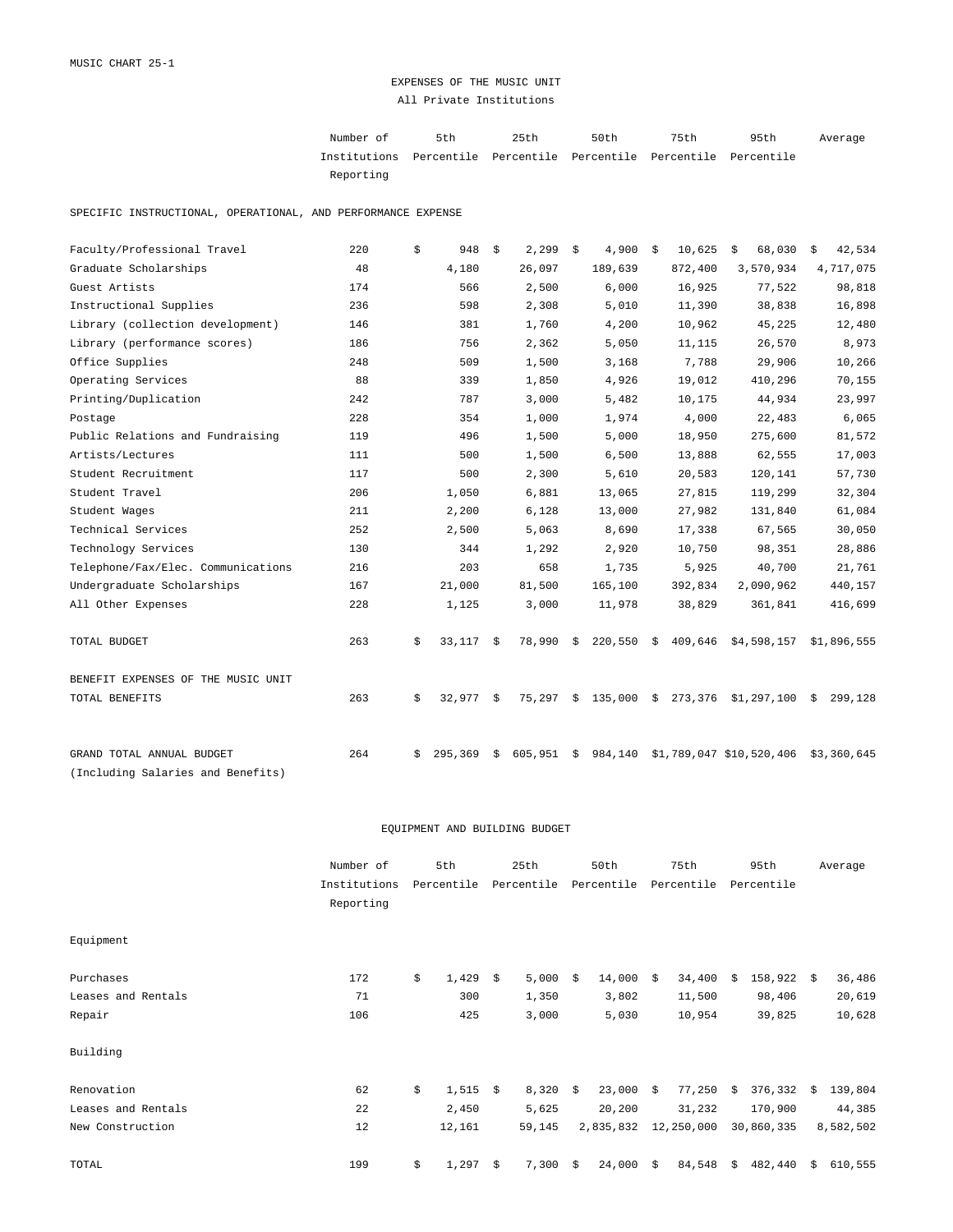#### EXPENSES OF THE MUSIC UNIT Private Institutions; 1-50 Majors

Number of 5th 25th 50th 75th 95th Institutions Percentile Percentile Percentile Percentile Percentile Reporting Average

SPECIFIC INSTRUCTIONAL, OPERATIONAL, AND PERFORMANCE EXPENSE

| Faculty/Professional Travel        | 68 | \$ | 678         | \$ | $1,200$ \$  |    | $2,375$ \$  |      | 4,795                         | \$<br>$12,645$ \$ |      | 3,813   |
|------------------------------------|----|----|-------------|----|-------------|----|-------------|------|-------------------------------|-------------------|------|---------|
| Graduate Scholarships              | 5  |    | 3,040       |    | 3,200       |    | 6,000       |      | 7,000                         | 9,000             |      | 5,740   |
| Guest Artists                      | 50 |    | 389         |    | 1,140       |    | 4,825       |      | 9,800                         | 23,620            |      | 7,138   |
| Instructional Supplies             | 78 |    | 496         |    | 1,654       |    | 3,350       |      | 6,375                         | 14,916            |      | 4,834   |
| Library (collection development)   | 48 |    | 318         |    | 975         |    | 2,000       |      | 5,353                         | 11,430            |      | 3,771   |
| Library (performance scores)       | 54 |    | 332         |    | 1,500       |    | 3,000       |      | 5,582                         | 12,190            |      | 4,705   |
| Office Supplies                    | 79 |    | 350         |    | 945         |    | 1,584       |      | 3,060                         | 7,968             |      | 2,515   |
| Operating Services                 | 21 |    | 306         |    | 1,035       |    | 1,900       |      | 4,500                         | 48,974            |      | 19,217  |
| Postage                            | 72 |    | 178         |    | 546         |    | 1,154       |      | 2,000                         | 3,521             |      | 1,463   |
| Printing/Duplication               | 74 |    | 500         |    | 1,625       |    | 3,043       |      | 4,789                         | 6,306             |      | 3,293   |
| Public Relations and Fundraising   | 29 |    | 336         |    | 525         |    | 1,387       |      | 3,750                         | 8,580             |      | 5,598   |
| Artists/Lectures                   | 26 |    | 525         |    | 1,012       |    | 1,475       |      | 4,943                         | 22,131            |      | 5,057   |
| Student Recruitment                | 24 |    | 500         |    | 1,375       |    | 3,400       |      | 5,693                         | 25,900            |      | 6,399   |
| Student Travel                     | 63 |    | 1,053       |    | 3,904       |    | 10,000      |      | 15,700                        | 31,378            |      | 12,223  |
| Student Wages                      | 60 |    | 990         |    | 3,600       |    | 6,605       |      | 11,509                        | 21,097            |      | 8,339   |
| Technical Services                 | 81 |    | 1,800       |    | 3,700       |    | 6,000       |      | 8,858                         | 20,743            |      | 7,604   |
| Technology Services                | 27 |    | 139         |    | 1,000       |    | 1,378       |      | 2,250                         | 7,500             |      | 4,642   |
| Telephone/Fax/Elec. Communications | 67 |    | 153         |    | 388         |    | 800         |      | 1,850                         | 5,700             |      | 1,817   |
| Undergraduate Scholarships         | 48 |    | 17,100      |    | 32,000      |    | 83,324      |      | 165,725                       | 319,798           |      | 127,319 |
| All Other Expenses                 | 72 |    | 455         |    | 2,272       |    | 4,000       |      | 13,400                        | 45,704            |      | 16,581  |
| TOTAL BUDGET                       | 87 | Ŝ. | $16,924$ \$ |    | $41,348$ \$ |    | $84,148$ \$ |      | 167,484 \$ 376,875 \$ 141,314 |                   |      |         |
| BENEFIT EXPENSES OF THE MUSIC UNIT |    |    |             |    |             |    |             |      |                               |                   |      |         |
| TOTAL BENEFITS                     | 87 | \$ | 27,672      | \$ | 46,477 \$   |    | 70,989      | - \$ | 109,414                       | \$222,400         | - \$ | 91,907  |
| GRAND TOTAL ANNUAL BUDGET          | 87 | Ŝ. | 232,554     | Ŝ. | 361,340     | Ŝ. | 515,772 \$  |      | 695,826                       | \$1,231,062       | Ŝ.   | 636,376 |
| (Including Salaries and Benefits)  |    |    |             |    |             |    |             |      |                               |                   |      |         |

## EQUIPMENT AND BUILDING BUDGET

|                    | Number of                 |            | 5th        |      | 25th       |                       | 50th           |            | 75th        |            | 95th         |    | Average    |
|--------------------|---------------------------|------------|------------|------|------------|-----------------------|----------------|------------|-------------|------------|--------------|----|------------|
|                    | Institutions<br>Reporting | Percentile |            |      |            | Percentile Percentile |                | Percentile |             | Percentile |              |    |            |
| Equipment          |                           |            |            |      |            |                       |                |            |             |            |              |    |            |
| Purchases          | 46                        | \$         | 1,078      | - \$ | $3,105$ \$ |                       | 5,745          | \$         | $17,000$ \$ |            | $60,232$ \$  |    | 15,266     |
| Leases and Rentals | 14                        |            | 232        |      | 700        |                       | 1,350          |            | 3,476       |            | 10,310       |    | 2,916      |
| Repair             | 33                        |            | 380        |      | 1,517      |                       | 4,000          |            | 6,000       |            | 25,851       |    | 7,508      |
| Building           |                           |            |            |      |            |                       |                |            |             |            |              |    |            |
| Renovation         | 13                        | \$         | 1,040      | \$   | $3,000$ \$ |                       | $20,000 \t$ \$ |            | 35,000      | \$         | $128,657$ \$ |    | 36,050     |
| Leases and Rentals | $\overline{4}$            |            | 1,135      |      | 5,275      |                       | 31,264         |            | 112,445     |            | 249,049      |    | 86,457     |
| New Construction   | $\overline{a}$            |            | 11,680,485 |      | 14,402,425 |                       | 17,804,850     |            | 21,207,275  |            | 23,929,215   |    | 17,804,850 |
| TOTAL              | 56                        | \$         | 975        | \$   | 3,447      | \$                    | 9,450          | \$         | 30,912      | \$         | 170,625      | \$ | 668,125    |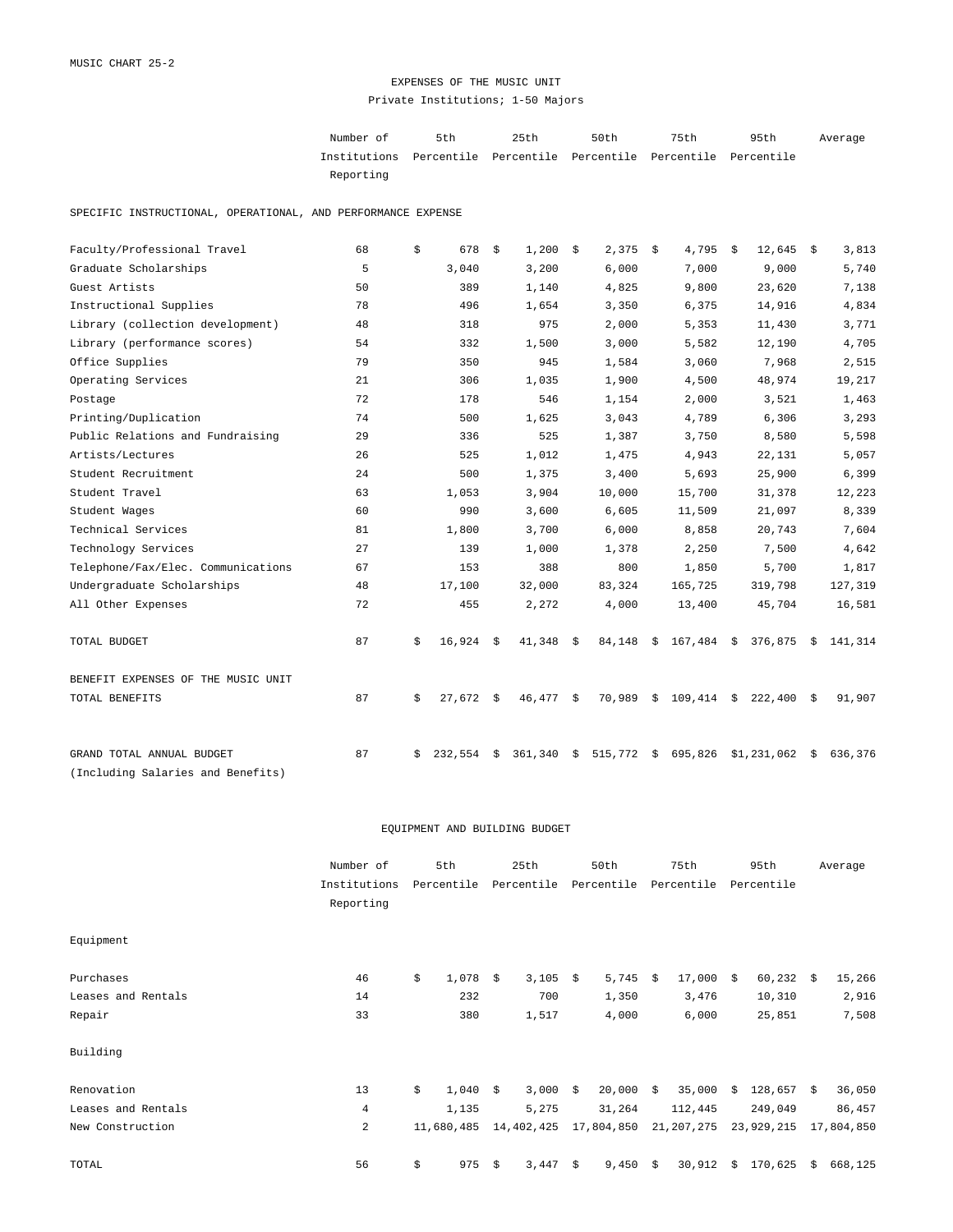# EXPENSES OF THE MUSIC UNIT Private Institutions; 51-100 Majors

| Number of                                                           | 5th | 25th | 50 t.h | 75th | 95th | Average |
|---------------------------------------------------------------------|-----|------|--------|------|------|---------|
| Institutions Percentile Percentile Percentile Percentile Percentile |     |      |        |      |      |         |
| Reporting                                                           |     |      |        |      |      |         |

SPECIFIC INSTRUCTIONAL, OPERATIONAL, AND PERFORMANCE EXPENSE

| Faculty/Professional Travel        | 68 | \$ | 710     | \$ | 2,221   | - \$ | 4,500                 | - \$ | 8,575                           | \$<br>$21,248$ \$ |      | 6,577       |
|------------------------------------|----|----|---------|----|---------|------|-----------------------|------|---------------------------------|-------------------|------|-------------|
| Graduate Scholarships              | 6  |    | 3,625   |    | 10,500  |      | 21,000                |      | 307,500                         | 447,293           |      | 152,760     |
| Guest Artists                      | 54 |    | 566     |    | 2,500   |      | 5,000                 |      | 10,917                          | 45,919            |      | 18,308      |
| Instructional Supplies             | 76 |    | 943     |    | 2,500   |      | 5,000                 |      | 10,050                          | 29,951            |      | 8,399       |
| Library (collection development)   | 47 |    | 542     |    | 1,500   |      | 3,300                 |      | 7,416                           | 14,669            |      | 5,231       |
| Library (performance scores)       | 64 |    | 1,000   |    | 2,020   |      | 5,000                 |      | 10,002                          | 13,932            |      | 7,404       |
| Office Supplies                    | 81 |    | 677     |    | 1,600   |      | 3,000                 |      | 6,000                           | 17,000            |      | 5,167       |
| Operating Services                 | 29 |    | 340     |    | 860     |      | 3,500                 |      | 15,000                          | 64,732            |      | 15,166      |
| Postage                            | 74 |    | 500     |    | 1,000   |      | 1,901                 |      | 2,990                           | 5,105             |      | 2,132       |
| Printing/Duplication               | 80 |    | 784     |    | 2,900   |      | 5,075                 |      | 7,942                           | 14,097            |      | 6,143       |
| Public Relations and Fundraising   | 38 |    | 494     |    | 1,275   |      | 2,934                 |      | 5,934                           | 17,620            |      | 5,380       |
| Artists/Lectures                   | 32 |    | 500     |    | 1,000   |      | 4,000                 |      | 8,175                           | 13,709            |      | 5,497       |
| Student Recruitment                | 37 |    | 524     |    | 1,500   |      | 3,230                 |      | 5,610                           | 13,019            |      | 5,325       |
| Student Travel                     | 73 |    | 991     |    | 7,441   |      | 13,000                |      | 30,000                          | 113,644           |      | 28,463      |
| Student Wages                      | 73 |    | 2,537   |    | 5,599   |      | 11,500                |      | 19,377                          | 28,679            |      | 13,202      |
| Technical Services                 | 84 |    | 3,000   |    | 5,000   |      | 7,950                 |      | 14,348                          | 20,425            |      | 10,308      |
| Technology Services                | 52 |    | 344     |    | 1,138   |      | 1,900                 |      | 4,015                           | 9,645             |      | 3,169       |
| Telephone/Fax/Elec. Communications | 69 |    | 251     |    | 764     |      | 1,500                 |      | 3,270                           | 8,739             |      | 3,076       |
| Undergraduate Scholarships         | 58 |    | 24,400  |    | 88,012  |      | 154,252               |      | 236,375                         | 460,296           |      | 194,146     |
| All Other Expenses                 | 72 |    | 1,455   |    | 3,188   |      | 10,719                |      | 31,020                          | 98,219            |      | 22,942      |
| TOTAL BUDGET                       | 85 | \$ | 41,499  | Ŝ. |         |      | 121,798 \$ 223,069 \$ |      | 324,800                         | $$739,338$ \$     |      | 270,496     |
| BENEFIT EXPENSES OF THE MUSIC UNIT |    |    |         |    |         |      |                       |      |                                 |                   |      |             |
| TOTAL BENEFITS                     | 85 | \$ | 50,303  | S. | 91,136  | - \$ | 127,033               | - \$ | 181,000                         | \$<br>258,335     | - \$ | 144,444     |
| GRAND TOTAL ANNUAL BUDGET          | 86 | Ŝ. | 477,250 | \$ | 755,068 | \$   |                       |      | 879,076 \$1,211,846 \$1,967,784 |                   |      | \$1,062,532 |
| (Including Salaries and Benefits)  |    |    |         |    |         |      |                       |      |                                 |                   |      |             |

|                    | Number of      | 5th              |    | 25th       | 50th         | 75th         |    | 95th              |      | Average   |
|--------------------|----------------|------------------|----|------------|--------------|--------------|----|-------------------|------|-----------|
|                    | Institutions   | Percentile       |    | Percentile | Percentile   | Percentile   |    | Percentile        |      |           |
|                    | Reporting      |                  |    |            |              |              |    |                   |      |           |
| Equipment          |                |                  |    |            |              |              |    |                   |      |           |
| Purchases          | 60             | \$<br>1,484      | \$ | 4,750      | \$<br>11,500 | \$<br>21,015 | \$ | 102,445           | - \$ | 24,207    |
| Leases and Rentals | 25             | 630              |    | 1,500      | 3,000        | 6,000        |    | 33,200            |      | 7,905     |
| Repair             | 32             | 328              |    | 1,811      | 4,000        | 5,325        |    | 13,405            |      | 5,872     |
| Building           |                |                  |    |            |              |              |    |                   |      |           |
| Renovation         | 16             | \$<br>$4,500$ \$ |    | $9,250$ \$ | $21,500$ \$  | 71,750       | S. | $172,082 \quad $$ |      | 58,430    |
| Leases and Rentals | 3              | 7,700            |    | 14,500     | 23,000       | 24,000       |    | 24,800            |      | 18,000    |
| New Construction   | $\overline{a}$ | 803,325          |    | 4,002,625  | 8,001,750    | 12,000,875   |    | 15,200,175        |      | 8,001,750 |
| TOTAL              | 68             | \$<br>1,605      | Ŝ. | 6,900      | \$<br>15,450 | \$<br>44,547 | \$ | 159,100           | Ŝ.   | 276,917   |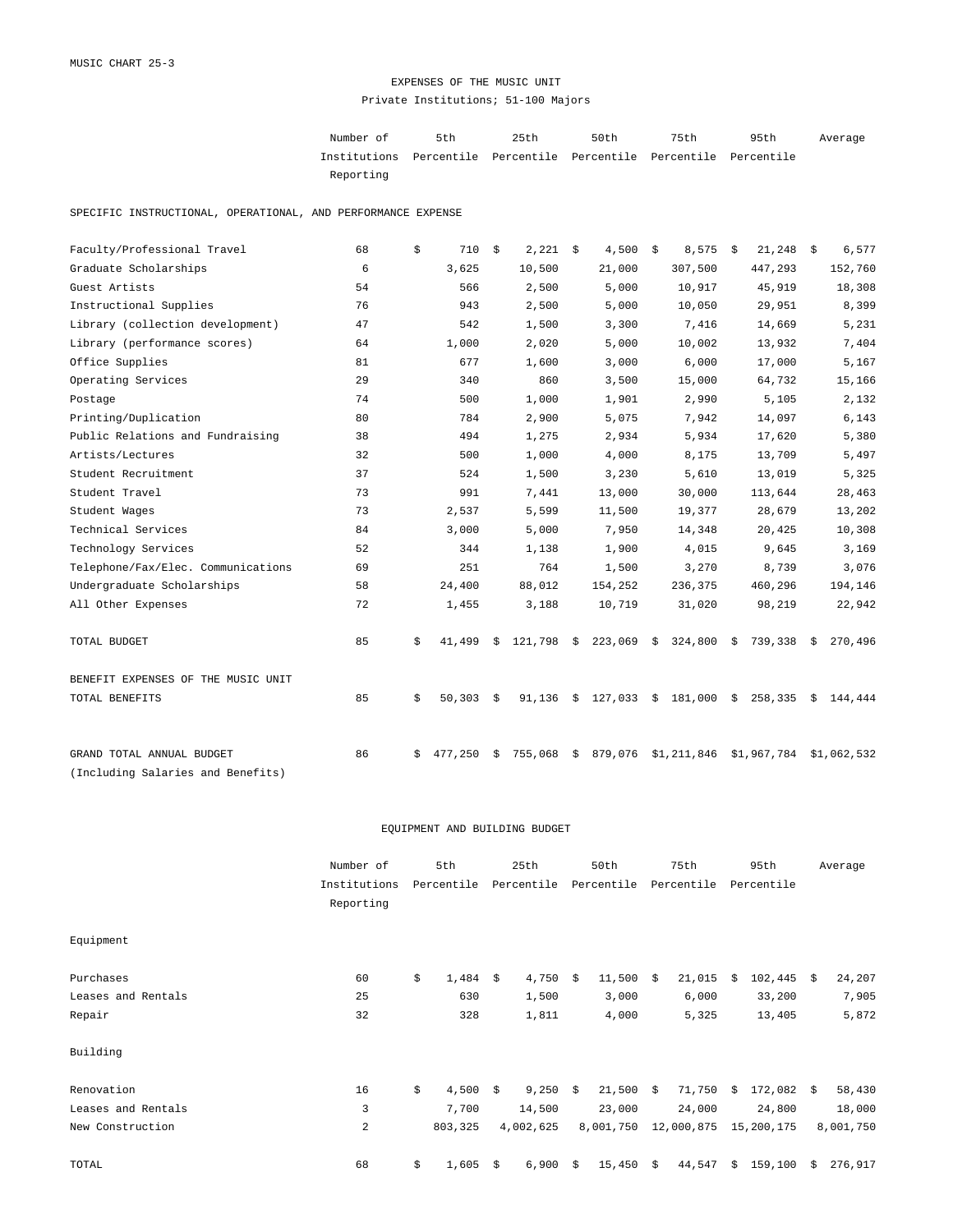#### EXPENSES OF THE MUSIC UNIT Private Institutions; 101-200 Majors

Number of 5th 25th 50th 75th 95th Institutions Percentile Percentile Percentile Percentile Percentile Reporting Average

SPECIFIC INSTRUCTIONAL, OPERATIONAL, AND PERFORMANCE EXPENSE

| Faculty/Professional Travel        | 41 | \$ | 2,000   | \$ | 3,242       | - \$ | 5,850        | - \$ | 9,500                                                        | \$<br>30,350            | - \$ | 12,886  |
|------------------------------------|----|----|---------|----|-------------|------|--------------|------|--------------------------------------------------------------|-------------------------|------|---------|
| Graduate Scholarships              | 10 |    | 6,000   |    | 18,168      |      | 57,250       |      | 90,908                                                       | 487,805                 |      | 125,615 |
| Guest Artists                      | 37 |    | 790     |    | 2,000       |      | 6,000        |      | 15,900                                                       | 42,336                  |      | 16,481  |
| Instructional Supplies             | 40 |    | 819     |    | 2,295       |      | 6,025        |      | 15,500                                                       | 29,740                  |      | 10,285  |
| Library (collection development)   | 28 |    | 2,000   |    | 3,938       |      | 8,000        |      | 12,836                                                       | 31,916                  |      | 10,576  |
| Library (performance scores)       | 32 |    | 1,050   |    | 4,090       |      | 8,950        |      | 14,175                                                       | 24,355                  |      | 10,219  |
| Office Supplies                    | 44 |    | 823     |    | 2,250       |      | 4,000        |      | 8,244                                                        | 13,171                  |      | 7,182   |
| Operating Services                 | 17 |    | 494     |    | 2,200       |      | 4,000        |      | 15,500                                                       | 212,385                 |      | 46,246  |
| Postage                            | 39 |    | 476     |    | 1,239       |      | 3,050        |      | 5,845                                                        | 27,523                  |      | 7,416   |
| Printing/Duplication               | 43 |    | 1,830   |    | 5,100       |      | 9,000        |      | 12,630                                                       | 46,914                  |      | 13,199  |
| Public Relations and Fundraising   | 20 |    | 1,000   |    | 3,700       |      | 10,610       |      | 46,224                                                       | 159,324                 |      | 80,263  |
| Artists/Lectures                   | 20 |    | 500     |    | 2,875       |      | 6,902        |      | 14,625                                                       | 71,816                  |      | 23,066  |
| Student Recruitment                | 22 |    | 523     |    | 2,350       |      | 6,326        |      | 16,500                                                       | 64,250                  |      | 16,743  |
| Student Travel                     | 35 |    | 3,420   |    | 10,586      |      | 20,000       |      | 43,750                                                       | 81,658                  |      | 30,689  |
| Student Wages                      | 38 |    | 4,461   |    | 11,155      |      | 19,685       |      | 37,059                                                       | 119,686                 |      | 30,213  |
| Technical Services                 | 44 |    | 4,552   |    | 8,300       |      | 13,550       |      | 26,054                                                       | 41,965                  |      | 19,449  |
| Technology Services                | 21 |    | 600     |    | 2,100       |      | 10,000       |      | 30,000                                                       | 67,000                  |      | 21,879  |
| Telephone/Fax/Elec. Communications | 39 |    | 395     |    | 1,100       |      | 3,442        |      | 8,524                                                        | 22,217                  |      | 6,537   |
| Undergraduate Scholarships         | 29 |    | 27,600  |    | 108,000     |      | 215,420      |      | 344,600                                                      | 763,574                 |      | 278,415 |
| All Other Expenses                 | 43 |    | 1,765   |    | 6,290       |      | 13,700       |      | 39,006                                                       | 168,269                 |      | 146,173 |
| TOTAL BUDGET                       | 46 | \$ | 48,993  | Ŝ. |             |      |              |      | $208, 153 \div 290, 784 \div 473, 165 \div 1, 437, 207 \div$ |                         |      | 564,664 |
| BENEFIT EXPENSES OF THE MUSIC UNIT |    |    |         |    |             |      |              |      |                                                              |                         |      |         |
| TOTAL BENEFITS                     | 46 | \$ | 61,876  | \$ | 144,324     | \$   | $210,768$ \$ |      | 331,745                                                      | \$<br>690,943           | \$   | 275,066 |
| GRAND TOTAL ANNUAL BUDGET          | 46 | S. | 740,885 |    | \$1,035,317 |      | \$1,465,780  |      | \$2,238,744                                                  | \$3,417,474 \$1,917,136 |      |         |
| (Including Salaries and Benefits)  |    |    |         |    |             |      |              |      |                                                              |                         |      |         |

|                    | Number of      | 5th              |    | 25th       | 50th         | 75th         |      | 95th       |      | Average   |
|--------------------|----------------|------------------|----|------------|--------------|--------------|------|------------|------|-----------|
|                    | Institutions   | Percentile       |    | Percentile | Percentile   | Percentile   |      | Percentile |      |           |
|                    | Reporting      |                  |    |            |              |              |      |            |      |           |
| Equipment          |                |                  |    |            |              |              |      |            |      |           |
| Purchases          | 28             | \$<br>2,320      | -Ŝ | 7,167      | \$<br>14,000 | \$<br>27,250 | - \$ | 86,500     | S.   | 26,085    |
| Leases and Rentals | 9              | 240              |    | 2,400      | 6,000        | 8,500        |      | 26,057     |      | 8,360     |
| Repair             | 17             | 2,800            |    | 5,100      | 8,500        | 10,000       |      | 41,000     |      | 12,795    |
| Building           |                |                  |    |            |              |              |      |            |      |           |
| Renovation         | 12             | \$<br>$1,929$ \$ |    | $8,500$ \$ | $16,180$ \$  | 31,250       | -Ŝ   | 381,600    | - \$ | 77,959    |
| Leases and Rentals | $\overline{a}$ | 7,230            |    | 22,550     | 41,700       | 60,850       |      | 76,170     |      | 41,700    |
| New Construction   | 3              | 40,354           |    | 59,456     | 83,333       | 3,541,666    |      | 6,308,333  |      | 2,372,971 |
| TOTAL              | 34             | \$<br>2,150      | Ŝ. | 13,790     | \$<br>25,630 | \$<br>55,607 | \$   | 384,172    | Ŝ.   | 269,439   |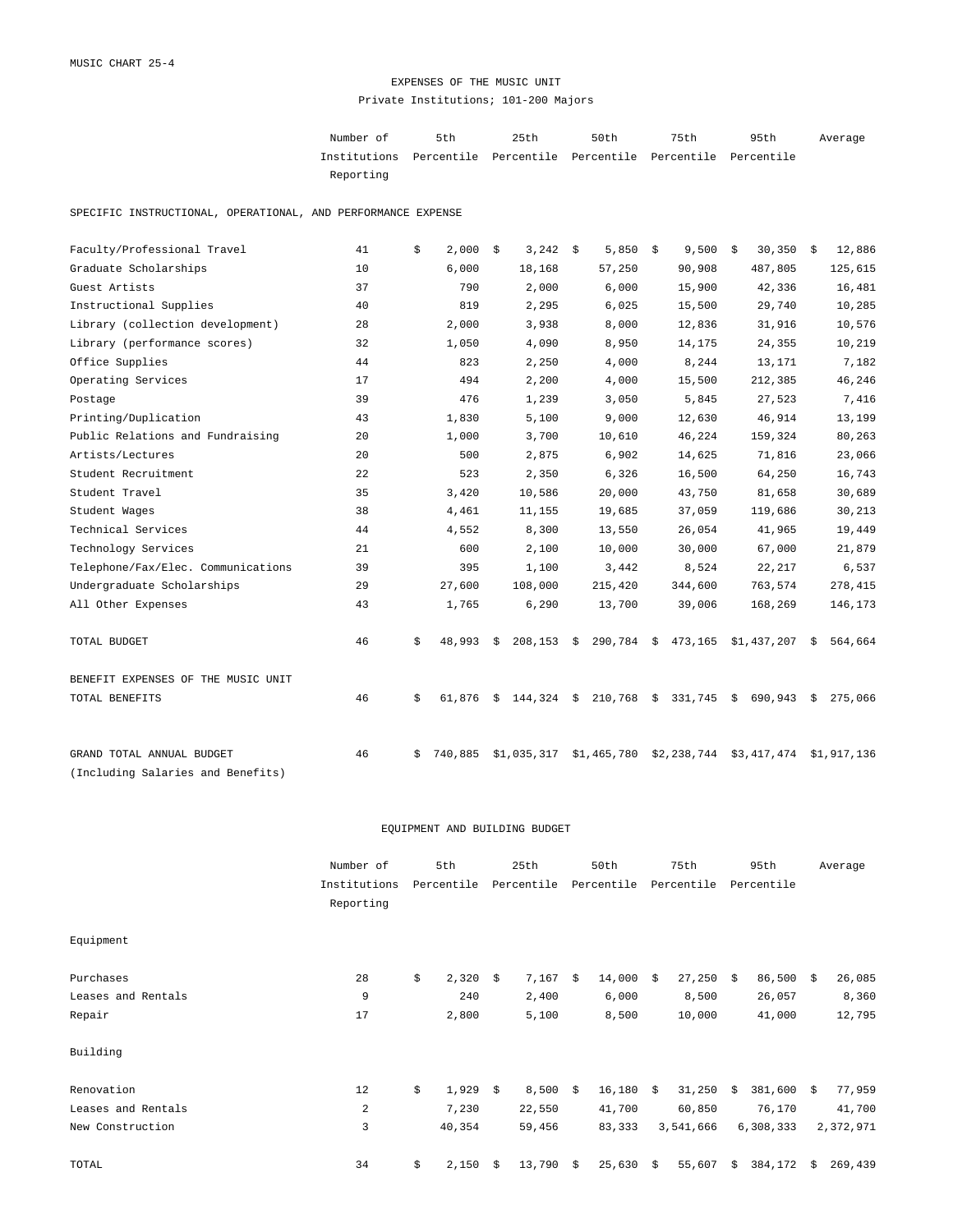#### EXPENSES OF THE MUSIC UNIT Private Institutions; over 200 Majors

Number of 5th 25th 50th 75th 95th Institutions Percentile Percentile Percentile Percentile Percentile Reporting Average

SPECIFIC INSTRUCTIONAL, OPERATIONAL, AND PERFORMANCE EXPENSE

| Faculty/Professional Travel        | 44 | 4,030<br>\$   | $10,000$ \$<br>\$ | 27,850    | 67,360<br>\$ | 204,801<br>\$                                                  | 184,665<br>\$            |
|------------------------------------|----|---------------|-------------------|-----------|--------------|----------------------------------------------------------------|--------------------------|
| Graduate Scholarships              | 27 | 42,406        | 281,500           | 770,000   | 2,306,281    | 4,736,523                                                      | 8,304,378                |
| Guest Artists                      | 34 | 2,325         | 9,775             | 31,000    | 61,828       | 318,067                                                        | 448,227                  |
| Instructional Supplies             | 43 | 852           | 5,388             | 12,630    | 27,758       | 143,100                                                        | 59,583                   |
| Library (collection development)   | 24 | 779           | 11,135            | 20,200    | 54,228       | 166,220                                                        | 46,202                   |
| Library (performance scores)       | 36 | 2,338         | 8,002             | 15,152    | 21,075       | 47,562                                                         | 17,059                   |
| Office Supplies                    | 45 | 3,204         | 5,000             | 12,366    | 21,316       | 59,475                                                         | 35,925                   |
| Operating Services                 | 21 | 2,120         | 5,984             | 18,682    | 167,000      | 1,127,840                                                      | 216,384                  |
| Postage                            | 44 | 1,500         | 2,450             | 8,750     | 20,000       | 90,132                                                         | 18,907                   |
| Printing/Duplication               | 46 | 3,775         | 11,369            | 21,762    | 40,296       | 209,334                                                        | 98,031                   |
| Public Relations and Fundraising   | 32 | 4,640         | 10,394            | 25,328    | 184,315      | 933,507                                                        | 241,721                  |
| Artists/Lectures                   | 33 | 2,900         | 7,950             | 15,358    | 46,028       | 109,664                                                        | 33,897                   |
| Student Recruitment                | 34 | 3,241         | 13,250            | 37,068    | 90,077       | 276,884                                                        | 177,514                  |
| Student Travel                     | 35 | 2,410         | 9,350             | 16,440    | 62,650       | 395,000                                                        | 78,074                   |
| Student Wages                      | 40 | 9,930         | 35,812            | 75,050    | 135,761      | 474,881                                                        | 256,913                  |
| Technical Services                 | 44 | 4,552         | 11,000            | 34,254    | 75,635       | 208,452                                                        | 119,088                  |
| Technology Services                | 30 | 2,130         | 7,238             | 22,466    | 63,875       | 311,826                                                        | 100,185                  |
| Telephone/Fax/Elec. Communications | 41 | 1,430         | 3,050             | 14,481    | 40,600       | 143,529                                                        | 100,281                  |
| Undergraduate Scholarships         | 32 | 129,663       | 524,600           | 1,179,473 | 2,116,281    | 3, 345, 589                                                    | 1,501,889                |
| All Other Expenses                 | 42 | 4,016         | 16,092            | 51,275    | 258,716      | 4,203,645                                                      | 2,045,027                |
| TOTAL BUDGET                       | 46 | \$<br>97,524  | \$                |           |              | 457,326 \$1,931,256 \$5,158,219 \$11,559,124 \$9,512,544       |                          |
| BENEFIT EXPENSES OF THE MUSIC UNIT |    |               |                   |           |              |                                                                |                          |
| TOTAL BENEFITS                     | 46 | 154,647<br>S. | 386,212 \$<br>S.  | 586,428   | \$1,511,887  |                                                                | $$3,163,591 \t$ 997,528$ |
| GRAND TOTAL ANNUAL BUDGET          | 46 | \$1,449,745   |                   |           |              | \$3,013,667 \$5,528,492 \$10,957,817 \$24,593,866 \$14,199,479 |                          |
| (Including Salaries and Benefits)  |    |               |                   |           |              |                                                                |                          |

|                    | Number of    | 5th          |      | 25th        |            | 50th       |    | 75th       |     | 95th        |      | Average     |
|--------------------|--------------|--------------|------|-------------|------------|------------|----|------------|-----|-------------|------|-------------|
|                    | Institutions | Percentile   |      | Percentile  |            | Percentile |    | Percentile |     | Percentile  |      |             |
|                    | Reporting    |              |      |             |            |            |    |            |     |             |      |             |
| Equipment          |              |              |      |             |            |            |    |            |     |             |      |             |
| Purchases          | 39           | \$<br>5,800  | -Ŝ   | 21,000      | Ŝ.         | 49,694     | Ŝ. | 122,962    | - Š | 239,456     | - \$ | 87,120      |
| Leases and Rentals | 24           | 518          |      | 3,500       |            | 14,756     |    | 39,100     |     | 198,411     |      | 47,940      |
| Repair             | 25           | 3,600        |      | 6,500       |            | 12,000     |    | 27,063     |     | 46,614      |      | 19,290      |
| Building           |              |              |      |             |            |            |    |            |     |             |      |             |
| Renovation         | 21           | \$<br>2,500  | - \$ | $10,292$ \$ |            | 34,000     | Ŝ. | 150,000    | S.  | 926,455     | Ŝ.   | 301,372     |
| Leases and Rentals | 13           | 3,720        |      | 5,500       |            | 17,400     |    | 28,930     |     | 158,800     |      | 37,942      |
| New Construction   | 5            | 28,798       |      | 67,000      |            | 271,663    |    | 5,400,000  |     | 31,880,000  |      | 8,851,582   |
| TOTAL              | 42           | \$<br>16,306 | -S   | 57,838      | $\ddot{s}$ | 133,462    | \$ | 310,295    |     | \$4,331,283 |      | \$1,335,963 |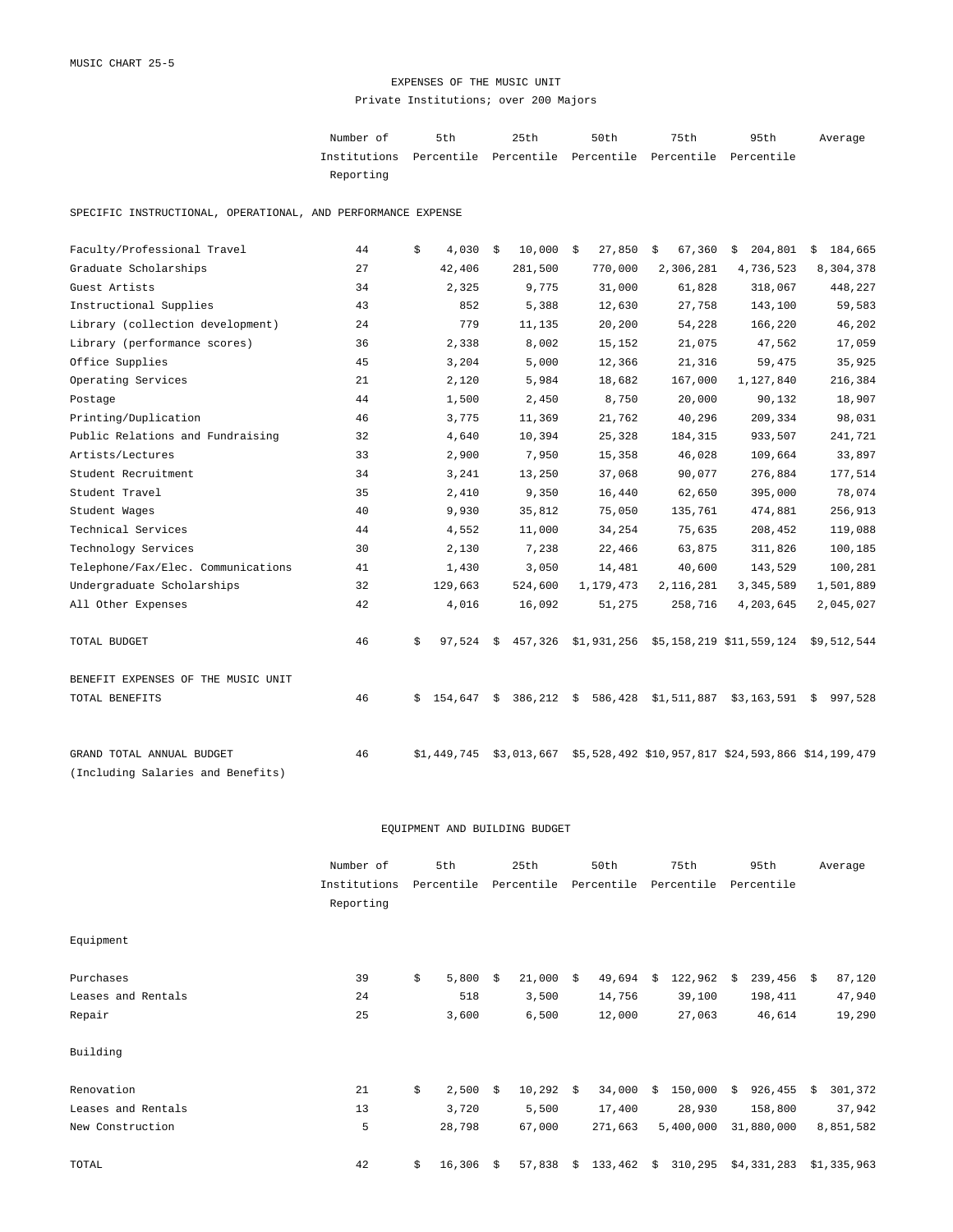# EXPENSES OF THE MUSIC UNIT All Public Institutions

| Number of                                                           | 5th | 25th | 50 t.h | 75th | 95th | Average |
|---------------------------------------------------------------------|-----|------|--------|------|------|---------|
| Institutions Percentile Percentile Percentile Percentile Percentile |     |      |        |      |      |         |
| Reporting                                                           |     |      |        |      |      |         |

SPECIFIC INSTRUCTIONAL, OPERATIONAL, AND PERFORMANCE EXPENSE

| Faculty/Professional Travel        | 295 | \$ | 1,195   | \$ | 3,585             | - \$ | 6,900       | - \$ | 14,004             | 38,950<br>\$    | - \$ | 12,283      |
|------------------------------------|-----|----|---------|----|-------------------|------|-------------|------|--------------------|-----------------|------|-------------|
| Graduate Scholarships              | 149 |    | 2,172   |    | 15,200            |      | 49,920      |      | 202,475            | 1,068,664       |      | 289,470     |
| Guest Artists                      | 238 |    | 685     |    | 3,000             |      | 9,700       |      | 23,672             | 85,619          |      | 21,885      |
| Instructional Supplies             | 293 |    | 920     |    | 3,000             |      | 6,500       |      | 14,779             | 45,000          |      | 13,101      |
| Library (collection development)   | 172 |    | 500     |    | 1,425             |      | 4,500       |      | 10,020             | 51,676          |      | 12,703      |
| Library (performance scores)       | 223 |    | 1,000   |    | 3,000             |      | 5,750       |      | 10,700             | 24,985          |      | 8,642       |
| Office Supplies                    | 300 |    | 671     |    | 2,316             |      | 5,000       |      | 9,520              | 30,725          |      | 9,007       |
| Operating Services                 | 159 |    | 995     |    | 2,050             |      | 5,700       |      | 14,100             | 70,978          |      | 18,028      |
| Postage                            | 247 |    | 418     |    | 1,500             |      | 3,000       |      | 6,000              | 20,794          |      | 5,764       |
| Printing/Duplication               | 290 |    | 789     |    | 3,098             |      | 6,815       |      | 12,215             | 37,275          |      | 11,585      |
| Public Relations and Fundraising   | 197 |    | 500     |    | 1,650             |      | 4,000       |      | 13,000             | 47,800          |      | 12,776      |
| Artists/Lectures                   | 128 |    | 500     |    | 2,000             |      | 5,250       |      | 12,623             | 82,196          |      | 18,179      |
| Student Recruitment                | 229 |    | 540     |    | 2,000             |      | 4,000       |      | 8,000              | 29,000          |      | 9,797       |
| Student Travel                     | 260 |    | 1,000   |    | 5,000             |      | 11,560      |      | 27,028             | 89,790          |      | 24,026      |
| Student Wages                      | 270 |    | 1,500   |    | 5,000             |      | 10,030      |      | 22,813             | 80,000          |      | 24,551      |
| Technical Services                 | 298 |    | 2,085   |    | 5,500             |      | 10,000      |      | 18,875             | 44,221          |      | 15,880      |
| Technology Services                | 228 |    | 500     |    | 1,500             |      | 3,006       |      | 8,500              | 29,030          |      | 10,303      |
| Telephone/Fax/Elec. Communications | 270 |    | 501     |    | 2,832             |      | 6,775       |      | 15,000             | 39,848          |      | 12,332      |
| Undergraduate Scholarships         | 282 |    | 6,050   |    | 33,201            |      | 105,852     |      | 231,172            | 795,598         |      | 217,808     |
| All Other Expenses                 | 251 |    | 1,072   |    | 5,000             |      | 15,000      |      | 41,582             | 190,686         |      | 50,018      |
| TOTAL BUDGET                       | 324 | \$ | 32,458  | \$ | $108,858 \quad $$ |      | 258,850 \$  |      | 538,146            | $$1,749,612$ \$ |      | 538,938     |
| BENEFIT EXPENSES OF THE MUSIC UNIT |     |    |         |    |                   |      |             |      |                    |                 |      |             |
| TOTAL BENEFITS                     | 325 | \$ | 61,200  | S. | 145,634 \$        |      |             |      | 262,750 \$ 470,000 | $$1,149,658$ \$ |      | 402,271     |
| GRAND TOTAL ANNUAL BUDGET          | 325 | Ŝ. | 484,206 | Ŝ. | 984,477           |      | \$1,642,942 |      | \$2,892,872        | \$6,923,037     |      | \$2,540,632 |
| (Including Salaries and Benefits)  |     |    |         |    |                   |      |             |      |                    |                 |      |             |

|                    | Number of    | 5th         |     | 25th        | 50th         |    | 75th       |      | 95th        |    | Average   |
|--------------------|--------------|-------------|-----|-------------|--------------|----|------------|------|-------------|----|-----------|
|                    | Institutions | Percentile  |     | Percentile  | Percentile   |    | Percentile |      | Percentile  |    |           |
|                    | Reporting    |             |     |             |              |    |            |      |             |    |           |
| Equipment          |              |             |     |             |              |    |            |      |             |    |           |
| Purchases          | 249          | \$<br>3,500 | - Š | $11,322$ \$ | 25,000       | S. | 53,489     | - \$ | 176,800     | S. | 65,151    |
| Leases and Rentals | 102          | 500         |     | 1,821       | 5,000        |    | 12,000     |      | 49,623      |    | 13,355    |
| Repair             | 161          | 800         |     | 2,800       | 5,000        |    | 10,000     |      | 30,000      |    | 9,356     |
| Building           |              |             |     |             |              |    |            |      |             |    |           |
| Renovation         | 88           | \$<br>887   | S.  | $4,580$ \$  | 20,000       | Ŝ. | 100,959    |      | \$3,802,700 | Ŝ. | 572,466   |
| Leases and Rentals | 25           | 460         |     | 2,500       | 10,000       |    | 21,000     |      | 131,540     |    | 26,316    |
| New Construction   | 14           | 23,000      |     | 318,750     | 2,525,000    |    | 12,850,204 |      | 33,850,000  |    | 9,915,377 |
| TOTAL              | 275          | \$<br>3,361 | \$  | 15,000      | \$<br>35,000 | \$ | 99,736     |      | \$1,906,457 | \$ | 759,787   |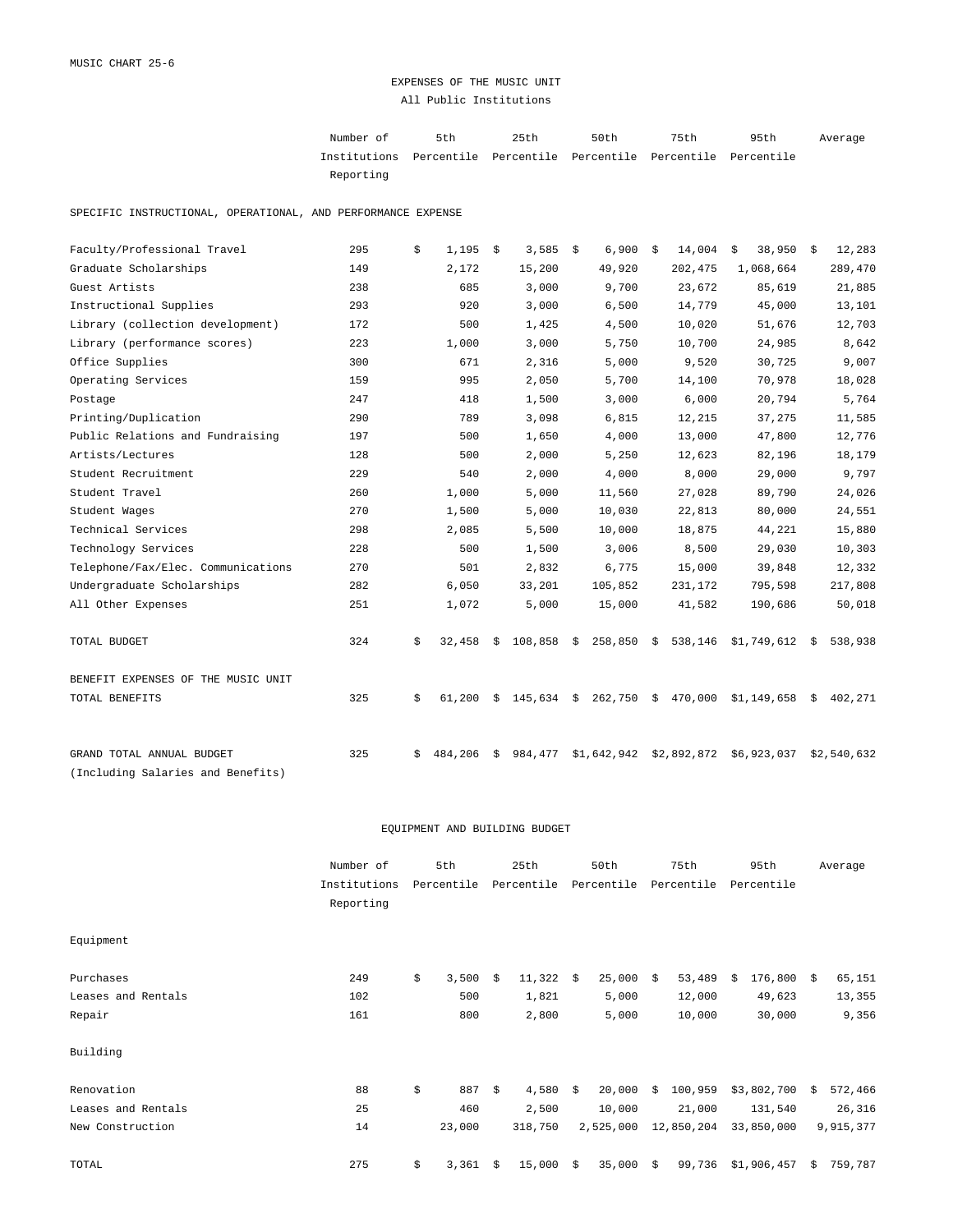# EXPENSES OF THE MUSIC UNIT Public Institutions; 1-100 Majors

| Number of                                                           | 5th | 25th | 50 t.h | 75th | 95th | Average |
|---------------------------------------------------------------------|-----|------|--------|------|------|---------|
| Institutions Percentile Percentile Percentile Percentile Percentile |     |      |        |      |      |         |
| Reporting                                                           |     |      |        |      |      |         |

SPECIFIC INSTRUCTIONAL, OPERATIONAL, AND PERFORMANCE EXPENSE

| Faculty/Professional Travel        | 89  | \$ | 940       | \$ | 2,460       | - \$ | 4,000                        | - \$ | 7,000       | \$<br>$12,000$ \$      | 5,388         |
|------------------------------------|-----|----|-----------|----|-------------|------|------------------------------|------|-------------|------------------------|---------------|
| Graduate Scholarships              | 10  |    | 839       |    | 2,200       |      | 12,500                       |      | 34,715      | 74,501                 | 24,003        |
| Guest Artists                      | 63  |    | 510       |    | 1,125       |      | 3,000                        |      | 6,500       | 21,800                 | 5,765         |
| Instructional Supplies             | 96  |    | 946       |    | 2,303       |      | 5,000                        |      | 8,850       | 17,746                 | 6,851         |
| Library (collection development)   | 54  |    | 348       |    | 1,000       |      | 2,500                        |      | 5,000       | 12,700                 | 3,937         |
| Library (performance scores)       | 68  |    | 1,000     |    | 2,000       |      | 4,000                        |      | 6,000       | 11,300                 | 4,639         |
| Office Supplies                    | 94  |    | 500       |    | 1,200       |      | 2,356                        |      | 4,438       | 12,350                 | 4,242         |
| Operating Services                 | 45  |    | 562       |    | 1,850       |      | 3,000                        |      | 7,500       | 24,423                 | 7,896         |
| Postage                            | 70  |    | 296       |    | 740         |      | 1,469                        |      | 2,000       | 5,110                  | 1,811         |
| Printing/Duplication               | 89  |    | 485       |    | 1,500       |      | 3,400                        |      | 6,000       | 9,620                  | 4,100         |
| Public Relations and Fundraising   | 45  |    | 260       |    | 750         |      | 2,000                        |      | 2,508       | 7,131                  | 2,228         |
| Artists/Lectures                   | 29  |    | 320       |    | 1,200       |      | 3,000                        |      | 5,548       | 21,114                 | 8,519         |
| Student Recruitment                | 60  |    | 400       |    | 1,000       |      | 2,200                        |      | 4,345       | 10,000                 | 10,549        |
| Student Travel                     | 76  |    | 488       |    | 4,375       |      | 7,880                        |      | 21,352      | 76,550                 | 17,328        |
| Student Wages                      | 80  |    | 1,500     |    | 3,200       |      | 5,828                        |      | 10,058      | 22,801                 | 8,241         |
| Technical Services                 | 97  |    | 1,660     |    | 4,000       |      | 6,600                        |      | 9,031       | 17,489                 | 7,626         |
| Technology Services                | 66  |    | 338       |    | 1,000       |      | 1,500                        |      | 2,916       | 13,056                 | 3,115         |
| Telephone/Fax/Elec. Communications | 76  |    | 375       |    | 1,045       |      | 2,561                        |      | 4,750       | 9,221                  | 3,350         |
| Undergraduate Scholarships         | 85  |    | 2,950     |    | 21,000      |      | 44,000                       |      | 101,800     | 322,400                | 102,901       |
| All Other Expenses                 | 76  |    | 594       |    | 2,000       |      | 5,000                        |      | 11,624      | 82,500                 | 20,818        |
| TOTAL BUDGET                       | 108 | \$ | 19,290    | -S |             |      | 52,021 \$ 120,204 \$ 189,135 |      |             | \$<br>$402,543 \t$ \$  | 166,661       |
| BENEFIT EXPENSES OF THE MUSIC UNIT |     |    |           |    |             |      |                              |      |             |                        |               |
| TOTAL BENEFITS                     | 108 | \$ | 37,734 \$ |    | $87,658$ \$ |      | $141,541 \&$                 |      | 197,576     | $$326,723$$ \$ 157,854 |               |
| GRAND TOTAL ANNUAL BUDGET          | 108 | Ŝ. | 337,177   | \$ | 616,100     | \$   | 831,695                      |      | \$1,122,570 | \$1,515,088            | \$<br>887,323 |
| (Including Salaries and Benefits)  |     |    |           |    |             |      |                              |      |             |                        |               |

|                    | Number of      |    | 5th        |    | 25th       |            | 50th       |    | 75th       | 95th          |      | Average    |
|--------------------|----------------|----|------------|----|------------|------------|------------|----|------------|---------------|------|------------|
|                    | Institutions   |    | Percentile |    | Percentile |            | Percentile |    | Percentile | Percentile    |      |            |
|                    | Reporting      |    |            |    |            |            |            |    |            |               |      |            |
| Equipment          |                |    |            |    |            |            |            |    |            |               |      |            |
| Purchases          | 78             | \$ | 1,485      | Ŝ. | 9,075      | $\ddot{s}$ | 20,000     | Ŝ. | 39,500     | 135,850<br>Ŝ. | - \$ | 37,990     |
| Leases and Rentals | 22             |    | 500        |    | 1,048      |            | 2,100      |    | 4,438      | 14,244        |      | 4,410      |
| Repair             | 43             |    | 525        |    | 1,016      |            | 3,000      |    | 5,372      | 10,810        |      | 4,427      |
| Building           |                |    |            |    |            |            |            |    |            |               |      |            |
| Renovation         | 18             | \$ | 1,850      | \$ | $3,875$ \$ |            | 36,850     | \$ | 304,551    | \$5,070,814   | \$   | 928,144    |
| Leases and Rentals | 3              |    | 474        |    | 671        |            | 917        |    | 8,458      | 14,492        |      | 5,781      |
| New Construction   | $\overline{a}$ |    | 4,647,500  |    | 15,037,500 |            | 28,025,000 |    | 41,012,500 | 51,402,500    |      | 28,025,000 |
| TOTAL              | 84             | \$ | 1,522      | \$ | 7,935      | \$         | 20,500     | \$ | 65,745     | \$1,847,610   | \$   | 905,054    |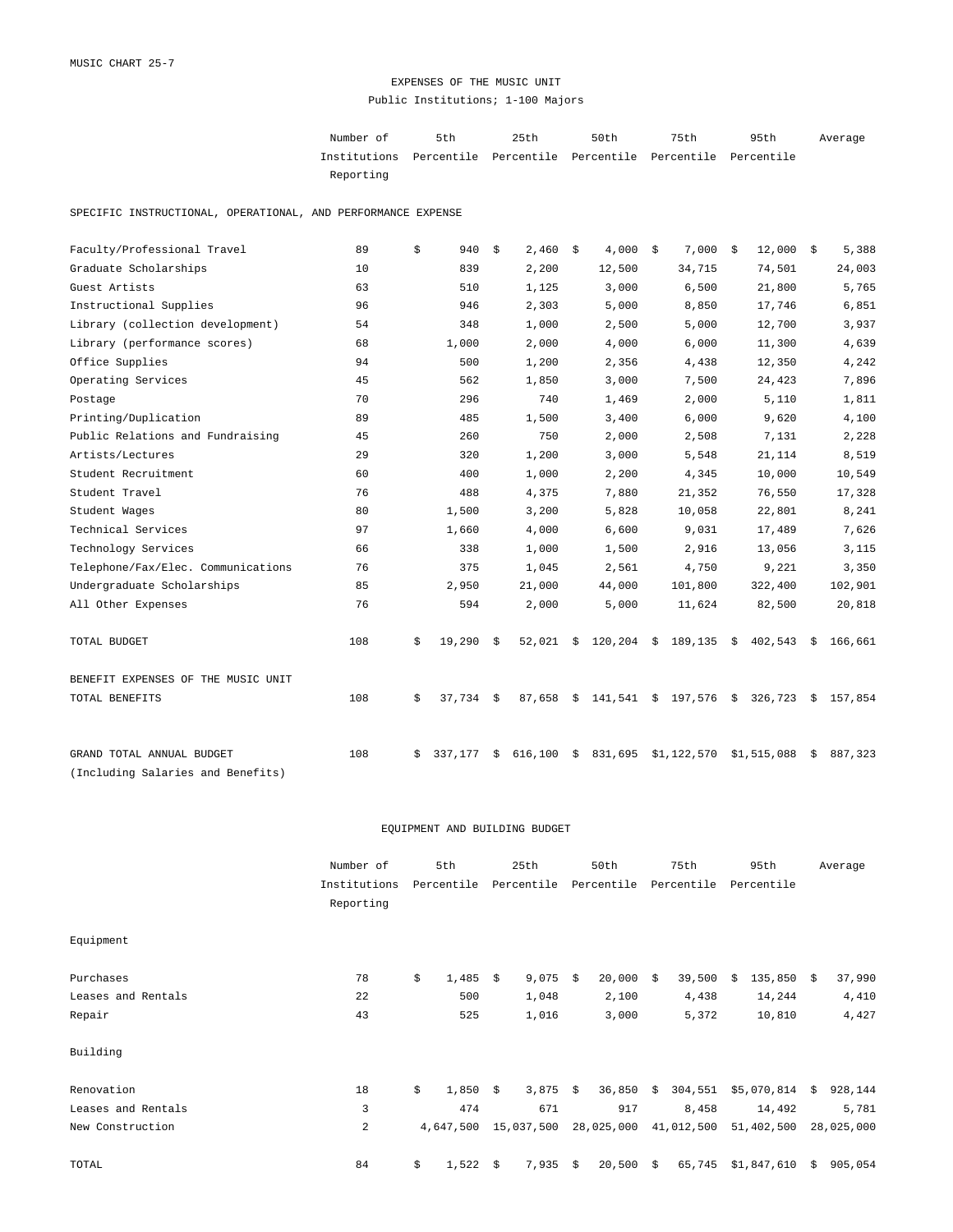### EXPENSES OF THE MUSIC UNIT Public Institutions; 101-200 Majors

| Number of                                                           | 5th | 25th | 50 t.h | 75th | 95th | Average |
|---------------------------------------------------------------------|-----|------|--------|------|------|---------|
| Institutions Percentile Percentile Percentile Percentile Percentile |     |      |        |      |      |         |
| Reporting                                                           |     |      |        |      |      |         |

SPECIFIC INSTRUCTIONAL, OPERATIONAL, AND PERFORMANCE EXPENSE

| Faculty/Professional Travel        | 88 | \$ | 1,190   | \$ | 3,000       | \$<br>$5,577$ \$                   | 12,088        | \$ | $19,114$ \$ |    | 7,727       |
|------------------------------------|----|----|---------|----|-------------|------------------------------------|---------------|----|-------------|----|-------------|
| Graduate Scholarships              | 41 |    | 3,500   |    | 10,000      | 19,500                             | 48,000        |    | 169,101     |    | 39,809      |
| Guest Artists                      | 66 |    | 500     |    | 2,000       | 6,358                              | 17,250        |    | 84,118      |    | 17,067      |
| Instructional Supplies             | 83 |    | 820     |    | 2,512       | 5,000                              | 9,750         |    | 22,712      |    | 7,358       |
| Library (collection development)   | 51 |    | 500     |    | 1,200       | 3,500                              | 6,916         |    | 14,075      |    | 6,041       |
| Library (performance scores)       | 61 |    | 2,000   |    | 3,332       | 5,200                              | 8,750         |    | 12,087      |    | 6,340       |
| Office Supplies                    | 86 |    | 522     |    | 2,362       | 4,150                              | 6,123         |    | 14,856      |    | 5,162       |
| Operating Services                 | 49 |    | 970     |    | 2,000       | 4,500                              | 9,000         |    | 20,800      |    | 7,371       |
| Postage                            | 74 |    | 663     |    | 1,710       | 2,822                              | 5,000         |    | 8,000       |    | 3,489       |
| Printing/Duplication               | 82 |    | 905     |    | 3,700       | 6,000                              | 10,000        |    | 19,435      |    | 7,420       |
| Public Relations and Fundraising   | 53 |    | 500     |    | 1,200       | 2,963                              | 7,000         |    | 19,000      |    | 5,866       |
| Artists/Lectures                   | 35 |    | 500     |    | 1,471       | 5,000                              | 9,729         |    | 40,980      |    | 10,413      |
| Student Recruitment                | 64 |    | 806     |    | 1,500       | 3,000                              | 5,250         |    | 13,777      |    | 4,563       |
| Student Travel                     | 72 |    | 775     |    | 4,725       | 10,000                             | 24,608        |    | 66,250      |    | 21,664      |
| Student Wages                      | 75 |    | 1,070   |    | 5,553       | 10,000                             | 16,600        |    | 43,178      |    | 14,287      |
| Technical Services                 | 84 |    | 3,000   |    | 5,375       | 8,118                              | 13,256        |    | 28,269      |    | 11,359      |
| Technology Services                | 64 |    | 458     |    | 1,500       | 2,350                              | 5,000         |    | 12,797      |    | 5,185       |
| Telephone/Fax/Elec. Communications | 79 |    | 725     |    | 3,000       | 5,791                              | 9,586         |    | 16,100      |    | 6,671       |
| Undergraduate Scholarships         | 81 |    | 7,500   |    | 25,000      | 99,600                             | 220,900       |    | 483,200     |    | 148,789     |
| All Other Expenses                 | 69 |    | 1,180   |    | 5,000       | 11,500                             | 25,600        |    | 86,783      |    | 28,237      |
| TOTAL BUDGET                       | 92 | \$ | 44,900  | Ŝ. | 111,098     | \$<br>243,900                      | \$<br>379,431 | Ŝ. | 644,824     | Ŝ. | 280,737     |
| BENEFIT EXPENSES OF THE MUSIC UNIT |    |    |         |    |             |                                    |               |    |             |    |             |
| TOTAL BENEFITS                     | 93 | \$ | 77,275  |    |             | $$176,615 \t $259,192 \t $339,867$ |               | \$ | 541,061     | Ŝ. | 260,515     |
| GRAND TOTAL ANNUAL BUDGET          | 93 | Ŝ. | 770,316 |    | \$1,121,161 | \$1,605,080                        | \$1,926,550   |    | \$2,579,844 |    | \$1,581,639 |
| (Including Salaries and Benefits)  |    |    |         |    |             |                                    |               |    |             |    |             |

|                    | Number of    | 5th         |      | 25th       |    | 50th       |    | 75th       |    | 95th       |    | Average |
|--------------------|--------------|-------------|------|------------|----|------------|----|------------|----|------------|----|---------|
|                    | Institutions | Percentile  |      | Percentile |    | Percentile |    | Percentile |    | Percentile |    |         |
|                    | Reporting    |             |      |            |    |            |    |            |    |            |    |         |
| Equipment          |              |             |      |            |    |            |    |            |    |            |    |         |
| Purchases          | 69           | \$<br>4,200 | Ŝ.   | 10,000     | S. | 25,000     | \$ | 50,000     | -Ŝ | 80,000     | S. | 33,457  |
| Leases and Rentals | 27           | 300         |      | 1,500      |    | 3,000      |    | 8,280      |    | 12,000     |    | 10,903  |
| Repair             | 38           | 1,000       |      | 2,828      |    | 5,096      |    | 7,875      |    | 17,370     |    | 7,059   |
| Building           |              |             |      |            |    |            |    |            |    |            |    |         |
| Renovation         | 22           | \$<br>967   | - \$ | $8,125$ \$ |    | 20,000     | Ŝ. | 175,000    | -Ŝ | 392,962    | S. | 121,829 |
| Leases and Rentals | 3            | 740         |      | 1,300      |    | 2,000      |    | 6,000      |    | 9,200      |    | 4,200   |
| New Construction   | 3            | 12,000      |      | 20,000     |    | 30,000     |    | 215,000    |    | 363,000    |    | 146,667 |
| TOTAL              | 76           | \$<br>5,000 | Ŝ.   | 13,288     | \$ | 32,500     | \$ | 77,075     | \$ | 305,556    | \$ | 79,000  |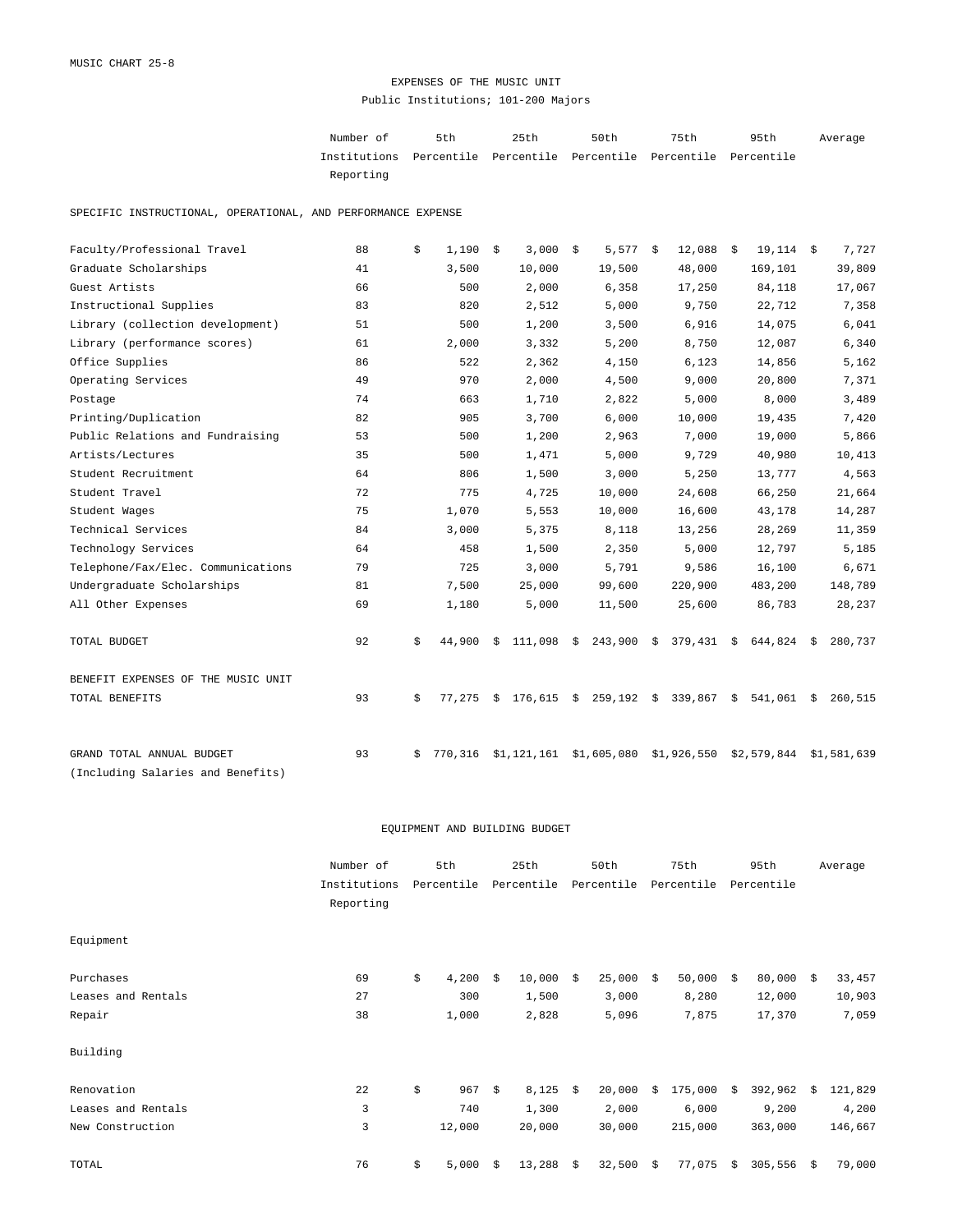# EXPENSES OF THE MUSIC UNIT Public Institutions; 201-400 Majors

| Number of                                                           | 5th | 25th | 50 t.h | 75th | 95th | Average |
|---------------------------------------------------------------------|-----|------|--------|------|------|---------|
| Institutions Percentile Percentile Percentile Percentile Percentile |     |      |        |      |      |         |
| Reporting                                                           |     |      |        |      |      |         |

SPECIFIC INSTRUCTIONAL, OPERATIONAL, AND PERFORMANCE EXPENSE

| Faculty/Professional Travel        | 72 | \$ | 3,365       | \$ | $5,622$ \$             | 10,000        | - \$ | 17,250                 | \$<br>$29,808$ \$ |    | 12,714      |
|------------------------------------|----|----|-------------|----|------------------------|---------------|------|------------------------|-------------------|----|-------------|
| Graduate Scholarships              | 54 |    | 1,617       |    | 15,650                 | 55,765        |      | 170,400                | 661,692           |    | 129,770     |
| Guest Artists                      | 66 |    | 1,125       |    | 5,075                  | 12,250        |      | 26,875                 | 60,716            |    | 19,740      |
| Instructional Supplies             | 71 |    | 1,000       |    | 4,241                  | 8,000         |      | 16,900                 | 59,000            |    | 17,139      |
| Library (collection development)   | 40 |    | 684         |    | 2,000                  | 6,050         |      | 15,000                 | 41,739            |    | 16,328      |
| Library (performance scores)       | 60 |    | 814         |    | 5,000                  | 8,025         |      | 12,592                 | 30,101            |    | 10,924      |
| Office Supplies                    | 75 |    | 1,701       |    | 5,000                  | 7,000         |      | 12,866                 | 32,060            |    | 11,794      |
| Operating Services                 | 40 |    | 2,000       |    | 5,525                  | 11,808        |      | 29,125                 | 81,739            |    | 33,690      |
| Postage                            | 62 |    | 810         |    | 3,075                  | 5,000         |      | 7,000                  | 10,988            |    | 5,883       |
| Printing/Duplication               | 73 |    | 2,824       |    | 6,000                  | 10,000        |      | 16,945                 | 28,674            |    | 13,251      |
| Public Relations and Fundraising   | 54 |    | 1,296       |    | 2,350                  | 5,000         |      | 15,112                 | 28,236            |    | 14,379      |
| Artists/Lectures                   | 36 |    | 1,000       |    | 4,025                  | 6,850         |      | 12,248                 | 43,370            |    | 11,919      |
| Student Recruitment                | 63 |    | 1,048       |    | 2,750                  | 5,000         |      | 10,000                 | 24,733            |    | 7,629       |
| Student Travel                     | 68 |    | 1,675       |    | 5,750                  | 14,931        |      | 32,050                 | 102,689           |    | 27,416      |
| Student Wages                      | 70 |    | 2,000       |    | 6,036                  | 15,500        |      | 23,360                 | 46,550            |    | 19,507      |
| Technical Services                 | 73 |    | 2,943       |    | 11,500                 | 20,000        |      | 32,648                 | 62,686            |    | 23,530      |
| Technology Services                | 59 |    | 1,000       |    | 2,900                  | 5,000         |      | 11,500                 | 30,397            |    | 8,915       |
| Telephone/Fax/Elec. Communications | 69 |    | 970         |    | 8,500                  | 11,800        |      | 20,000                 | 34,000            |    | 15,055      |
| Undergraduate Scholarships         | 71 |    | 12,250      |    | 68,528                 | 145,332       |      | 238,000                | 582,338           |    | 255,147     |
| All Other Expenses                 | 63 |    | 2,544       |    | 8,900                  | 20,000        |      | 50,000                 | 234,409           |    | 56,329      |
| TOTAL BUDGET                       | 77 | \$ | 98,116      |    | $$249,502$$ \$ 463,090 |               | - \$ | 701,100 \$1,486,155 \$ |                   |    | 586,728     |
| BENEFIT EXPENSES OF THE MUSIC UNIT |    |    |             |    |                        |               |      |                        |                   |    |             |
| TOTAL BENEFITS                     | 77 | Ŝ. | 122,014     | Ŝ. | 287,518                | \$<br>400,000 | \$   | 593,155                | \$<br>833,915     | S. | 468,535     |
| GRAND TOTAL ANNUAL BUDGET          | 77 |    | \$1,492,437 |    | \$1,959,657            | \$2,857,820   |      | \$3,657,209            | \$5,499,978       |    | \$3,022,600 |
| (Including Salaries and Benefits)  |    |    |             |    |                        |               |      |                        |                   |    |             |

|                    | Number of    |    | 5th        |    | 25th            |    | 50th        | 75th         |    | 95th                 |    | Average     |
|--------------------|--------------|----|------------|----|-----------------|----|-------------|--------------|----|----------------------|----|-------------|
|                    | Institutions |    | Percentile |    | Percentile      |    | Percentile  | Percentile   |    | Percentile           |    |             |
|                    | Reporting    |    |            |    |                 |    |             |              |    |                      |    |             |
| Equipment          |              |    |            |    |                 |    |             |              |    |                      |    |             |
| Purchases          | 64           | \$ | 4,150      | -Ŝ | $17,970$ \$     |    | 25,770      | \$<br>57,600 | Ŝ. | 194,250              | Ŝ. | 84,726      |
| Leases and Rentals | 28           |    | 600        |    | 3,564           |    | 5,575       | 10,639       |    | 27,999               |    | 9,623       |
| Repair             | 49           |    | 1,235      |    | 3,500           |    | 6,800       | 10,000       |    | 20,000               |    | 8,422       |
| Building           |              |    |            |    |                 |    |             |              |    |                      |    |             |
| Renovation         | 23           | \$ | 606        | \$ | $2,643 \quad $$ |    | $13,313$ \$ | 93,380       |    | \$8,560,000          |    | \$1,276,371 |
| Leases and Rentals | 7            |    | 1,800      |    | 2,824           |    | 5,500       | 9,000        |    | 97,716               |    | 23,708      |
| New Construction   | 7            |    | 1,075,000  |    | 7,500,000       |    | 12,400,000  | 15,500,136   |    | 21,500,000           |    | 11,664,325  |
| TOTAL              | 71           | \$ | 12,750     | -Ŝ | 26,238          | \$ | 42,040      | \$           |    | 122,875 \$12,691,287 |    | \$1,651,794 |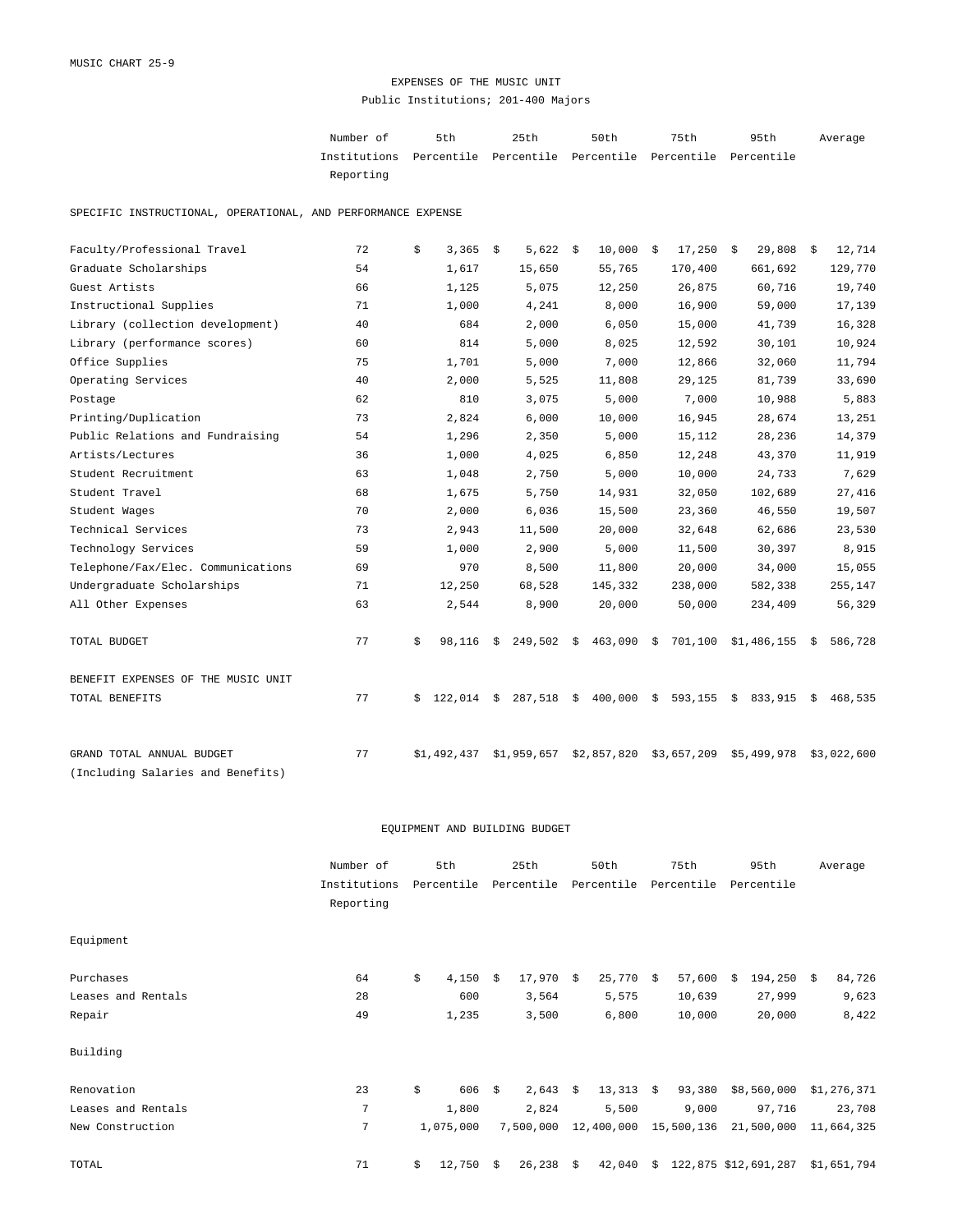#### EXPENSES OF THE MUSIC UNIT Public Institutions; over 400 Majors

Number of 5th 25th 50th 75th 95th Institutions Percentile Percentile Percentile Percentile Percentile Reporting Average

SPECIFIC INSTRUCTIONAL, OPERATIONAL, AND PERFORMANCE EXPENSE

| Faculty/Professional Travel        | 46 | \$ | 5,350       | \$ | 12,250      | - \$ | 21,750      | - \$ | 42,631      | 96,925<br>\$                                            | - \$ | 33,668      |
|------------------------------------|----|----|-------------|----|-------------|------|-------------|------|-------------|---------------------------------------------------------|------|-------------|
| Graduate Scholarships              | 44 |    | 17,182      |    | 54,678      |      | 276,960     |      | 896,265     | 3,952,309                                               |      | 778,439     |
| Guest Artists                      | 43 |    | 8,140       |    | 18,050      |      | 37,000      |      | 69,000      | 167,503                                                 |      | 56,193      |
| Instructional Supplies             | 43 |    | 1,392       |    | 7,715       |      | 20,000      |      | 39,932      | 103,599                                                 |      | 31,471      |
| Library (collection development)   | 27 |    | 944         |    | 2,500       |      | 15,000      |      | 46,112      | 145,144                                                 |      | 37,446      |
| Library (performance scores)       | 34 |    | 1,783       |    | 7,936       |      | 12,117      |      | 23,888      | 36,421                                                  |      | 16,751      |
| Office Supplies                    | 45 |    | 3,100       |    | 7,100       |      | 14,500      |      | 27,000      | 75,062                                                  |      | 21,665      |
| Operating Services                 | 25 |    | 1,200       |    | 5,000       |      | 10,745      |      | 32,300      | 94,274                                                  |      | 32,093      |
| Postage                            | 41 |    | 1,000       |    | 6,000       |      | 12,750      |      | 21,742      | 45,860                                                  |      | 16,442      |
| Printing/Duplication               | 46 |    | 3,475       |    | 11,250      |      | 20,000      |      | 39,650      | 82,441                                                  |      | 30,844      |
| Public Relations and Fundraising   | 45 |    | 1,640       |    | 5,000       |      | 15,732      |      | 30,000      | 73,625                                                  |      | 29,540      |
| Artists/Lectures                   | 28 |    | 1,525       |    | 3,915       |      | 11,488      |      | 23,346      | 256,385                                                 |      | 45,940      |
| Student Recruitment                | 42 |    | 2,000       |    | 4,310       |      | 9,093       |      | 24,750      | 49,920                                                  |      | 19,950      |
| Student Travel                     | 44 |    | 3,095       |    | 10,236      |      | 19,683      |      | 34,277      | 117,170                                                 |      | 34,222      |
| Student Wages                      | 45 |    | 2,920       |    | 17,000      |      | 35,000      |      | 80,000      | 307,685                                                 |      | 78,496      |
| Technical Services                 | 44 |    | 1,878       |    | 10,000      |      | 21,000      |      | 39,250      | 88,640                                                  |      | 30,012      |
| Technology Services                | 39 |    | 1,000       |    | 4,250       |      | 11,000      |      | 19,794      | 121,520                                                 |      | 32,967      |
| Telephone/Fax/Elec. Communications | 46 |    | 2,616       |    | 13,375      |      | 27,000      |      | 41,857      | 106,342                                                 |      | 32,813      |
| Undergraduate Scholarships         | 45 |    | 83,068      |    | 169,400     |      | 294,800     |      | 669,547     | 1,563,637                                               |      | 500,177     |
| All Other Expenses                 | 43 |    | 10,100      |    | 23,342      |      | 52,089      |      | 123,500     | 578,704                                                 |      | 127,331     |
| TOTAL BUDGET                       | 47 | S. | 271,520     | S. |             |      |             |      |             | 682,056 \$1,021,000 \$2,042,478 \$6,918,351 \$1,821,506 |      |             |
| BENEFIT EXPENSES OF THE MUSIC UNIT |    |    |             |    |             |      |             |      |             |                                                         |      |             |
| TOTAL BENEFITS                     | 47 | Ŝ. | 320,242     | \$ | 636,094     | \$   | 952,010     |      | \$1,293,894 | \$2,050,153                                             |      | \$1,135,844 |
| GRAND TOTAL ANNUAL BUDGET          | 47 |    | \$3,210,972 |    | \$4,273,445 |      | \$5,836,078 |      |             | \$7,870,542 \$17,545,572 \$7,447,704                    |      |             |
| (Including Salaries and Benefits)  |    |    |             |    |             |      |             |      |             |                                                         |      |             |

|                    | Number of      | 5th          |      | 25th       |    | 50th       | 75th          |     | 95th       |    | Average |
|--------------------|----------------|--------------|------|------------|----|------------|---------------|-----|------------|----|---------|
|                    | Institutions   | Percentile   |      | Percentile |    | Percentile | Percentile    |     | Percentile |    |         |
|                    | Reporting      |              |      |            |    |            |               |     |            |    |         |
| Equipment          |                |              |      |            |    |            |               |     |            |    |         |
| Purchases          | 38             | \$<br>5,651  | Ŝ.   | 20,000     | S. | 50,000     | \$<br>97,974  | Ŝ.  | 252,325    | S. | 145,487 |
| Leases and Rentals | 25             | 2,060        |      | 8,000      |    | 18,398     | 30,000        |     | 73,157     |    | 28,054  |
| Repair             | 31             | 1,000        |      | 4,750      |    | 15,000     | 29,000        |     | 62,851     |    | 20,484  |
| Building           |                |              |      |            |    |            |               |     |            |    |         |
| Renovation         | 25             | \$<br>1,276  | - \$ | 5,000      | \$ | 24,862     | \$<br>38,000  | - Š | 98,069     | S. | 65,346  |
| Leases and Rentals | 12             | 2,644        |      | 9,805      |    | 19,240     | 44,275        |     | 131,558    |    | 38,500  |
| New Construction   | $\overline{a}$ | 303,750      |      | 318,750    |    | 337,500    | 356,250       |     | 371,250    |    | 337,500 |
| TOTAL              | 44             | \$<br>10,352 | Ŝ.   | 30,000     | \$ | 95,844     | \$<br>224,400 | \$  | 711,760    | \$ | 218,988 |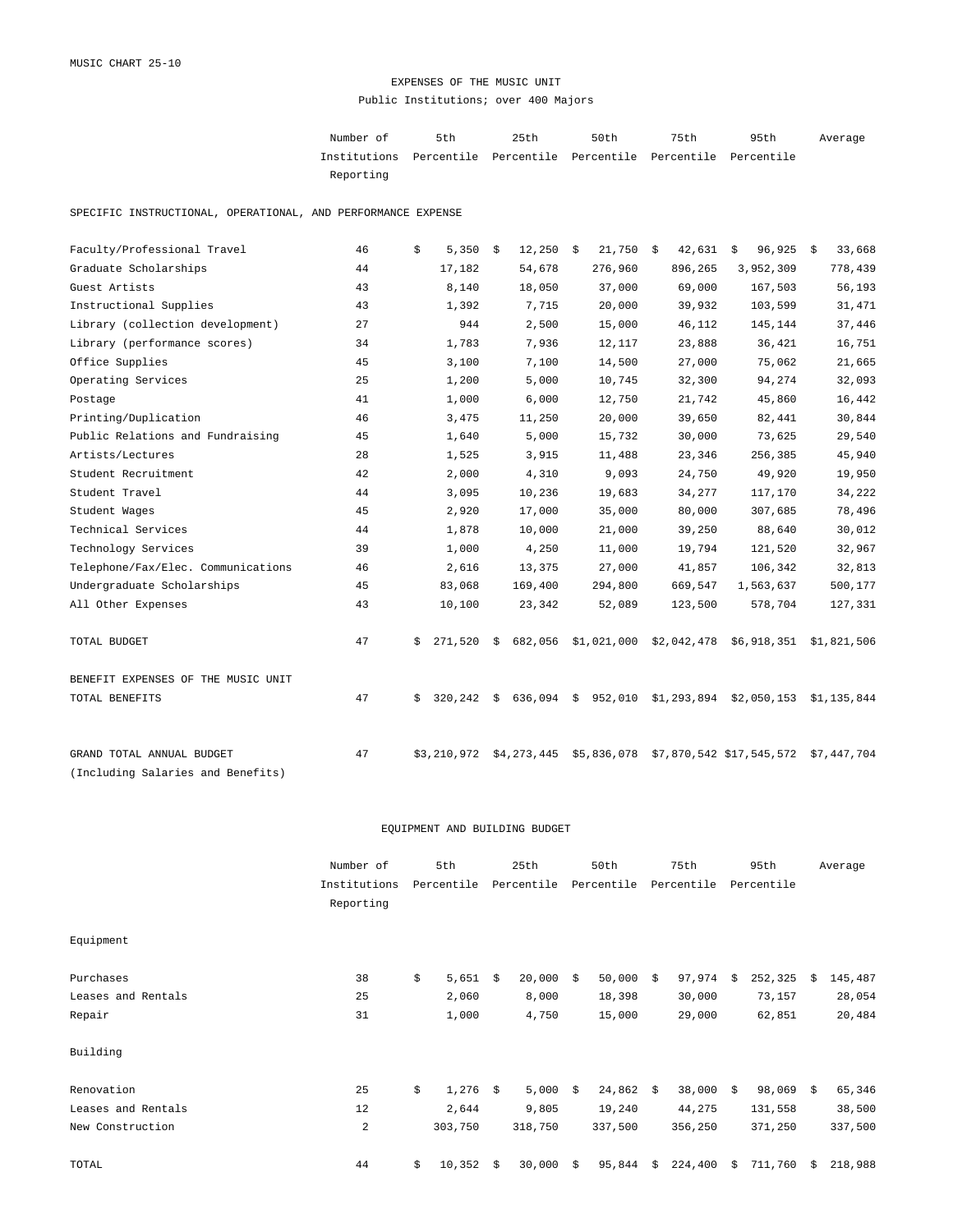#### EXPENSES OF THE MUSIC UNIT All Institutions

Number of 5th 25th 50th 75th 95th Institutions Percentile Percentile Percentile Percentile Percentile Reporting Average

SPECIFIC INSTRUCTIONAL, OPERATIONAL, AND PERFORMANCE EXPENSE

| Faculty/Professional Travel        | 515 | \$ | 1,000   | \$ | 3,000   | - \$ | 6,000       | - \$ | 13,275      | 52,341<br>\$              | 25,206<br>\$ |
|------------------------------------|-----|----|---------|----|---------|------|-------------|------|-------------|---------------------------|--------------|
| Graduate Scholarships              | 197 |    | 2,456   |    | 15,200  |      | 60,500      |      | 285,920     | 2,180,112                 | 1,368,278    |
| Guest Artists                      | 412 |    | 600     |    | 2,535   |      | 7,500       |      | 20,029      | 82,337                    | 54,376       |
| Instructional Supplies             | 529 |    | 701     |    | 2,500   |      | 5,700       |      | 12,900      | 42,819                    | 14,795       |
| Library (collection development)   | 318 |    | 488     |    | 1,500   |      | 4,450       |      | 10,462      | 50,000                    | 12,600       |
| Library (performance scores)       | 409 |    | 955     |    | 2,993   |      | 5,500       |      | 11,000      | 25,900                    | 8,793        |
| Office Supplies                    | 548 |    | 534     |    | 1,900   |      | 4,000       |      | 8,319       | 31,475                    | 9,577        |
| Operating Services                 | 247 |    | 512     |    | 2,000   |      | 5,521       |      | 15,390      | 102,954                   | 36,600       |
| Postage                            | 475 |    | 394     |    | 1,108   |      | 2,274       |      | 5,218       | 21,912                    | 5,909        |
| Printing/Duplication               | 532 |    | 783     |    | 3,000   |      | 6,000       |      | 11,606      | 40,351                    | 17,231       |
| Public Relations and Fundraising   | 316 |    | 500     |    | 1,600   |      | 4,294       |      | 14,302      | 100,450                   | 38,684       |
| Artists/Lectures                   | 239 |    | 500     |    | 1,550   |      | 5,548       |      | 13,646      | 71,400                    | 17,633       |
| Student Recruitment                | 346 |    | 500     |    | 2,000   |      | 4,298       |      | 10,000      | 62,106                    | 26,005       |
| Student Travel                     | 466 |    | 1,000   |    | 5,525   |      | 12,713      |      | 27,623      | 106,094                   | 27,685       |
| Student Wages                      | 481 |    | 1,500   |    | 5,300   |      | 11,536      |      | 24,000      | 119,631                   | 40,577       |
| Technical Services                 | 550 |    | 2,280   |    | 5,105   |      | 9,390       |      | 18,000      | 57,689                    | 22,372       |
| Technology Services                | 358 |    | 408     |    | 1,403   |      | 3,000       |      | 10,000      | 63,283                    | 17,051       |
| Telephone/Fax/Elec. Communications | 486 |    | 301     |    | 1,390   |      | 4,265       |      | 11,000      | 40,450                    | 16,523       |
| Undergraduate Scholarships         | 449 |    | 10,000  |    | 47,400  |      | 135,000     |      | 273,850     | 1,199,744                 | 300,508      |
| All Other Expenses                 | 479 |    | 1,103   |    | 4,000   |      | 13,300      |      | 40,006      | 274,038                   | 224,555      |
| TOTAL BUDGET                       | 587 | \$ | 32,465  | S. | 94,982  | \$   | 240,861     | \$   | 488,768     | $$2,592,639$ $$1,147,206$ |              |
| BENEFIT EXPENSES OF THE MUSIC UNIT |     |    |         |    |         |      |             |      |             |                           |              |
| TOTAL BENEFITS                     | 588 | \$ | 39,805  | Ŝ. | 103,739 |      | \$192,046   | - \$ | 390,429     | $$1,167,629$ \$           | 356,137      |
| GRAND TOTAL ANNUAL BUDGET          | 589 | Ŝ. | 353,999 | Ŝ. | 767,620 |      | \$1,272,719 |      | \$2,496,976 | \$7,587,421               | \$2,908,176  |
| (Including Salaries and Benefits)  |     |    |         |    |         |      |             |      |             |                           |              |

|                    | Number of    | 5th         |    | 25th        |    | 50th        | 75th         | 95th |             | Average |           |
|--------------------|--------------|-------------|----|-------------|----|-------------|--------------|------|-------------|---------|-----------|
|                    | Institutions | Percentile  |    | Percentile  |    | Percentile  | Percentile   |      | Percentile  |         |           |
|                    | Reporting    |             |    |             |    |             |              |      |             |         |           |
| Equipment          |              |             |    |             |    |             |              |      |             |         |           |
| Purchases          | 421          | \$<br>2,000 | Ŝ. | 8,100       | Ŝ. | 20,000      | \$<br>50,000 | \$   | 166,000     | S.      | 53,440    |
| Leases and Rentals | 173          | 390         |    | 1,644       |    | 5,000       | 12,000       |      | 67,107      |         | 16,336    |
| Repair             | 267          | 500         |    | 2,850       |    | 5,000       | 10,619       |      | 37,777      |         | 9,861     |
| Building           |              |             |    |             |    |             |              |      |             |         |           |
| Renovation         | 150          | \$<br>1,000 | -Ŝ | $5,000$ \$  |    | $20,500$ \$ | 85,343       |      | \$1,665,000 | Ŝ.      | 393,632   |
| Leases and Rentals | 47           | 478         |    | 4,550       |    | 12,350      | 29,288       |      | 150,000     |         | 34,774    |
| New Construction   | 26           | 12,312      |    | 125,000     |    | 2,525,000   | 12,850,204   |      | 35,027,425  |         | 9,300,204 |
| TOTAL              | 474          | \$<br>1,690 | Ŝ. | $11,766$ \$ |    | 32,462      | \$<br>95,922 |      | \$1,020,703 | \$      | 697,135   |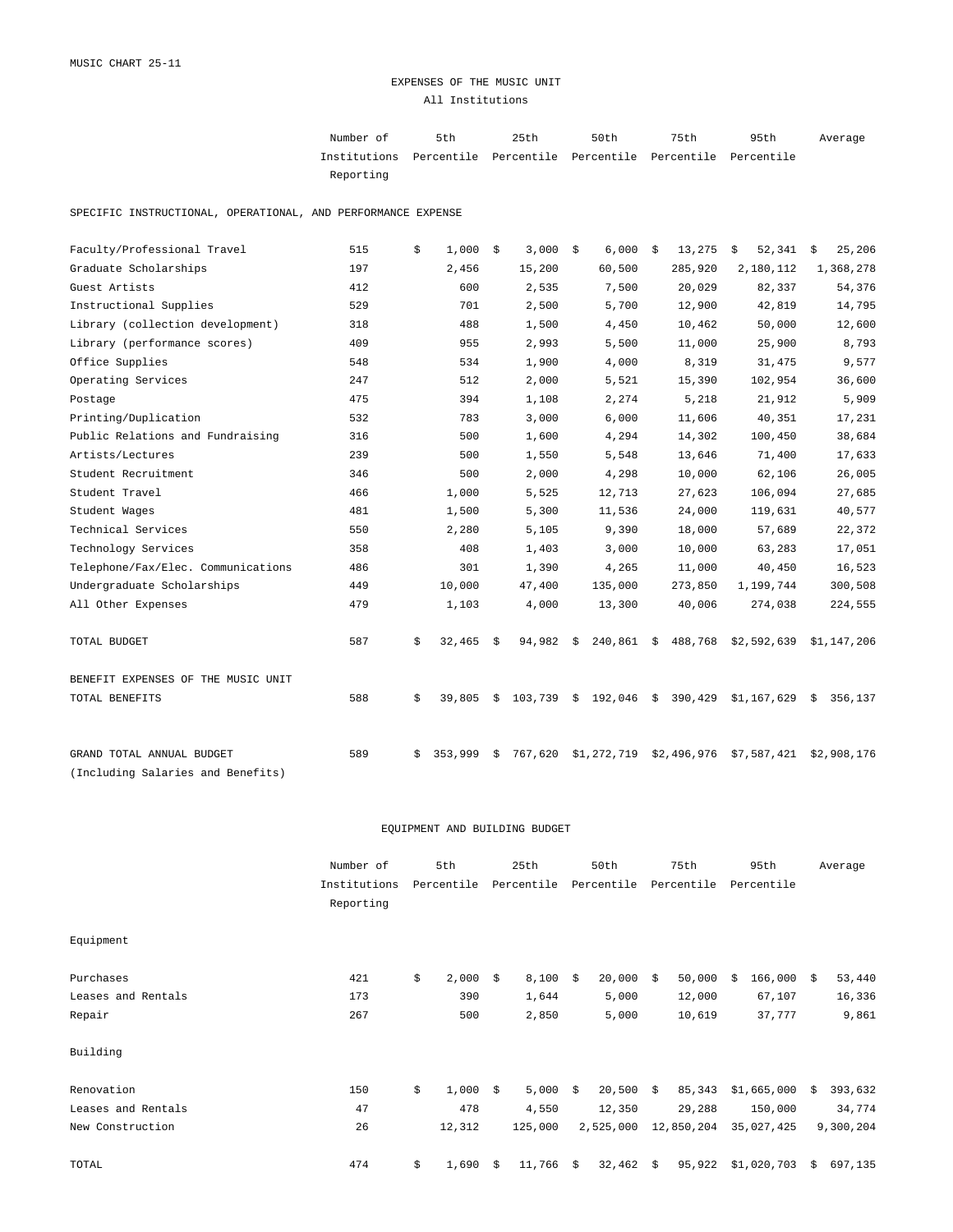### SPECIFIC INCOME SOURCES FOR THE MUSIC UNIT All Private Institutions

|                            | Number of    | 5th         |     | 25th                   | 50th          | 75th          | 95th                     | Average     |
|----------------------------|--------------|-------------|-----|------------------------|---------------|---------------|--------------------------|-------------|
|                            | Institutions | Percentile  |     | Percentile             | Percentile    | Percentile    | Percentile               |             |
|                            | Reporting    |             |     |                        |               |               |                          |             |
| Public Grants              | 22           | \$          | 620 | $3,000$ \$<br>Ŝ.       | $9,115$ \$    | 60,984        | $150,711$ \$<br>Ŝ.       | 50,366      |
| Foundation/Corporation     | 78           | 1,850       |     | 6,250                  | 17,610        | 77,486        | 554,890                  | 213,352     |
| Private Gifts              | 183          |             | 910 | 4,928                  | 15,000        | 50,144        | 565,235                  | 137,486     |
| Tickets/Commission/Rentals | 130          | 1,000       |     | 3,399                  | 10,595        | 30,750        | 361,985                  | 51,457      |
| Fund Raising               | 43           | 404         |     | 3,000                  | 12,500        | 73,481        | 590,000                  | 416,982     |
| Tuition                    | 38           | 24,830      |     | 290,965                | 3,186,650     | 6,442,658     | 16,778,919               | 4,592,758   |
| Student Fees               | 87           | 2,874       |     | 11,750                 | 35,705        | 113,500       | 462,570                  | 108,255     |
| Income From Endowment      | 111          | 1,539       |     | 11,310                 | 31,716        | 128,205       | 2,139,421                | 438,881     |
| Total Specific Sources of  |              |             |     |                        |               |               |                          |             |
| Income/Endowment           | 231          | \$<br>2,856 |     | $12,432 \quad $$<br>Ŝ. | 55,500        | 220,888<br>Ŝ. | \$9,538,694              | \$1,299,515 |
| Total Endowment            |              |             |     |                        |               |               |                          |             |
|                            |              |             |     |                        |               |               |                          |             |
| of the music Unit          | 173          | \$<br>7,010 |     | 81,786<br>Ŝ.           | 500,000<br>Ŝ. |               | \$2,363,745 \$34,103,870 | \$9,681,735 |

MUSIC CHART 26-2

### SPECIFIC INCOME SOURCES FOR THE MUSIC UNIT Private Institutions; 1-50 Majors

|                            | Number of      | 5th         |     | 25th       | 50th       |    | 75th       |    | 95th        |    | Average     |
|----------------------------|----------------|-------------|-----|------------|------------|----|------------|----|-------------|----|-------------|
|                            | Institutions   | Percentile  |     | Percentile | Percentile |    | Percentile |    | Percentile  |    |             |
|                            | Reporting      |             |     |            |            |    |            |    |             |    |             |
|                            |                |             |     |            |            |    |            |    |             |    |             |
| Public Grants              | $\overline{3}$ | \$<br>1,150 | -Ŝ  | $1,750$ \$ | 2,500      | Ŝ. | 5,550      | Ŝ. | $7,990$ \$  |    | 4,033       |
| Foundation/Corporation     | 11             | 872         |     | 2,500      | 5,000      |    | 17,250     |    | 4,520,000   |    | 826,931     |
| Private Gifts              | 50             | 422         |     | 1,275      | 4,750      |    | 15,000     |    | 64,059      |    | 42,969      |
| Tickets/Commission/Rentals | 37             | 940         |     | 1,700      | 5,000      |    | 10,000     |    | 20,908      |    | 12,837      |
| Fund Raising               | 13             | 356         |     | 600        | 2,205      |    | 4,000      |    | 18,010      |    | 4,631       |
| Tuition                    | 3              | 44,400      |     | 110,000    | 192,000    |    | 238,000    |    | 274,800     |    | 168,000     |
| Student Fees               | 14             | 2,716       |     | 4,062      | 8,135      |    | 25,911     |    | 65,599      |    | 21,350      |
| Income From Endowment      | 25             | 640         |     | 2,963      | 10,000     |    | 28,000     |    | 74,904      |    | 21,549      |
| Total Specific Sources of  |                |             |     |            |            |    |            |    |             |    |             |
| Income/Endowment           | 70             | \$<br>1,335 | - Š | $5,000$ \$ | 12,882     | Ŝ. | 42,768     | Ŝ. | 177,683     | S. | 187,623     |
| Total Endowment            |                |             |     |            |            |    |            |    |             |    |             |
| of the music Unit          | 47             | \$<br>3,605 | Ŝ.  | 16,534     | \$115,287  | Ŝ. | 537,007    |    | \$1,898,935 |    | \$4,813,298 |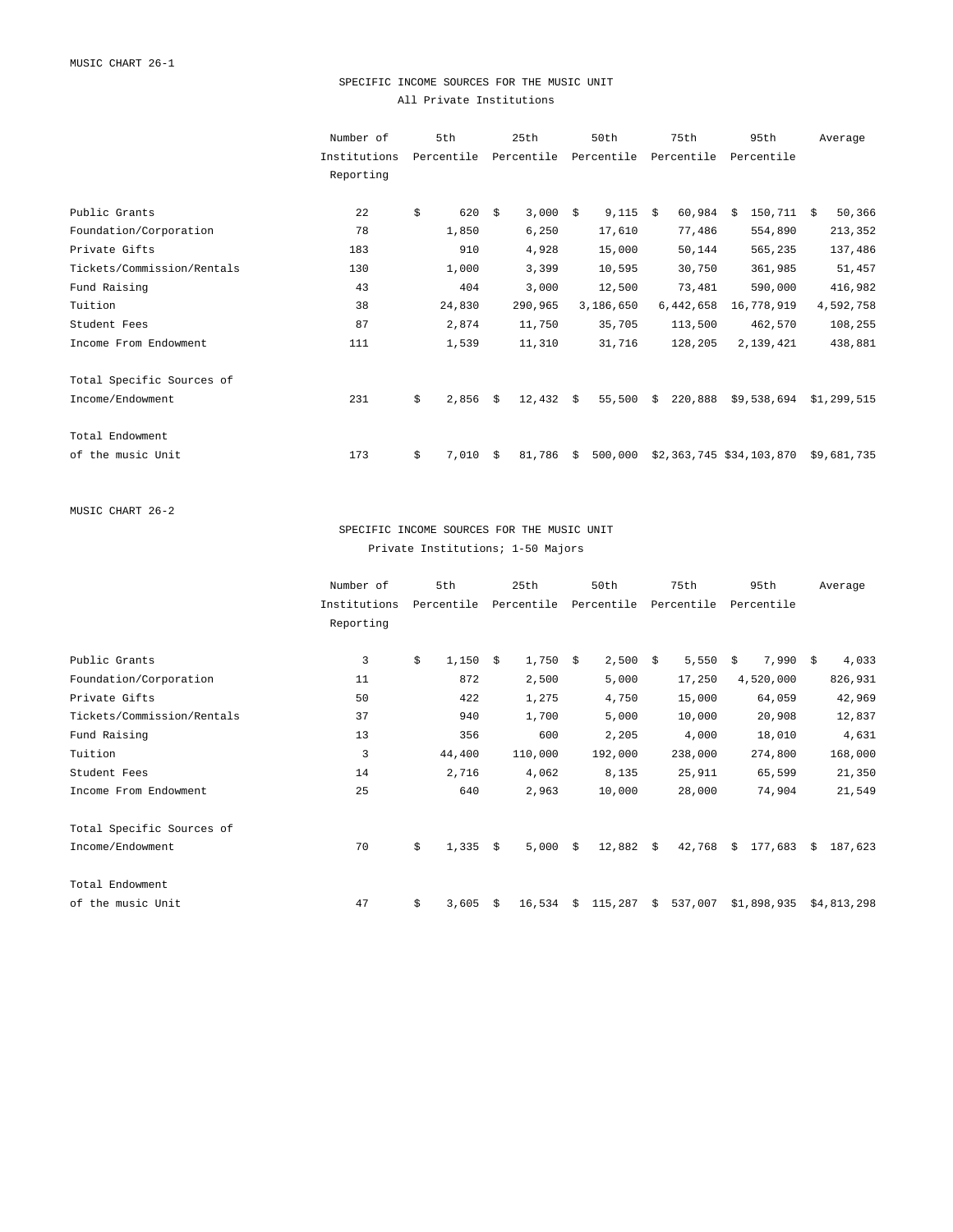### SPECIFIC INCOME SOURCES FOR THE MUSIC UNIT Private Institutions; 51-100 Majors

|                            | Number of      | 5th         |    | 25th           |      | 50th       |    | 75th        |    | 95th        |    | Average   |
|----------------------------|----------------|-------------|----|----------------|------|------------|----|-------------|----|-------------|----|-----------|
|                            | Institutions   | Percentile  |    | Percentile     |      | Percentile |    | Percentile  |    | Percentile  |    |           |
|                            | Reporting      |             |    |                |      |            |    |             |    |             |    |           |
| Public Grants              | $\overline{4}$ | \$<br>788   | Ŝ. | $1,538$ \$     |      | $2,426$ \$ |    | 3,125       | S. | $3,425$ \$  |    | 2,238     |
| Foundation/Corporation     | 26             | 2,625       |    | 7,125          |      | 11,250     |    | 32,812      |    | 116,967     |    | 41,514    |
| Private Gifts              | 60             | 980         |    | 4,964          |      | 10,000     |    | 28,875      |    | 104,553     |    | 29,588    |
| Tickets/Commission/Rentals | 36             | 875         |    | 2,875          |      | 9,500      |    | 16,875      |    | 49,675      |    | 16,781    |
| Fund Raising               | 13             | 1,440       |    | 3,000          |      | 10,723     |    | 20,060      |    | 55,711      |    | 18,011    |
| Tuition                    | 9              | 16,141      |    | 70,000         |      | 200,000    |    | 461,084     |    | 1,300,977   |    | 401,666   |
| Student Fees               | 26             | 2,600       |    | 12,000         |      | 21,978     |    | 48,100      |    | 121,750     |    | 41,223    |
| Income From Endowment      | 38             | 1,920       |    | 11,215         |      | 23,332     |    | 52,000      |    | 126,948     |    | 38,768    |
| Total Specific Sources of  |                |             |    |                |      |            |    |             |    |             |    |           |
| Income/Endowment           | 76             | \$<br>4,822 | Ŝ. | $17,100 \pm 5$ |      | 49,125     | Ŝ. | 112,175     | S. | 454,740     |    | \$129,761 |
| Total Endowment            |                |             |    |                |      |            |    |             |    |             |    |           |
| of the music Unit          | 58             | \$<br>7,384 | Ŝ. | 38,706         | - \$ | 284,874    |    | \$1,042,873 |    | \$2,674,465 | S. | 986,598   |

MUSIC CHART 26-4

SPECIFIC INCOME SOURCES FOR THE MUSIC UNIT Private Institutions; 101-200 Majors

|                            | Number of      | 5th         |    | 25th        |     | 50th        |    | 75th       |    | 95th                     |    | Average     |
|----------------------------|----------------|-------------|----|-------------|-----|-------------|----|------------|----|--------------------------|----|-------------|
|                            | Institutions   | Percentile  |    | Percentile  |     | Percentile  |    | Percentile |    | Percentile               |    |             |
|                            | Reporting      |             |    |             |     |             |    |            |    |                          |    |             |
| Public Grants              | $\overline{4}$ | \$<br>875   | -Ŝ | 2,375       | - Š | 4,500       | \$ | 9,500      | Ŝ. | $17,900 \text{ }$ \$     |    | 7,375       |
|                            |                |             |    |             |     |             |    |            |    |                          |    |             |
| Foundation/Corporation     | 15             | 5,400       |    | 10,000      |     | 15,000      |    | 83,125     |    | 363,500                  |    | 95,150      |
| Private Gifts              | 37             | 2,900       |    | 8,500       |     | 20,000      |    | 36,450     |    | 227,800                  |    | 76,158      |
| Tickets/Commission/Rentals | 29             | 1,048       |    | 5,000       |     | 15,000      |    | 38,369     |    | 184,180                  |    | 40,053      |
| Fund Raising               | 6              | 2,625       |    | 10,952      |     | 37,903      |    | 101,000    |    | 404,500                  |    | 116,884     |
| Tuition                    | 7              | 12,700      |    | 583,021     |     | 2,953,410   |    | 3,419,946  |    | 3,799,507                |    | 2,131,785   |
| Student Fees               | 23             | 2,938       |    | 25,150      |     | 63,810      |    | 128,438    |    | 391,584                  |    | 112,401     |
| Income From Endowment      | 18             | 2,700       |    | 19,062      |     | 35,463      |    | 155,541    |    | 1,761,614                |    | 495,739     |
| Total Specific Sources of  |                |             |    |             |     |             |    |            |    |                          |    |             |
| Income/Endowment           | 42             | \$<br>9,396 | -Ŝ | $30,120$ \$ |     | 86,174      | Ŝ. | 254,658    |    | \$4,626,826              | Ŝ. | 775,440     |
| Total Endowment            |                |             |    |             |     |             |    |            |    |                          |    |             |
| of the music Unit          | 31             | \$<br>7,750 | -Ŝ | 214,870     |     | \$1,350,000 |    |            |    | \$4,649,200 \$41,623,288 |    | \$8,541,670 |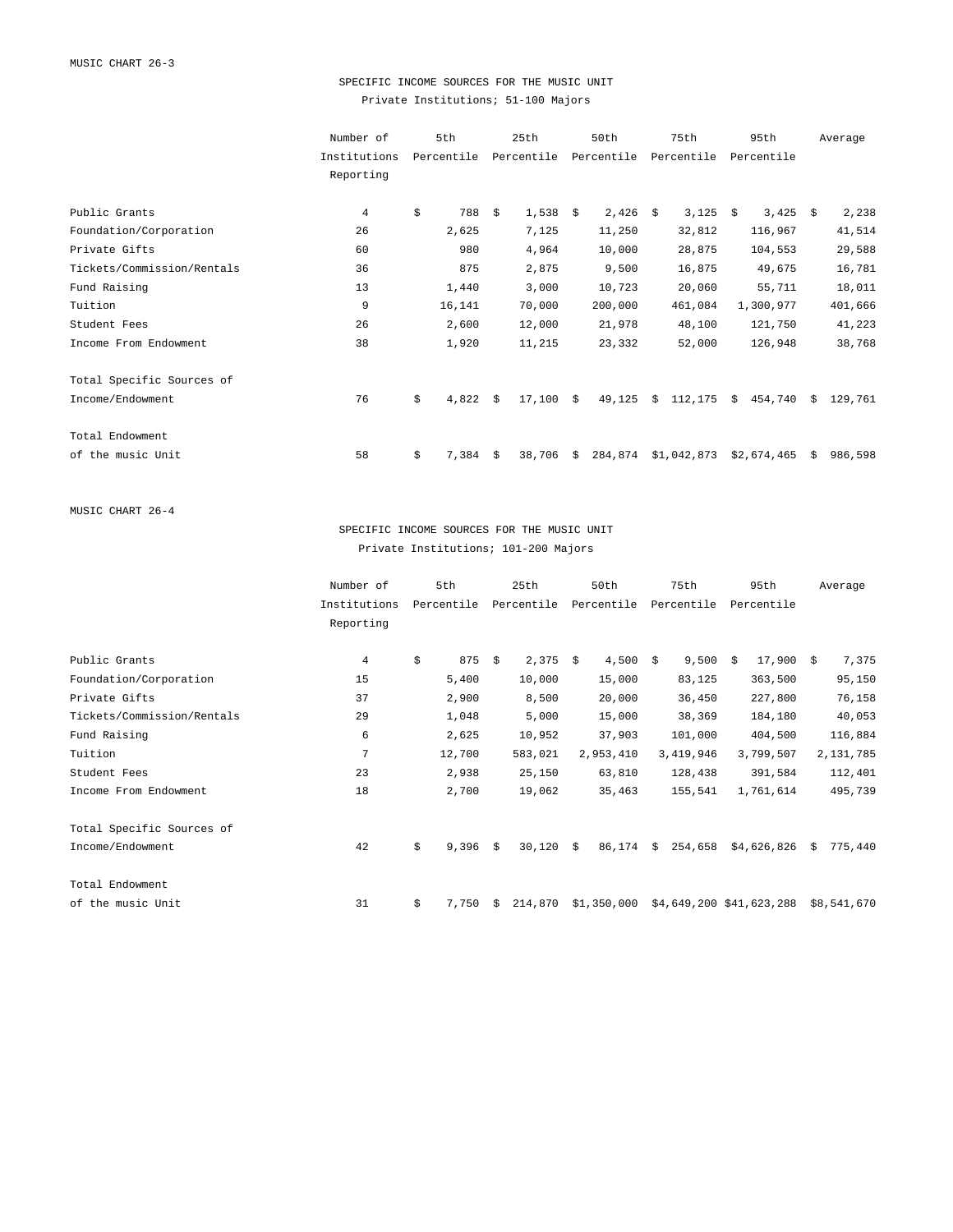# SPECIFIC INCOME SOURCES FOR THE MUSIC UNIT Private Institutions; over 200 Majors

|                            | Number of    | 5th           | 25th                       | 50th       | 75th          | 95th                                                               | Average      |
|----------------------------|--------------|---------------|----------------------------|------------|---------------|--------------------------------------------------------------------|--------------|
|                            | Institutions | Percentile    | Percentile                 | Percentile | Percentile    | Percentile                                                         |              |
|                            | Reporting    |               |                            |            |               |                                                                    |              |
|                            |              |               |                            |            |               |                                                                    |              |
| Public Grants              | 11           | \$<br>7,065   | $12,000 \text{ }$ \$<br>Ŝ. | 72,978     | 142,358<br>Ŝ. | 272,344<br>Ŝ.                                                      | 96,137<br>Ŝ. |
| Foundation/Corporation     | 26           | 2,250         | 16,250                     | 76,658     | 209, 375      | 654,449                                                            | 193,792      |
| Private Gifts              | 37           | 6,137         | 34,500                     | 100,000    | 381,400       | 1,291,000                                                          | 497,889      |
| Tickets/Commission/Rentals | 28           | 2,350         | 19,500                     | 51,943     | 193,378       | 651,545                                                            | 158,886      |
| Fund Raising               | 11           | 23,125        | 81,200                     | 304,155    | 478,132       | 7,500,000                                                          | 1,539,509    |
| Tuition                    | 19           | 844,868       | 4,688,049                  | 6,587,777  | 11,536,200    | 18,393,200                                                         | 8,183,332    |
| Student Fees               | 25           | 11,100        | 20,000                     | 84,852     | 361,000       | 705,750                                                            | 218,972      |
| Income From Endowment      | 30           | 23,856        | 114,989                    | 239,804    | 1,334,500     | 4,931,900                                                          | 1,259,354    |
| Total Specific Sources of  |              |               |                            |            |               |                                                                    |              |
| Income/Endowment           | 44           | \$<br>6,888   | Ŝ.                         |            |               | 222,768 \$1,687,282 \$10,162,578 \$19,391,976 \$5,559,992          |              |
| Total Endowment            |              |               |                            |            |               |                                                                    |              |
| of the music Unit          | 37           | 297,160<br>Ŝ. |                            |            |               | $$1,775,048$ $$5,419,000$ $$24,041,000$ \$113,585,009 \$30,451,369 |              |

MUSIC CHART 26-6

### SPECIFIC INCOME SOURCES FOR THE MUSIC UNIT All Public Insitutions

|                            | Number of    | 5th         |    | 25th       |    | 50th       |    | 75th        | 95th          |    | Average     |
|----------------------------|--------------|-------------|----|------------|----|------------|----|-------------|---------------|----|-------------|
|                            | Institutions | Percentile  |    | Percentile |    | Percentile |    | Percentile  | Percentile    |    |             |
|                            | Reporting    |             |    |            |    |            |    |             |               |    |             |
|                            |              |             |    |            |    |            |    |             |               |    |             |
| Public Grants              | 102          | \$<br>1,000 | Ŝ. | 2,688      | S. | $7,797$ \$ |    | 38,500      | 143,703<br>Ŝ. | Ŝ. | 215,523     |
| Foundation/Corporation     | 153          | 2,000       |    | 4,480      |    | 15,916     |    | 42,700      | 226,860       |    | 68,835      |
| Private Gifts              | 236          | 845         |    | 5,000      |    | 16,478     |    | 60,000      | 764,622       |    | 122,343     |
| Tickets/Commission/Rentals | 225          | 1,000       |    | 3,500      |    | 11,500     |    | 34,500      | 122,475       |    | 44,397      |
| Fund Raising               | 108          | 1,000       |    | 4,375      |    | 12,000     |    | 37,673      | 382,878       |    | 128,685     |
| Tuition                    | 34           | 4,510       |    | 10,000     |    | 155,000    |    | 691,380     | 7,342,910     |    | 1,530,303   |
| Student Fees               | 186          | 2,450       |    | 15,250     |    | 49,000     |    | 120,000     | 339,792       |    | 97,301      |
| Income From Endowment      | 193          | 1,258       |    | 6,000      |    | 25,000     |    | 85,000      | 400,000       |    | 100,057     |
| Total Specific Sources of  |              |             |    |            |    |            |    |             |               |    |             |
| Income/Endowment           | 299          | \$<br>6,000 | Ŝ. | 32,320     | -Ŝ | 100,000    | Ŝ. | 295,420     | \$2,468,465   | -Ŝ | 584,329     |
| Total Endowment            |              |             |    |            |    |            |    |             |               |    |             |
| of the music Unit          | 257          | \$<br>5,609 | Ŝ. | 90,000     | -S | 382,127    |    | \$1,661,900 | \$8,482,694   |    | \$1,858,978 |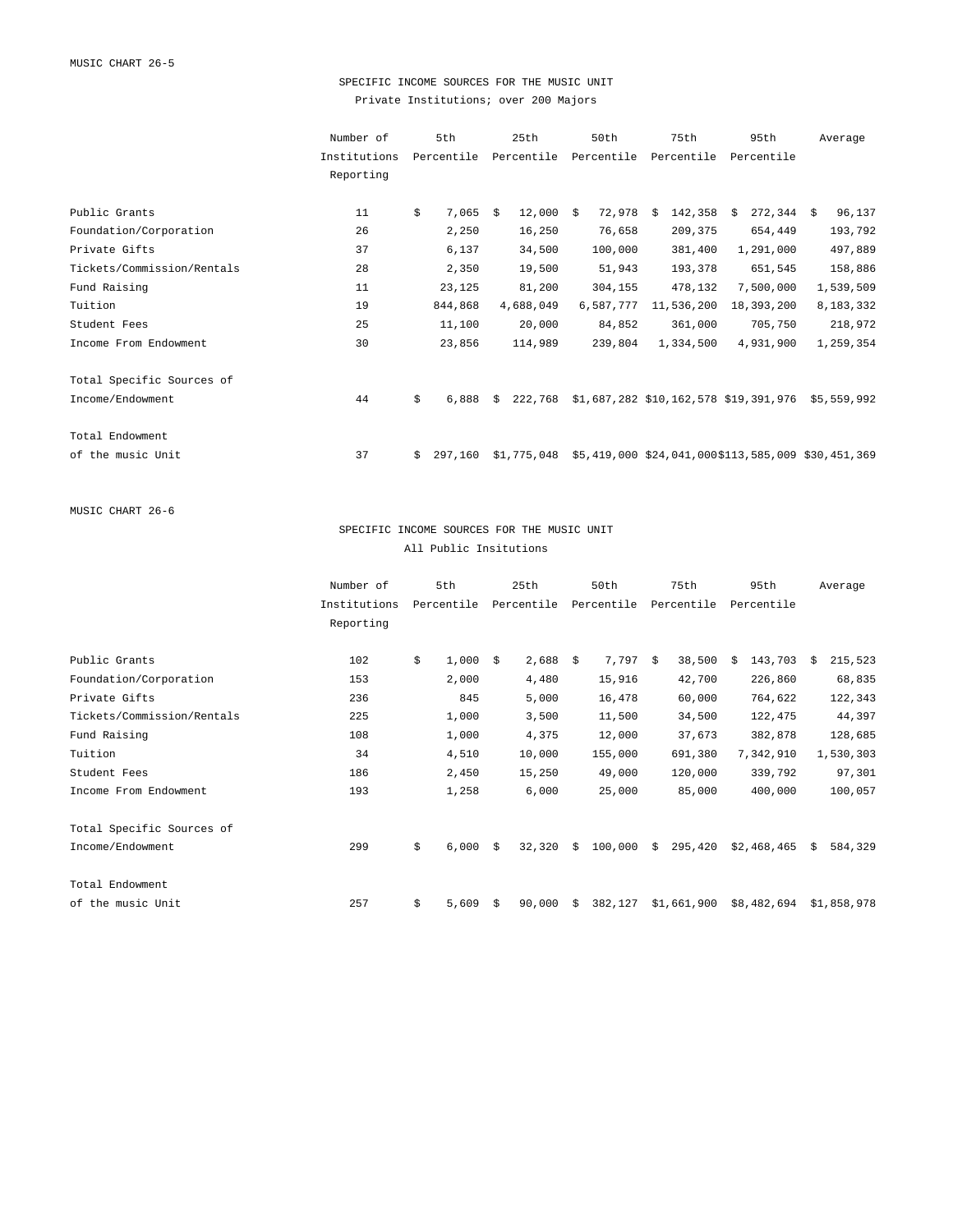# SPECIFIC INCOME SOURCES FOR THE MUSIC UNIT Public Insitutions; 1-100 Majors

| Number of    |          | 5th   |                              |        |                             | 50th                      |                     | 75th          |                                | 95th    |                                     | Average                |
|--------------|----------|-------|------------------------------|--------|-----------------------------|---------------------------|---------------------|---------------|--------------------------------|---------|-------------------------------------|------------------------|
| Institutions |          |       |                              |        |                             |                           |                     |               |                                |         |                                     |                        |
| Reporting    |          |       |                              |        |                             |                           |                     |               |                                |         |                                     |                        |
|              |          |       |                              |        |                             |                           |                     |               |                                |         |                                     |                        |
|              |          |       |                              |        |                             |                           |                     |               |                                |         |                                     | 28,951                 |
|              |          |       |                              |        |                             |                           |                     |               |                                |         |                                     | 17,428                 |
| 68           |          | 500   |                              | 2,575  |                             | 5,965                     |                     | 15,627        |                                | 126,500 |                                     | 20,389                 |
| 62           |          | 614   |                              | 2,096  |                             | 4,106                     |                     | 10,000        |                                | 24,420  |                                     | 7,831                  |
| 26           |          | 435   |                              | 2,498  |                             | 6,196                     |                     | 18,000        |                                | 39,018  |                                     | 11,507                 |
| 6            |          | 3,950 |                              | 5,312  |                             | 6,625                     |                     | 9,250         |                                | 15,250  |                                     | 8,142                  |
| 46           |          | 2,075 |                              | 6,908  |                             | 21,250                    |                     | 53,504        |                                | 110,985 |                                     | 39,098                 |
| 50           |          | 545   |                              | 3,055  |                             | 6,100                     |                     | 26,800        |                                | 73,689  |                                     | 18,499                 |
|              |          |       |                              |        |                             |                           |                     |               |                                |         |                                     |                        |
| 95           | \$       | 3,820 | Ŝ.                           |        |                             | 34,400                    | \$                  | 86,900        | Ŝ.                             |         | S.                                  | 66,446                 |
|              |          |       |                              |        |                             |                           |                     |               |                                |         |                                     |                        |
| 73           | \$       | 2,614 | Ŝ.                           | 35,000 | -Ŝ                          | 120,000                   | Ŝ.                  | 328,002       |                                |         | S.                                  | 298,214                |
|              | 22<br>42 | \$    | Percentile<br>1,481<br>1,240 | Ŝ.     | 25th<br>Percentile<br>3,000 | $2,250$ \$<br>$14,567$ \$ | Percentile<br>6,250 | 6,750<br>- \$ | Percentile<br>21,206<br>19,900 | Ŝ.      | Percentile<br>69,250<br>\$1,030,716 | $90,631$ \$<br>202,000 |

MUSIC CHART 26-8

### SPECIFIC INCOME SOURCES FOR THE MUSIC UNIT Public Insitutions; 101-200 Majors

|                            | Number of    | 5th         |    | 25th        |     | 50th       |    | 75th       |    | 95th         |    | Average |
|----------------------------|--------------|-------------|----|-------------|-----|------------|----|------------|----|--------------|----|---------|
|                            | Institutions | Percentile  |    | Percentile  |     | Percentile |    | Percentile |    | Percentile   |    |         |
|                            | Reporting    |             |    |             |     |            |    |            |    |              |    |         |
|                            |              |             |    |             |     |            |    |            |    |              |    |         |
| Public Grants              | 29           | \$<br>810   | -Ŝ | 1,500       | - Š | 5,000      | Ŝ. | 30,500     | Ŝ. | $127,818$ \$ |    | 69,271  |
| Foundation/Corporation     | 45           | 2,258       |    | 5,000       |     | 11,500     |    | 30,000     |    | 210,000      |    | 53,419  |
| Private Gifts              | 69           | 1,040       |    | 3,751       |     | 8,344      |    | 30,000     |    | 84,186       |    | 27,361  |
| Tickets/Commission/Rentals | 64           | 1,000       |    | 3,500       |     | 10,000     |    | 17,066     |    | 54,964       |    | 14,885  |
| Fund Raising               | 31           | 1,000       |    | 2,100       |     | 9,000      |    | 23,040     |    | 115,000      |    | 35,134  |
| Tuition                    | 5            | 9,743       |    | 18,715      |     | 150,000    |    | 167,000    |    | 376,040      |    | 154,303 |
| Student Fees               | 48           | 1,198       |    | 9,068       |     | 21,000     |    | 50,750     |    | 94,886       |    | 34,574  |
| Income From Endowment      | 50           | 2,051       |    | 6,625       |     | 13,188     |    | 39,500     |    | 103,759      |    | 27,361  |
| Total Specific Sources of  |              |             |    |             |     |            |    |            |    |              |    |         |
| Income/Endowment           | 85           | \$<br>5,000 | Ŝ. | $31,000$ \$ |     | 74,077     | Ŝ. | 147,777    | Ŝ. | 517,734      | Ŝ. | 142,841 |
| Total Endowment            |              |             |    |             |     |            |    |            |    |              |    |         |
| of the music Unit          | 75           | \$<br>4,076 | -Ŝ | 54,693      | S.  | 225,000    | \$ | 801,260    |    | \$1,957,325  | S. | 570,844 |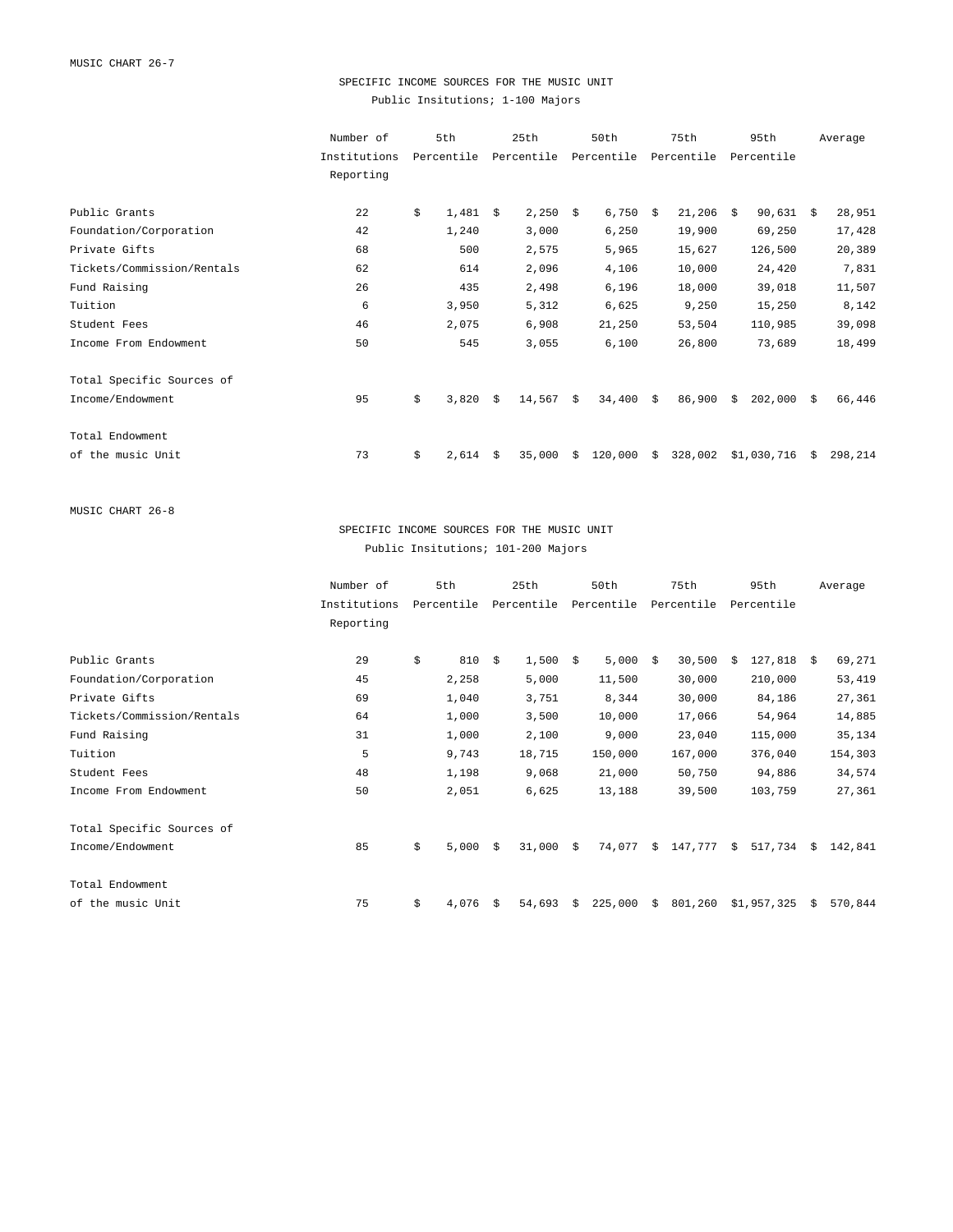# SPECIFIC INCOME SOURCES FOR THE MUSIC UNIT Public Insitutions; 201-400 Majors

|                            | Number of    | 5th          |    | 25th       |    | 50th       |    | 75th        | 95th         |    | Average     |
|----------------------------|--------------|--------------|----|------------|----|------------|----|-------------|--------------|----|-------------|
|                            | Institutions | Percentile   |    | Percentile |    | Percentile |    | Percentile  | Percentile   |    |             |
|                            | Reporting    |              |    |            |    |            |    |             |              |    |             |
| Public Grants              | 29           | \$<br>1,000  | Ŝ. | $2,600$ \$ |    | 9,500      | -S | 18,000      | 87,120<br>Ŝ. | Ŝ  | 458,667     |
| Foundation/Corporation     | 34           | 2,325        |    | 11,812     |    | 27,456     |    | 74,920      | 423,422      |    | 119,864     |
| Private Gifts              | 58           | 2,275        |    | 8,816      |    | 26,426     |    | 73,540      | 1,136,397    |    | 224,392     |
| Tickets/Commission/Rentals | 58           | 2,038        |    | 6,799      |    | 15,750     |    | 39,446      | 102,851      |    | 29,212      |
| Fund Raising               | 31           | 2,194        |    | 8,000      |    | 15,000     |    | 36,000      | 130,865      |    | 36,673      |
| Tuition                    | 12           | 6,853        |    | 34,000     |    | 130,200    |    | 212,000     | 1,232,942    |    | 291,172     |
| Student Fees               | 54           | 5,650        |    | 33,260     |    | 59,330     |    | 124,750     | 252,264      |    | 90,883      |
| Income From Endowment      | 50           | 2,269        |    | 11,026     |    | 32,000     |    | 95,400      | 459,024      |    | 93,979      |
| Total Specific Sources of  |              |              |    |            |    |            |    |             |              |    |             |
| Income/Endowment           | 73           | \$<br>19,259 | Ŝ. | 90,000     | Ŝ. | 198,000    | Ŝ. | 408,500     | \$2,478,862  | S. | 634,566     |
| Total Endowment            |              |              |    |            |    |            |    |             |              |    |             |
| of the music Unit          | 67           | \$<br>54,500 | Ŝ  | 310,907    | Ŝ. | 805,000    |    | \$2,022,956 | \$7,600,133  |    | \$1,760,679 |

MUSIC CHART 26-10

SPECIFIC INCOME SOURCES FOR THE MUSIC UNIT Public Insitutions; over 400 Majors

|                            | Number of    |    | 5th        |    | 25th        |    | 50th        |    | 75th        | 95th                     |    | Average     |
|----------------------------|--------------|----|------------|----|-------------|----|-------------|----|-------------|--------------------------|----|-------------|
|                            | Institutions |    | Percentile |    | Percentile  |    | Percentile  |    | Percentile  | Percentile               |    |             |
|                            | Reporting    |    |            |    |             |    |             |    |             |                          |    |             |
|                            |              |    |            |    |             |    |             |    |             |                          |    |             |
| Public Grants              | 22           | \$ | 1,550      | Ŝ. | $6,250$ \$  |    | 20,000      | Ŝ. | 47,821      | 180,259<br>Ŝ.            | -Ŝ | 274,374     |
| Foundation/Corporation     | 32           |    | 3,775      |    | 16,215      |    | 45,109      |    | 171,977     | 293,898                  |    | 103,770     |
| Private Gifts              | 41           |    | 14,200     |    | 55,000      |    | 100,000     |    | 276,001     | 1,247,557                |    | 306,921     |
| Tickets/Commission/Rentals | 41           |    | 3,000      |    | 30,000      |    | 78,064      |    | 123,000     | 775,000                  |    | 167,239     |
| Fund Raising               | 20           |    | 4,685      |    | 22,500      |    | 71,000      |    | 261,507     | 1,624,678                |    | 568,641     |
| Tuition                    | 11           |    | 9,550      |    | 420,232     |    | 2,220,217   |    | 2,620,545   | 18, 116, 246             |    | 4,337,806   |
| Student Fees               | 38           |    | 24,250     |    | 101,375     |    | 153,872     |    | 298,240     | 672,331                  |    | 256,110     |
| Income From Endowment      | 43           |    | 4,555      |    | 43,000      |    | 142,000     |    | 343,226     | 1,069,021                |    | 286,489     |
| Total Specific Sources of  |              |    |            |    |             |    |             |    |             |                          |    |             |
| Income/Endowment           | 46           | Ŝ. | 135,700    | Ŝ. | 355,220     | S. | 606,104     |    | \$2,072,148 | \$8,055,099              |    | \$2,389,941 |
|                            |              |    |            |    |             |    |             |    |             |                          |    |             |
| Total Endowment            |              |    |            |    |             |    |             |    |             |                          |    |             |
| of the music Unit          | 42           | \$ | 179,610    |    | \$1,820,992 |    | \$3,732,138 |    |             | \$7,917,900 \$28,612,500 |    | \$7,028,783 |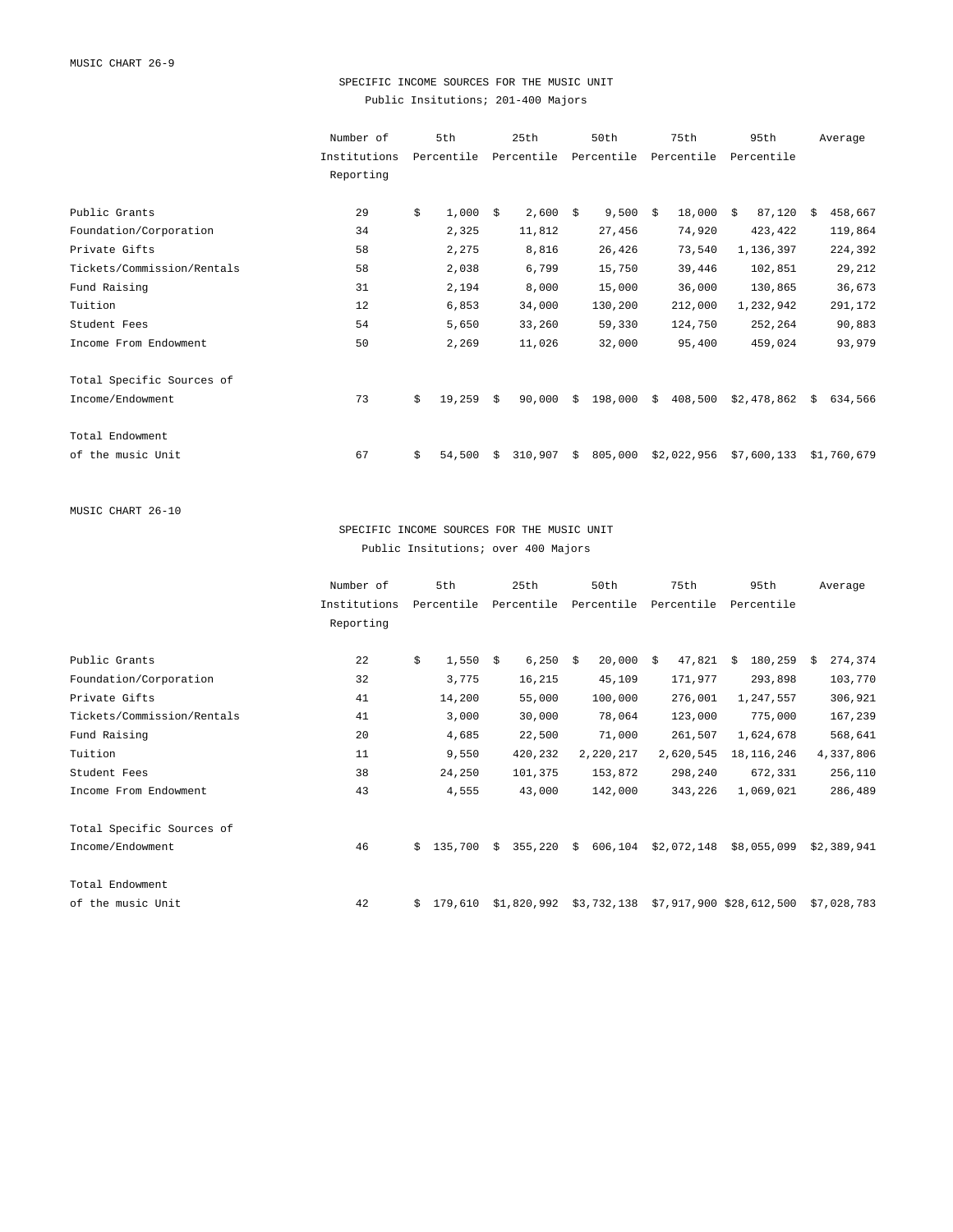#### SPECIFIC INCOME SOURCES FOR THE MUSIC UNIT All Institutions

|                            | Number of    | 5th         |    | 25th        |    | 50th       |      | 75th       | 95th                     |    | Average     |
|----------------------------|--------------|-------------|----|-------------|----|------------|------|------------|--------------------------|----|-------------|
|                            | Institutions | Percentile  |    | Percentile  |    | Percentile |      | Percentile | Percentile               |    |             |
|                            | Reporting    |             |    |             |    |            |      |            |                          |    |             |
|                            |              |             |    |             |    |            |      |            |                          |    |             |
| Public Grants              | 124          | \$<br>1,000 | Ŝ. | $2,862$ \$  |    | 8,300      | - \$ | 40,000     | 150,132<br>Ŝ.            | Ŝ. | 186,221     |
| Foundation/Corporation     | 231          | 2,000       |    | 5,000       |    | 15,916     |      | 55,750     | 409,856                  |    | 117,633     |
| Private Gifts              | 419          | 878         |    | 5,000       |    | 15,000     |      | 56,270     | 662,500                  |    | 128,957     |
| Tickets/Commission/Rentals | 355          | 1,000       |    | 3,500       |    | 11,000     |      | 31,554     | 186,867                  |    | 46,982      |
| Fund Raising               | 151          | 880         |    | 3,995       |    | 12,000     |      | 42,500     | 519,072                  |    | 210,783     |
| Tuition                    | 72           | 5,688       |    | 40,750      |    | 434,882    |      | 3,966,801  | 16, 166, 371             |    | 3,146,598   |
| Student Fees               | 273          | 2,612       |    | 14,000      |    | 44,000     |      | 117,482    | 374,636                  |    | 100,792     |
| Income From Endowment      | 304          | 1,372       |    | 8,825       |    | 28,026     |      | 98,515     | 705,292                  |    | 223,772     |
| Total Specific Sources of  |              |             |    |             |    |            |      |            |                          |    |             |
| Income/Endowment           | 530          | \$<br>3,992 | Ŝ. | $22,375$ \$ |    | 80,000     | Ŝ.   | 267,068    | \$4,883,498              | Ŝ. | 896,042     |
| Total Endowment            |              |             |    |             |    |            |      |            |                          |    |             |
| of the music Unit          | 430          | \$<br>6,258 | Ŝ. | 87,000      | S. | 416,054    |      |            | \$1,886,672 \$16,473,500 |    | \$5,006,273 |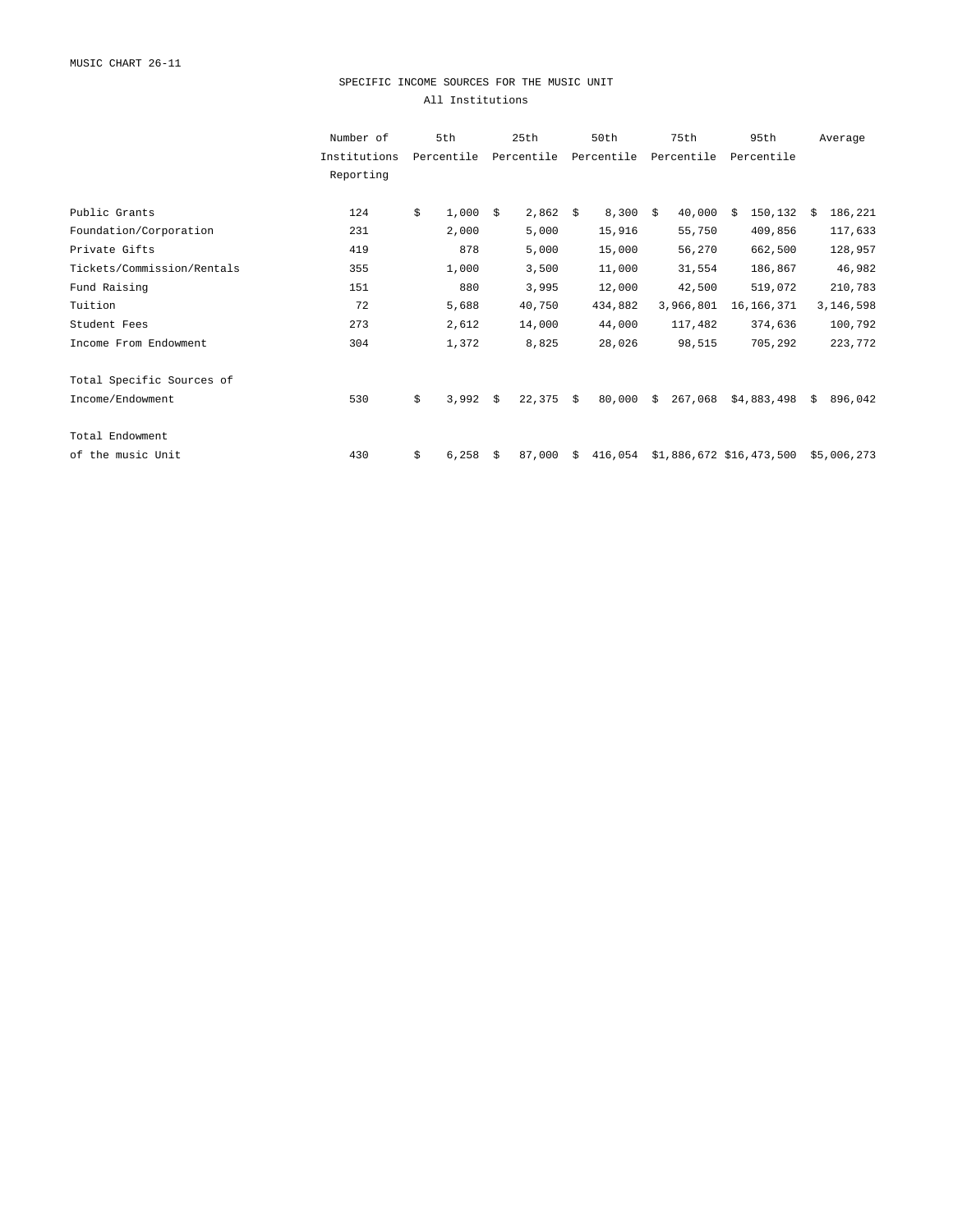# Higher Education Arts Data Services DATA SUMMARIES 2004-2005

# **DEMOGRAPHIC SURVEY OF MUSIC DOCTORAL STUDENTS**

**Chart 27 and Chart 28** provide demographic information about doctoral students in music. Chart 27 includes doctoral students who graduated in 2003-2004. Chart 28 includes doctoral students who were enrolled but did not graduate in 2003-2004.

*Example: Chart 28, "Demographic Survey of Doctoral Degree Students Who Were Enrolled But Did Not Graduate in 2003-2004," General Music Education Majors.* Thirty-eight institutions reported a total of 286 doctoral degree students enrolled in general music education. Among these were 8 Black, non-Hispanic males; 8 Black, non-Hispanic females; 0 American Indian or Alaskan Native males, 0 American Indian or Alaskan Native females; 0 Pacific Islander males; 1 Pacific Islander females; 3 Hispanic or Latino males; 25 Hispanic or Latino females; 101 White, non-Hispanic males; 104 White, non-Hispanic females; 5 Asian males; 14 Asian females; 11 males of other race or unknown ethnicity; and 6 females of other race or unknown ethnicity.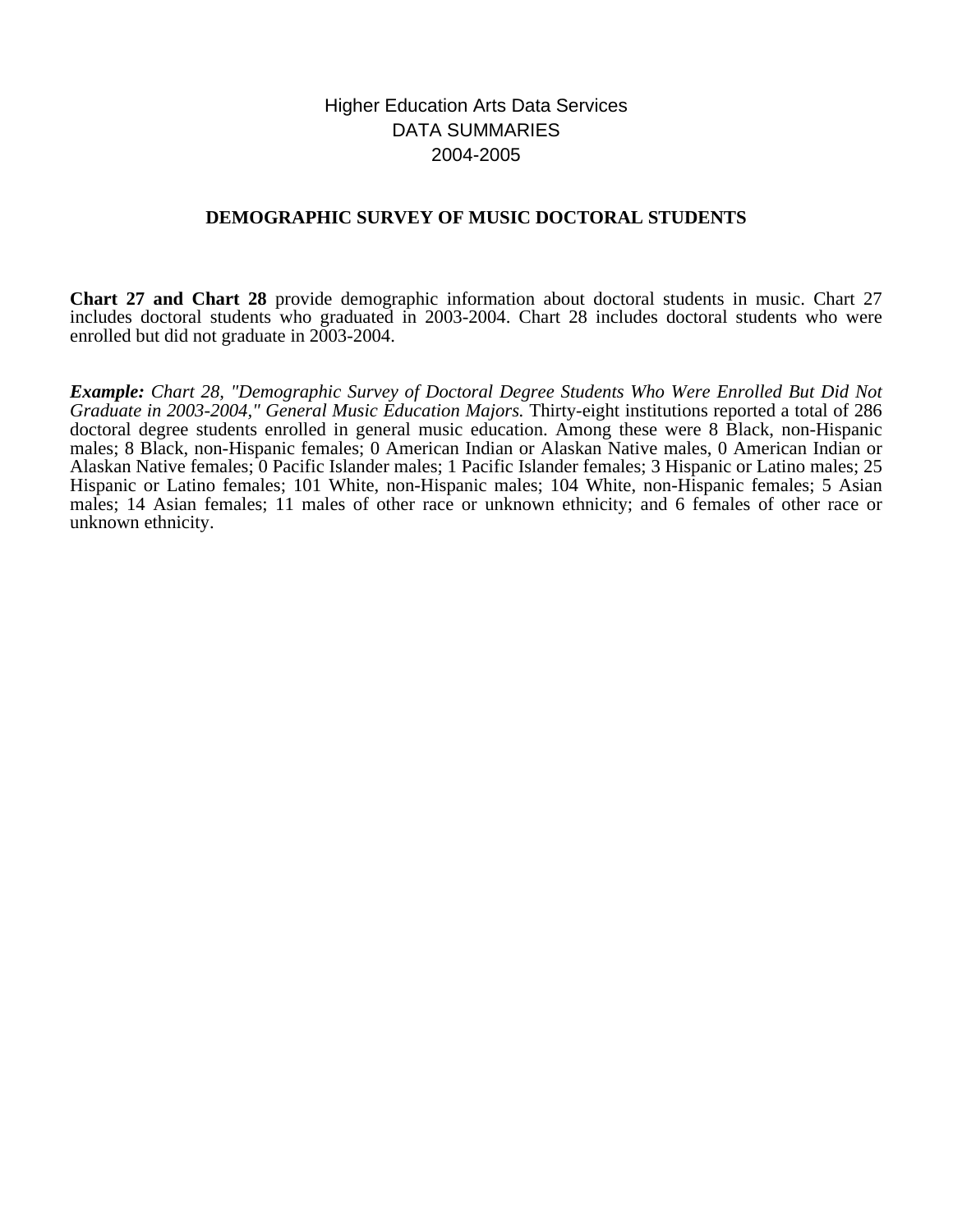#### DEMOGRAPHIC SURVEY OF DOCTORAL DEGREE STUDENTS WHO GRADUATED IN 2003-2004

|                      |                |                     | Black or<br>African- |                     |                     |                     |              |                         |                         |                         |                        |                         |                         |                         |                      |                         |
|----------------------|----------------|---------------------|----------------------|---------------------|---------------------|---------------------|--------------|-------------------------|-------------------------|-------------------------|------------------------|-------------------------|-------------------------|-------------------------|----------------------|-------------------------|
|                      |                |                     |                      |                     | American            |                     |              |                         |                         |                         |                        |                         |                         |                         |                      |                         |
|                      |                |                     | American/            |                     | Indian/             |                     |              |                         |                         |                         |                        |                         |                         |                         | Other/Race           |                         |
|                      |                |                     | Non-                 |                     |                     |                     | Pacific      |                         | Hispanic/               |                         |                        |                         |                         |                         |                      |                         |
|                      |                |                     | Hispanic<br>Latino   |                     | Native<br>Alaskan   |                     | Islander     |                         | Latino                  |                         | White Non-<br>Hispanic |                         | Asian                   |                         | Ethnicity<br>Unknown | Total                   |
|                      | Institutions   |                     |                      |                     |                     |                     |              |                         |                         |                         |                        |                         |                         |                         |                      |                         |
|                      | Reporting      | М                   | $\mathbf F$          | М                   | $\mathbf F$         | M                   | $\mathbf F$  | М                       | $\mathbf F$             | М                       | $\mathbf F$            | М                       | $\mathbf F$             | М                       | $\mathbf F$          |                         |
|                      |                |                     |                      |                     | $\mathbf 0$         | $\mathbf 0$         |              |                         |                         |                         |                        |                         |                         |                         | $1\,$                | 21                      |
| Accompanying         | $\overline{7}$ | $\mathsf 0$         | 0                    | 0                   |                     |                     | $\mathbf 1$  | $\mathbf 1$             | $\overline{3}$          | 6                       | 7                      | $\mathsf 0$             | $\overline{\mathbf{c}}$ | $\mathsf 0$             |                      |                         |
| <b>Brass</b><br>Horn | 6              | $\mathsf 0$         | $\mathbf{1}$         | 0                   | $\mathbf 0$         | $\mathbf 0$         | 0            | 0                       | $\mathbb O$             | $\sqrt{2}$              | 5                      | 0                       | 0                       | $\mathsf 0$             | $\mathbb O$          | 8                       |
|                      | 17             | $\mathbf 0$         | 0                    | 0                   | $\mathbf 0$         | $\mathbf 0$         | 0            | 3                       | $\mathbf{1}$            | 17                      | 4                      | $\mathbf 0$             | 0                       | $\mathbf{1}$            | $\mathbf{1}$         | 27                      |
| Trumpet<br>Trombone  | 8              | $\mathbf 0$         | 0                    | 0                   | $\mathbf 0$         | $\mathbf 0$         | 0            | 0                       | $\mathbf 0$             | 12                      | 4                      | $\mathbf 0$             | 0                       | 0                       | 0                    | 16                      |
|                      |                | $\mathbf 0$         | 0                    |                     | $\mathbf 0$         | $\mathbf 0$         | 0            |                         |                         |                         |                        | $\mathbf 0$             |                         |                         |                      |                         |
| Euphonium            | 6              |                     |                      | 0                   |                     |                     |              | $\mathbf{1}$            | $\mathbf 0$             | $\overline{4}$          | $\mathbf{1}$           |                         | 0                       | 0                       | 0                    | 6                       |
| Tuba                 | $\sqrt{2}$     | $\mathbf 0$         | 0                    | 0                   | $\mathbf 0$         | $\mathbf 0$         | 0            | 0                       | $\mathbf 0$             | $\mathbf{1}$            | 0                      | $\mathbf 0$             | 0                       | 0                       | $\mathbf{1}$         | $\overline{\mathbf{c}}$ |
| Composition          | 29             | $\mathbf 0$         | 0                    | 0                   | $\mathbf 0$         | $\mathbf 0$         | 0            | $\mathbf{1}$            | $\overline{\mathbf{c}}$ | 45                      | 5                      | 6                       | 5                       | 7                       | $\overline{a}$       | 73                      |
| Conducting           | 30             | 4                   | 0                    | 0                   | $\mathbf{1}$        | $\mathbf 0$         | 0            | 3                       | 5                       | 51                      | 9                      | $\overline{4}$          | 0                       | $\mathbf{1}$            | 0                    | 78                      |
| Ethnomusicology      | 6              | $\mathbf 0$         | 0                    | 0                   | $\mathbf 0$         | $\mathbf 0$         | 0            | $1\,$                   | $\mathbf 0$             | 2                       | 2                      | $\mathbf 0$             | $1\,$                   | $\mathbf 0$             | $\mathbf{1}$         | $\sqrt{ }$              |
| Guitar               | 5              | $\mathbf 0$         | 0                    | 0                   | $\mathbf 0$         | $\mathbf 0$         | 0            | $\overline{a}$          | $\mathbf{1}$            | $\overline{4}$          | 0                      | $\mathbf 0$             | $\overline{a}$          | 0                       | $\mathbf 0$          | 9                       |
| Harp                 | $\mathbf{1}$   | $\mathbf 0$         | 0                    | 0                   | $\mathbf 0$         | $\mathbf 0$         | 0            | 0                       | $\mathbf 0$             | $\mathbf{1}$            | 0                      | $\mathbf 0$             | $\mathbf 0$             | 0                       | 0                    | $\mathbf{1}$            |
| Harpsichord          | $\mathsf 0$    | $\mathbf 0$         | 0                    | 0                   | $\mathbf 0$         | $\mathbf 0$         | 0            | 0                       | $\mathbf 0$             | $\mathbf 0$             | 0                      | $\mathsf 0$             | 0                       | $\mathsf 0$             | $\mathbf 0$          | $\mathsf 0$             |
| Music Education      |                |                     |                      |                     |                     |                     |              |                         |                         |                         |                        |                         |                         |                         |                      |                         |
| Choral               | 9              | $\mathbf 1$         | $\mathbf{1}$         | 0                   | $\mathbf 0$         | $\mathbf 0$         | 0            | 0                       | $\mathbf 0$             | $\overline{4}$          | 10                     | 0                       | $\mathbf 1$             | 0                       | $1\,$                | 18                      |
| Instrumental         | 8              | $1\,$               | 0                    | 0                   | $\mathbf 0$         | $\mathbf 0$         | 0            | $\mathbf{1}$            | $\mathbf 0$             | 6                       | 2                      | 0                       | $1\,$                   | $\mathbf{1}$            | 0                    | 12                      |
| General              | 27             | $\overline{a}$      | 3                    | 0                   | $\mathbf 0$         | $\mathbf 0$         | 0            | 0                       | 5                       | 30                      | 28                     | $\overline{a}$          | 7                       | 6                       | 2                    | 85                      |
| Musicology           | 19             | $\mathbf 0$         | 0                    | 0                   | $\mathbf 0$         | $\mathbf 0$         | 0            | $\mathbf{1}$            | 3                       | 13                      | 16                     | $\mathbf{1}$            | $1\,$                   | 3                       | 0                    | 38                      |
| Opera                | $\mathbf 0$    | $\mathbf 0$         | 0                    | 0                   | $\mathbf 0$         | $\mathbf 0$         | 0            | 0                       | $\mathbf 0$             | $\mathbf 0$             | 0                      | $\mathbf 0$             | $\mathbf 0$             | $\mathsf 0$             | $\mathbf 0$          | $\mathbf 0$             |
| Organ                | 14             | $\overline{a}$      | $\mathbf 1$          | 0                   | $\mathbf 0$         | $\mathbf 0$         | 0            | 0                       | $\mathbf 0$             | 12                      | 6                      | $\mathbf 0$             | $\overline{2}$          | 3                       | $\mathbf{1}$         | 27                      |
| Percussion           | 18             | $\mathbf 0$         | 0                    | 0                   | $\mathbf 0$         | $\mathbf 0$         | 0            | 0                       | $\mathbf{1}$            | 17                      | $\mathbf{1}$           | 0                       | $1\,$                   | $\sqrt{2}$              | $\circ$              | 22                      |
| Piano                | 40             | $\mathbf 0$         | 0                    | 0                   | $\mathbf 0$         | $\mathbf 0$         | $\mathbf{1}$ | 4                       | $\overline{3}$          | 25                      | 30                     | 12                      | 55                      | 8                       | 20                   | 158                     |
| Sacred Music         | 3              | $\mathbf 0$         | 0                    | 0                   | $\mathbf 0$         | $\mathbf 0$         | 0            | 0                       | $\mathbf 0$             | 3                       | 0                      | $\mathbf 0$             | $1\,$                   | $\mathbf 0$             | $\mathbf{1}$         | 5                       |
| Strings              |                |                     |                      |                     |                     |                     |              |                         |                         |                         |                        |                         |                         |                         |                      |                         |
| Violin               | 18             | $\mathbf 1$         | 0                    | 0                   | $\mathbf{1}$        | $\mathbf 0$         | 0            | $1\,$                   | $\overline{a}$          | $\overline{\mathbf{c}}$ | 11                     | 3                       | 7                       | $\sqrt{2}$              | 5                    | 35                      |
| Viola                | 11             | $\mathbf 0$         | 0                    | 0                   | $\mathbf 0$         | $\mathbf 0$         | 0            | $\overline{\mathbf{c}}$ | $\mathbf 0$             | 3                       | 3                      | $\overline{a}$          | $\overline{c}$          | $\mathbf{1}$            | 0                    | 13                      |
| Cello                | 15             | $\mathbf 0$         | 0                    | 0                   | $\mathbf 0$         | $\mathbf 0$         | 0            | $\mathbf{1}$            | $\mathbf{1}$            | $\overline{4}$          | 8                      | 3                       | 5                       | $\sqrt{2}$              | $1\,$                | 25                      |
| Double Bass          | 3              | $\mathbf 0$         | 0                    | 0                   | $\mathbf 0$         | $\mathbf 0$         | 0            | $1\,$                   | $\mathbf 0$             | $1\,$                   | $\mathbf{1}$           | $\mathbf 0$             | $\mathbf{1}$            | $\mathbf 0$             | $\mathbf 0$          | $\overline{4}$          |
| Theory               | 14             | 0                   | 0                    | 0                   | $\mathbf 0$         | $\mathbf 0$         | 0            | 0                       | 1                       | 19                      | 4                      | $\mathbf{1}$            | 2                       | $1\,$                   | $\Omega$             | 28                      |
| Voice-Female         |                |                     |                      |                     |                     |                     |              |                         |                         |                         |                        |                         |                         |                         |                      |                         |
| Soprano              | 30             | $\mathsf 0$         | 0                    | $\mathbb O$         | $\mathsf{O}\xspace$ | $\mathsf 0$         | $\mathsf 0$  | 0                       | $\mathsf 0$             | 0                       | 39                     | $\mathsf 0$             | 5                       | 0                       | 10                   | 54                      |
| Alto                 | 5              | $\mathsf{O}\xspace$ | $\mathsf{O}\xspace$  | $\mathbb O$         | $\mathsf{O}\xspace$ | $\mathbb O$         | $\mathbb O$  | $\mathsf 0$             | $\mathsf{O}\xspace$     | $\mathsf 0$             | 3                      | 0                       | $\mathbf 1$             | $\mathsf{O}\xspace$     | $1\,$                | 5                       |
| Voice-Male           |                |                     |                      |                     |                     |                     |              |                         |                         |                         |                        |                         |                         |                         |                      |                         |
| Tenor                | 9              | $\mathsf{O}\xspace$ | $\mathsf 0$          | $\mathbb O$         | $\mathsf{O}\xspace$ | $\mathbb O$         | $\mathbf{1}$ | $\mathsf 0$             | $\mathbf{1}$            | 9                       | 0                      | $\overline{\mathbf{c}}$ | $\mathsf 0$             | $\overline{\mathbf{c}}$ | $\mathsf{O}$         | 15                      |
| Bass                 | 12             | $\mathsf{O}\xspace$ | 0                    | $\mathbb O$         | $\mathsf{O}\xspace$ | $\mathsf{O}\xspace$ | $\mathsf 0$  | $1\,$                   | $\mathsf{O}\xspace$     | 14                      | 0                      | $\mathbf{1}$            | $\mathsf 0$             | $\sqrt{2}$              | $\mathsf{O}$         | 18                      |
| Woodwinds            |                |                     |                      |                     |                     |                     |              |                         |                         |                         |                        |                         |                         |                         |                      |                         |
| Flute                | 18             | $\mathsf{O}\xspace$ | $\mathsf 0$          | $\mathbb O$         | $\mathsf{O}\xspace$ | $\mathbb O$         | $\mathsf 0$  | 2                       | $\mathsf{O}\xspace$     | $\mathbf{1}$            | 16                     | $\mathbf{1}$            | 5                       | $\mathsf{O}\xspace$     | 3                    | 28                      |
| Oboe                 | 9              | $\mathbf 0$         | 0                    | $\mathbf 0$         | $\mathsf{O}\xspace$ | $\mathbb O$         | 0            | 0                       | $\mathsf{O}\xspace$     | $\mathsf{O}\xspace$     | 8                      | $\mathsf 0$             | 3                       | $\mathbf{1}$            | $\mathsf{O}$         | 12                      |
| Clarinet             | 15             | $\mathbf 0$         | 0                    | $\mathbf 0$         | $\mathsf{O}\xspace$ | $\mathbb O$         | 0            | $\mathsf 0$             | $\mathbf{1}$            | 15                      | 14                     | $\mathsf 0$             | $\mathsf 0$             | $\mathsf{O}\xspace$     | $\mathsf{O}$         | 30                      |
| Bassoon              | 5              | $\mathbf 0$         | 0                    | $\mathbf 0$         | $\mathsf{O}\xspace$ | $\mathbb O$         | $\mathsf 0$  | $\mathsf 0$             | $\mathsf{O}\xspace$     | $\overline{a}$          | $\mathbf{1}$           | 0                       | $\sqrt{2}$              | $\mathsf{O}\xspace$     | $\mathsf{O}$         | 5                       |
| Saxophone            | $^{\rm 8}$     | $\mathsf 0$         | 0                    | $\mathbf 0$         | $\mathsf{O}\xspace$ | $\mathbb O$         | $\mathsf 0$  | 0                       | $\mathbf{1}$            | 8                       | 3                      | $\mathsf 0$             | $\mathbf 1$             | $\mathsf{O}\xspace$     | $\mathsf{O}$         | 13                      |
| Other                | 17             | $\sqrt{2}$          | 0                    | $\mathsf{O}\xspace$ | $\mathsf{O}\xspace$ | $\mathbb O$         | $\mathsf 0$  | $\mathsf 0$             | $\mathsf 0$             | 17                      | $17\,$                 | $\mathbf{1}$            | $\sqrt{ }$              | $\mathbf{1}$            | 6                    | 51                      |
|                      |                |                     |                      |                     |                     |                     |              |                         |                         |                         |                        |                         |                         |                         |                      |                         |
| Total                | 62             | 13                  | 6                    | $\mathsf 0$         | $\overline{a}$      | $\mathsf{O}\xspace$ | $\mathbf{3}$ | 26                      | 31                      | 350                     | 258                    | 39                      | 120                     | 44                      | 57                   | 949                     |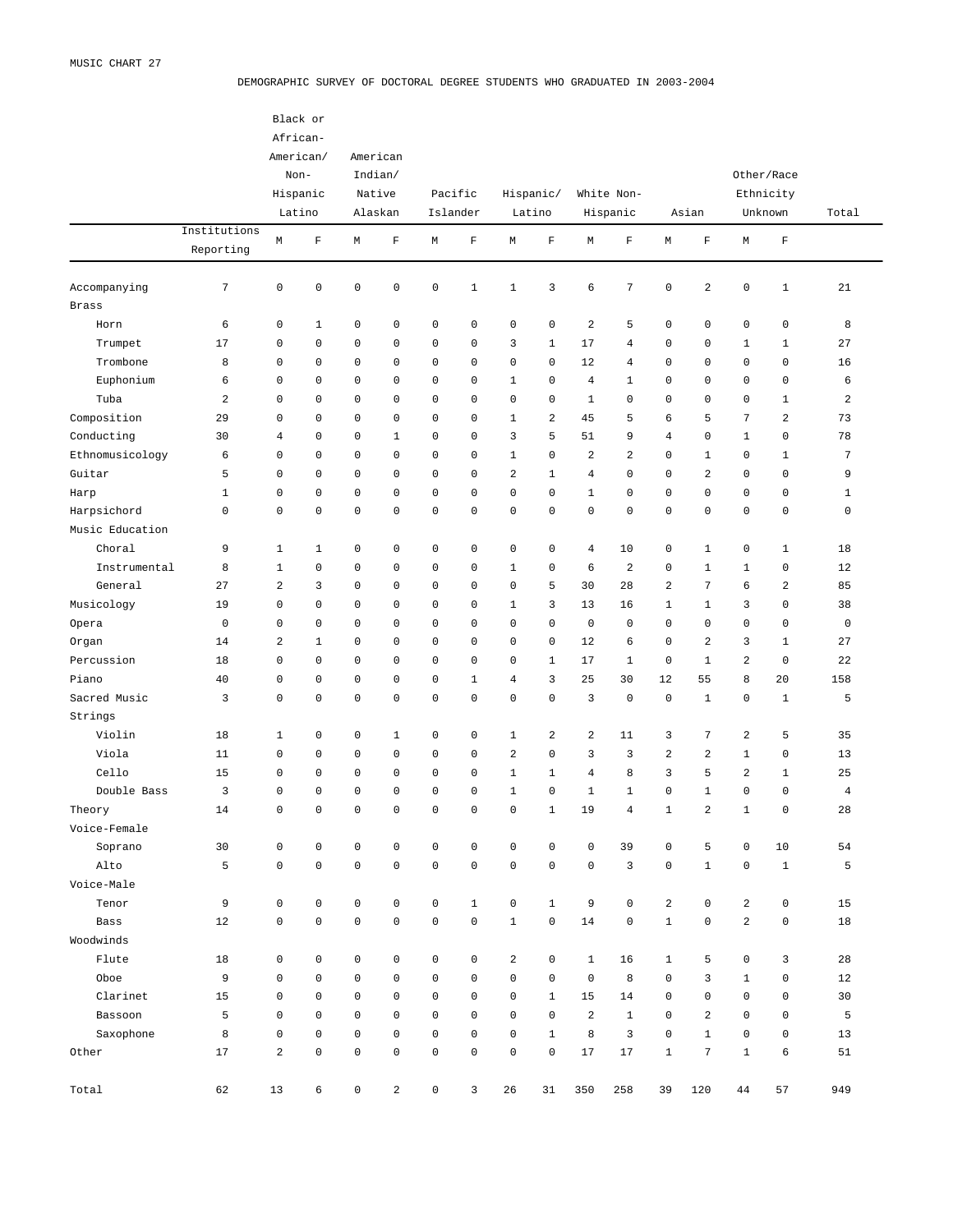DEMOGRAPHIC SURVEY OF DOCTORAL DEGREE STUDENTS WHO WERE ENROLLED BUT DID NOT GRADUATE IN 2003-2004

|                 |                |                | Black or       |                        |                 |                |                |                     |                |                |                 |                |                |                 |                |       |  |
|-----------------|----------------|----------------|----------------|------------------------|-----------------|----------------|----------------|---------------------|----------------|----------------|-----------------|----------------|----------------|-----------------|----------------|-------|--|
|                 |                | African-       |                |                        |                 |                |                |                     |                |                |                 |                |                |                 |                |       |  |
|                 |                |                |                | American/Non- American |                 |                |                |                     |                |                |                 |                |                |                 | Other/Race     |       |  |
|                 |                |                |                | Hispanic Indian/Native |                 |                | Pacific        |                     | Hispanic/      |                | White Non-      |                |                |                 | Ethnicity      |       |  |
|                 |                |                | Latino         | Alaskan                |                 |                | Islander       |                     | Latino         |                | Hispanic        |                | Asian          |                 | Unknown        | Total |  |
|                 | Institutions   |                |                |                        |                 |                |                |                     |                |                |                 |                |                |                 |                |       |  |
|                 | Reporting      | М              | $\mathbf F$    | М                      | $\mathbf F$     | M              | $\mathbf F$    | М                   | $\mathbf F$    | М              | $\mathbf F$     | М              | $\mathbf F$    | М               | $\mathbf F$    |       |  |
|                 |                |                |                |                        |                 |                |                |                     |                |                |                 |                |                |                 |                |       |  |
| Accompanying    | 16             | $\mathbf 1$    | $\mathsf 0$    | $\mathbf 0$            | $\mathsf 0$     | $\mathsf 0$    | $\mathbf 0$    | $\mathsf{O}\xspace$ | $\mathbf{1}$   | 16             | 22              | $\mathbf{1}$   | 23             | $\sqrt{2}$      | 17             | 83    |  |
| <b>Brass</b>    |                |                |                |                        |                 |                |                |                     |                |                |                 |                |                |                 |                |       |  |
| Horn            | 22             | $\mathsf 0$    | $\mathbf 0$    | $\mathbf 0$            | $\mathsf 0$     | $\mathsf 0$    | $\mathbf 0$    | $\mathbf 0$         | $\mathbf{1}$   | 14             | 24              | $\mathbf{1}$   | 3              | $\overline{a}$  | $\mathbf 0$    | 45    |  |
| Trumpet         | 38             | $\mathbf 1$    | $\mathbf 0$    | $\mathbf 0$            | 0               | 0              | 0              | $\overline{4}$      | 4              | 70             | 13              | $\mathbf 0$    | $\mathsf 0$    | 4               | 0              | 96    |  |
| Trombone        | 25             | $\overline{a}$ | $\mathbf 0$    | $\mathbf 0$            | $\mathsf 0$     | $\mathbf 0$    | 0              | $\mathbf{1}$        | $\overline{a}$ | 58             | 8               | $\overline{2}$ | $\mathsf 0$    | 0               | 0              | 73    |  |
| Euphonium       | 10             | $\mathsf 0$    | $\mathbf 0$    | $\mathbf 0$            | $\mathsf 0$     | $\mathbf 0$    | 0              | $\mathsf{O}$        | $\mathbf{1}$   | 9              | $\mathbf 0$     | $\overline{2}$ | $\mathsf 0$    | $\mathsf 0$     | $\mathbf 0$    | 12    |  |
| Tuba            | 18             | 3              | $\mathbf 0$    | $\mathbf 0$            | $\mathsf 0$     | $\mathbf 0$    | 0              | $\mathbf{1}$        | $\mathsf 0$    | 19             | $\mathbf{1}$    | $\mathsf 0$    | $\mathbf{1}$   | $\overline{a}$  | $\mathbf 0$    | 27    |  |
| Composition     | 43             | 6              | $\overline{a}$ | $\mathbf 0$            | 0               | $\mathbf 0$    | 0              | 7                   | $\sqrt{ }$     | 176            | 27              | 23             | 36             | 25              | 18             | 327   |  |
| Conducting      | 41             | 5              | $1\,$          | $\mathbf 0$            | 0               | 1              | $\mathbf{1}$   | 12                  | 13             | 194            | 63              | 13             | 13             | 18              | 9              | 343   |  |
| Ethnomusicology | $\overline{7}$ | $\overline{4}$ | $\mathbf{1}$   | $\mathbf 0$            | $\mathbf{1}$    | 0              | 0              | $\overline{4}$      | $\mathbf{1}$   | 18             | 19              | $\mathbf 0$    | 9              | 5               | $\overline{4}$ | 66    |  |
| Guitar          | 19             | $\mathsf 0$    | $\mathbf 0$    | $\mathbf 0$            | $\mathsf 0$     | $\mathbf 0$    | $\overline{a}$ | 5                   | $\sqrt{ }$     | 51             | $\overline{a}$  | $\overline{2}$ | $\mathsf 0$    | 10              | 5              | 84    |  |
| Harp            | 10             | $\mathsf 0$    | $\mathbf 0$    | $\mathbf 0$            | 0               | 0              | 0              | $\mathbf{1}$        | $1\,$          | 3              | $\overline{4}$  | $\mathbf{1}$   | 3              | $\mathsf 0$     | 5              | 18    |  |
| Harpsichord     | 5              | $\mathsf 0$    | $\mathsf 0$    | $\mathbf 0$            | $\mathsf 0$     | $\mathbf 0$    | 0              | 0                   | $\mathsf 0$    | $\overline{4}$ | $\mathbf 0$     | $\mathsf 0$    | 0              | $1\,$           | $\mathbf 0$    | 5     |  |
| Music Education |                |                |                |                        |                 |                |                |                     |                |                |                 |                |                |                 |                |       |  |
| Choral          | 17             | 5              | $\mathbf{1}$   | $\mathbf 0$            | $\mathsf 0$     | $\mathsf 0$    | $\mathbf 0$    | $\overline{c}$      | 3              | 24             | 27              | $\mathbf{1}$   | 6              | 4               | $\mathsf 0$    | 73    |  |
| Instrumental    | 18             | $\overline{a}$ | $\mathbf 0$    | $\mathbf 0$            | $\mathbf{1}$    | 0              | $\mathbf{1}$   | 3                   | 5              | 31             | 19              | 3              | 3              | $7\phantom{.0}$ | 3              | 78    |  |
| General         | 38             | 8              | 8              | $\mathbf 0$            | $\mathsf 0$     | 0              | $\mathbf{1}$   | 3                   | 25             | 101            | 104             | 5              | 14             | 11              | 6              | 286   |  |
| Musicology      | 27             | $\mathbf 1$    | 3              | $\mathbf 0$            | $\mathbf{1}$    | $\overline{a}$ | 0              | 6                   | $\overline{7}$ | 120            | 98              | 8              | 12             | 14              | 8              | 280   |  |
| Opera           | $\overline{a}$ | $\mathsf 0$    | $\mathbf 0$    | $\mathbf 0$            | $\mathbf 0$     | $\mathbf 0$    | 0              | 0                   | $\mathsf 0$    | $\overline{a}$ | $\mathbf{1}$    | $\mathsf 0$    | $\mathbb O$    | 0               | $\mathbf 0$    | 3     |  |
| Organ           | 27             | $\mathbf 1$    | $\mathbf 0$    | $\mathbf 0$            | 0               | 0              | $\mathbf{1}$   | $\mathbf 0$         | 3              | 57             | 27              | $\overline{4}$ | 22             | 5               | 23             | 143   |  |
| Percussion      | 35             | $\overline{4}$ | $\mathbf{1}$   | $\mathbf 0$            | $\mathsf 0$     | 0              | $\mathbf 0$    | $\mathsf{O}\xspace$ | $\overline{3}$ | 53             | 15              | $\overline{a}$ | $\overline{a}$ | 6               | $\mathbf{1}$   | 87    |  |
| Piano           | 49             | $\overline{4}$ | $\mathbf 0$    | $\mathbf 0$            | 0               | 3              | 3              | 17                  | 12             | 145            | 127             | 50             | 269            | 30              | 109            | 769   |  |
| Sacred Music    | 6              | 3              | $\mathsf 0$    | $\mathbf 0$            | $\mathsf 0$     | $\mathsf 0$    | $\overline{a}$ | $\mathsf{O}$        | $\mathsf 0$    | 25             | 5               | $\mathbf{1}$   | $\overline{4}$ | $\overline{a}$  | 5              | 47    |  |
| Strings         |                |                |                |                        |                 |                |                |                     |                |                |                 |                |                |                 |                |       |  |
| Violin          | 39             | $\mathbf 1$    | 5              | $\mathbf 0$            | $\mathsf 0$     | 0              | $\mathbf{1}$   | $\overline{c}$      | $\overline{4}$ | 31             | 39              | 17             | 63             | 15              | 38             | 216   |  |
| Viola           | 30             | $\mathsf 0$    | $\mathsf 0$    | $\mathbf 0$            | 0               | 0              | $\mathbf{1}$   | $\overline{4}$      | $\mathbf{1}$   | 9              | 26              | 8              | 12             | 10              | $\mathbf{1}$   | 72    |  |
| Cello           | 37             | $\mathsf 0$    | $\mathbf 0$    | $\mathbf 0$            | $\mathsf 0$     | 0              | $\mathbf{1}$   | $\overline{4}$      | $\mathsf 0$    | 30             | 31              | 10             | 24             | 10              | 16             | 126   |  |
| Double Bass     | 14             | $\mathsf 0$    | $\mathbf{1}$   | $\mathbf 0$            | $\mathsf 0$     | $\mathbf 0$    | 0              | $\mathbf{1}$        | $\overline{a}$ | 15             | 3               | $\overline{2}$ | $\mathsf 0$    | 5               | $\mathbf 0$    | 29    |  |
| Theory          | 27             | $\mathbf 1$    | $\mathbf 0$    | $\mathbf 0$            | 0               | 1              | $\mathbf{1}$   | 5                   | $1\,$          | 84             | 43              | 6              | 8              | 10              | 8              | 168   |  |
| Voice-Female    |                |                |                |                        |                 |                |                |                     |                |                |                 |                |                |                 |                |       |  |
| Soprano         | 48             | $\mathsf 0$    | 19             | $\mathbb O$            | $\overline{a}$  | 0              | 0              | $\mathbf{1}$        | 8              | 5              | 162             | 12             | 33             | $\mathbf{1}$    | 18             | 261   |  |
| Alto            | 24             | $\mathbf{1}$   | $\mathsf 0$    | $\mathsf 0$            | $\mathsf 0$     | $\mathsf 0$    | $\mathbb O$    | $\mathsf{O}\xspace$ | $\overline{a}$ | $\mathbf 0$    | 38              | $\mathbf{1}$   | $\overline{4}$ | $\mathsf 0$     | $\overline{4}$ | 50    |  |
| Voice-Male      |                |                |                |                        |                 |                |                |                     |                |                |                 |                |                |                 |                |       |  |
| Tenor           | 36             | $\overline{a}$ | $\mathsf 0$    | $\mathbb O$            | $\mathsf 0$     | $\mathsf 0$    | $\mathbb O$    | 6                   | $\mathsf 0$    | 55             | 6               | 11             | $\mathbf{1}$   | 3               | $\mathsf 0$    | 84    |  |
| Bass            | 31             | $\overline{4}$ | $\mathsf 0$    | $\mathsf 0$            | $\mathsf 0$     | $\mathsf 0$    | $\mathbb O$    | $\mathsf{O}\xspace$ | 3              | 43             | 3               | $\overline{7}$ | $\mathsf 0$    | 3               | $\mathbf{1}$   | 64    |  |
| Woodwinds       |                |                |                |                        |                 |                |                |                     |                |                |                 |                |                |                 |                |       |  |
| Flute           | 35             | $\mathbf{1}$   | $\mathbf{1}$   | $\mathbb O$            | $\mathbf{1}$    | $\mathsf 0$    | $\mathbb O$    | $\overline{4}$      | 5              | 9              | 75              | $\mathbf{1}$   | 10             | $\mathbf{1}$    | 10             | 118   |  |
| Oboe            | 28             | $\mathbf 0$    | $\mathbf 0$    | $\mathbb O$            | $\mathsf 0$     | $\mathsf 0$    | $\mathsf 0$    | $\mathbf{1}$        | $\mathbf{1}$   | 13             | 34              | $\mathbf{1}$   | $\overline{a}$ | $\mathsf 0$     | $\sqrt{ }$     | 59    |  |
| Clarinet        | 33             | 3              | $\mathbf 0$    | $\mathbb O$            | $\mathsf 0$     | $\mathsf 0$    | $\mathbb O$    | 2                   | 5              | 42             | 44              | 10             | 6              | 5               | $\mathbf{1}$   | 118   |  |
| Bassoon         | 24             | $\mathsf 0$    | $\mathbf 0$    | $\mathbb O$            | $\mathbf{1}$    | $\mathsf 0$    | $\mathsf 0$    | $\mathsf{O}$        | 6              | 12             | 22              | 3              | 6              | $\mathsf 0$     | $\mathsf 0$    | 50    |  |
| Saxophone       | 33             | $\mathbf 1$    | $\mathbf 0$    | $\mathbb O$            | $\mathsf 0$     | $\mathsf 0$    | $\mathbb O$    | $\mathbf{1}$        | $\overline{4}$ | 42             | 13              | 3              | $\mathbf{1}$   | $\overline{4}$  | 2              | 71    |  |
| Other           | 18             | 7              | $\overline{4}$ | $1\,$                  | $\mathsf 0$     | $\mathsf 0$    | $\mathbf{1}$   | 8                   | 8              | 118            | 95              | 9              | 14             | 25              | 16             | 306   |  |
|                 |                |                |                |                        |                 |                |                |                     |                |                |                 |                |                |                 |                |       |  |
| Total           | 64             | 71             | 47             | $\mathbf{1}$           | $7\phantom{.0}$ | $7\phantom{.}$ | 16             | 105                 |                |                | 146 1,698 1,240 | 220            | 604            | 240             | 335            | 4,737 |  |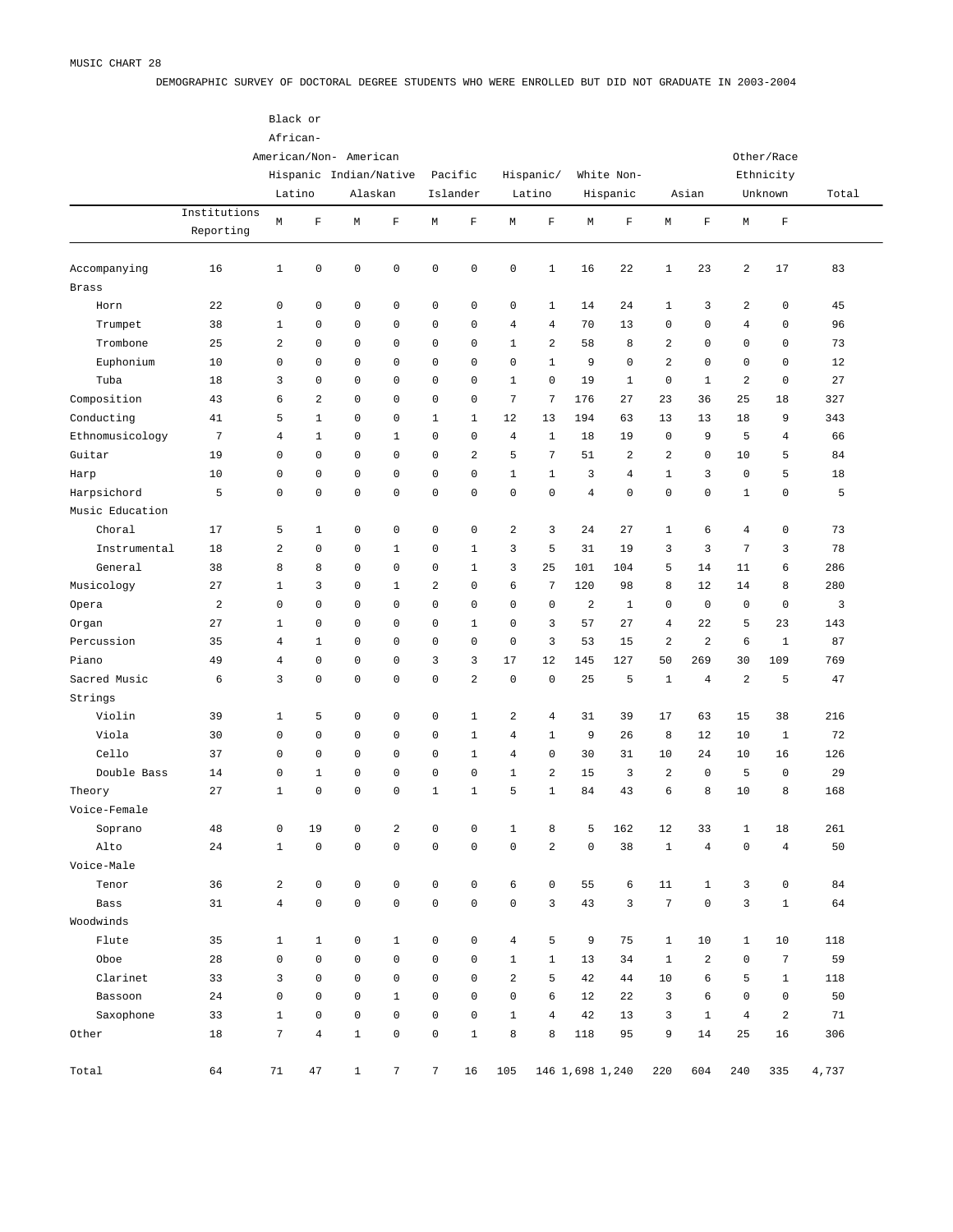# Higher Education Arts Data Services DATA SUMMARIES 2004-2005

# **MUSIC RATIOS**

**Charts 35 through 40, and Chart 43** provide further calculations of data derived from the data survey. Each chart analyzes two aspects of the music unit's operation in order to make operational and budgetary comparisons.

**Chart 35** provides semester and quarter credit hour production per FTE faculty member, including both full- and part-time faculty.

**Chart 36** provides instructional salaries for both full- and part-time faculty per semester and quarter credit hour.

**Chart 37** provides total expenditures per semester and quarter credit hour production.

There are two parts to each of these three charts: one for institutions reporting semester credit hour systems and one for institutions reporting quarter credit hour systems.

*Example: Chart 37 - "Total Expenditures Per Semester Credit Hour," Public Institutions, 1-100 Music Majors.* At 103 institutions in this category, the average expenditure per semester credit hour was \$503. The percentile rankings are also provided.

**Charts 38 through 40, and Chart 43** provide ratios using total number of music majors as their bases. The figures used to develop the ratios are reflected in "Total Expenditures Per Music Major Student" (Chart 38), "Number of Music Majors Per Full-Time Faculty Member" (Chart 39), "Number of Music Majors Per FTE Faculty Member" (Chart 40), and "Average Instructional Salary (Full- and Part-Time) Per Music Major Student" (Chart 43). Each of these charts is presented in two versions: one covers institutions divided by size and type, and the other is based on the highest degree offered in music.

*Example: Chart 39 - "Number of Music Majors Per Full-Time Faculty Member," Highest Degree Offered in Music: Baccalaureate.* At 297 baccalaureate degree-granting institutions, the average number of music majors per full-time faculty member is 9.4. The percentile rankings are also provided to develop a range of responses.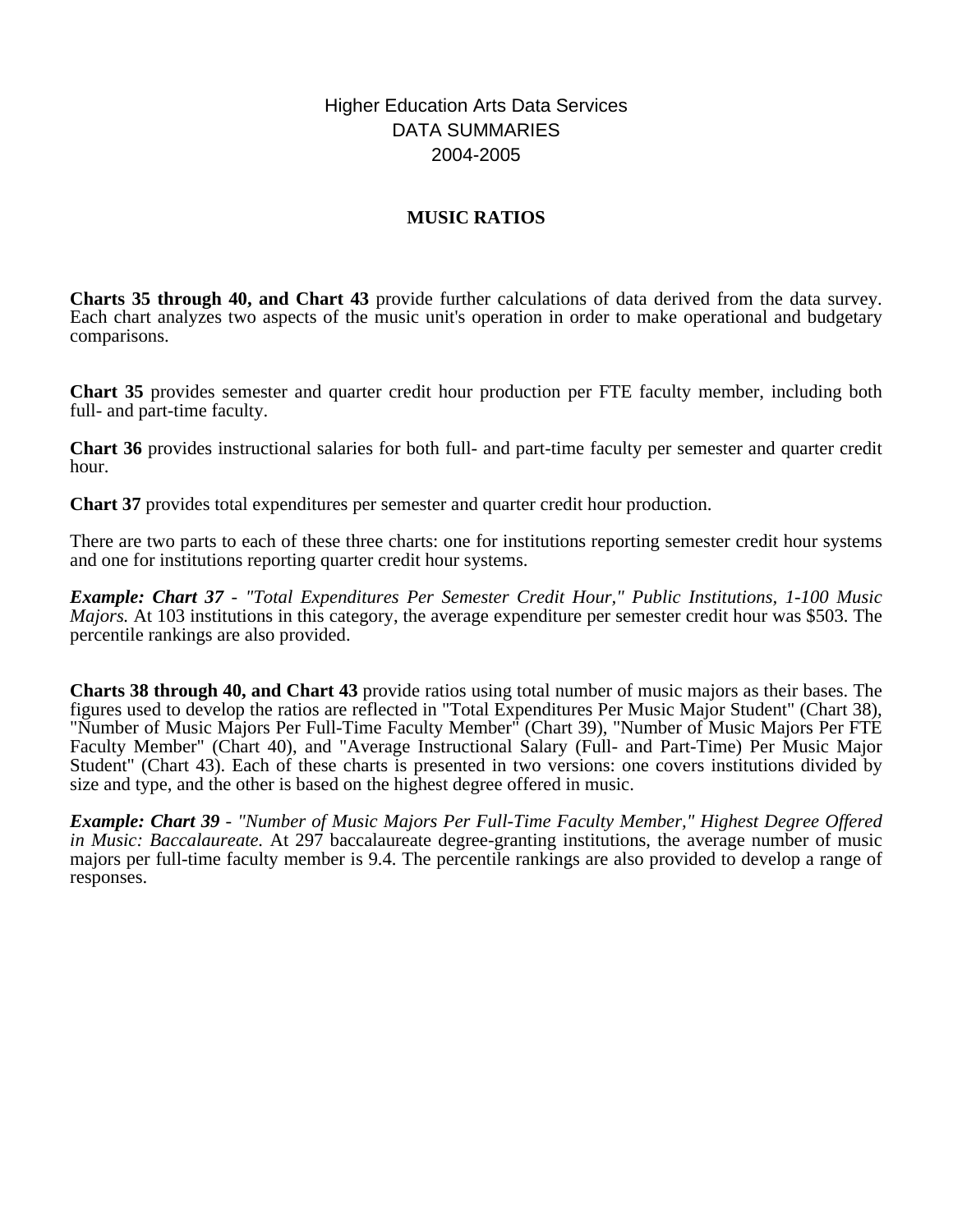#### SEMESTER CREDIT HOURS PRODUCTION PER FTE FACULTY MEMBER

(Institutions that Use a Semester-Hour System)

|                        | Number of    | 5th        | 25th       | 50th       | 75th       | 95th       | Average |
|------------------------|--------------|------------|------------|------------|------------|------------|---------|
|                        | Institutions | Percentile | Percentile | Percentile | Percentile | Percentile |         |
|                        | Reporting    |            |            |            |            |            |         |
| Private Institutions   |              |            |            |            |            |            |         |
| 1-50 Music Majors      | 85           | 81.9       | 125.6      | 167.9      | 217.2      | 387.9      | 234.8   |
| 51-100 Music Majors    | 81           | 87.3       | 141.0      | 184.8      | 240.0      | 448.9      | 255.4   |
| 101-200 Music Majors   | 43           | 104.3      | 156.0      | 209.6      | 254.8      | 414.4      | 223.5   |
| 201+ Music Majors      | 42           | 136.7      | 168.4      | 189.0      | 227.7      | 324.5      | 204.9   |
| Public Institutions    |              |            |            |            |            |            |         |
| 1-100 Music Majors     | 103          | 153.9      | 224.7      | 300.0      | 378.3      | 534.3      | 324.2   |
| 101-200 Music Majors   | 90           | 178.1      | 226.9      | 271.6      | 347.9      | 580.7      | 389.1   |
| 201-400 Music Majors   | 72           | 164.8      | 228.9      | 275.1      | 319.9      | 519.2      | 300.9   |
| 401+ Music Majors      | 44           | 159.7      | 198.3      | 260.3      | 360.1      | 504.1      | 364.4   |
| All Institutions       | 560          | 106.8      | 174.7      | 236.5      | 314.7      | 510.2      | 294.6   |
| HIGHEST DEGREE OFFERED |              |            |            |            |            |            |         |
| Associate              | 21           | 138.6      | 200.2      | 301.4      | 391.8      | 558.5      | 374.7   |
| Baccalaureate          | 284          | 95.7       | 163.5      | 220.8      | 311.3      | 504.6      | 288.3   |
| Masters                | 190          | 118.9      | 191.9      | 252.7      | 315.1      | 528.1      | 310.9   |
| Doctorate              | 65           | 143.6      | 181.0      | 229.5      | 297.4      | 425.2      | 248.4   |

QUARTER CREDIT HOURS PRODUCTION PER FTE FACULTY MEMBER (Institutions that Use a Quarter-Hour System)

|                        | Number of    | 5th        | 25th       | 50th       | 75th       | 95th       | Average |
|------------------------|--------------|------------|------------|------------|------------|------------|---------|
|                        | Institutions | Percentile | Percentile | Percentile | Percentile | Percentile |         |
|                        | Reporting    |            |            |            |            |            |         |
| Private Institutions   |              |            |            |            |            |            |         |
|                        |              |            |            |            |            |            |         |
| 1-50 Music Majors      | 2            | 203.5      | 242.1      | 290.5      | 338.8      | 377.4      | 290.5   |
| 51-100 Music Majors    | 5            | 70.3       | 167.0      | 221.2      | 314.4      | 515.8      | 263.0   |
| 101-200 Music Majors   | 3            | 246.2      | 298.8      | 364.7      | 1,458.0    | 2,332.7    | 1,049.7 |
| 201+ Music Majors      | 3            | 214.3      | 221.5      | 230.4      | 248.2      | 262.5      | 236.3   |
| Public Institutions    |              |            |            |            |            |            |         |
| 1-100 Music Majors     | 5            | 370.9      | 542.4      | 601.7      | 808.0      | 967.2      | 657.4   |
| 101-200 Music Majors   | 3            | 412.4      | 528.5      | 673.6      | 768.2      | 843.9      | 640.0   |
| 201-400 Music Majors   | 5            | 483.8      | 484.6      | 506.7      | 514.0      | 3,413.0    | 1,225.3 |
| 401+ Music Majors      | 3            | 280.6      | 321.4      | 372.3      | 476.5      | 559.8      | 407.8   |
| All Institutions       | 29           | 177.7      | 266.1      | 387.1      | 580.6      | 1,933.6    | 631.4   |
| HIGHEST DEGREE OFFERED |              |            |            |            |            |            |         |
| Associate              | $\mathbf{1}$ | 383.4      | 383.4      | 383.4      | 383.4      | 383.4      | 383.4   |
| Baccalaureate          | 13           | 118.6      | 221.2      | 328.0      | 566.2      | 1,624.7    | 537.0   |
| Masters                | 10           | 236.6      | 490.1      | 528.2      | 774.4      | 2,664.0    | 900.9   |
| Doctorate              | 5            | 238.4      | 270.4      | 372.3      | 483.5      | 561.2      | 387.4   |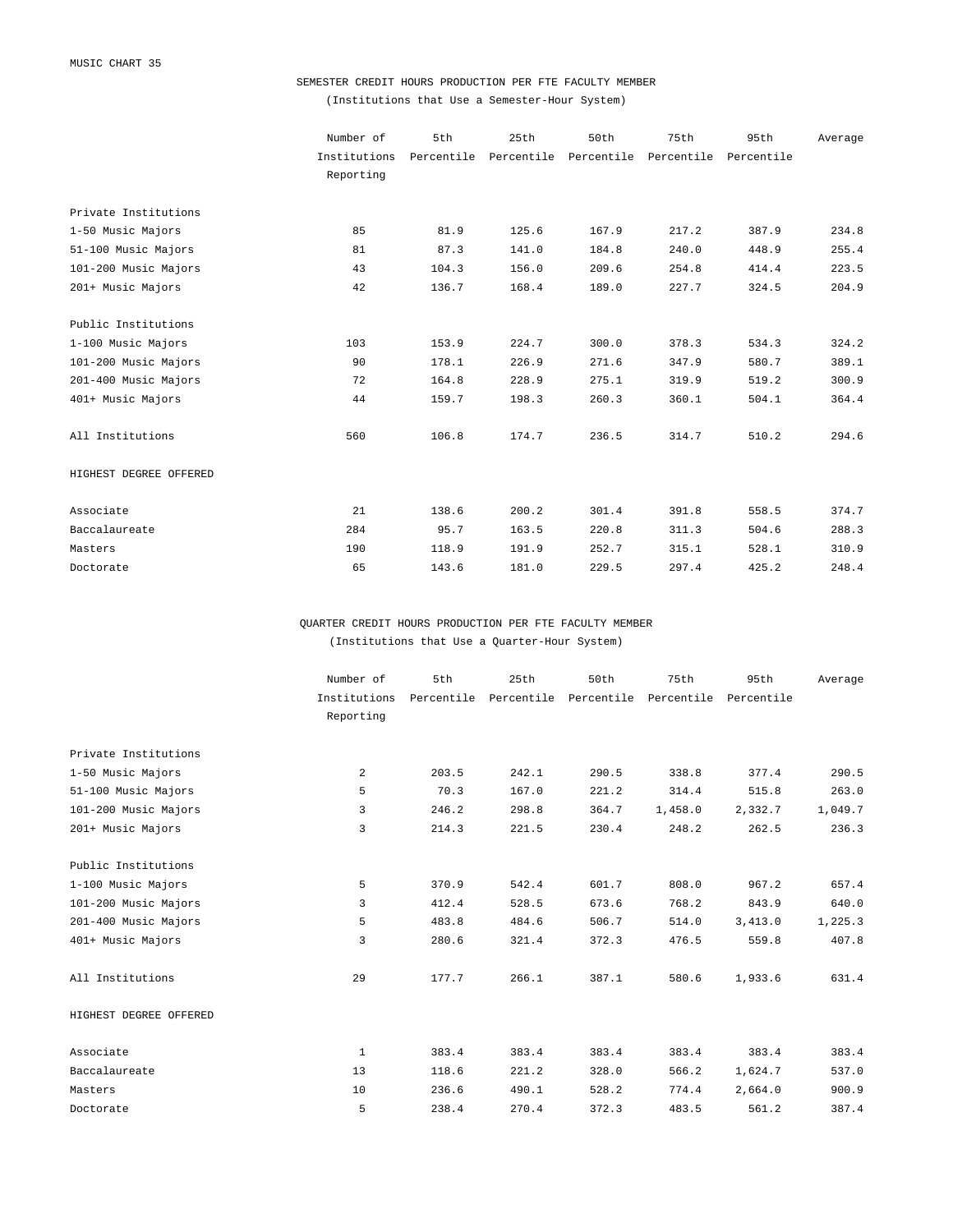# INSTRUCTIONAL SALARIES PER SEMESTER CREDIT HOUR (Institutions that Use a Semester-Hour System)

|                        | Number of    | 5th                    | 25th              | 50th                                                   | 75th     | 95th     | Average |
|------------------------|--------------|------------------------|-------------------|--------------------------------------------------------|----------|----------|---------|
|                        | Institutions |                        |                   | Percentile Percentile Percentile Percentile Percentile |          |          |         |
|                        | Reporting    |                        |                   |                                                        |          |          |         |
| Private Institutions   |              |                        |                   |                                                        |          |          |         |
| 1-50 Music Majors      | 85           | \$<br>$103$ \$         | 157S              | $214$ \$                                               | $275$ \$ | 561 $$$  | 278     |
| 51-100 Music Majors    | 80           | 116                    | 156               | 192                                                    | 278      | 373      | 263     |
| 101-200 Music Majors   | 43           | 116                    | 153               | 196                                                    | 262      | 377      | 219     |
| 201+ Music Majors      | 42           | 124                    | 201               | 253                                                    | 304      | 506      | 262     |
| Public Institutions    |              |                        |                   |                                                        |          |          |         |
| 1-100 Music Majors     | 103          | \$<br>70 \$            | $106$ \$          | 130S                                                   | 174S     | 261S     | 143     |
| 101-200 Music Majors   | 90           | 76                     | 114               | 148                                                    | 185      | 252      | 154     |
| 201-400 Music Majors   | 72           | 85                     | 133               | 164                                                    | 214      | 316      | 178     |
| 401+ Music Majors      | 44           | 97                     | 152               | 174                                                    | 232      | 325      | 194     |
| All Institutions       | 559          | \$<br>$83 \;$ \$       | $130 \text{ }$ \$ | 174S                                                   | 241S     | 359 \$   | 206     |
| HIGHEST DEGREE OFFERED |              |                        |                   |                                                        |          |          |         |
| Associate              | 21           | \$<br>$60 \text{ } $5$ | $81 \;$ \$        | 118S                                                   | 155S     | $267$ \$ | 135     |
| Baccalaureate          | 283          | 84                     | 126               | 171                                                    | 236      | 359      | 211     |
| Masters                | 190          | 87                     | 134               | 172                                                    | 236      | 353      | 198     |
| Doctorate              | 65           | 101                    | 147               | 217                                                    | 266      | 470      | 230     |

INSTRUCTIONAL SALARIES PER QUARTER CREDIT HOUR (Institutions that Use a Quarter-Hour System)

|                        | Number of    | 5th                   | 25th              | 50th                                                   | 75th             | 95th            | Average |
|------------------------|--------------|-----------------------|-------------------|--------------------------------------------------------|------------------|-----------------|---------|
|                        | Institutions |                       |                   | Percentile Percentile Percentile Percentile Percentile |                  |                 |         |
|                        | Reporting    |                       |                   |                                                        |                  |                 |         |
| Private Institutions   |              |                       |                   |                                                        |                  |                 |         |
| 1-50 Music Majors      | 2            | \$<br>124S            | $134 \text{ }$ \$ | 146S                                                   | 159S             | $169$ \$        | 146     |
| 51-100 Music Majors    | 5            | 82                    | 92                | 97                                                     | 121              | 164             | 113     |
| 101-200 Music Majors   | 3            | 23                    | 58                | 102                                                    | 104              | 105             | 74      |
| 201+ Music Majors      | 3            | 161                   | 164               | 167                                                    | 206              | 238             | 191     |
| Public Institutions    |              |                       |                   |                                                        |                  |                 |         |
| 1-100 Music Majors     | 5            | \$<br>$48 \text{ } $$ | 52 $$$            | $65 \frac{1}{5}$                                       | 69S              | 113S            | 71      |
| 101-200 Music Majors   | 3            | 52                    | 58                | 64                                                     | 80               | 93              | 70      |
| 201-400 Music Majors   | 5            | 28                    | 93                | 94                                                     | 96               | 110             | 82      |
| 401+ Music Majors      | 3            | 74                    | 88                | 105                                                    | 137              | 163             | 115     |
| All Institutions       | 29           | \$<br>27S             | $69$ \$           | $96 \text{ } $5$                                       | 122S             | 173S            | 103     |
| HIGHEST DEGREE OFFERED |              |                       |                   |                                                        |                  |                 |         |
| Associate              | 1            | \$<br>$96 \text{ } $$ | $96 \frac{1}{5}$  | $96 \text{ } $$                                        | $96 \text{ } $5$ | $96 \text{ } $$ | 96      |
| Baccalaureate          | 13           | 37                    | 79                | 102                                                    | 122              | 173             | 101     |
| Masters                | 10           | 28                    | 54                | 81                                                     | 109              | 164             | 87      |
| Doctorate              | 5            | 76                    | 96                | 105                                                    | 169              | 231             | 137     |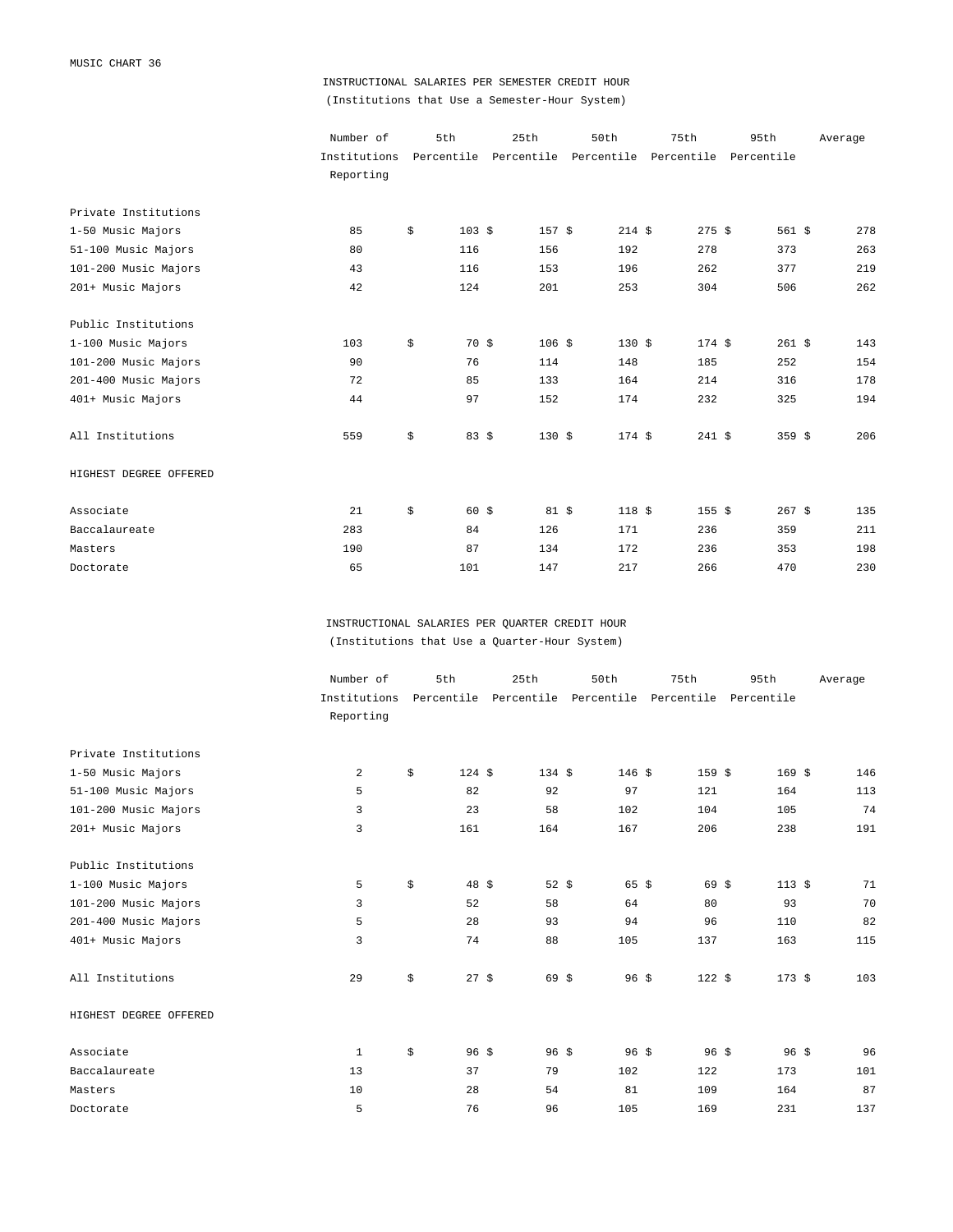# TOTAL EXPENDITURES PER SEMESTER CREDIT HOUR (Institutions that Use a Semester-Hour System)

|                        | Number of    | 5th       | 25th      | 50th                                                   | 75th       | 95th               | Average     |
|------------------------|--------------|-----------|-----------|--------------------------------------------------------|------------|--------------------|-------------|
|                        | Institutions |           |           | Percentile Percentile Percentile Percentile Percentile |            |                    |             |
|                        | Reporting    |           |           |                                                        |            |                    |             |
| Private Institutions   |              |           |           |                                                        |            |                    |             |
| 1-50 Music Majors      | 85           | \$<br>234 | - \$      | 344 $$$<br>466                                         | 621<br>\$  | $1,148$ \$<br>- \$ | 1,299       |
| 51-100 Music Majors    | 81           | 228       | 341       | 465                                                    | 591        | 841                | 561         |
| 101-200 Music Majors   | 43           | 212       | 312       | 462                                                    | 622        | 1,929              | 596         |
| 201+ Music Majors      | 42           | 257       | 458       | 759                                                    | 1,022      | 4,005              | 2,434       |
| Public Institutions    |              |           |           |                                                        |            |                    |             |
| 1-100 Music Majors     | 103          | \$<br>160 | \$<br>218 | 268<br>- \$                                            | \$<br>398  | 694<br>\$          | 503<br>- \$ |
| 101-200 Music Majors   | 90           | 141       | 216       | 285                                                    | 366        | 538                | 301         |
| 201-400 Music Majors   | 72           | 137       | 253       | 326                                                    | 431        | 2,129              | 570         |
| 401+ Music Majors      | 44           | 180       | 304       | 391                                                    | 461        | 684                | 409         |
| All Institutions       | 560          | \$<br>170 | \$        | 371S<br>$265 - $$                                      | 538        | $1,071$ \$<br>\$   | 753         |
| HIGHEST DEGREE OFFERED |              |           |           |                                                        |            |                    |             |
| Associate              | 21           | \$<br>119 | \$        | 177S<br>257                                            | \$<br>381S | 605                | 301<br>\$   |
| Baccalaureate          | 284          | 174       | 266       | 380                                                    | 541        | 947                | 755         |
| Masters                | 190          | 174       | 262       | 338                                                    | 500        | 1,562              | 861         |
| Doctorate              | 65           | 193       | 330       | 434                                                    | 635        | 1,128              | 576         |

TOTAL EXPENDITURES PER QUARTER CREDIT HOUR (Institutions that Use a Quarter-Hour System)

|                        | Number of    | 5th       | 25th                                        | 50th        | 75th      | 95th             | Average     |
|------------------------|--------------|-----------|---------------------------------------------|-------------|-----------|------------------|-------------|
|                        | Institutions |           | Percentile Percentile Percentile Percentile |             |           | Percentile       |             |
|                        | Reporting    |           |                                             |             |           |                  |             |
| Private Institutions   |              |           |                                             |             |           |                  |             |
| 1-50 Music Majors      | 2            | \$<br>314 | Ŝ.<br>340                                   | 373<br>\$   | 406<br>\$ | 432<br>\$        | 373<br>- \$ |
| 51-100 Music Majors    | 5            | 181       | 215                                         | 328         | 353       | 2,222            | 751         |
| 101-200 Music Majors   | 3            | 42        | 112                                         | 198         | 238       | 270              | 167         |
| 201+ Music Majors      | 3            | 443       | 522                                         | 620         | 655       | 683              | 578         |
| Public Institutions    |              |           |                                             |             |           |                  |             |
| 1-100 Music Majors     | 5            | \$<br>107 | \$<br>120                                   | 148<br>- \$ | 155<br>\$ | 218<br>\$        | \$<br>152   |
| 101-200 Music Majors   | 3            | 108       | 110                                         | 113         | 150       | 180              | 136         |
| 201-400 Music Majors   | 5            | 46        | 138                                         | 181         | 201       | 1,074            | 367         |
| 401+ Music Majors      | 3            | 154       | 204                                         | 268         | 399       | 504              | 313         |
| All Institutions       | 29           | \$<br>57  | \$<br>141S                                  | 201S        | 353       | $1,051$ \$<br>\$ | 368         |
| HIGHEST DEGREE OFFERED |              |           |                                             |             |           |                  |             |
| Associate              | $\mathbf{1}$ | \$<br>188 | 188<br>- \$                                 | 188<br>- \$ | 188<br>\$ | 188<br>- \$      | 188<br>\$   |
| Baccalaureate          | 13           | 82        | 172                                         | 234         | 328       | 1,339            | 424         |
| Masters                | 10           | 59        | 108                                         | 146         | 368       | 990              | 318         |
| Doctorate              | 5            | 149       | 181                                         | 268         | 530       | 658              | 362         |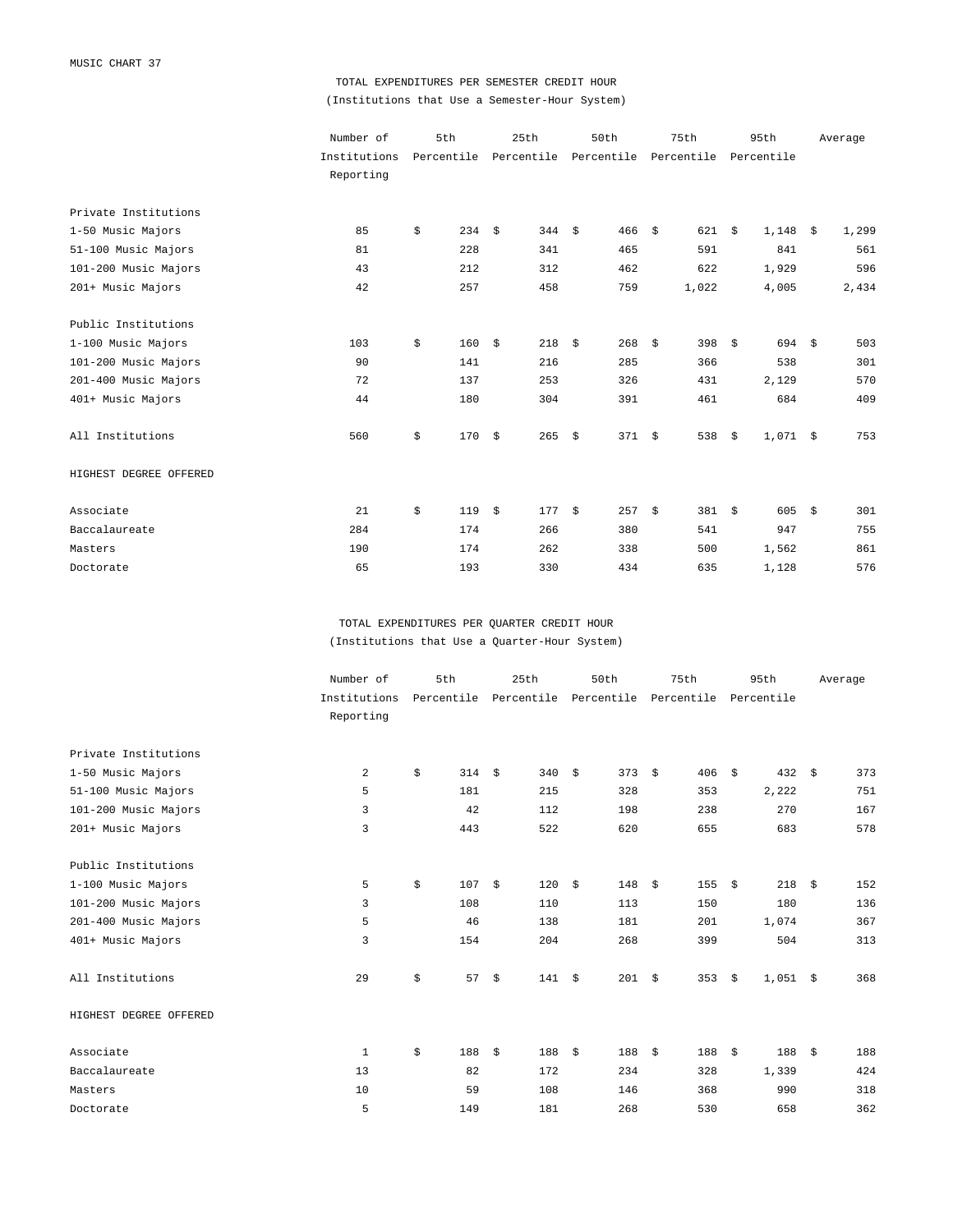MUSIC CHART 38

#### TOTAL EXPENDITURES PER MUSIC MAJOR STUDENT

|                        | Number of    | 5th              |      | 25th        |  | 50th        |  | 75th         |            | 95th        | Average |
|------------------------|--------------|------------------|------|-------------|--|-------------|--|--------------|------------|-------------|---------|
|                        | Institutions | Percentile       |      | Percentile  |  | Percentile  |  | Percentile   | Percentile |             |         |
|                        | Reporting    |                  |      |             |  |             |  |              |            |             |         |
| Private Institutions   |              |                  |      |             |  |             |  |              |            |             |         |
| 1-50 Music Majors      | 87           | \$<br>8,972      | - \$ | $13,328$ \$ |  | $17,277$ \$ |  | 22,983       | - \$       | $46,494$ \$ | 42,568  |
| 51-100 Music Majors    | 86           | 7,988            |      | 11,466      |  | 13,618      |  | 16,680       |            | 31,385      | 18,036  |
| 101-200 Music Majors   | 46           | 5,494            |      | 9,399       |  | 11,324      |  | 16,690       |            | 28,547      | 15,197  |
| 201+ Music Majors      | 45           | 6,457            |      | 12,965      |  | 18,035      |  | 27,286       |            | 66,912      | 53,865  |
| Public Institutions    |              |                  |      |             |  |             |  |              |            |             |         |
| 1-100 Music Majors     | 108          | \$<br>6,361      | - \$ | $10,956$ \$ |  | $13,072$ \$ |  | $18, 134$ \$ |            | $34,310$ \$ | 22,526  |
| 101-200 Music Majors   | 93           | 6,264            |      | 8,738       |  | 11,216      |  | 13,721       |            | 17,231      | 11,304  |
| 201-400 Music Majors   | 77           | 6,120            |      | 7,929       |  | 10,886      |  | 15,015       |            | 56,466      | 16,083  |
| 401+ Music Majors      | 47           | 7,056            |      | 9,517       |  | 11,595      |  | 14,259       |            | 19,462      | 12,353  |
| All Institutions       | 589          | \$<br>6,330      | Ŝ.   | $10,005$ \$ |  | $13,096$ \$ |  | $17,551$ \$  |            | $35,573$ \$ | 23,227  |
| HIGHEST DEGREE OFFERED |              |                  |      |             |  |             |  |              |            |             |         |
| Associate              | 22           | \$<br>$4,324$ \$ |      | $6,854$ \$  |  | $11,170$ \$ |  | 15,278       | S.         | $22,171$ \$ | 11,924  |
| Baccalaureate          | 297          | 7,009            |      | 10,697      |  | 13,721      |  | 19,068       |            | 36,221      | 25,751  |
| Masters                | 200          | 6,092            |      | 8,812       |  | 11,914      |  | 15,840       |            | 38,367      | 23,140  |
| Doctorate              | 70           | 8,431            |      | 11,635      |  | 14,073      |  | 17,820       |            | 31,882      | 16,320  |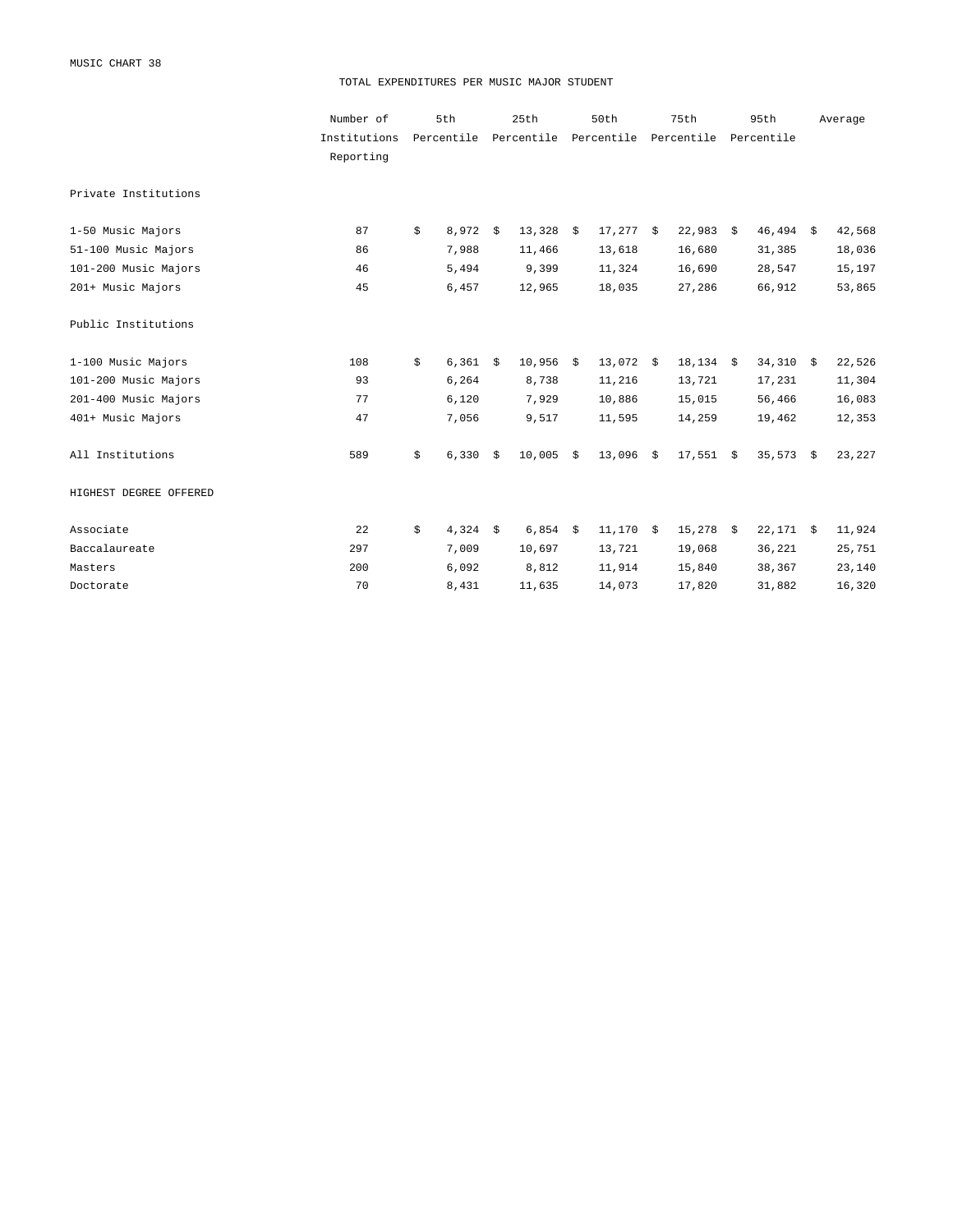#### NUMBER OF MUSIC MAJORS PER FULL-TIME FACULTY MEMBER

|                        | Number of    | 5th        | 25th                  | 50th | 75th       | 95th       | Average |
|------------------------|--------------|------------|-----------------------|------|------------|------------|---------|
|                        | Institutions | Percentile | Percentile Percentile |      | Percentile | Percentile |         |
|                        | Reporting    |            |                       |      |            |            |         |
| Private Institutions   |              |            |                       |      |            |            |         |
| 1-50 Music Majors      | 87           | 3.0        | 5.0                   | 7.0  | 9.0        | 15.7       | 7.8     |
| 51-100 Music Majors    | 86           | 5.0        | 7.0                   | 9.0  | 11.0       | 17.5       | 9.8     |
| 101-200 Music Majors   | 45           | 6.2        | 8.0                   | 11.0 | 15.0       | 26.8       | 15.8    |
| 201+ Music Majors      | 45           | $6.2$      | 9.0                   | 11.0 | 14.0       | 17.8       | 11.4    |
| Public Institutions    |              |            |                       |      |            |            |         |
| 1-100 Music Majors     | 108          | 4.0        | 6.8                   | 8.0  | 11.0       | 18.0       | 9.4     |
| 101-200 Music Majors   | 93           | 5.0        | 8.0                   | 10.0 | 13.0       | 20.0       | 11.1    |
| 201-400 Music Majors   | 77           | 7.0        | 9.0                   | 11.0 | 15.0       | 24.4       | 12.6    |
| 401+ Music Majors      | 47           | 8.3        | 10.0                  | 11.0 | 14.0       | 24.4       | 13.0    |
| All Institutions       | 588          | 4.4        | 7.0                   | 9.0  | 12.0       | 20.6       | 10.8    |
| HIGHEST DEGREE OFFERED |              |            |                       |      |            |            |         |
| Associate              | 22           | 6.0        | 9.0                   | 13.0 | 18.8       | 35.8       | 15.9    |
| Baccalaureate          | 297          | 4.0        | 6.0                   | 8.0  | 11.0       | 19.0       | 9.4     |
| Masters                | 199          | 5.0        | 8.0                   | 10.0 | 14.0       | 23.1       | 12.4    |
| Doctorate              | 70           | 6.5        | 8.2                   | 10.0 | 12.0       | 16.5       | 10.8    |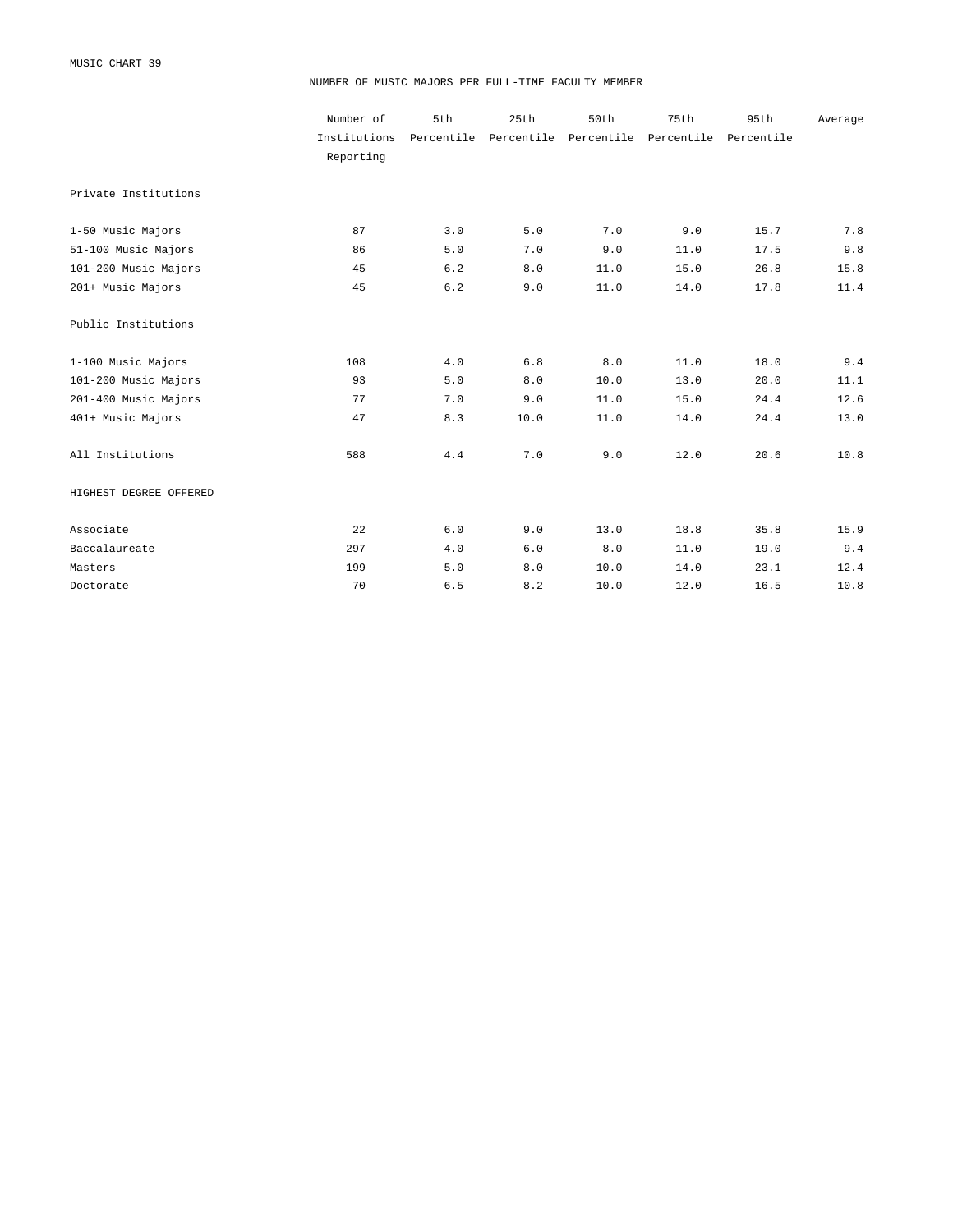#### NUMBER OF MUSIC MAJORS PER FTE FACULTY MEMBER

|                        | Number of<br>Institutions | 5th | 25th  | 50th<br>Percentile Percentile Percentile | 75th<br>Percentile Percentile | 95th | Average      |
|------------------------|---------------------------|-----|-------|------------------------------------------|-------------------------------|------|--------------|
|                        | Reporting                 |     |       |                                          |                               |      |              |
| Private Institutions   |                           |     |       |                                          |                               |      |              |
| 1-50 Music Majors      | 87                        | 2.2 | 3.1   | 4.5                                      | 5.9                           | 8.1  | 4.7          |
| 51-100 Music Majors    | 86                        | 3.1 | 4.6   | 5.8                                      | 7.2                           | 9.8  | 6.1          |
| 101-200 Music Majors   | 46                        | 3.2 | 6.0   | 7.2                                      | 8.6                           | 12.0 | $7.8\,$      |
| 201+ Music Majors      | 45                        | 4.9 | 5.7   | 6.9                                      | 8.0                           | 12.6 | 7.4          |
| Public Institutions    |                           |     |       |                                          |                               |      |              |
| 1-100 Music Majors     | 108                       | 3.5 | 4.8   | 6.0                                      | 7.4                           | 11.9 | 6.5          |
| 101-200 Music Majors   | 93                        | 4.7 | 5.9   | 7.4                                      | 9.4                           | 12.2 | 7.9          |
| 201-400 Music Majors   | 77                        | 5.6 | 6.8   | 8.2                                      | 10.3                          | 14.1 | $8.8\,$      |
| 401+ Music Majors      | 47                        | 5.8 | $6.6$ | 8.1                                      | 9.6                           | 14.9 | 9.0          |
| All Institutions       | 589                       | 3.1 | 5.2   | $6.5$                                    | 8.4                           | 12.6 | 7.1          |
| HIGHEST DEGREE OFFERED |                           |     |       |                                          |                               |      |              |
| Associate              | 22                        | 3.5 | 5.7   | 7.5                                      | 10.5                          | 14.2 | 8.2          |
| Baccalaureate          | 297                       | 2.7 | 4.6   | 5.9                                      | 7.3                           | 11.6 | $6.2\,$      |
| Masters                | 200                       | 4.3 | 5.9   | 7.4                                      | 9.4                           | 13.7 | $8\,.$ $0\,$ |
| Doctorate              | 70                        | 5.2 | 6.0   | 7.1                                      | 8.4                           | 12.9 | 7.6          |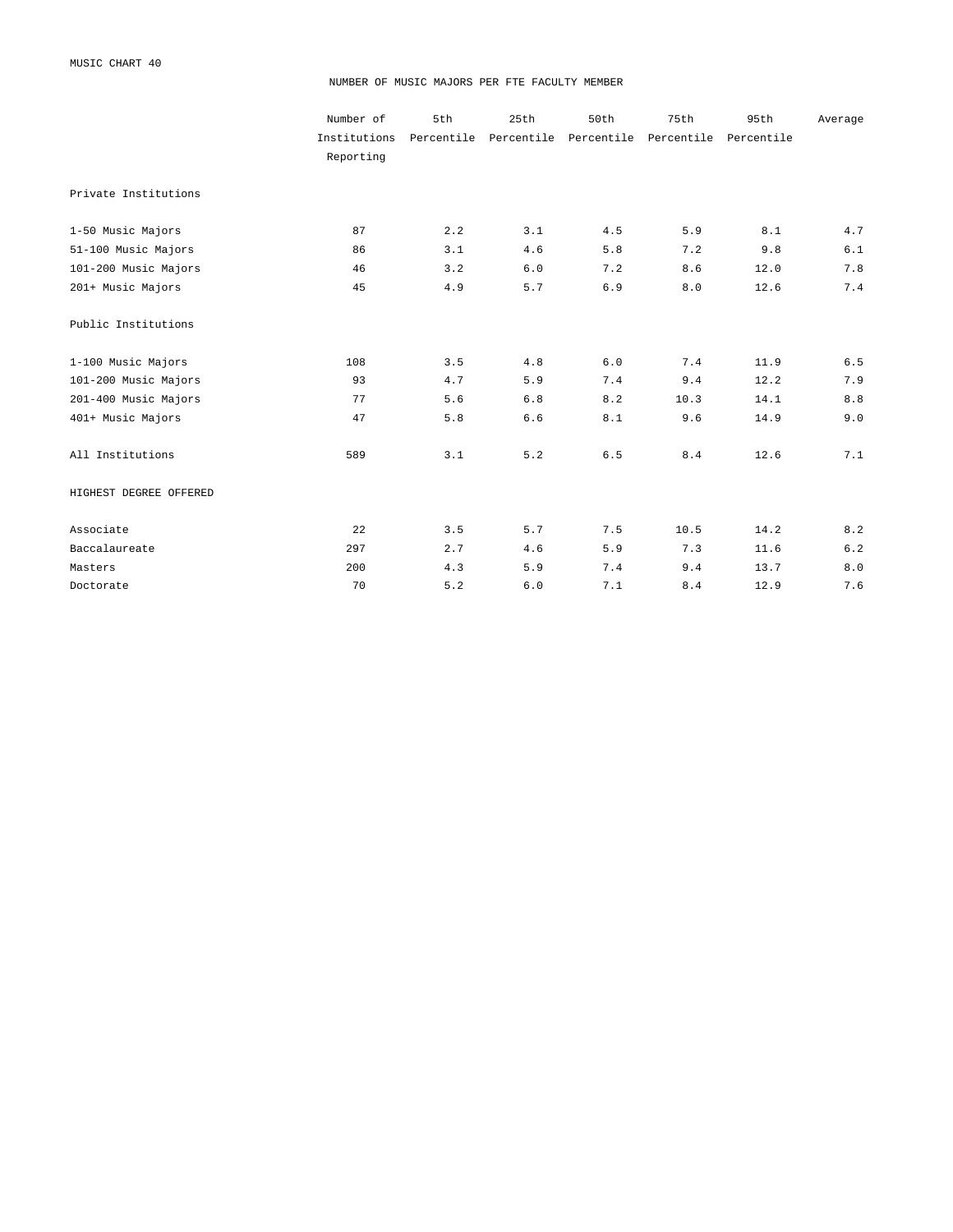AVERAGE INSTRUCTIONAL SALARY (FULL- AND PART-TIME) PER MUSIC MAJOR STUDENT

|                        | Number of    | 5th         | 25th                             | 50th                | 75th           | 95th              | Average |
|------------------------|--------------|-------------|----------------------------------|---------------------|----------------|-------------------|---------|
|                        | Institutions | Percentile  | Percentile Percentile Percentile |                     |                | Percentile        |         |
|                        | Reporting    |             |                                  |                     |                |                   |         |
| Private Institutions   |              |             |                                  |                     |                |                   |         |
| 1-50 Music Majors      | 87           | \$<br>3,965 | \$<br>5,896 \$                   | $8,440 \frac{1}{5}$ | $11,461 \t$ \$ | $19,662$ \$       | 10,071  |
| 51-100 Music Majors    | 85           | 3,556       | 5,039                            | 6,234               | 7,482          | 12,575            | 6,759   |
| 101-200 Music Majors   | 46           | 3,060       | 4,252                            | 5,372               | 7,780          | 9,016             | 5,832   |
| 201+ Music Majors      | 45           | 3,157       | 5,642                            | 7,275               | 8,434          | 10,304            | 7,082   |
| Public Institutions    |              |             |                                  |                     |                |                   |         |
| 1-100 Music Majors     | 108          | \$<br>3,119 | \$<br>5,456 $\frac{1}{5}$        | $6,554$ \$          | $8,056$ \$     | $11,836$ \$       | 6,961   |
| 101-200 Music Majors   | 93           | 3,322       | 4,671                            | 5,774               | 7,078          | 9,235             | 5,881   |
| 201-400 Music Majors   | 77           | 3,027       | 4,286                            | 5,219               | 7,050          | 8,871             | 5,680   |
| 401+ Music Majors      | 47           | 3,580       | 4,794                            | 5,557               | 6,724          | 8,768             | 5,852   |
| All Institutions       | 588          | \$<br>3,320 | \$<br>$4,890$ \$                 | $6,100$ \$          | 8,030          | \$<br>$12,339$ \$ | 6,886   |
| HIGHEST DEGREE OFFERED |              |             |                                  |                     |                |                   |         |
| Associate              | 22           | \$<br>2,450 | \$<br>$3,414$ \$                 | $4,697$ \$          | $7,275$ \$     | $10,567$ \$       | 5,593   |
| Baccalaureate          | 296          | 3,388       | 5,152                            | 6,282               | 8,444          | 13,677            | 7,498   |
| Masters                | 200          | 3,331       | 4,637                            | 5,704               | 7,350          | 9,872             | 6,114   |
| Doctorate              | 70           | 3,840       | 5,518                            | 6,616               | 8,127          | 10,186            | 6,908   |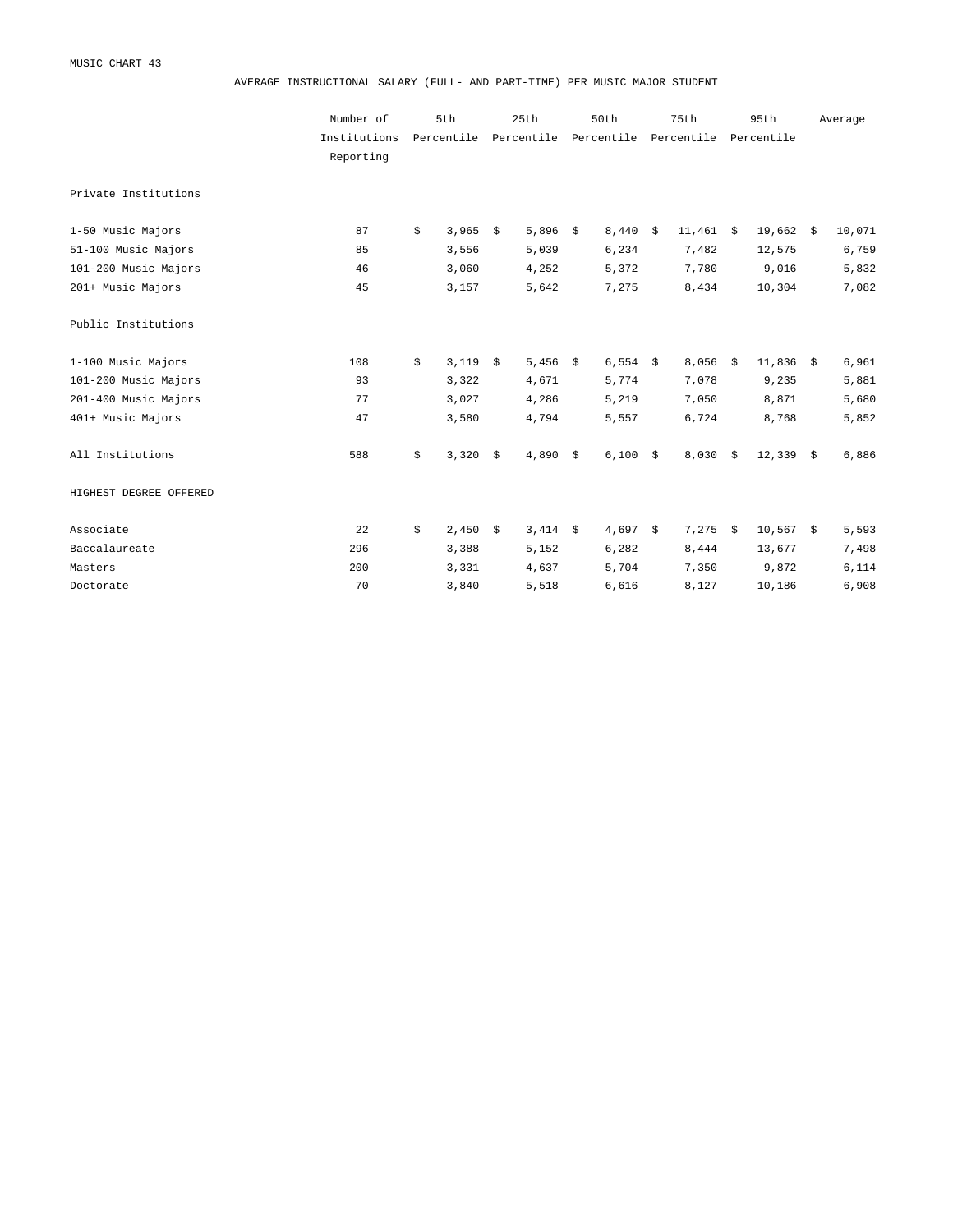# Higher Education Arts Data Services DATA SUMMARIES 2004-2005

# **ETHNIC CHARACTERISTICS OF FACULTY AND STUDENTS**

**Charts 60 and 61** provide information concerning the ethnic breakdown of faculty by rank, and students by degree level.

*Example: Chart 60 - "Music Faculty By Rank and Ethnic Characteristics," All Institutions, Associate Professor.* Five hundred eleven institutions reported a total of 2,691 Associate Professors with an ethnic breakdown as follows: 81 Black, non-Hispanic males, representing 3.0% of the total faculty; 43 Black, non-Hispanic females, representing 1.6% of the total faculty; 9 American Indian or Alaskan Native males, representing 0.3% of the total faculty; 2 American Indian or Alaskan Native females, representing 0.1% of the total faculty; 3 Pacific Islander males, representing 0.1% of the total faculty; 2 Pacific Islander females, representing 0.1% of the total faculty; 61 Hispanic males, representing 2.3% of the total faculty; 17 Hispanic females, representing 0.6% of the total faculty; 1,629 White, non-Hispanic males, representing 60.5% of the total faculty; 741 White, non-Hispanic females, representing 27.5% of the total faculty; 35 Asian males, representing 1.3% of the total faculty; 21 Asian females, representing 0.8% of the total faculty; 32 males of other race or unknown ethnicity, representing 1.2% of the total faculty; and 15 females of other race or unknown ethnicity, representing 0.6% of the total faculty.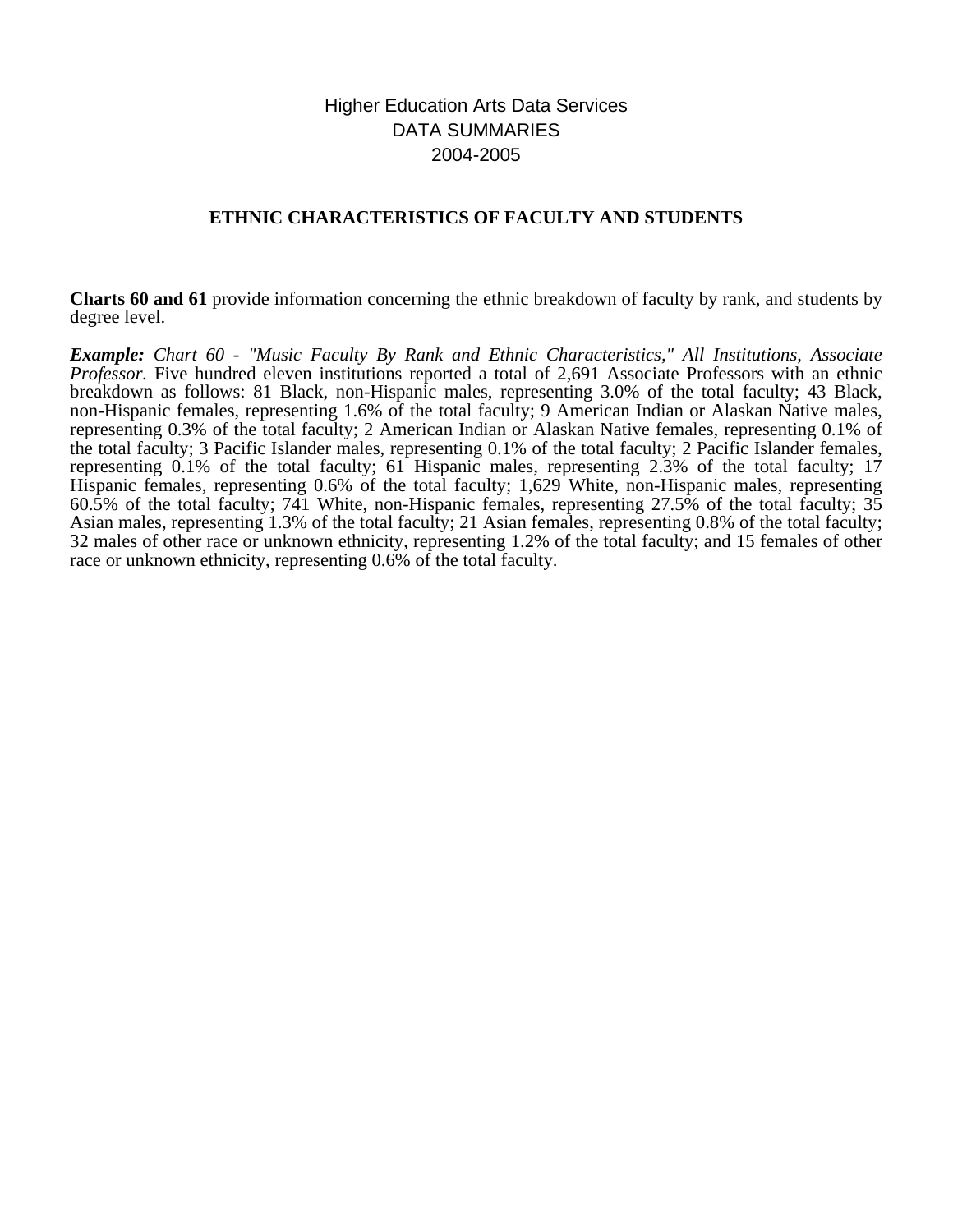#### MUSIC FACULTY BY RANK AND ETHNIC CHARACTERISTICS

|                           |                | Black or<br>African-<br>American/Non-<br>Hispanic<br>Latino | American<br>Indian/Native<br>Pacific<br>Alaskan<br>Islander |                |                | Hispanic/<br>White Non-<br>Latino<br>Hispanic |                |                |             |             | Asian          | Other/Race<br>Ethnicity<br>Unknown |                | Total          |       |
|---------------------------|----------------|-------------------------------------------------------------|-------------------------------------------------------------|----------------|----------------|-----------------------------------------------|----------------|----------------|-------------|-------------|----------------|------------------------------------|----------------|----------------|-------|
| Institutions<br>Reporting | $\mathbb M$    | $\mathbf F$                                                 | $\mathbb M$                                                 | $\mathbf F$    | M              | $\mathbf F$                                   | $\mathbb M$    | $\mathbf F$    | $\mathbb M$ | $\mathbf F$ | $\mathbb M$    | $\mathbf{F}$                       | $\mathbb M$    | $\mathbf F$    |       |
| Professor                 |                |                                                             |                                                             |                |                |                                               |                |                |             |             |                |                                    |                |                |       |
| 518                       | 77             | 30                                                          | 5                                                           | $\overline{4}$ | $\overline{a}$ | 3                                             | 40             | 19             | 2,218       | 646         | 33             | 16                                 | 28             | 8              | 3,129 |
| $\frac{9}{6}$             | 2.5            | 1.0                                                         | 0.2                                                         | 0.1            | 0.1            | 0.1                                           | 1.3            | 0.6            | 70.9        | 20.6        | 1.1            | 0.5                                | 0.9            | $0.3$          | 100.0 |
| Associate Professor       |                |                                                             |                                                             |                |                |                                               |                |                |             |             |                |                                    |                |                |       |
| 511                       | 81             | 43                                                          | $\overline{9}$                                              | $\sqrt{2}$     | $\overline{3}$ | $\overline{a}$                                | 61             | 17             | 1,629       | 741         | 35             | 21                                 | 32             | 15             | 2,691 |
| $\rm _{e}^{\circ}$        | 3.0            | $1.6\,$                                                     | 0.3                                                         | $0\,.\,1$      | $0.1$          | 0.1                                           | 2.3            | 0.6            | 60.5        | 27.5        | $1.3\,$        | 0.8                                | 1.2            | 0.6            | 100.0 |
| Assistant Professor       |                |                                                             |                                                             |                |                |                                               |                |                |             |             |                |                                    |                |                |       |
| 526                       | 111            | 42                                                          | $1\,$                                                       | $\sqrt{2}$     | $\sqrt{ }$     | 5                                             | 56             | 16             | 1,363       | 754         | 72             | 64                                 | 30             | 16             | 2,539 |
| $\hat{\mathcal{S}}$       | 4.4            | 1.7                                                         | 0.0                                                         | 0.1            | 0.3            | 0.2                                           | 2.2            | 0.6            | 53.7        | 29.7        | 2.8            | 2.5                                | 1.2            | 0.6            | 100.0 |
| Instructor                |                |                                                             |                                                             |                |                |                                               |                |                |             |             |                |                                    |                |                |       |
| 210                       | 36             | 15                                                          | $\mathbf 0$                                                 | $\mathbf 0$    | $\mathbf 0$    | $\overline{2}$                                | 14             | 5              | 340         | 188         | 8              | 8                                  | $\overline{7}$ | $1\,$          | 624   |
| $\rm _{o}^{\rm o}$        | 5.8            | 2.4                                                         | $0.0$                                                       | $0.0$          | 0.0            | 0.3                                           | 2.2            | 0.8            | 54.5        | 30.1        | 1.3            | 1.3                                | 1.1            | 0.2            | 100.0 |
| Lecturer                  |                |                                                             |                                                             |                |                |                                               |                |                |             |             |                |                                    |                |                |       |
| 116                       | 16             | 10                                                          | $\mathbb O$                                                 | $\mathbf 0$    | $\mathbb O$    | $\mathbf 0$                                   | 9              | 15             | 207         | 126         | $\overline{7}$ | $\boldsymbol{7}$                   | $\mathbf 1$    | $\mathbf 1$    | 399   |
| $\epsilon$                | 4.0            | 2.5                                                         | $0.0$                                                       | 0.0            | 0.0            | 0.0                                           | 2.3            | 3.8            | 51.9        | 31.6        | $1\,.8$        | 1.8                                | 0.3            | 0.3            | 100.0 |
| Unranked                  |                |                                                             |                                                             |                |                |                                               |                |                |             |             |                |                                    |                |                |       |
| 61                        | 10             | $1\,$                                                       | $\mathbb O$                                                 | $\mathbf 0$    | $\mathsf 0$    | $\mathbf 0$                                   | 5              | $\overline{2}$ | 205         | 109         | $\overline{3}$ | 11                                 | 10             | $\overline{4}$ | 360   |
| နွ                        | 2.8            | 0.3                                                         | 0.0                                                         | 0.0            | 0.0            | 0.0                                           | 1.4            | 0.6            | 56.9        | 30.3        | 0.8            | 3.1                                | 2.8            | 1.1            | 100.0 |
| Visiting Faculty          |                |                                                             |                                                             |                |                |                                               |                |                |             |             |                |                                    |                |                |       |
| 89                        | $\overline{4}$ | $\overline{a}$                                              | $\mathbf 0$                                                 | $\mathbf 0$    | $\mathbf{1}$   | $\mathbf{0}$                                  | $\overline{4}$ | $\mathbf{1}$   | 131         | 61          | $\overline{7}$ | $\overline{4}$                     | 2              | $\mathbf 0$    | 217   |
| $\mathsf{S}^{\mathsf{c}}$ | 1.8            | 0.9                                                         | 0.0                                                         | $0.0$          | 0.5            | 0.0                                           | $1.8$          | 0.5            | 60.4        | 28.1        | 3.2            | 1.8                                | 0.9            | 0.0            | 100.0 |
| Total                     |                |                                                             |                                                             |                |                |                                               |                |                |             |             |                |                                    |                |                |       |
| 588                       | 335            | 143                                                         | 15                                                          | 8              | 13             | 12                                            | 189            | 75             | 6,093       | 2,625       | 165            | 131                                | 110            | 45             | 9,959 |
| နွ                        | 3.4            | 1.4                                                         | 0.2                                                         | 0.1            | 0.1            | 0.1                                           | 1.9            | 0.8            | 61.2        | 26.4        | 1.7            | 1.3                                | 1.1            | 0.5            | 100.0 |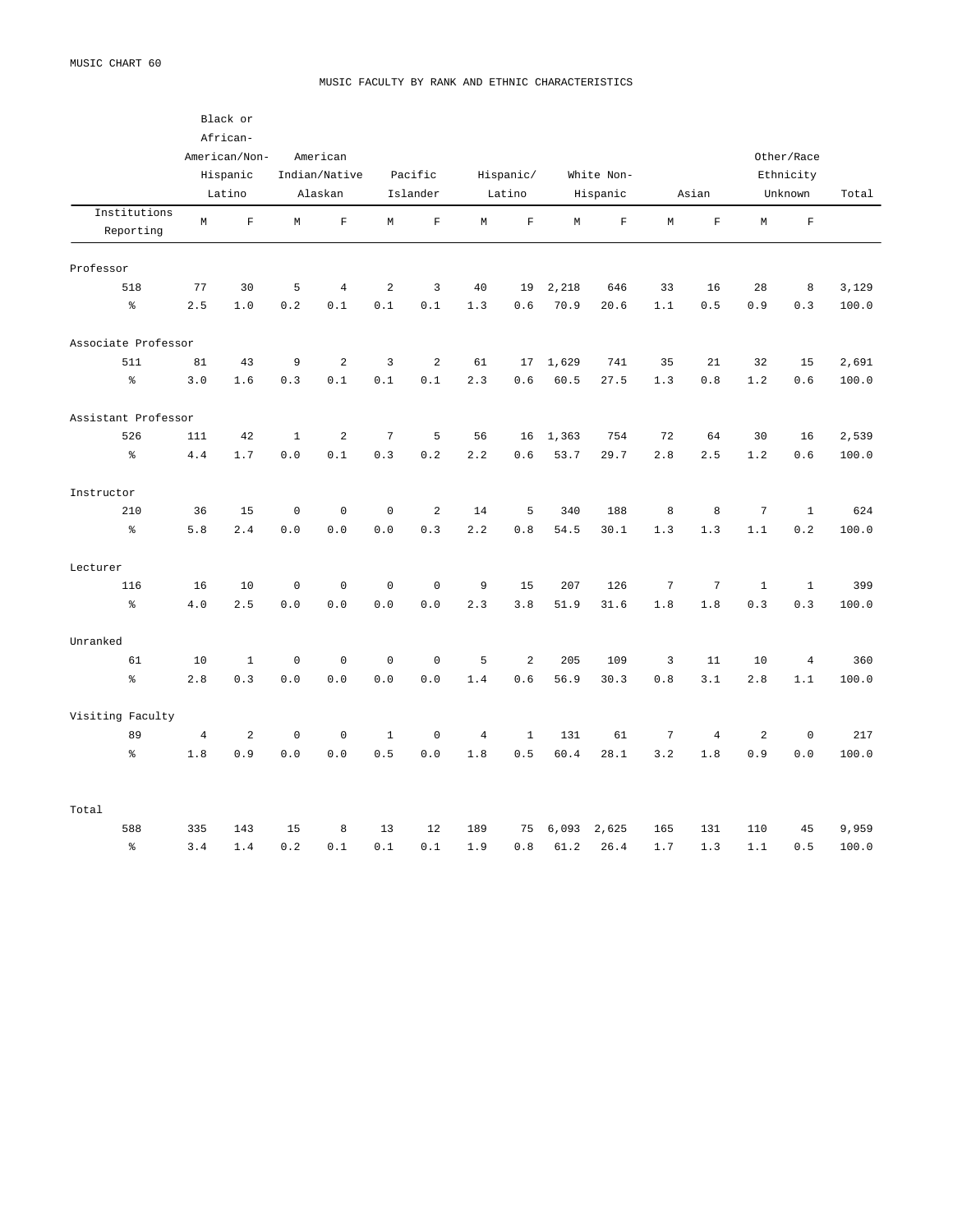MUSIC STUDENTS BY DEGREE LEVEL AND ETHNIC CHARACTERISTICS

|                            |             | Black or<br>African- |                |                |              |                |                 |             |       |                     |             |             |                |             |                                                           |
|----------------------------|-------------|----------------------|----------------|----------------|--------------|----------------|-----------------|-------------|-------|---------------------|-------------|-------------|----------------|-------------|-----------------------------------------------------------|
|                            |             | American/Non-        |                | American       |              |                |                 |             |       |                     |             |             |                | Other/Race  |                                                           |
|                            |             | Hispanic             |                | Indian/Native  |              | Pacific        |                 | Hispanic/   |       | White Non-          |             |             |                | Ethnicity   |                                                           |
|                            |             | Latino               |                | Alaskan        |              | Islander       |                 | Latino      |       | Hispanic            |             | Asian       |                | Unknown     | Total                                                     |
| Institutions               | $\mathbb M$ | $\mathbf F$          | M              | $\mathbf{F}$   | М            | $\mathbf F$    | М               | $\mathbf F$ | М     | $\mathbf F$         | $\mathbb M$ | $\mathbf F$ | М              | $\mathbf F$ |                                                           |
| Reporting                  |             |                      |                |                |              |                |                 |             |       |                     |             |             |                |             |                                                           |
| Associate Professional     |             |                      |                |                |              |                |                 |             |       |                     |             |             |                |             |                                                           |
| 27                         | 108         | 76                   | 10             | $\overline{3}$ | 5            | 6              | 112             | 59          | 883   | 643                 | 20          | 44          | 67             | 181         | 2,217                                                     |
| $\,$ $\,$ $\,$             | 4.9         | 3.4                  | 0.5            | 0.1            | 0.2          | 0.3            | 5.1             | 2.7         | 39.8  | 29.0                | 0.9         | 2.0         | 3.0            | 8.2         | 100.0                                                     |
| Associate Liberal Arts     |             |                      |                |                |              |                |                 |             |       |                     |             |             |                |             |                                                           |
| 25                         | 35          | 19                   | $\mathbf{1}$   | $\mathbf 0$    | 3            | $\overline{a}$ | 23              | 19          | 244   | 232                 | 22          | 13          | 70             | 38          | 721                                                       |
| $\epsilon$                 | 4.9         | 2.6                  | 0.1            | 0.0            | 0.4          | 0.3            | 3.2             | 2.6         | 33.8  | 32.2                | 3.1         | 1.8         | 9.7            | 5.3         | 100.0                                                     |
| Baccalaureate Professional |             |                      |                |                |              |                |                 |             |       |                     |             |             |                |             |                                                           |
| 479                        |             | 2,404 1,711          | 144            | 113            | 103          | 144            | 1,831           |             |       | 1,357 22,703 24,127 | 764         | 1,363       | 2,536          | 2,462       | 61,762                                                    |
| $\,$ $\,$ $\,$             | 3.9         | 2.8                  | 0.2            | 0.2            | 0.2          | 0.2            | 3.0             | 2.2         | 36.8  | 39.1                | 1.2         | 2.2         | 4.1            | 4.0         | 100.0                                                     |
| Baccalaureate Liberal Arts |             |                      |                |                |              |                |                 |             |       |                     |             |             |                |             |                                                           |
| 449                        | 1,020       | 777                  | 112            | 43             | 64           | 69             | 529             | 452         | 7,089 | 7,454               | 311         | 409         | 834            | 822         | 19,985                                                    |
| န့                         | 5.1         | 3.9                  | 0.6            | 0.2            | 0.3          | 0.3            | 2.6             | 2.3         | 35.5  | 37.3                | 1.6         | 2.0         | 4.2            | 4.1         | 100.0                                                     |
| Master's Specific          |             |                      |                |                |              |                |                 |             |       |                     |             |             |                |             |                                                           |
| 231                        | 255         | 203                  | 6              | 15             | 11           | 16             | 275             | 191         | 4,022 | 4,145               | 278         | 778         | 704            | 967         | 11,866                                                    |
| $\,$ $\,$ $\,$             | 2.1         | 1.7                  | 0.1            | 0.1            | 0.1          | 0.1            | 2.3             | 1.6         | 33.9  | 34.9                | 2.3         | 6.6         | 5.9            | 8.1         | 100.0                                                     |
| Master's General           |             |                      |                |                |              |                |                 |             |       |                     |             |             |                |             |                                                           |
| 80                         | 27          | 33                   | $\overline{4}$ | 3              | 5            | $\overline{4}$ | 39              | 33          | 474   | 503                 | 59          | 82          | 122            | 156         | 1,544                                                     |
| ៖                          | 1.7         | 2.1                  | 0.3            | 0.2            | 0.3          | 0.3            | 2.5             | 2.1         | 30.7  | 32.6                | 3.8         | 5.3         | 7.9            | 10.1        | 100.0                                                     |
| Doctoral Specific          |             |                      |                |                |              |                |                 |             |       |                     |             |             |                |             |                                                           |
| 64                         | 81          | 60                   | 7              | 9              | 9            | 17             | 129             | 63          | 1,777 | 1,381               | 218         | 623         | 313            | 525         | 5,212                                                     |
| နွ                         | 1.6         | 1.2                  | 0.1            | 0.2            | 0.2          | 0.3            | 2.5             | 1.2         | 34.1  | 26.5                | 4.2         | 12.0        | 6.0            | 10.1        | 100.0                                                     |
| Doctoral General           |             |                      |                |                |              |                |                 |             |       |                     |             |             |                |             |                                                           |
| 9                          | 4           | $\overline{a}$       | $\mathbf{0}$   | $\mathbf{0}$   | $\mathbf{0}$ | 0              | $4\overline{ }$ | 2           | 95    | 71                  | 5           | 33          | $\overline{4}$ | 4           | 224                                                       |
| နွ                         | 1.8         | 0.9                  | 0.0            | 0.0            | 0.0          | 0.0            | 1.8             | 0.9         | 42.4  | 31.7                | 2.2         | 14.7        | 1.8            | 1.8         | 100.0                                                     |
| Total                      |             |                      |                |                |              |                |                 |             |       |                     |             |             |                |             |                                                           |
| 589                        |             | 3,934 2,881          | 284            | 186            | 200          | 258            |                 |             |       |                     |             |             |                |             | 2,942 2,176 37,287 38,556 1,677 3,345 4,650 5,155 103,531 |
| $\frac{6}{6}$              | 3.8         | 2.8                  | 0.3            | 0.2            | 0.2          | 0.2            | 2.8             | 2.1         | 36.0  | 37.2                | 1.6         | 3.2         | 4.5            | $5.0$       | 100.0                                                     |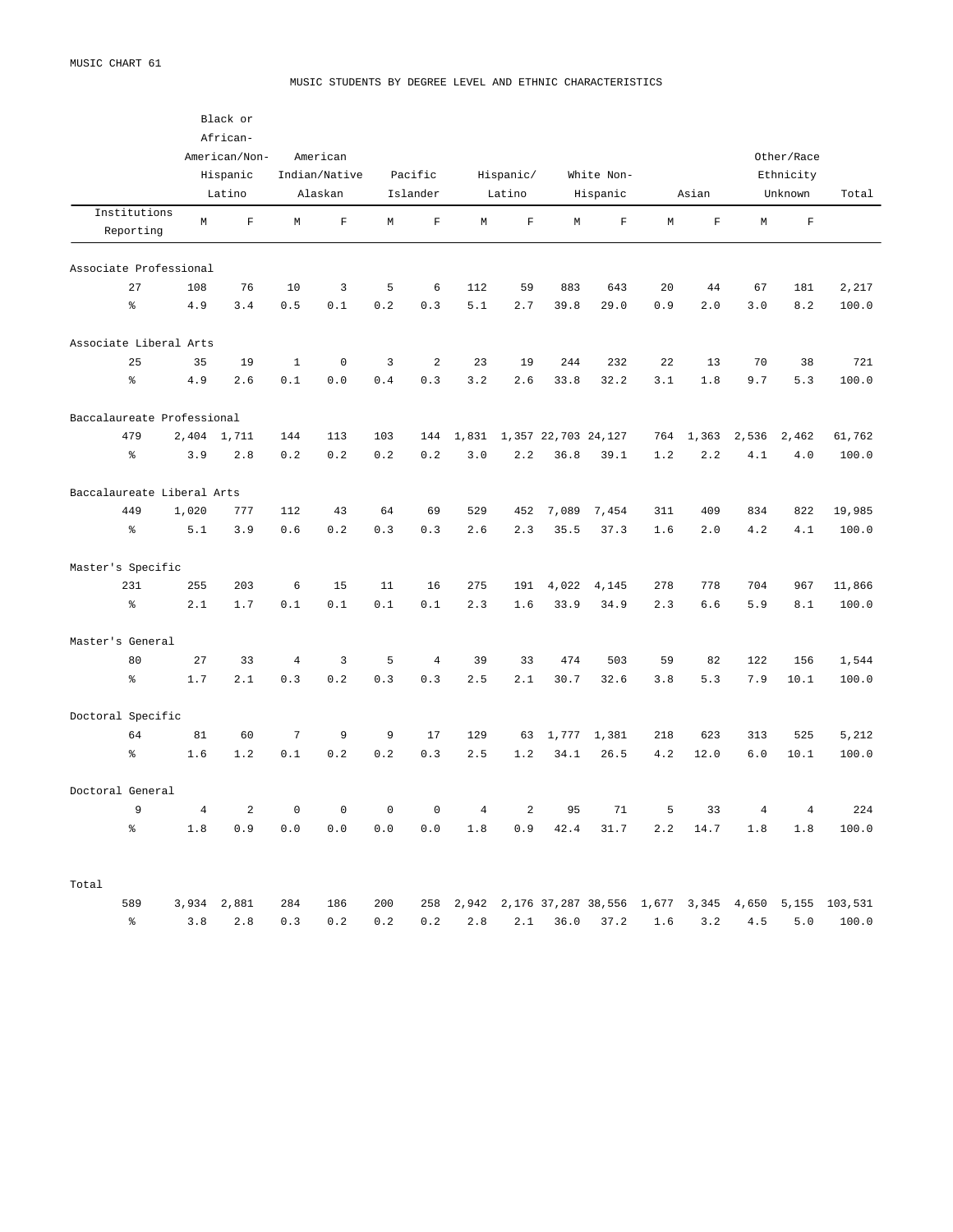# Higher Education Arts Data Services DATA SUMMARIES 2004-2005

# **INSTITUTIONS REPORTING NEW CONSTRUCTION AND/OR RENOVATION OF MUSIC FACILITIES IN 2004-2005**

This addendum simply provides a list of institutions reporting new construction and/or renovations of existing music facilities under way during the 2004-2005 academic year.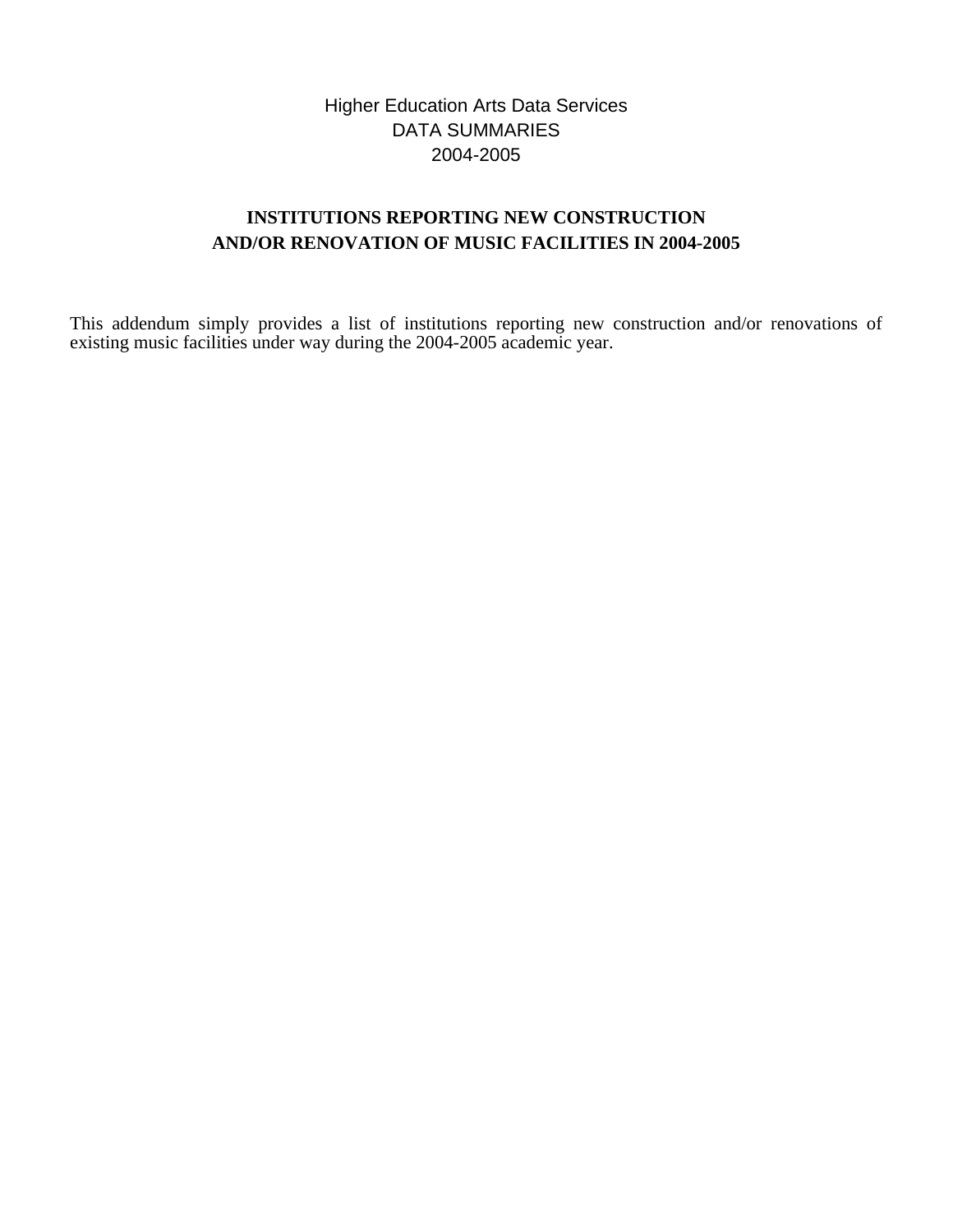Building a new facility American University Arizona State University California Baptist University California State University, Fullerton Central Washington University Christopher Newport University Claflin University Colburn School of Performing Arts Colorado State University Eastern Illinois University Grambling State University Idaho State University James Madison University Kennesaw State University Oklahoma City University Radford University Sam Houston State University San Francisco Conservatory of Music Seattle Pacific University Seton Hill University Sonoma State University Southeast Missouri State University Spelman College State University of New York, Fredonia Texas A&M University - Commerce Texas A&M University - Corpus Christi Texas Christian University University of Delaware University of North Carolina at Wilmington University of Wisconsin, Madison University of Wisconsin, Stevens Point Utah State University West Chester University of Pennsylvania West Texas A&M University Western Connecticut State University Renovating an existing facility Alcorn State University Angelo State University Anna Maria College Ball State University

 Boston University Brigham Young University Brigham Young University - Idaho California State University, Long Beach California State University, Sacramento Carnegie Mellon University Case Western Reserve University Central Missouri State University Chapman University Chicago College of Performing Arts, Roosevelt University Cleveland Institute of Music College of Charleston College of Saint Benedict/Saint John's University Converse College Curtis Institute of Music Dallas Baptist University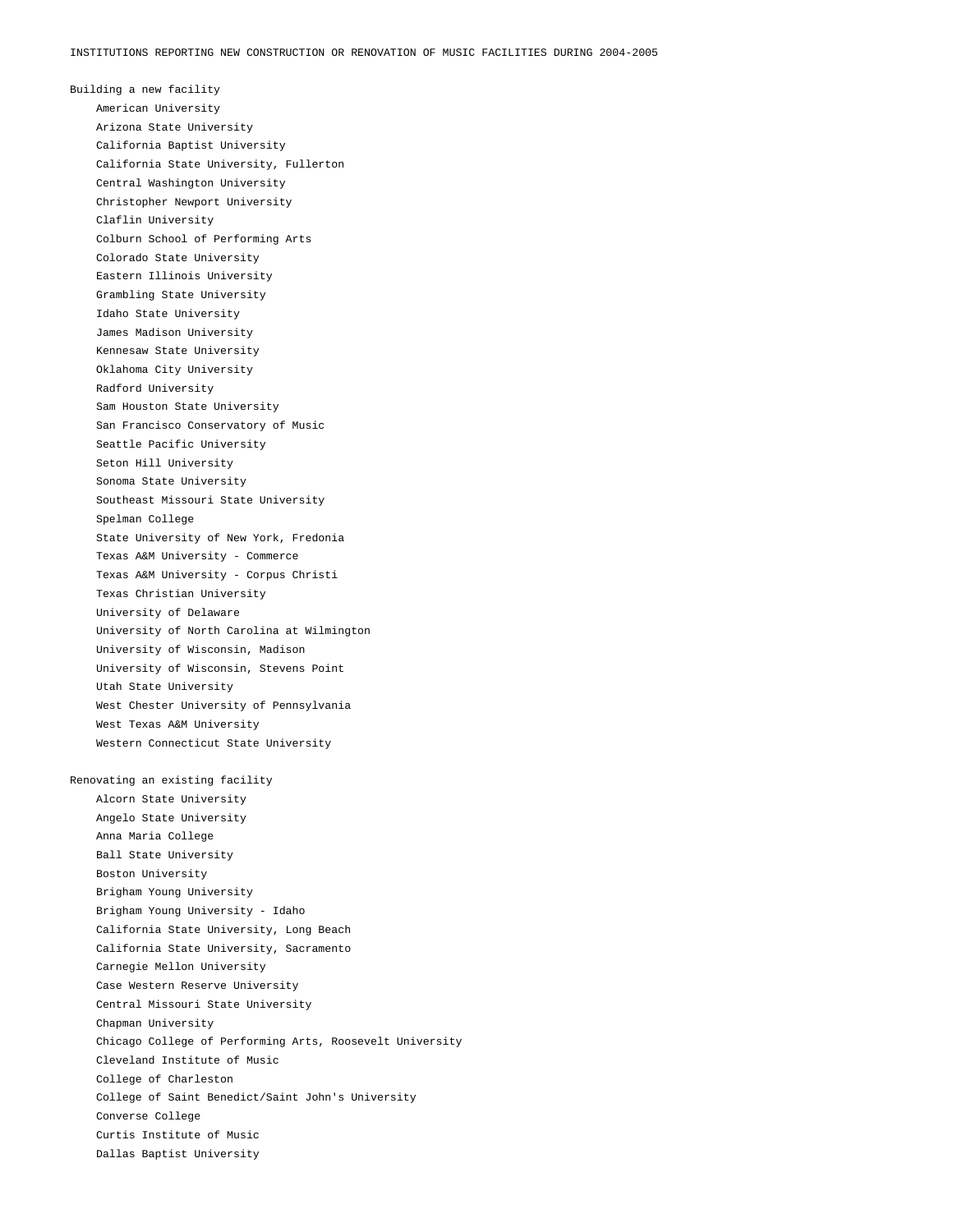Renovating an existing facility (Continued) Duquesne University East Tennessee State University Eastman School of Music Fort Hays State University Gardner-Webb University George Mason University Georgia Southern University Georgia State University Grand Rapids Community College Greensboro College Gustavus Adolphus College Hamline University Hillsborough Community College Holyoke Community College Indiana University Indiana University of Pennsylvania Kean University Longy School of Music Louisiana State University Miami University Millersville University Minnesota State University Mankato Musicians Institute Northern Michigan University Pfeiffer University Pittsburg State University Roberts Wesleyan College Rutgers, The State University of New Jersey Saint Mary-of-the-Woods College San Jose State University Schenectady County Community College Shepherd University Southern Illinois University Carbondale Southern Oregon University Texas Woman's University University of Alabama, Huntsville University of Arkansas, Little Rock University of Arkansas, Monticello University of Arkansas, Pine Bluff University of Colorado, Boulder University of Evansville University of Louisville University of Mary Hardin-Baylor University of Mississippi University of Missouri, Kansas City University of Mobile University of Nebraska, Kearney University of North Carolina at Pembroke University of North Dakota University of Oklahoma University of Oregon University of Rhode Island University of Tampa University of Wisconsin, Milwaukee University of Wisconsin, Whitewater Valdosta State University West Virginia University